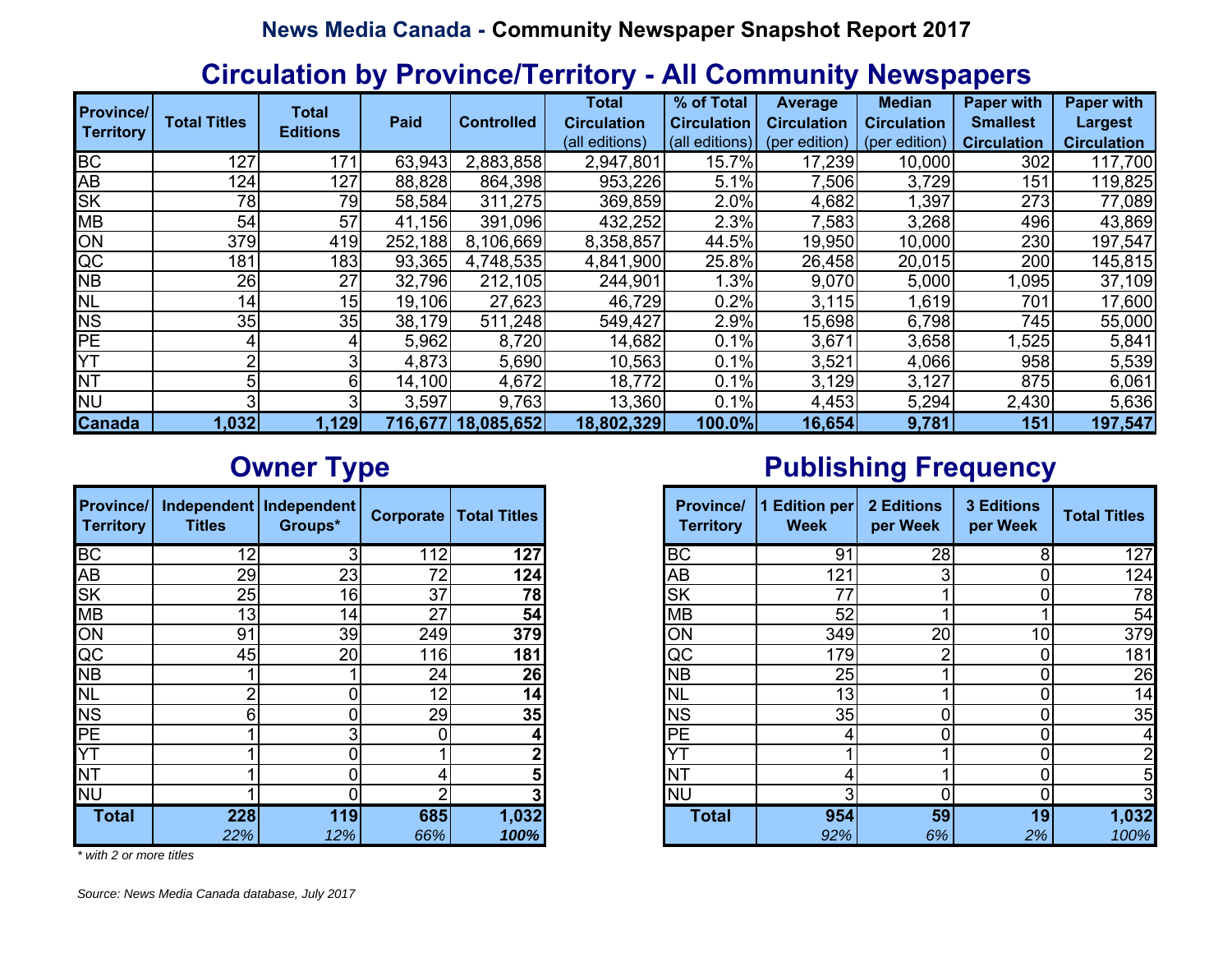# **Ownership: Editions and Circulation**

| Owner                                         | <b>Number of</b><br><b>Titles</b> | <b>Number of</b><br><b>Editions</b> | <b>Paid</b><br><b>Circulation</b> | <b>Controlled</b><br><b>Circulation</b> | <b>Total</b><br><b>Circulation</b> | <b>Average</b><br><b>Circulation Per</b><br><b>Edition</b> |
|-----------------------------------------------|-----------------------------------|-------------------------------------|-----------------------------------|-----------------------------------------|------------------------------------|------------------------------------------------------------|
| Aberdeen Publishing L.P.                      |                                   | 7                                   | 2,833                             | 44,043                                  | 46,876                             | 6,697                                                      |
| Advocate Printing & Publishing Co.            | 10                                | 10                                  | 14,616                            | 57,199                                  | 71,815                             | 7,182                                                      |
| <b>Black Press Ltd.</b>                       | 91                                | 124                                 | 52,883                            | 1,902,889                               | 1,955,772                          | 15,772                                                     |
| <b>Brunswick News Inc.</b>                    | 20                                | 21                                  | 23,304                            | 179,421                                 | 202,725                            | 9,654                                                      |
| Compagnie d'Edition André Paquette            | 8                                 | 8                                   | 13,418                            | 127,482                                 | 140,900                            | 17,613                                                     |
| Continental Newspapers Canada Ltd.            |                                   | $\overline{2}$                      |                                   | 24,496                                  | 24,496                             | 12,248                                                     |
| <b>Department of National Defence</b>         | 16                                | 16                                  |                                   | 89,244                                  | 89,244                             | 5,578                                                      |
| FP Newspapers Inc.                            | 8                                 | 8                                   | 5,411                             | 200,423                                 | 205,834                            | 25,729                                                     |
| Glacier Media Inc.                            | 60                                | 70                                  | 44,362                            | 974,205                                 | 1,018,567                          | 14,551                                                     |
| Great West Newspapers, LP.                    | 17                                | 18                                  | 16,261                            | 151,222                                 | 167,483                            | 24,947                                                     |
| Groupe Capitales Médias                       |                                   |                                     | 26,591                            | 2,726                                   | 29,317                             | 29,317                                                     |
| <b>London Publishing Corporation</b>          | 11                                | 11                                  | 7,126                             | 100,871                                 | 107,997                            | 9,818                                                      |
| Metroland Media Group Ltd.                    | 106                               | 140                                 | 15,294                            | 5,259,632                               | 5,274,926                          | 37,678                                                     |
| Northern News Services Ltd.                   | 6                                 | 7                                   | 17,494                            | 8,469                                   | 25,963                             | 3,709                                                      |
| Postmedia Network Inc.                        | 102                               | 108                                 | 52,801                            | 1,287,705                               | 1,340,506                          | 12,412                                                     |
| SaltWire Network Inc.                         | 29                                | 30                                  | 40,719                            | 380,997                                 | 421,716                            | 14,057                                                     |
| Snap Newspaper Group Inc.                     | 72                                | 72                                  |                                   | 733,000                                 | 733,000                            | 10,181                                                     |
| Star News Inc.                                | 10                                | 10                                  | 2,342                             | 74,683                                  | 77,025                             | 7,703                                                      |
| <b>TC.Transcontinental</b>                    | 110                               | 112                                 | 16,506                            | 3,832,133                               | 3,848,639                          | 34,363                                                     |
| Independent Groups (owning 2 or more titles)* | 119                               | 124                                 | 127,505                           | 1,172,067                               | 1,299,572                          | 10,480                                                     |
| Independent Single Titles                     | 228                               | 230                                 | 237,211                           | 1,482,745                               | 1,719,956                          | 7,478                                                      |
| <b>Total</b>                                  | 1,032                             | 1,129                               | 716,677                           | 18,085,652                              | 18,802,329                         | 16,654                                                     |

| Owner Type                      | <b>Titles</b> | % of Total |
|---------------------------------|---------------|------------|
| Corporate                       | 685           | 66%        |
| Independent - Single or Groups* | 347           | 34%        |
| Total                           | .032          | 100%       |

*\*44 Groups w/ 2-9 titles each*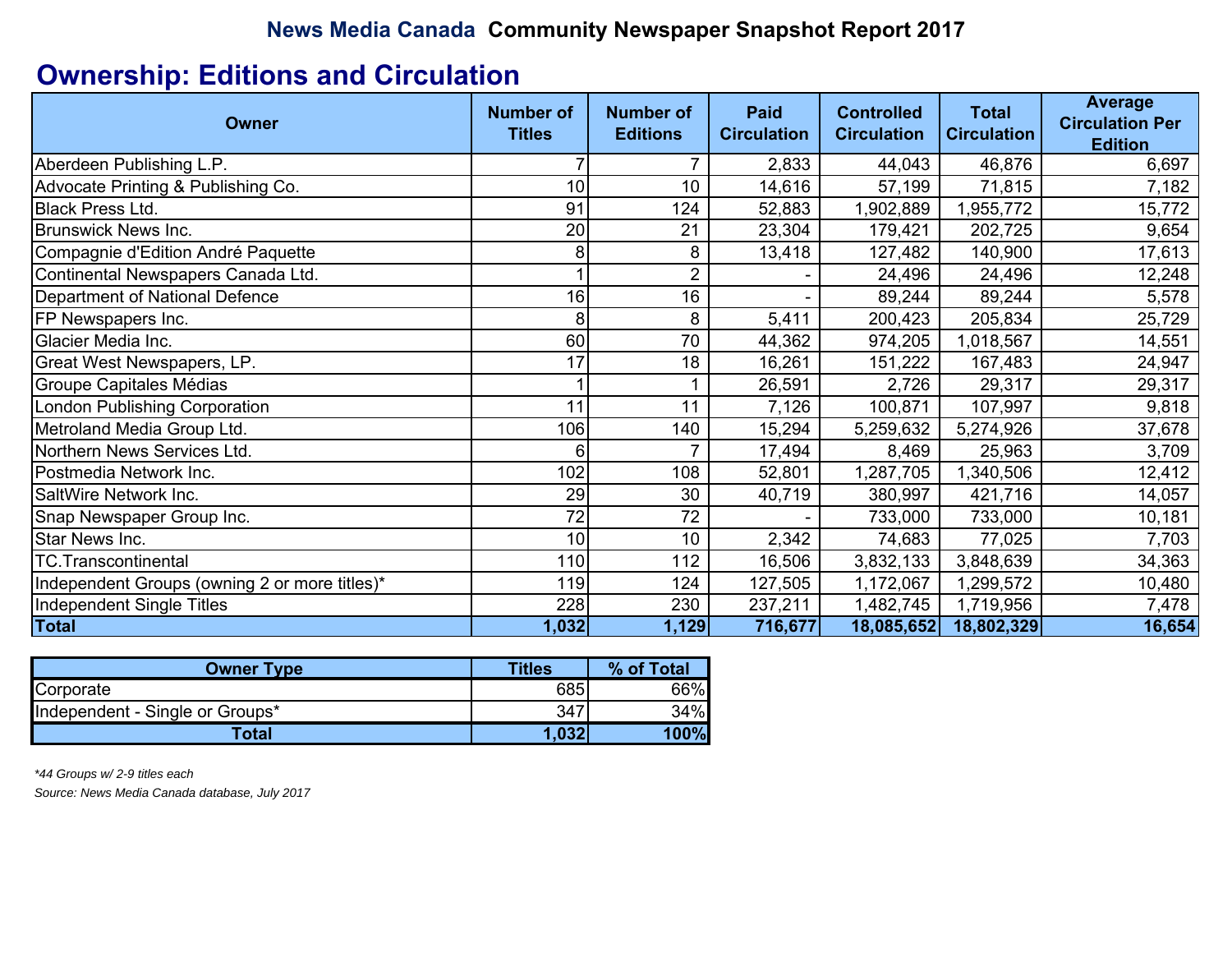#### **Ownership: Total Circulation by Province/Territory**

| Owner                                      | <b>BC</b> | <b>AB</b> | <b>SK</b> | <b>MB</b> | ON        | QC        | <b>NB</b> | <b>NL</b> | <b>NS</b> | <b>PE</b> | YΤ     | <b>NT</b> | <b>NU</b> | <b>TOTAL</b> |
|--------------------------------------------|-----------|-----------|-----------|-----------|-----------|-----------|-----------|-----------|-----------|-----------|--------|-----------|-----------|--------------|
| Aberdeen Publishing L.P.                   | 43,517    | 3,359     |           |           |           |           |           |           |           |           |        |           |           | 46,876       |
| Advocate Printing & Publishing Co.         |           |           |           |           |           |           | 3,702     |           | 68,113    |           |        |           |           | 71,815       |
| <b>Black Press Ltd.</b>                    | .836,678  | 109,489   |           |           |           |           |           |           |           |           | 9,605  |           |           | .955,772     |
| <b>Brunswick News Inc.</b>                 |           |           |           |           |           |           | 202,725   |           |           |           |        |           |           | 202,725      |
| Compagnie d'Edition André Paquette         |           |           |           |           | 112,300   | 28,600    |           |           |           |           |        |           |           | 140,900      |
| Continental Newspapers Canada Ltd.         | 24.496    |           |           |           |           |           |           |           |           |           |        |           |           | 24,496       |
| Department of National Defence             | 5,600     | 11,944    |           | 6,000     | 28,800    | 10,000    |           |           | 26,900    |           |        |           |           | 89,244       |
| FP Newspapers Inc.                         |           |           |           | 205,834   |           |           |           |           |           |           |        |           |           | 205,834      |
| lGlacier Media Inc.                        | 830,630   | 42,255    | 100,557   | 26,823    |           | 18,302    |           |           |           |           |        |           |           | 1,018,567    |
| Great West Newspapers, LP.                 |           | 167,483   |           |           |           |           |           |           |           |           |        |           |           | 167,483      |
| Groupe Capitales Médias                    |           |           |           |           |           | 29,317    |           |           |           |           |        |           |           | 29,317       |
| <b>London Publishing Corporation</b>       |           |           |           |           | 107,997   |           |           |           |           |           |        |           |           | 107,997      |
| Metroland Media Group Ltd.                 |           |           |           |           | 5,274,926 |           |           |           |           |           |        |           |           | 5,274,926    |
| Northern News Services Ltd.                |           |           |           |           |           |           |           |           |           |           |        | 17,897    | 8,066     | 25,963       |
| Postmedia Network Inc.                     |           | 382,292   | 100,946   | 72.089    | 765.078   | 20.101    |           |           |           |           |        |           |           | ,340,506     |
| <b>SaltWire Network Inc.</b>               |           |           |           |           |           |           | 1,974     | 18,398    | 401,344   |           |        |           |           | 421,716      |
| Snap Newspaper Group Inc.                  | 68,000    | 10,000    |           |           | 615,000   |           | 10,000    | 10,000    | 20,000    |           |        |           |           | 733,000      |
| Star News Inc.                             |           | 26,239    | 50,786    |           |           |           |           |           |           |           |        |           |           | 77,025       |
| <b>TC.Transcontinental</b>                 |           |           |           |           | 113.082   | 3,735,557 |           |           |           |           |        |           |           | 3,848,639    |
| Independent Groups owning 2 or more titles | 111,619   | 86,515    | 59,102    | 78,622    | 427,626   | 502,106   | 21,500    |           |           | 12,482    |        |           |           | 1,299,572    |
| Independent Single Titles                  | 27,261    | 113,650   | 58,468    | 42,884    | 914,048   | 497,917   | 5,000     | 18,331    | 33,070    | 2,200     | 958    | 875       | 5,294     | 1,719,956    |
| Total                                      | 2,947,801 | 953,226   | 369,859   | 432,252   | 8,358,857 | 4,841,900 | 244,901   | 46,729    | 549,427   | 14,682    | 10,563 | 18,772    | 13,360    | 18,802,329   |

#### **Number of Titles and Ownership by Province/Territory**

| <b>Owner</b>                                | <b>BC</b>      | <b>AB</b> | <b>SK</b>       | <b>MB</b>       | ON  | QC  | <b>NB</b> | <b>NL</b> | <b>NS</b> | <b>PE</b> | YT             | <b>NT</b> | <b>NU</b> | <b>TOTAL</b>    |
|---------------------------------------------|----------------|-----------|-----------------|-----------------|-----|-----|-----------|-----------|-----------|-----------|----------------|-----------|-----------|-----------------|
| Aberdeen Publishing L.P.                    |                |           |                 |                 |     |     |           |           |           |           |                |           |           |                 |
| Advocate Printing & Publishing Co.          |                |           |                 |                 |     |     |           |           | 8         |           |                |           |           | 10              |
| Black Press Ltd.                            | 78             | 12        |                 |                 |     |     |           |           |           |           |                |           |           | 91              |
| Brunswick News Inc.                         |                |           |                 |                 |     |     | <b>20</b> |           |           |           |                |           |           | 20              |
| Compagnie d'Edition André Paquette          |                |           |                 |                 | 6   |     |           |           |           |           |                |           |           |                 |
| Continental Newspapers Canada Ltd.          |                |           |                 |                 |     |     |           |           |           |           |                |           |           |                 |
| Department of National Defence              |                |           |                 | $\overline{2}$  |     |     |           |           | $\sim$    |           |                |           |           | 16              |
| FP Newspapers Inc.                          |                |           |                 | 8               |     |     |           |           |           |           |                |           |           | 8               |
| Glacier Media Inc.                          | 18             |           | 25              | 8               |     |     |           |           |           |           |                |           |           | 60              |
| Great West Newspapers, LP.                  |                | 17        |                 |                 |     |     |           |           |           |           |                |           |           | 17              |
| Groupe Capitales Médias                     |                |           |                 |                 |     |     |           |           |           |           |                |           |           |                 |
| London Publishing Corporation               |                |           |                 |                 | 11  |     |           |           |           |           |                |           |           | 11              |
| Metroland Media Group Ltd.                  |                |           |                 |                 | 106 |     |           |           |           |           |                |           |           | 106             |
| Northern News Services Ltd.                 |                |           |                 |                 |     |     |           |           |           |           |                |           |           | 6               |
| Postmedia Network Inc.                      |                | 30        |                 | 9               | 58  |     |           |           |           |           |                |           |           | 102             |
| SaltWire Network Inc.                       |                |           |                 |                 |     |     |           | 11        | 17        |           |                |           |           | $\frac{29}{72}$ |
| Snap Newspaper Group Inc.                   |                |           |                 |                 | 60  |     |           |           | $\sim$    |           |                |           |           |                 |
| Star News Inc.                              |                |           | 8               |                 |     |     |           |           |           |           |                |           |           | 10              |
| <b>TC.Transcontinental</b>                  |                |           |                 |                 |     | 107 |           |           |           |           |                |           |           | 110             |
| Independent Groups (owning 2 or more titles |                | 23        | 16              | 14              | 39  | 20  |           |           |           |           |                |           |           | 119             |
| Independent Titles                          | 12             | 29        | $\overline{25}$ | 13 <sup>1</sup> | 91  | 45  |           | 2         | 6         |           |                |           |           | 228             |
| <b>Total</b>                                | 127            | 124       | 78              | 54              | 379 | 181 | 26        | 14        | 35        |           | $\overline{2}$ | 5         |           | 1,032           |
| *Number of groups with 2 or more titles     | $\overline{c}$ | 10        |                 |                 | 17  | 8   |           |           |           |           |                |           |           | 49              |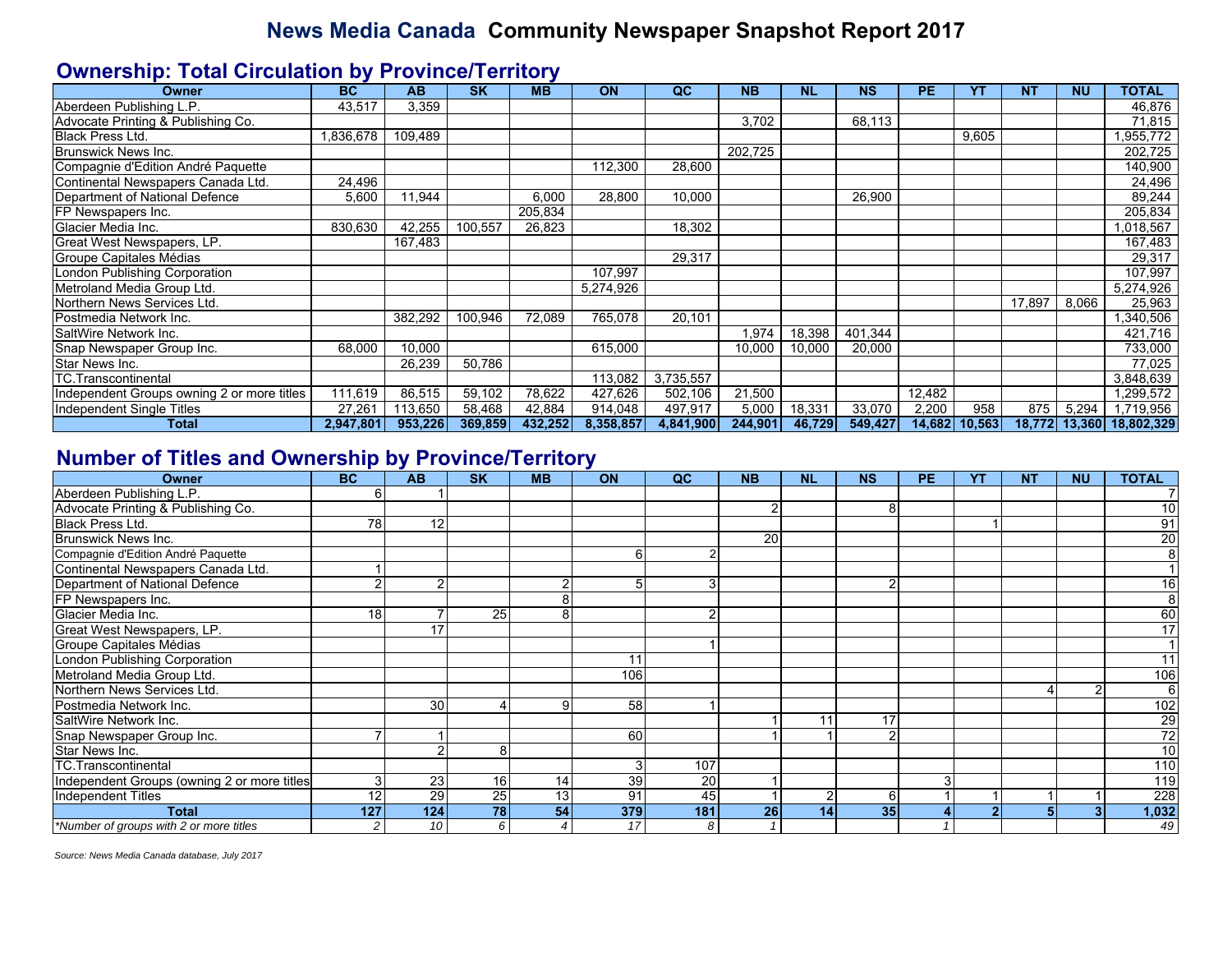#### **Paid and Controlled Circulation Editions**

| <b>Circulation Model</b> | # Editions | <b>Paid</b> | <b>Controlled</b> | <b>Total</b><br><b>Circulation</b> | <b>Average Total Circ</b><br><b>Per Edition</b> |
|--------------------------|------------|-------------|-------------------|------------------------------------|-------------------------------------------------|
| Controlled               | 799        | 94,850      | 18,049,283        | 18,144,133                         | 22,709                                          |
| Paid                     | 330        | 621,827     | 36,369            | 658,196                            | 1,995                                           |
| Total                    | 1,129      | 716,677     | 18,085,652        | 18,802,329                         | 16,654                                          |

*Circulation model is determined by the percentage of total circulation that is paid or controlled. A newspaper is said to employ a paid circulation model if at least 70% of its circulation is paid.*

#### **Language of Publication**

| Format       | Number of<br><b>Editions</b> | % Total |
|--------------|------------------------------|---------|
| Broadsheet   | 136                          | 12%     |
| Tabloid      | 993                          | 88%     |
| <b>Total</b> | 1.129                        | 100.0%  |

#### **Publication Language**

| <b>Publication Language</b> | <b>Total Titles</b> | % Total |
|-----------------------------|---------------------|---------|
| English                     | 830                 | 80.4%   |
| English/French              | 20                  | 1.9%    |
| English/Other               | റ                   | 0.2%    |
| French                      | 180                 | 17.4%   |
| <b>Total</b>                | 1,032               | 100.0%  |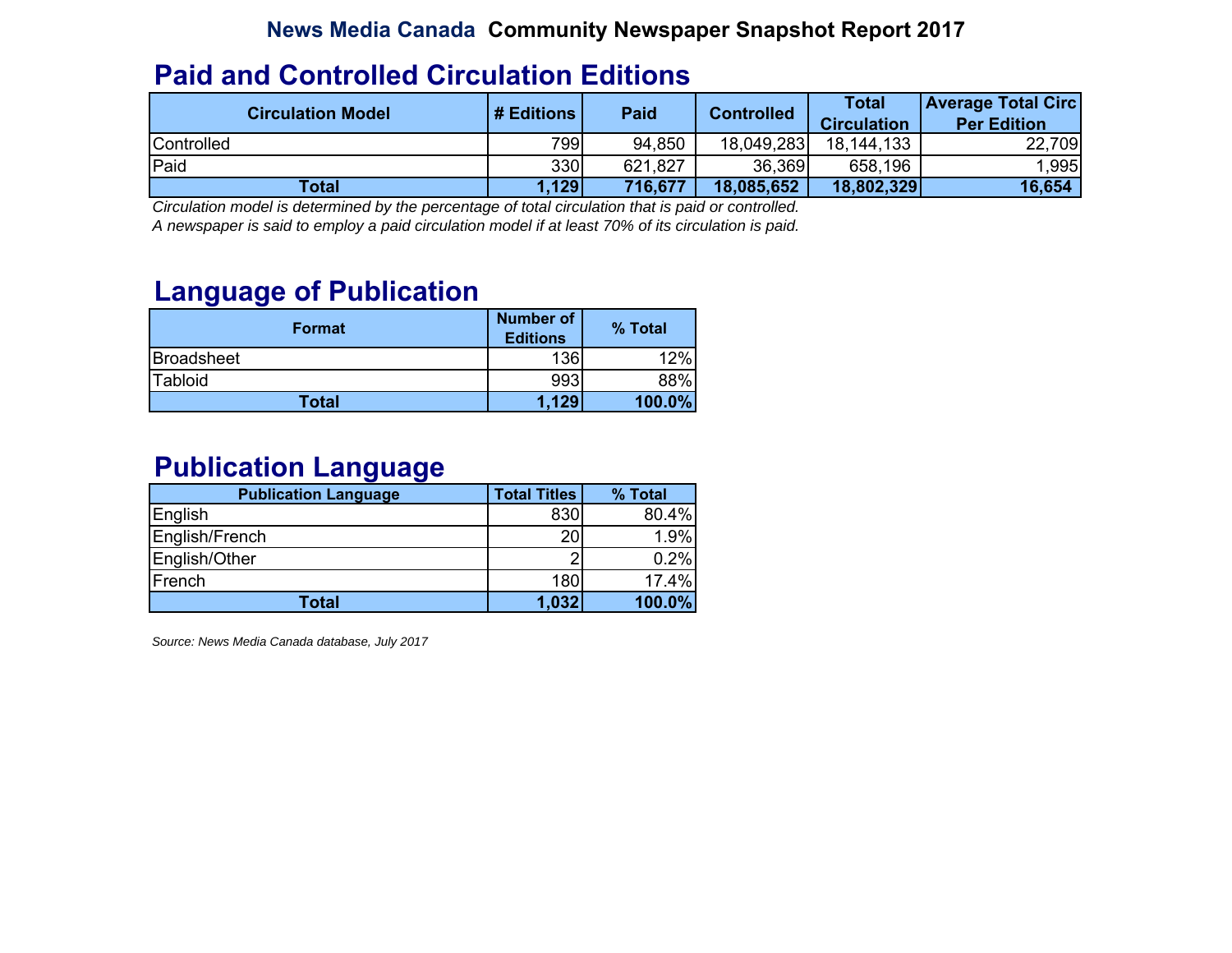| ◢<br><b>Province/Territory</b> | <b>Total Titles</b> | J<br><b>Total Editions</b> | # Websites | Websites as % of<br><b>Total Titles</b> |
|--------------------------------|---------------------|----------------------------|------------|-----------------------------------------|
| <b>BC</b>                      | 127                 | 171                        | 127        | 100%                                    |
| <b>AB</b>                      | 124                 | 127                        | 115        | 93%                                     |
| <b>SK</b>                      | 78                  | 79                         | 48         | 62%                                     |
| <b>MB</b>                      | 54                  | 57                         | 47         | 87%                                     |
| ON                             | 379                 | 419                        | 358        | 94%                                     |
| $\overline{QC}$                | 181                 | 183                        | 179        | 99%                                     |
| <b>NB</b>                      | 26                  | 27                         | 25         | 96%                                     |
| <b>NL</b>                      | 14                  | 15                         | 14         | 100%                                    |
| <b>NS</b>                      | 35                  | 35                         | 33         | 94%                                     |
| PE                             | 4                   | 4                          |            | 100%                                    |
| <b>YT</b>                      | 2                   | 3                          | 2          | 100%                                    |
| <b>NT</b>                      | 5                   | 6                          | 5          | 100%                                    |
| <b>NU</b>                      | 3                   | 3                          | 3          | 100%                                    |
| <b>Total</b>                   | 1,032               | 1,129                      | 960        | 93%                                     |

# **Website by Province/Territory**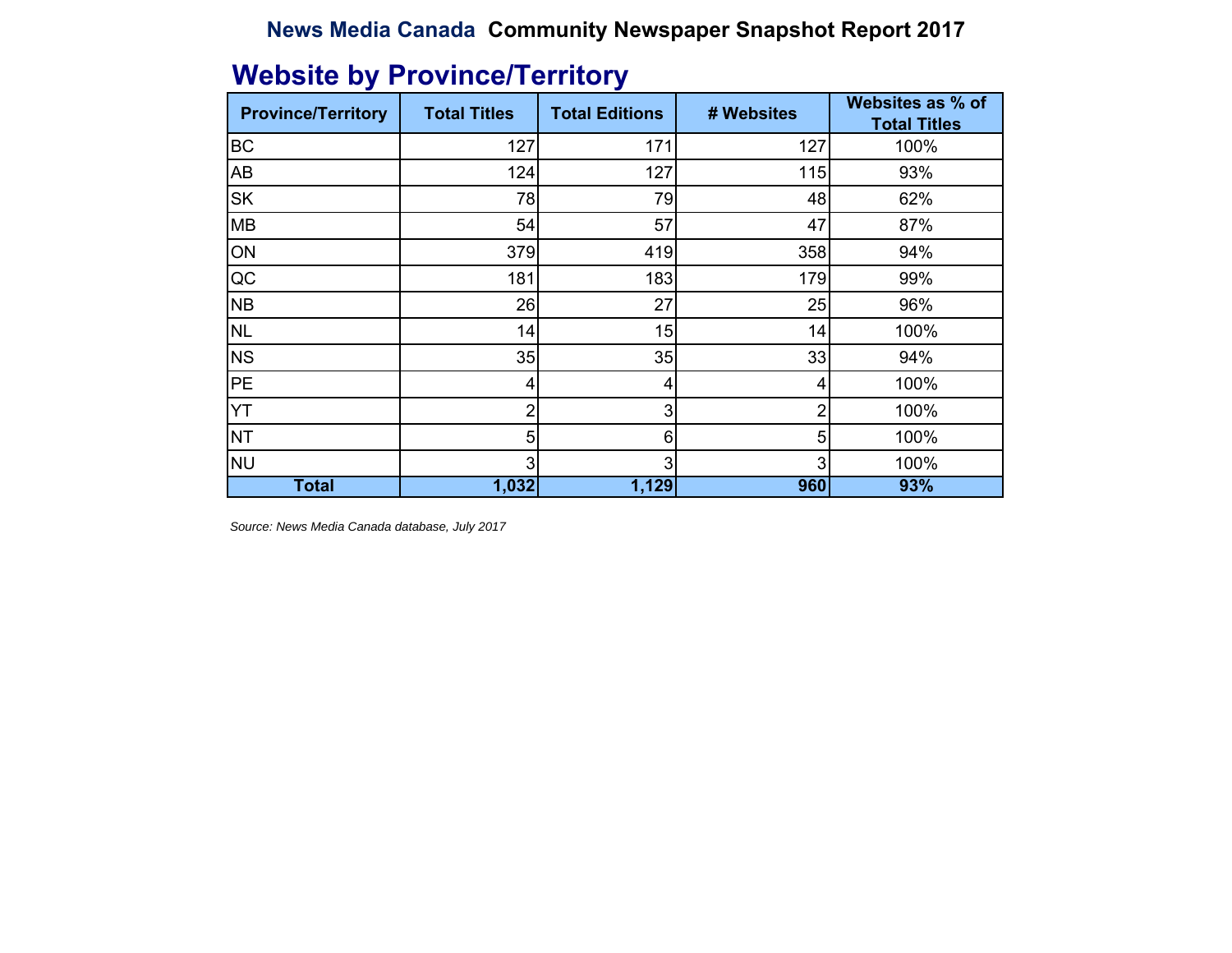#### **Annual Circulation Change**

| Year | <b>Titles</b> | <b>Editions</b> | <b>Paid</b><br><b>Circulation</b> | <b>Controlled</b><br><b>Circulation</b> | <b>TOTAL</b><br><b>Circulation</b> | Total<br><b>Circulation Net</b><br><b>Change</b> | <b>Total</b><br><b>Circulation %</b><br><b>Change</b> |
|------|---------------|-----------------|-----------------------------------|-----------------------------------------|------------------------------------|--------------------------------------------------|-------------------------------------------------------|
| 2008 |               |                 |                                   |                                         | 20,686,166                         |                                                  |                                                       |
| 2010 | 1,064         | 1,180           | 1,209,596                         | 18,431,674                              | 19,641,270                         | (1,044,896)                                      | $-5.1%$                                               |
| 2011 | 1,042         | 1,157           | 1,207,448                         | 18,105,394                              | 19,312,842                         | (328, 428)                                       | $-1.7%$                                               |
| 2012 | 1,029         | 1,142           | 1,066,385                         | 18,669,783                              | 19,736,168                         | 423,326                                          | 2.2%                                                  |
| 2013 | 1,019         | 1,130           | 1,027,609                         | 18,585,321                              | 19,612,930                         | (123, 238)                                       | $-0.6%$                                               |
| 2014 | 1,040         | 1,145           | 885,346                           | 19,692,648                              | 20,577,994                         | 965,064                                          | 4.9%                                                  |
| 2015 | 1,083         | 1,186           | 816,022                           | 20,157,330                              | 20,973,352                         | 395,358                                          | 1.9%                                                  |
| 2016 | 1,060         | 1,160           | 750,208                           | 18,703,907                              | 19,454,115                         | (1,519,237)                                      | $-7.2%$                                               |
| 2017 | 1,032         | 1,129           | 716,677                           | 18,085,652                              | 18,802,329                         | (651, 786)                                       | $-3.4%$                                               |

*Note: 2008 detailed circulation data available for CCNA members only (not total industry)*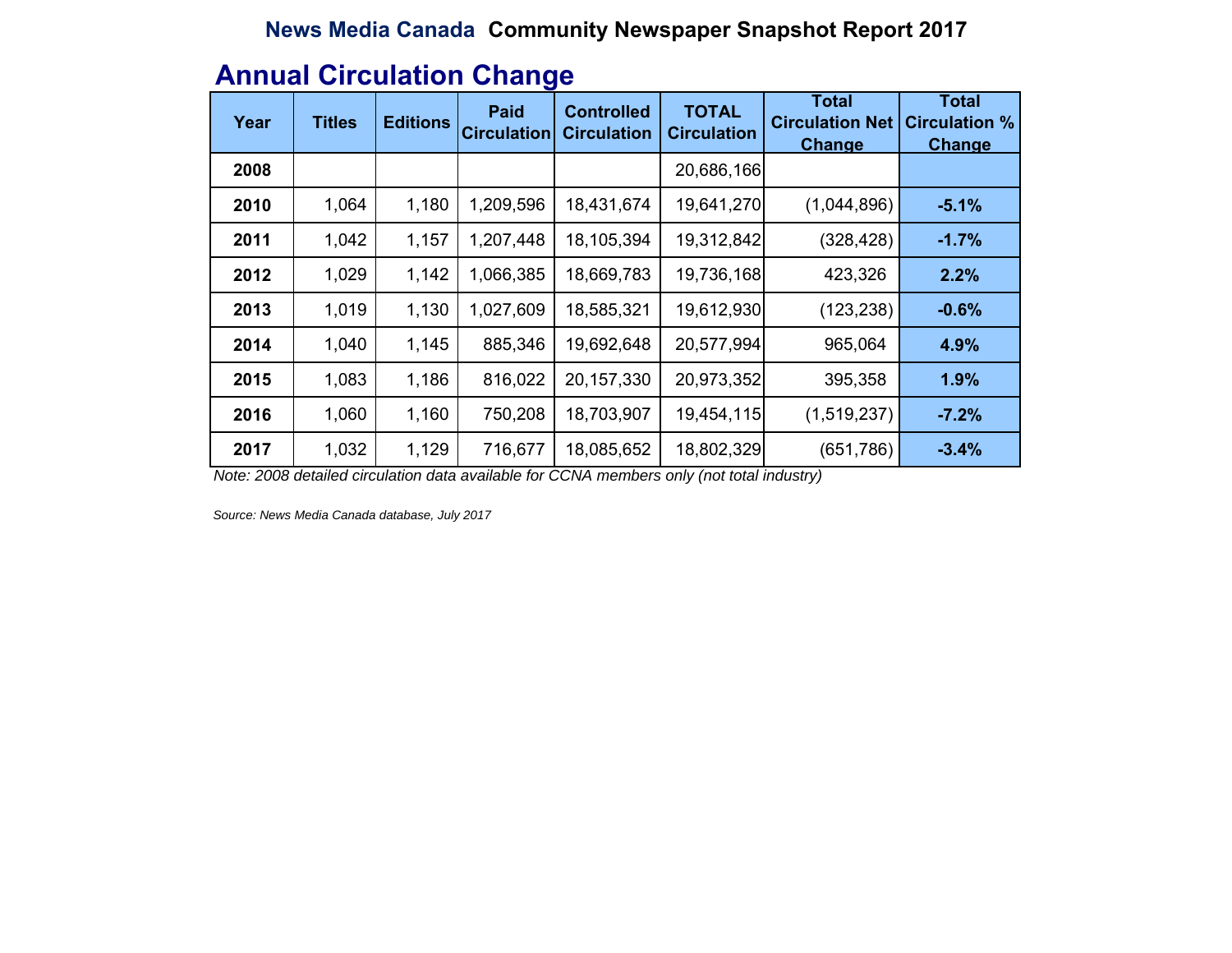| <b>Newspaper</b>                    | Prov      | <b>Market</b>                        | Owner                                 | Format       | <b>Edition</b> | Paid                     | <b>Controlled</b>  | Total                 | Language             |
|-------------------------------------|-----------|--------------------------------------|---------------------------------------|--------------|----------------|--------------------------|--------------------|-----------------------|----------------------|
|                                     |           |                                      |                                       | (T/B)        |                | <b>Circulation</b>       | <b>Circulation</b> | <b>Circulation</b>    |                      |
| <b>Airdrie City View</b>            | AB        | Airdrie                              | Great West Newspapers, LP.            |              | Thursday       |                          | 18,588             |                       | 18,588 English       |
| Airdrie Echo                        | AB        | Airdrie                              | Postmedia Network Inc.                | Т            | Wednesday      | $\sim$                   | 18,330             | 18,330 English        |                      |
| The Athabasca Advocate              | AB        | Athabasca                            | Great West Newspapers, LP.            | т            | Tuesday        | 2,324                    | 101                |                       | 2,425 English        |
| Crag & Canyon                       | AB        | Banff/Canmore Bow Valley             | Postmedia Network Inc.                |              | Wednesday      | 9                        | 10,106             | 10,115 English        |                      |
| The Barrhead Leader                 | AB        | Barrhead                             | Great West Newspapers, LP.            |              | Tuesday        | 2,977                    | 5                  |                       | 2,982 English        |
| <b>Bashaw Star</b>                  | AB        | Bashaw                               | Black Press Ltd.                      | $\mathsf{T}$ | Wednesdav      | 137                      | 14                 |                       | 151 English          |
| The Bassano Times                   | AB        | Bassano                              | <b>Bassano Publishers</b>             |              | Tuesdav        | 503                      | $\sim$             |                       | 503 English          |
| <b>Beaumont News</b>                | AB        | Beaumont                             | Postmedia Network Inc.                | т            | Friday         | 10                       | 7,221              |                       | 7,231 English        |
| Town & Country News                 | AB        | Beaverlodge                          | Next Chapter Publishing               |              | Thursday       | 1,524                    | 10                 |                       | 1,534 English        |
| <b>Blackfalds Life</b>              | AB        | <b>Blackfalds</b>                    | Lisa Joy                              |              | Thursdav       |                          | 2,389              |                       | 2,389 English        |
| <b>Bonnyville Nouvelle</b>          | AB        | Bonnyville                           | Great West Newspapers, LP.            |              | Tuesday        | 1,766                    | 675                |                       | 2,441 English        |
| Forty Mile County Commentator       | AB        | <b>Bow Island</b>                    | Glacier Media Inc.                    | B            | Tuesday        | 5,765                    | 45                 |                       | 5,810 English        |
| <b>Brooks Bulletin</b>              | AB        | <b>Brooks</b>                        | Nesbitt Publishing Company Ltd.       | B            | Tuesday        | 2,907                    | 186                |                       | 3,093 English        |
| <b>Brooks Weekend Regional</b>      | AB        | <b>Brooks</b>                        | Nesbitt Publishing Company Ltd.       |              | Thursday       | $\sim$                   | 7,228              |                       | $7,228$ English      |
| <b>Community Voice</b>              | AB        | Calmar                               | E.J. Lewchuck & Associates Ltd.       |              | Tuesday        | $\overline{\phantom{a}}$ | 4,000              |                       | 4,000 English        |
| Camrose Canadian                    | AB        | Camrose                              | Postmedia Network Inc.                | $\mathsf{T}$ | Thursday       | $\overline{2}$           | 15,292             | 15,294 English        |                      |
| The Camrose Booster                 | AB        | Camrose                              | Camrose Booster Ltd.                  | Τ            | Tuesdav        | 17                       | 12,729             | 12,746 English        |                      |
| Rocky Mountain Outlook              | AB        | Canmore/Kananaskis/Banff/Lake Louise | Great West Newspapers, LP.            | т            | Thursday       | 10                       | 9,336              |                       | 9,346 English        |
| Temple City STAR                    | AB        | Cardston and area                    | Robert T. Smith                       |              | Thursday       | 626                      | 61                 |                       | 687 English          |
| Mountain View Gazette               | AB        | Carstairs/Didsbury                   | <b>Great West Newspapers</b>          | B            | Tuesday        |                          | 16,038             | 16,038 English        |                      |
| <b>Castor Advance</b>               | AB        | Castor                               | <b>Black Press Ltd.</b>               |              | Thursday       | 398                      | 21                 |                       | 419 English          |
| <b>Cold Lake Courier</b>            | AB        | CFB 4 Wing Cold Lake                 | Department of National Defence        | ा            | Tuesdav        | $\sim$                   | 1,944              |                       | 1,944 English        |
| <b>Western Sentinel</b>             | AB        | <b>CFB Edmonton</b>                  | Department of National Defence        | т            | Thursday       | $\sim$                   | 10,000             |                       | 10,000 English       |
| <b>Chestermere Anchor City News</b> | AB        | Chestermere                          | Pier & Anchor Media Inc.              |              | Thursday       | $\sim$                   | 7,923              |                       | 7,923 English        |
| ocal Press                          | AB        | Claresholm                           | <b>EMS Press Ltd.</b>                 | ा            | Wednesday      | 1,491                    | 18                 |                       | 1,509 English        |
| <b>Sunny South News</b>             | AB        | Coaldale                             | Glacier Media Inc.                    | $\mathsf{T}$ | Tuesday        | 3,673                    | 48                 |                       | 3,721 English        |
| Cochrane Eagle                      | AB        | Cochrane                             | Great West Newspapers, LP.            | П            | Thursday       | $\sim$                   | 11,997             | 11,997 English        |                      |
| <b>Cochrane Times</b>               | AB        | Cochrane                             | Postmedia Network Inc.                | т            | Wednesday      | 11                       | 12,378             | <b>12,389 English</b> |                      |
| Cold Lake Sun                       | AB        | Cold Lake                            | Postmedia Network Inc.                |              | Tuesday        | 119                      | 7,179              |                       | 7,298 English        |
| <b>Consort Enterprise</b>           | AB        | Consort                              | Carol and David Bruha                 |              | Wednesday      | 1,011                    |                    |                       | 1,011 English        |
| East Central Alberta Review         | AB        | <b>Coronation/Stettler</b>           | <b>Coronation Review Limited</b>      |              | Thursday       | 88                       | 27,381             | 27,469 English        |                      |
| <b>Crowsnest Pass Herald</b>        | AB        | <b>Crowsnest Pass</b>                | The Pass Herald Ltd.                  | ा            | Wednesday      | 1,361                    | 235                |                       | 1,596 English        |
| Devon Dispatch News                 | AB        | Devon                                | Postmedia Network Inc.                | т            | Friday         | 6                        | 5,072              |                       | 5,078 English        |
| <b>Didsbury Spotlight</b>           | AB        | Didsbury                             | The Bottomline Business Magazine Ltd. |              | Wednesday      | $\sim$                   | 2,070              |                       | 2,070 English        |
| <b>Western Review</b>               | AB        | <b>Drayton Valley</b>                | Postmedia Network Inc.                |              | Tuesday        | 1,827                    | 5                  |                       | 1,832 English        |
| Inside Drumheller                   | AB        | Drumheller                           | Drumheller Mail Ltd.                  | $\mathsf{T}$ | Friday         | $\blacksquare$           | 4,239              |                       | 4,239 English        |
| The Drumheller Mail                 | AB        | Drumheller                           | Drumheller Mail Ltd.                  | B            | Wednesday      | 2,759                    | 984                |                       | 3,743 English        |
| Eckville Echo                       | AB        | Eckville                             | Black Press Ltd.                      |              | Thursday       | 5                        | 2,461              |                       | 2,466 English        |
| <b>Edmonton Examiner</b>            | AB        | Edmonton                             | Postmedia Network Inc.                |              | Wednesday      | $\sim$                   | 119,825            | 119,825 English       |                      |
| Franco (Le)                         | AB        | Edmonton                             | Le Franco                             |              | Thursdav       | 3,206                    | 302                |                       | 3,508 French         |
| <b>Edson Leader</b>                 | AB        | Edson                                | Postmedia Network Inc.                |              | Monday         | 821                      | 3,464              |                       | 4,285 English        |
| The Weekly Anchor                   | AB        | Edson                                | The Weekly Anchor                     | ा            | Monday         | 50                       | 5,970              |                       | 6,020 English        |
| <b>Elk Point Review</b>             | AB        | <b>Elk Point</b>                     | Great West Newspapers, LP.            |              | Tuesday        | 413                      | 3                  |                       | 416 English          |
| <b>Fairview Post</b>                | AB        | Fairview                             | Postmedia Network Inc.                | B            | Wednesday      | 1,014                    | 8                  |                       | 1,022 English        |
| <b>Smoky River Express</b>          | AB        | Falher                               | South Peace News Ltd.                 |              | Wednesday      | 1,984                    | 8                  |                       | 1,992 English        |
| The Macleod Gazette                 | AB        | Fort Macleod                         | Macleod Gazette (2001) Limited        | B            | Wednesday      | 1,034                    | 15                 |                       | <b>1,049</b> English |
| Connect                             | AB        | Fort McMurray                        | Star News Inc.                        | ℸ            | Friday         | $\sim$                   | 19,992             | 19,992 English        |                      |
| The Fort Saskatchewan Record        | AB        | Fort Saskatchewan                    | Postmedia Network Inc.                |              | Thursday       | $\sim$                   | 8,806              |                       | 8,806 English        |
| Mountaineer                         | AB        | Grande Cache                         | Grande Cache Mountaineer (2013) Ltd.  |              | Wednesday      | 986                      | 36                 |                       | 1,022 English        |
| Peace Country Sun                   | AB        | <b>Grande Prairie</b>                | Postmedia Network Inc.                |              | Friday         |                          | 18,668             | 18,668 English        |                      |
| The Mile Zero News                  | AB        | Grimshaw                             | Mackenzie Report Inc.                 |              | Wednesdav      | 1,527                    | 5                  |                       | 1,532 English        |
| Hanna Herald                        | AB        | Hanna                                | Postmedia Network Inc.                | B            | Wednesday      | 900                      |                    |                       | 900 English          |
| The Echo-Pioneer                    | AB        | <b>High Level</b>                    | Mackenzie Report Inc.                 | $\mathsf{T}$ | Wednesdav      | 1,183                    | $\overline{20}$    |                       | 1,203 English        |
| South Peace News                    | AB        | <b>High Prairie</b>                  | South Peace News Ltd.                 |              | Wednesday      | 1,257                    | 21                 |                       | <b>1,278</b> English |
| <b>High River Times</b>             | AB        | <b>High River</b>                    | Postmedia Network Inc.                |              | Friday         | 14                       | 6,303              |                       | 6,317 English        |
| <b>High River Times</b>             | AB        | <b>High River</b>                    | Postmedia Network Inc.                | т            | Tuesday        | 59                       | 6,954              |                       | 7,013 English        |
| The Hinton Parklander               | AB        | Hinton                               | Postmedia Network Inc.                | Т            | Monday         | 9                        | 3,720              |                       | 3,729 English        |
| The Hinton Voice                    | AB        | Hinton                               | The Hinton Voice Inc.                 | т            | Thursday       | 1,156                    | 445                |                       | 1,601 English        |
| Innisfail Province                  | <b>AB</b> | Innisfail                            | Great West Newspapers, LP.            |              | Tuesday        | 71                       | 8,240              |                       | 8,311 English        |
| The Fitzhugh                        | AB        | Jasper                               | Aberdeen Publishing L.P.              |              | Thursday       |                          | 3,359              |                       | 3,359 English        |
| Lac La Biche Post                   | AB        | Lac La Biche                         | Great West Newspapers, LP.            |              | Tuesday        | 1,825                    |                    |                       | 1,826 English        |
| Lacombe Express                     | AB        | Lacombe                              | Black Press Ltd.                      |              | Thursday       | $\sim$                   | 4,659              |                       | 4,659 English        |
| The Lacombe Globe                   | AB        | Lacombe                              | Postmedia Network Inc.                | В            | Thursday       | $\sim$                   | 8,604              |                       | 8,604 English        |
| The Lamont Leader                   | AB        | Lamont                               | Caribou Publishing                    |              | Tuesday        | $\sim$                   | 2,606              |                       | 2,606 English        |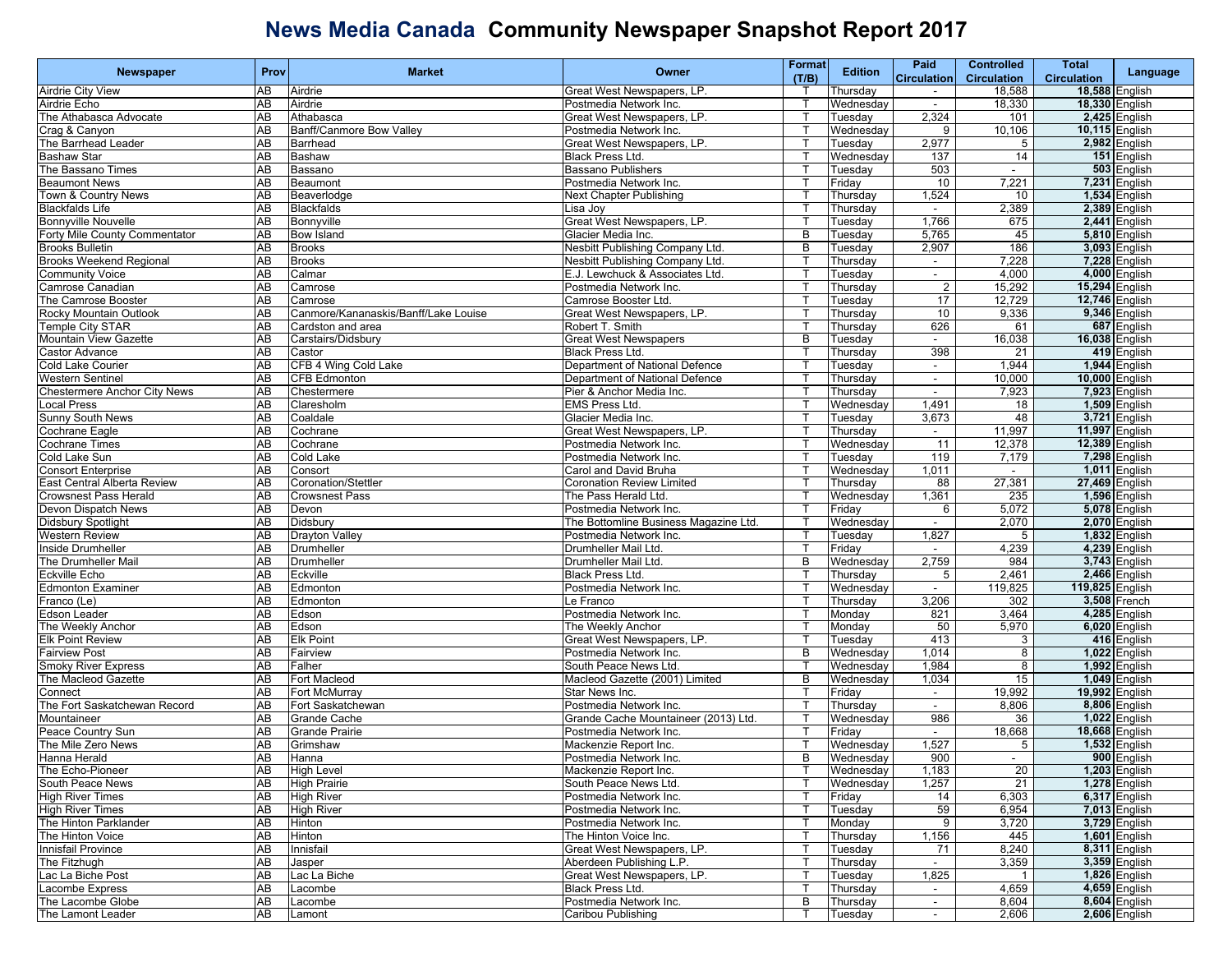| Newspaper                                 | Prov                  | <b>Market</b>                  | Owner                                                     | <b>Format</b> | <b>Edition</b>                   | Paid                     | <b>Controlled</b>        | <b>Total</b>       |                                  |
|-------------------------------------------|-----------------------|--------------------------------|-----------------------------------------------------------|---------------|----------------------------------|--------------------------|--------------------------|--------------------|----------------------------------|
|                                           |                       |                                |                                                           | (T/B)         |                                  | <b>Circulation</b>       | <b>Circulation</b>       | <b>Circulation</b> | Language                         |
| educ Representative                       | AВ                    | _educ                          | Postmedia Network Inc.                                    |               | Friday                           | $\overline{7}$           | 16,449                   |                    | 16,456 English                   |
| Pipestone Flyer                           | AB                    | educ Wetaskiwin                | Black Press Ltd.                                          |               | Thursday                         | $\overline{\phantom{a}}$ | 16,935                   |                    | 16,935 English                   |
| The Western Star                          | AB                    | _eslieville                    | The Western Star                                          |               | Wednesday                        | $\sim$                   | 200                      |                    | 200 English                      |
| Lethbridge Sun Times                      | AB                    | _ethbridge                     | Glacier Media Inc.                                        | т             | Wednesday                        | $\sim$                   | 17,639                   |                    | 17,639 English                   |
| <b>Prairie Post-West</b>                  | $\overline{AB}$       | Lethbridge                     | Glacier Media Inc.                                        |               | Friday                           | $\blacksquare$           | 12,562                   |                    | <b>12,562 English</b>            |
| <b>Meridian Booster</b>                   | AB                    | _loydminster                   | Reid Publishing                                           |               | Wednesday                        | $\overline{7}$           | 14,879                   | 14,886 English     |                                  |
| The Banner Post                           | AB                    | Manning                        | Mackenzie Report Inc.                                     |               | Wednesday                        | 1,065                    |                          |                    | 1,067 English                    |
| Freelancer                                | $\overline{AB}$       | Mayerthorpe                    | Postmedia Network Inc.                                    |               | Wednesday                        | 594                      | 77                       |                    | 671 English                      |
| Free Press                                | AB                    | Morinville                     | W and E Cowley Publishing Ltd.                            | т             | Tuesday                          | $\sim$                   | 12,076                   |                    | 12,076 English                   |
| <b>Nanton News</b>                        | AB                    | Nanton                         | Postmedia Network Inc.                                    |               | Wednesday                        | 583                      | 23                       |                    | 606 English                      |
| Okotoks Western Wheel                     | AB                    | Okotoks                        | Great West Newspapers, LP.                                |               | Wednesday                        | 74                       | 15,635                   | 15,709 English     |                                  |
| Olds Albertan                             | AB                    | Olds                           | Great West Newspapers, LP.                                |               | Tuesday                          | 47                       | 7,330                    |                    | 7,377 English                    |
| <b>Community Voice</b>                    | $\overline{AB}$       | Onoway                         | E.J. Lewchuck & Associates Ltd.                           |               | Tuesday                          | $\sim$                   | 6,000                    |                    | 6,000 English                    |
| The Lac Ste. Anne Bulletin                | AB                    | Onoway                         | Lac Ste. Anne Bulletin                                    | т             | Monday                           | $\blacksquare$           | 6,000                    |                    | 6,000 English                    |
| Oyen Echo                                 | AB                    | Oyen                           | Holmes Publishing Co. Ltd.                                |               | Tuesday                          | 1,041                    | 22                       |                    | 1,063 English                    |
| Record-Gazette                            | AB                    | Peace River                    | Postmedia Network Inc.                                    | B             | $\overline{\mathsf{W}}$ ednesday | 1,046                    | $\overline{4}$           |                    | 1,050 English                    |
| Echo                                      | AВ                    | Pincher Creek                  | Postmedia Network Inc.                                    |               | Wednesday                        | 775                      | 11                       |                    | 786 English                      |
| Shootin' the Breeze                       | $\overline{AB}$       | <b>Pincher Creek</b>           | Mountainside Printing                                     |               | Wednesday                        | $\sim$                   | 2,000                    |                    | 2,000 English                    |
| Ponoka News                               | AB                    | Ponoka                         | Black Press Ltd.                                          | т             | $\overline{\mathsf{W}}$ ednesday | 19                       | 5,865                    |                    | 5,884 English                    |
| The Provost News                          | AB                    | Provost                        | Holmes Publishing Co. Ltd.                                |               | Wednesday                        | 1,307                    | 55                       |                    | 1,362 English                    |
| <b>Westwind Weekly News</b>               | AB                    | Raymond                        | Glacier Media Inc.                                        |               | Thursday                         | 228                      | 49                       |                    | 277 English                      |
| Central Alberta Life                      | AB                    | <b>Red Deer</b>                | Black Press Ltd.                                          | B             | Thursday                         | $\overline{\phantom{a}}$ | 30,404                   |                    | 30,404 English                   |
| <b>Red Deer Express</b>                   | AB                    | <b>Red Deer</b>                | Black Press Ltd.                                          | ा             | Wednesday                        | 3                        | 24,671                   |                    | 24,674 English                   |
| Review                                    | AB                    | Redwater                       | W and E Cowley Publishing Ltd.                            | т             | Tuesday                          | $\sim$                   | 4,417                    |                    | 4,417 English                    |
| <b>Rimbey Review</b>                      | AB                    | Rimbey                         | <b>Black Press Ltd.</b>                                   |               | Tuesday                          | 48                       | 4,585                    |                    | 4,633 English                    |
| The Mountaineer                           | AB                    | Rocky Mountain House           | The Mountaineer Publishing Co. Ltd.                       | B             | Tuesdav                          | 2,878                    | 63                       |                    | 2,941 English                    |
| Rocky View Weekly                         | AB                    | Rocky View/Crossfield/Irricana | Great West Newspapers, LP.                                |               | Tuesdav                          |                          | 12,753                   |                    | 12,753 English                   |
| <b>Central Peace Signal</b>               | $\overline{AB}$       | Rycroft                        | 847562 Alberta Ltd.                                       |               | Tuesday                          | 2,633                    | $\sim$                   |                    | 2,633 English                    |
| <b>Community Press</b>                    | AB                    | Sedgewick                      | Caribou Publishing                                        |               | Tuesday                          | 2,034                    | 410                      |                    | 2,444 English                    |
| News                                      | AB                    | <b>Sherwood Park</b>           | Postmedia Network Inc.                                    |               | Tuesday                          | 11                       | 25,858                   |                    | 25,869 English                   |
| News                                      | AB                    | Sherwood Park                  | Postmedia Network Inc.                                    |               | Friday                           | $\blacksquare$           | 30,851                   |                    | 30,851 English                   |
| akeside Leader                            | AB                    | Slave Lake                     | South Peace News Ltd.                                     |               | Wednesday                        | 3,672                    | $\overline{\phantom{a}}$ |                    | 3,672 English                    |
| Signal                                    | AB                    | Smoky Lake                     | Smoky Signal Press Ltd                                    |               | Wednesday                        | 941                      | 282                      |                    | 1,223 English                    |
| Examiner                                  | AB                    | Spruce Grove                   | Postmedia Network Inc.                                    | т             | Friday                           | 5                        | 11,471                   |                    | 11,476 English                   |
| St. Albert Gazette                        | AB                    | St. Albert                     | Great West Newspapers, LP.                                |               | Saturday                         | 40                       | 21,444                   | 21,484 English     |                                  |
| St. Albert Gazette                        | AB                    | St. Albert                     | Great West Newspapers, LP.                                |               | Wednesday                        | 31                       | 28,420                   | 28,451 English     |                                  |
| The St. Paul Journal                      | AB                    | St. Paul                       | Great West Newspapers, LP.                                |               | Tuesday                          | 2,693                    | 654                      |                    | 3,347 English                    |
| Stettler Independent                      | $\overline{AB}$       | Stettler                       | Black Press Ltd.                                          | B             | Wednesday                        | 1,563                    | 33                       |                    | 1,596 English                    |
| Stettler Regional Weekender               | AB                    | Stettler                       | Black Press Ltd.                                          |               | Friday                           | $\sim$                   | 10,000                   |                    | 10,000 English                   |
|                                           | AB                    | <b>Stony Plain</b>             | Postmedia Network Inc.                                    |               | Friday                           | $\overline{7}$           | 10,513                   | 10,520 English     |                                  |
| Reporter<br>Standard                      | AB                    | Strathmore                     | Postmedia Network Inc.                                    |               | Wednesday                        | 355                      | 10,858                   | 11,213 English     |                                  |
| <b>Strathmore Times</b>                   | AB                    | Strathmore                     | Strathmore Times Inc.                                     |               | Friday                           | $\blacksquare$           | 11,937                   | 11,937 English     |                                  |
|                                           | AB                    |                                |                                                           |               |                                  | 1,205                    |                          |                    | 1,205 English                    |
| Sundre Round Up<br><b>Grizzly Gazette</b> | AB                    | Sundre<br>Swan Hills           | Great West Newspapers, LP.<br>Grizzly Gazette (1990) Inc. | т             | Tuesday<br>Tuesday               | 397                      | $\sim$<br>135            |                    | 532 English                      |
|                                           | AB                    |                                |                                                           |               |                                  | 33                       |                          |                    |                                  |
| Sylvan Lake News<br>Taber Times           | AB                    | Sylvan Lake                    | Black Press Ltd.                                          | B             | Thursday                         |                          | 7,635                    |                    | 7,668 English<br>$1,822$ English |
|                                           | AB                    | Taber<br><b>Three Hills</b>    | Glacier Media Inc.                                        |               | Wednesday                        | 1,643                    | 179                      |                    | 3,626 English                    |
| The Capital                               |                       |                                | <b>Capital Printers Ltd</b>                               |               | Wednesday                        | 3,623                    | 3                        |                    |                                  |
| The Tofield Mercury                       | $\overline{AB}$<br>AB | Tofield                        | Caribou Publishing                                        |               | Tuesday                          | 856                      | 22                       |                    | 878 English<br>1,322 English     |
| Chronicle                                 |                       | Two Hills & County             | Two Hills and County Chronicle                            | т             | Tuesday                          | 1,322                    | $\sim$                   |                    |                                  |
| Vauxhall Advance                          | AB                    | Vauxhall                       | Glacier Media Inc.                                        |               | Thursday                         | 377                      | 47                       |                    | 424 English                      |
| Standard                                  | AB<br>AB              | Vermilion                      | Postmedia Network Inc.                                    |               | Wednesday                        | 54                       | 3,972                    |                    | 4,026 English                    |
| <b>Vermilion Voice</b>                    |                       | Vermilion                      | Vermilion Voice                                           | T.            | Monday                           |                          | 5,092                    |                    | 5,092 English                    |
| Eagle                                     | AB                    | Veteran                        | Veteran Eagle                                             | $\mathsf{T}$  | Thursday                         | 505                      | 20                       |                    | 525 English                      |
| <b>Weekly Review</b>                      | AB                    | Viking                         | Caribou Publishing                                        | $\mathsf{T}$  | Tuesday                          | 1,018                    | 10                       |                    | 1,028 English                    |
| Vulcan Advocate                           | AB                    | Vulcan                         | Postmedia Network Inc.                                    |               | Wednesday                        | 934                      | 17                       |                    | 951 English                      |
| <b>Community Voice</b>                    | AB                    | Wabamun                        | E.J. Lewchuck & Associates Ltd.                           |               | Tuesday                          | $\sim$                   | 6,000                    |                    | 6,000 English                    |
| The Fever                                 | AB                    | Wabasca                        | Scope Printing & Publishing                               |               | Thursday                         | 536                      | 172                      |                    | 708 English                      |
| Star/Edge                                 | AB                    | Wainwright                     | Star News Inc.                                            |               | Friday                           | $\sim$                   | 6,247                    |                    | 6,247 English                    |
| The Westlock News                         | AB                    | Westlock                       | Great West Newspapers, LP.                                | т             | Tuesday                          | 2,785                    | $\overline{2}$           |                    | 2,787 English                    |
| <b>Times Advertiser</b>                   | AB                    | Wetaskiwin                     | Postmedia Network Inc.                                    |               | Wednesday                        | $\sim$                   | 9,957                    |                    | 9,957 English                    |
| Star                                      | AB                    | Whitecourt                     | Postmedia Network Inc.                                    |               | Wednesday                        | 998                      | 126                      |                    | 1,124 English                    |
| <b>Whitecourt Press</b>                   | AB                    | Whitecourt                     | Valerie Winger                                            |               | Tuesday                          | $\sim$                   | 2,982                    |                    | 2,982 English                    |
| Snapd Wood Buffalo                        | AB                    | Wood Buffalo                   | Snap Newspaper Group Inc.                                 | Т             | Monthly                          | $\sim$                   | 10,000                   |                    | 10,000 English                   |
| 100 Mile Free Press                       | ВC                    | 100 Mile House                 | Black Press Ltd.                                          | Т             | Thursday                         | 1,964                    | 3,915                    |                    | 5,879 English                    |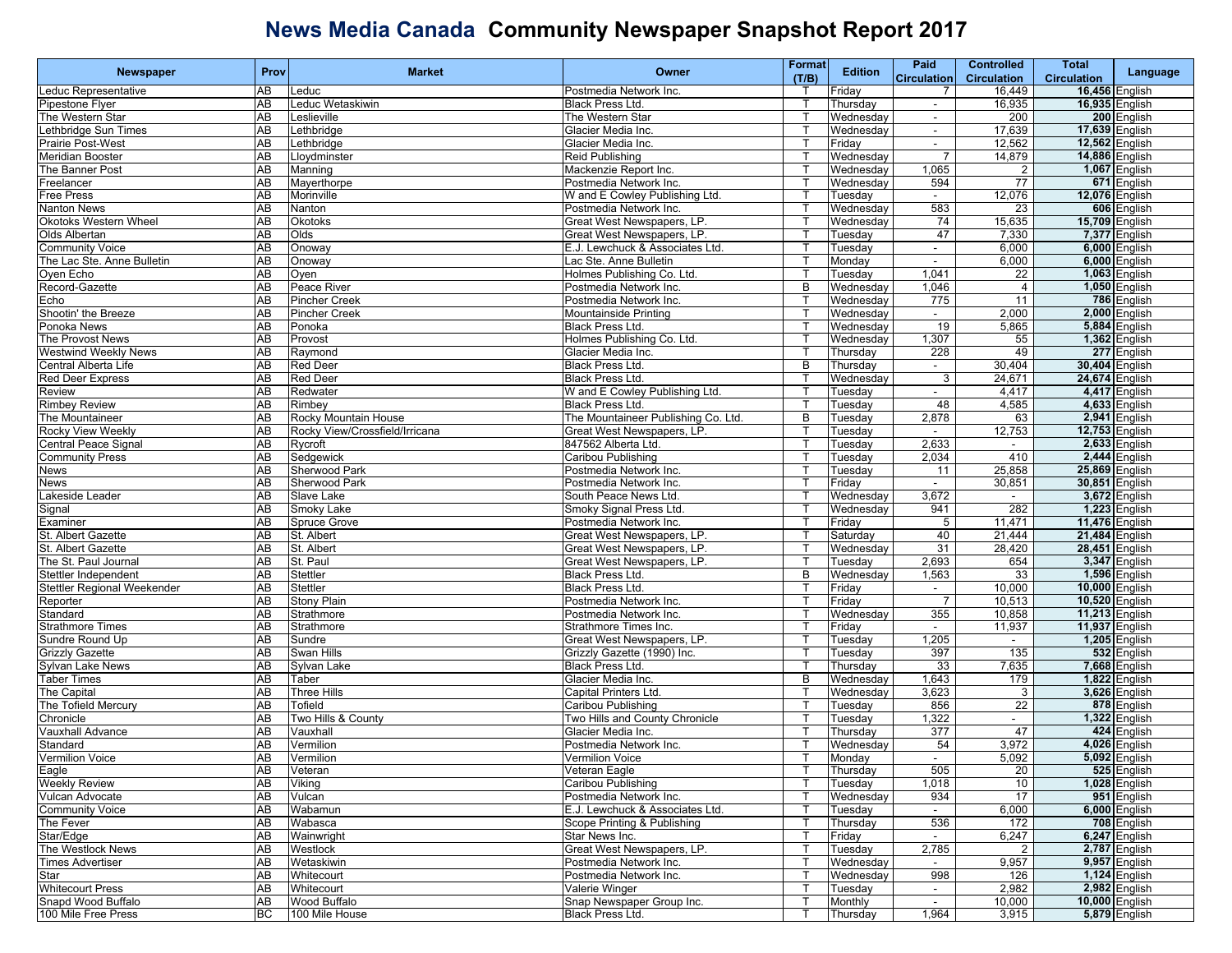|                                                         |           |                                     |                                    | Format       |                | Paid                     | <b>Controlled</b>  | Total              |                      |
|---------------------------------------------------------|-----------|-------------------------------------|------------------------------------|--------------|----------------|--------------------------|--------------------|--------------------|----------------------|
| <b>Newspaper</b>                                        | Prov      | <b>Market</b>                       | Owner                              | (T/B)        | <b>Edition</b> | <b>Circulation</b>       | <b>Circulation</b> | <b>Circulation</b> | Language             |
| Cariboo Connector                                       | BC        | 100 Mile House                      | <b>Black Press Ltd.</b>            |              | Friday         |                          | 7,007              |                    | 7,007 English        |
| The Abbotsford News                                     | BC        | Abbotsford                          | <b>Black Press Ltd.</b>            | В            | Friday         | 170                      | 33,518             |                    | 33,688 English       |
| The Abbotsford News                                     | <b>BC</b> | Abbotsford                          | Black Press Ltd.                   | B            | Thursday       | 117                      | 33,862             | 33,979 English     |                      |
| The Abbotsford News                                     | <b>BC</b> | Abbotsford                          | <b>Black Press Ltd.</b>            | B            |                | 78                       | 44,486             | 44,564 English     |                      |
|                                                         |           |                                     |                                    |              | Wednesday      |                          |                    |                    |                      |
| The Agassiz-Harrison Observer                           | <b>BC</b> | Agassiz - Harrison                  | Black Press Ltd.                   |              | Thursday       | $\sim$                   | 2,844              |                    | 2,844 English        |
| Aldergrove Star                                         | <b>BC</b> | Aldergrove                          | <b>Black Press Ltd.</b>            |              | Thursday       | $\overline{\phantom{a}}$ | 6,469              |                    | $6,469$ English      |
| The Ashcroft-Cache Creek Journal                        | <b>BC</b> | Ashcroft-Cache Creek                | Black Press Ltd.                   |              | Thursday       | 713                      | 88                 |                    | 801 English          |
| North Thompson Star/Journal                             | <b>BC</b> | <b>Barriere</b>                     | Black Press Ltd.                   | т            | Thursday       | 543                      | 38                 |                    | 581 English          |
| Bowen Island Undercurrent                               | <b>BC</b> | Bowen Island                        | Glacier Media Inc.                 | Т            | Friday         | 886                      | 73                 |                    | 959 English          |
| <b>Burnaby Now</b>                                      | <b>BC</b> | Burnaby                             | Glacier Media Inc.                 |              | Wednesday      | $\overline{\phantom{a}}$ | 44,184             | 44,184 English     |                      |
| <b>Burnaby Now</b>                                      | <b>BC</b> | Burnaby                             | Glacier Media Inc.                 | $\mathsf{T}$ | Friday         | $\blacksquare$           | 44,194             | 44,194 English     |                      |
| Lakes District News                                     | <b>BC</b> | <b>Burns Lake</b>                   | <b>Black Press Ltd.</b>            |              | Wednesday      | 1,149                    | 110                |                    | 1,259 English        |
| <b>Campbell River Mirror</b>                            | <b>BC</b> | <b>Campbell River</b>               | Black Press Ltd.                   | т            | Wednesday      | 38                       | 15,923             | 15,961 English     |                      |
| <b>Campbell River Mirror</b>                            | <b>BC</b> | <b>Campbell River</b>               | Black Press Ltd.                   | ा            | Friday         | 54                       | 16,339             | 16,393 English     |                      |
| <b>Castlegar News</b>                                   | <b>BC</b> | Castlegar                           | Black Press Ltd.                   |              | Thursday       | $\overline{5}$           | 6,456              |                    | 6,461 English        |
| <b>Totem Times</b>                                      | <b>BC</b> | <b>CFB Comox</b>                    | Department of National Defence     |              | Tuesday        | $\overline{\phantom{a}}$ | 1,800              |                    | <b>1,800 English</b> |
| Lookout Newspaper and Creative Services                 | <b>BC</b> | <b>CFB Esquimalt</b>                | Department of National Defence     | Т            | Monday         | $\sim$                   | 3,800              |                    | 3,800 English        |
|                                                         |           |                                     |                                    |              |                |                          |                    |                    |                      |
| Echo                                                    | BC        | Chetwynd                            | Draper, Dobie & Company Inc.       | т            | Friday         | 1,300                    | $\sim$             |                    | 1,300 English        |
| <b>Chilliwack Times</b>                                 | <b>BC</b> | Chilliwack                          | Black Press Ltd.                   | ा            | Thursday       | $\sim$                   | 27,629             | 27,629 English     |                      |
| The Chilliwack Progress                                 | <b>BC</b> | Chilliwack                          | Black Press Ltd.                   |              | Wednesday      | 127                      | 30,411             | 30,538 English     |                      |
| The Chilliwack Progress                                 | <b>BC</b> | Chilliwack                          | <b>Black Press Ltd.</b>            | $\mathsf{T}$ | Friday         | 112                      | 27,618             | 27,730 English     |                      |
| The North Thompson Times                                | <b>BC</b> | Clearwater                          | <b>Black Press Ltd.</b>            | B            | Thursday       | 751                      | 22                 |                    | 773 English          |
| Cloverdale Reporter                                     | <b>BC</b> | Cloverdale                          | <b>Black Press Ltd.</b>            | т            | Thursday       | $\sim$                   | 15,891             | 15,891 English     |                      |
| Snap Coquitlam                                          | <b>BC</b> | Coquitlam                           | Snap Newspaper Group Inc.          |              | Monthly        | $\sim$                   | 10,000             | 10,000 English     |                      |
| <b>Tri-City News</b>                                    | <b>BC</b> | Coquitlam/Pt. Coquitlam/Pt. Moody   | Glacier Media Inc.                 |              | Wednesday      | $\sim$                   | 52,310             | 52,310 English     |                      |
| <b>Tri-City News</b>                                    | <b>BC</b> | Coquitlam/Pt. Coquitlam/Pt. Moody   | Glacier Media Inc.                 |              | Friday         | $\blacksquare$           | 52,329             | 52,329 English     |                      |
| Comox Valley Echo                                       | <b>BC</b> | Courtenay                           | <b>Black Press Ltd.</b>            | в            | Friday         | 37                       | 22,106             | 22,143 English     |                      |
| Comox Valley Echo                                       | <b>BC</b> | Courtenay                           | <b>Black Press Ltd.</b>            | В            | Tuesday        | 34                       | 22,107             | 22,141 English     |                      |
| Comox Valley Record                                     | <b>BC</b> | Courtenay/Comox Valley              | <b>Black Press Ltd.</b>            |              | Tuesdav        | 59                       | 21,572             | 21,631 English     |                      |
| <b>Comox Valley Record</b>                              | BC        | Courtenay/Comox Valley              | Black Press Ltd.                   |              | Thursdav       | 89                       | 21,721             | 21,810 English     |                      |
| Cranbrook Townsman                                      | <b>BC</b> | Cranbrook                           | Black Press Ltd.                   | $\mathsf{T}$ | Thursda∖       | 2,350                    | 9,336              | 11,686 English     |                      |
|                                                         | BC        |                                     | <b>Black Press Ltd.</b>            | т            | Mon-Fri        | 2,485                    |                    |                    |                      |
| Cranbrook Townsman                                      |           | Cranbrook                           |                                    |              |                |                          | $\blacksquare$     |                    | 2,485 English        |
| Cranbrook Townsman                                      | <b>BC</b> | Cranbrook                           | Black Press Ltd.                   | т            | Primary        | 3,500                    | $\sim$             |                    | 3,500 English        |
| Kootenay News Advertiser                                | <b>BC</b> | Cranbrook                           | Black Press Ltd.                   | П            | Monday         | $\sim$                   | 14,942             | 14,942 English     |                      |
| Kootenay News Advertiser                                | <b>BC</b> | Cranbrook                           | Black Press Ltd.                   |              | Friday         | $\sim$                   | 21,505             | 21,505 English     |                      |
| <b>Creston Valley Advance</b>                           | <b>BC</b> | Creston                             | <b>Black Press Ltd.</b>            | B            | Thursday       | 2,399                    | 9                  |                    | 2,408 English        |
| The Mirror                                              | BC        | Dawson Creek, Pouce, Arras, Tumbler | Glacier Media Inc.                 |              | Friday         | $\sim$                   | 9,365              |                    | 9,365 English        |
| Delta Optimist                                          | <b>BC</b> | Delta                               | Glacier Media Inc.                 | Т            | Friday         | $\sim$                   | 17,050             | 17,050 English     |                      |
| Delta Optimist                                          | <b>BC</b> | Delta                               | Glacier Media Inc.                 | П            | Wednesday      | $\blacksquare$           | 17,150             | 17,150 English     |                      |
| Snap Downtown Vancouver                                 | BC        | Downtown Vancouver                  | Snap Newspaper Group Inc.          |              | Monthly        | $\overline{\phantom{a}}$ | 12,000             | 12,000 English     |                      |
| Cowichan Valley Citizen                                 | <b>BC</b> | Duncan                              | <b>Black Press Ltd.</b>            | $\mathsf{T}$ | Friday         |                          | 23,318             | 23,318 English     |                      |
| Cowichan Valley Citizen                                 | BC        | Duncan                              | Black Press Ltd.                   | т            | Wednesday      | $\sim$                   | 23,743             | 23,743 English     |                      |
| Snap East Kootenay                                      | <b>BC</b> | East Kootenay                       | Snap Newspaper Group Inc.          | т            | Monthly        | $\sim$                   | 6,000              |                    | 6,000 English        |
| The Free Press                                          | <b>BC</b> | Fernie                              | Black Press Ltd.                   | В            | Thursday       | 30                       | 5,768              |                    | 5,798 English        |
| Fort Nelson News                                        | <b>BC</b> | Fort Nelson                         | Fort Nelson News Ltd               | B            | Wednesday      | 1,186                    | 664                |                    | 1,850 English        |
| Fort St. James Caledonia Courier                        | <b>BC</b> | Fort St. James                      | Black Press Ltd.                   |              | Wednesday      | 393                      | 27                 |                    | 420 English          |
| Alaska Highway News                                     | <b>BC</b> | Fort St. John                       | Glacier Media Inc.                 | B            | Thursday       | $\sim$                   | 11,566             | 11,566 English     |                      |
| <b>Northeast News</b>                                   | <b>BC</b> | Fort St. John                       | Aberdeen Publishing L.P.           |              | Wednesday      | $\sim$                   | 18,500             | 18,500 English     |                      |
| Gabriola Sounder                                        | <b>BC</b> | Gabriola Island                     | Gabriola Sounder Media Inc.        | П            | Monday         | $\sim$                   | 3,227              |                    | 3,227 English        |
|                                                         |           |                                     |                                    |              |                |                          |                    |                    |                      |
| The Golden Star                                         | <b>BC</b> | Golden                              | Black Press Ltd.                   |              | Wednesday      | 1,001                    | 28                 |                    | 1,029 English        |
| Grand Forks Gazette<br>Boundary Creek Times Mountaineer | <b>BC</b> | <b>Grand Forks</b>                  | <b>Black Press Ltd.</b>            |              | Wednesday      | 2,030                    | 8                  |                    | 2,038 English        |
|                                                         | BC        | Greenwood, Midway, Rock Creek       | <b>Black Press Ltd.</b>            | T            | Thursday       | 439                      | دن                 |                    | 442 English          |
| <b>Coast Mountain News</b>                              | BC        | Hagensborg                          | <b>Black Press Ltd.</b>            | $\mathsf{T}$ | Thursday       | 240                      | 62                 |                    | 302 English          |
| The Hope Standard                                       | <b>BC</b> | Hope                                | Black Press Ltd.                   | т            | Thursday       | 1,176                    | $\sim$             |                    | 1,176 English        |
| <b>Houston Today</b>                                    | <b>BC</b> | Houston                             | Black Press Ltd.                   |              | Wednesday      | 387                      | 291                |                    | 678 English          |
| Columbia Valley Pioneer                                 | <b>BC</b> | Invermere                           | Aberdeen Publishing L.P.           |              | Friday         | $\blacksquare$           | 6,271              |                    | 6,271 English        |
| The Valley Echo                                         | BC        | Invermere                           | Black Press Ltd.                   | т            | Wednesday      | 464                      | 488                |                    | 952 English          |
| <b>Kamloops This Week</b>                               | <b>BC</b> | Kamloops                            | Thompson River Publications Ltd.   | т            | Tuesday        | $\sim$                   | 30,477             | 30,477 English     |                      |
| Kamloops This Week                                      | <b>BC</b> | Kamloops                            | Thompson River Publications Ltd.   | Т            | Friday         | $\sim$                   | 30,493             |                    | 30,493 English       |
| Kamloops This Week                                      | BC        | Kamloops                            | Thompson River Publications Ltd.   |              | Thursday       | $\sim$                   | 30,689             |                    | 30,689 English       |
| <b>Capital News</b>                                     | <b>BC</b> | Kelowna                             | Black Press Ltd.                   | $\mathsf{T}$ | Thursday       | $\blacksquare$           | 44,556             | 44,556 English     |                      |
| <b>Capital News</b>                                     | BC        | Kelowna                             | Black Press Ltd.                   | Т            | Friday         | $\sim$                   | 43,293             |                    | 43,293 English       |
| <b>Capital News</b>                                     | BC        | Kelowna                             | Black Press Ltd.                   | Т            | Wednesday      | $\sim$                   | 43,301             |                    | 43,301 English       |
| <b>Westside Weekly</b>                                  | BC        | Kelowna/Westbank                    | Continental Newspapers Canada Ltd. | т            | Friday         | $\sim$                   | 12,243             |                    | 12,243 English       |
|                                                         |           |                                     |                                    |              |                |                          |                    |                    |                      |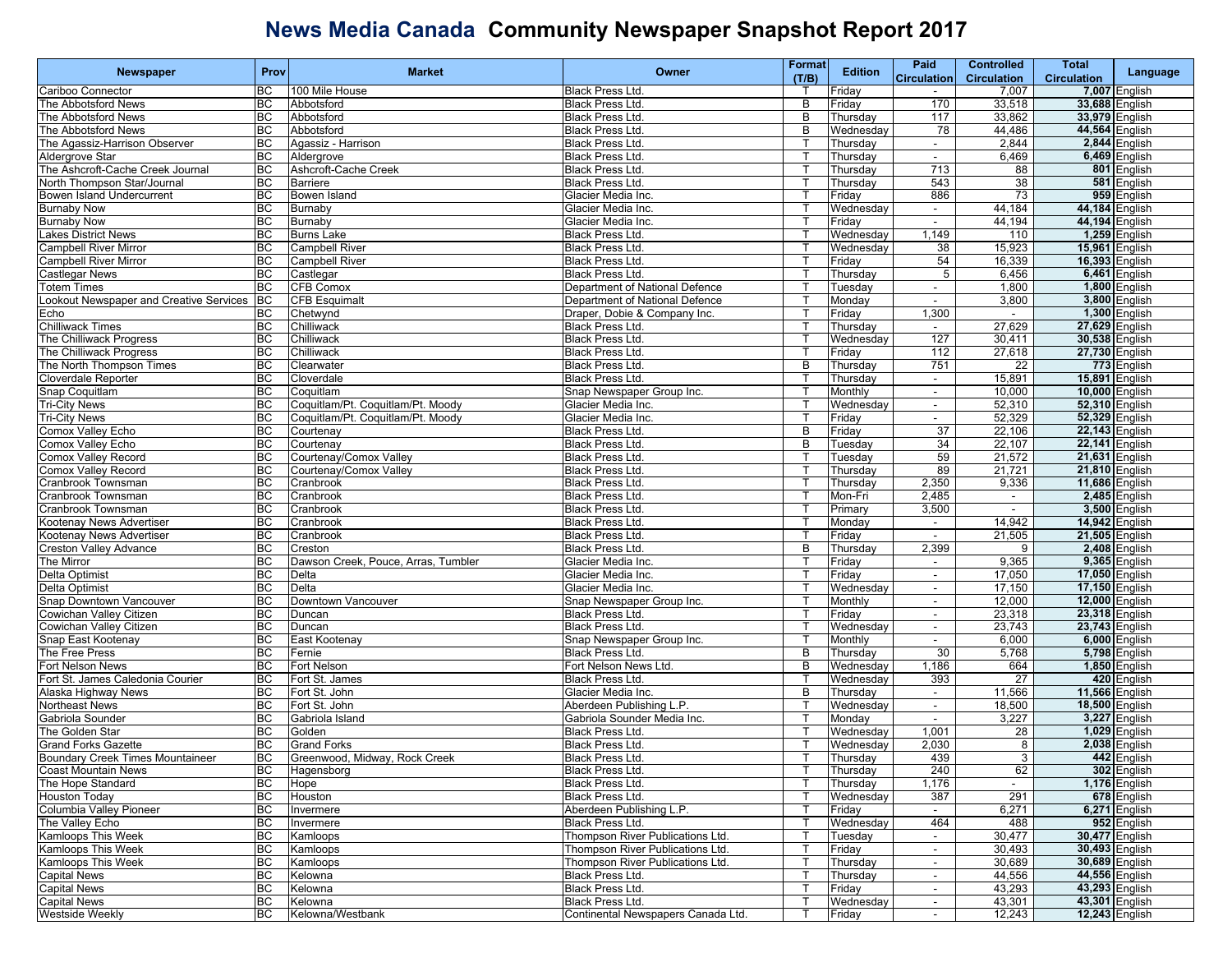|                                | Prov            | <b>Market</b>                  | Owner                                   | Format | <b>Edition</b> | Paid                     | <b>Controlled</b>  | Total              |                      |
|--------------------------------|-----------------|--------------------------------|-----------------------------------------|--------|----------------|--------------------------|--------------------|--------------------|----------------------|
| Newspaper                      |                 |                                |                                         | (T/B)  |                | <b>Circulation</b>       | <b>Circulation</b> | <b>Circulation</b> | Language             |
| Westside Weekly                | BC              | Kelowna/Westbank               | Continental Newspapers Canada Ltd.      |        | Wednesday      | $\sim$                   | 12,253             | 12,253 English     |                      |
| <b>Keremeos Review</b>         | BC              | Keremeos                       | Black Press Ltd.                        |        | Thursdav       | 728                      | 51                 |                    | 779 English          |
| The Kimberley Bulletin         | <b>BC</b>       | Kimberley                      | Black Press Ltd.                        | B      | Mon-Fri        | 1,204                    | $\sim$             |                    | 1,204 English        |
| The Kimberley Bulletin         | <b>BC</b>       | Kimberley                      | Black Press Ltd.                        | B      | Thursday       | 1,183                    | 2,043              |                    | 3,226 English        |
| The Kimberley Bulletin         | <b>BC</b>       | Kimberley                      | Black Press Ltd.                        |        | Primary        | 1,450                    | $\blacksquare$     |                    | 1,450 English        |
| Northern Sentinel              | <b>BC</b>       | Kitimat                        | <b>Black Press Ltd</b>                  |        | Wednesday      | 541                      | 245                |                    | 786 English          |
| The Chronicle                  | BC              | Ladysmith/Chemainus            | Black Press Ltd.                        |        | Tuesday        | 346                      | 3,678              |                    | 4,024 English        |
| The Lake Cowichan Gazette      | <b>BC</b>       | Lake Cowichan                  | <b>Black Press Ltd</b>                  |        | Wednesday      | 531                      | 26                 |                    | 557 English          |
| Langley Advance                | <b>BC</b>       | Langley                        | Black Press Ltd.                        |        | Thursday       | $\sim$                   | 28,969             | 28,969 English     |                      |
| Snap Langley                   | <b>BC</b>       | Langley                        | Snap Newspaper Group Inc.               |        | Monthly        | $\overline{\phantom{a}}$ | 10,000             | 10,000 English     |                      |
| The Langley Times              | BC              | Langley                        | <b>Black Press Ltd.</b>                 |        | Friday         | $\blacksquare$           | 34,417             | 34,417 English     |                      |
| The Langley Times              | BC              | Langley                        | <b>Black Press Ltd.</b>                 |        | Wednesday      | $\blacksquare$           | 34,378             | 34,378 English     |                      |
| po_                            | <b>BC</b>       | Lantzville                     | Lantzville Business Improvement Assn.   |        | Monthly        | $\sim$                   | 2,000              |                    | 2,000 English        |
| The Bridge River Lillooet News | <b>BC</b>       | Lillooet                       | Glacier Media Inc.                      |        | Wednesday      | 956                      | 5                  |                    | 961 English          |
| <b>Valley Times</b>            | <b>BC</b>       | Lumby                          | <b>Lumby Valley Times</b>               |        | Friday         | $\sim$                   | 2,700              |                    | 2,700 English        |
| The Times                      | BC              | Mackenzie                      | Glacier Media Inc.                      |        | Wednesday      | 1,000                    | $\sim$             |                    | 1,000 English        |
| The News                       | BC              | Maple Ridge-Pitt Meadows       | Black Press Ltd.                        |        | Friday         | $\blacksquare$           | 30,418             | 30,418 English     |                      |
| The News                       | <b>BC</b>       | Maple Ridge-Pitt Meadows       | Black Press Ltd.                        |        | Wednesday      | $\overline{2}$           | 30,357             | 30,359 English     |                      |
| <b>Merritt Herald</b>          | <b>BC</b>       | Merritt                        | Thompson River Publications Ltd.        |        | Tuesday        | $\sim$                   | 1,883              |                    | 1,883 English        |
| Merritt Herald                 | <b>BC</b>       | Merritt                        | Thompson River Publications Ltd.        |        | Thursday       | $\overline{\phantom{a}}$ | 5,577              |                    | 5,577 English        |
| Merritt Herald Weekender       | <b>BC</b>       | <b>Merritt</b>                 | Black Press Ltd.                        |        | Sunday         | $\blacksquare$           | 5,000              |                    | 5,000 English        |
| <b>Mission Record</b>          | BC              | Mission                        | Black Press Ltd.                        |        | Friday         | 103                      | 11,011             | 11,114 English     |                      |
| <b>Arrow Lakes News</b>        | <b>BC</b>       | Nakusp                         | <b>Black Press Ltd</b>                  |        | Wednesday      | 414                      | 13                 |                    | 427 English          |
| Nanaimo News Bulletin          | <b>BC</b>       | Nanaimo                        | Black Press Ltd.                        |        | Thursday       | $\sim$                   | 32,269             | 32,269 English     |                      |
| Nanaimo News Bulletin          | <b>BC</b>       | Nanaimo                        | Black Press Ltd.                        |        | Tuesday        | $\blacksquare$           | 32,250             | 32,250 English     |                      |
| Nelson Star                    | $\overline{BC}$ | Nelson                         | <b>Black Press Ltd</b>                  |        | Wednesday      | $\sim$                   | 7,861              |                    | 7,861 English        |
| Nelson Star                    | BC              | Nelson                         | Black Press Ltd.                        |        | Friday         | 8                        | 8,523              |                    | 8,531 English        |
| <b>Valley Voice</b>            | <b>BC</b>       | <b>New Denver</b>              | Valley Voice Ltd                        |        | Wednesday      | $\sim$                   | 7,600              |                    | 7,600 English        |
| The Record                     | <b>BC</b>       | <b>New Westminster</b>         | Glacier Media Inc.                      |        | Wednesday      | $\sim$                   | 16,318             | 16,318 English     |                      |
| The Record                     | <b>BC</b>       | <b>New Westminster</b>         | Glacier Media Inc.                      |        | Friday         | $\sim$                   | 16,339             | 16,339 English     |                      |
| North Shore News               | <b>BC</b>       | North Vancouver/West Vancouver | Glacier Media Inc.                      |        | Friday         | $\blacksquare$           | 61,359             | 61,359 English     |                      |
| <b>North Shore News</b>        | BC              | North Vancouver/West Vancouver | Glacier Media Inc.                      |        | Wednesday      | $\blacksquare$           | 61,362             | 61,362 English     |                      |
| North Shore News               | <b>BC</b>       | North Vancouver/West Vancouver | Glacier Media Inc.                      |        | Sunday         | $\blacksquare$           | 61,368             | 61,368 English     |                      |
| Oak Bay News                   | <b>BC</b>       | Oak Bay                        | Black Press Ltd.                        |        | Friday         | $\sim$                   | 6,179              |                    | 6,179 English        |
| Oak Bay News                   | <b>BC</b>       | Oak Bay                        | Black Press Ltd.                        |        | Wednesday      | $\overline{\phantom{a}}$ | 6,181              |                    | 6,181 English        |
| Okanagan Advertiser            | BC              | Okanagan                       | Armstrong - Enderby Publishing Co. LTd. |        | Wednesday      | 1,857                    | 117                |                    | 1,974 English        |
| Snap Okanagan                  | BC              | Okanagan                       | Snap Newspaper Group Inc.               |        | Monthly        | $\blacksquare$           | 10,000             | 10,000 English     |                      |
| Oliver Chronicle               | <b>BC</b>       | Oliver                         | Aberdeen Publishing L.P.                | B      | Wednesday      | 1,257                    | $\sim$             |                    | 1,257 English        |
| Osoyoos Times                  | <b>BC</b>       | Osoyoos                        | Aberdeen Publishing L.P.                |        | Wednesday      | 1,576                    | $\sim$             |                    | <b>1,576</b> English |
| The News                       | BC              | Parksville/Qualicum Beach      | Black Press Ltd.                        |        | Tuesday        | $\blacksquare$           | 16,159             | 16,159 English     |                      |
| <b>The News</b>                | <b>BC</b>       | Parksville/Qualicum Beach      | <b>Black Press Ltd.</b>                 |        | Friday         | 17                       | 15,826             | 15,843 English     |                      |
| <b>The News</b>                | BC              | Parksville/Qualicum Beach      | Black Press Ltd.                        |        | Thursday       | $\overline{\phantom{a}}$ | 16,194             | 16,194 English     |                      |
| <b>Peachland View</b>          | <b>BC</b>       | Peachland                      | Aberdeen Publishing L.P.                |        | Friday         | $\sim$                   | 3,200              | 3,200 English      |                      |
| Penticton Western News         | <b>BC</b>       | Penticton                      | Black Press Ltd.                        |        | Wednesday      | $\sim$                   | 21,499             | 21,499 English     |                      |
| Penticton Western News         | <b>BC</b>       | Penticton                      | Black Press Ltd.                        |        | Friday         | $\overline{\phantom{a}}$ | 20,836             | 20,836 English     |                      |
| <b>Alberni Valley News</b>     | <b>BC</b>       | Port Alberni                   | Black Press Ltd.                        |        | Thursday       | $\sim$                   | 9,006              |                    | 9,006 English        |
| North Island Gazette           | BC              | Port Hardy                     | <b>Black Press Ltd.</b>                 |        | Thursday       | 1,065                    | 35                 |                    | 1,100 English        |
| Powell River Peak              | <b>BC</b>       | <b>Powell River</b>            | Glacier Media Inc.                      |        | Wednesday      | 2,342                    | 48                 |                    | 2,390 English        |
| The Northern View              | <b>BC</b>       | <b>Prince Rupert</b>           | <b>Black Press Ltd.</b>                 |        | Wednesday      | 17                       | 5,808              |                    | 5,825 English        |
| Similkameen News Leader        | <b>BC</b>       | Princeton                      | Bengel Publishing Inc.                  |        | Tuesday        | $\sim$                   | 875                |                    | 875 English          |
| The Similkameen Spotlight      | <b>BC</b>       | Princeton                      | Black Press Ltd.                        |        | Wednesday      | 792                      | 43                 |                    | 835 English          |
| Haida Gwaii Observer           | <b>BC</b>       | Queen Charlotte Islands        | Black Press Ltd.                        |        | Friday         | 414                      | $\mathbf{3}$       |                    | 417 English          |
| Quesnel Cariboo Observer       | <b>BC</b>       | Quesnel                        | Black Press Ltd.                        | T      | Wednesday      | 1,919                    | 4,822              |                    | 6,741 English        |
| Quesnel Cariboo Observer       | BC              | Quesnel                        | <b>Black Press Ltd.</b>                 | т      | Friday         | 1,616                    | 155                |                    | 1,771 English        |
| Revelstoke Times-Review        | BC              | Revelstoke                     | Black Press Ltd.                        |        | Wednesday      | 973                      | 215                |                    | 1,188 English        |
| <b>Richmond News</b>           | BC              | Richmond                       | Glacier Media Inc.                      |        | Friday         | $\sim$                   | 46,361             | 46,361 English     |                      |
| <b>Richmond News</b>           | BC              | Richmond                       | Glacier Media Inc.                      |        | Wednesday      |                          | 46,274             | 46,274 English     |                      |
| <b>Rossland News</b>           | <b>BC</b>       | Rossland                       | Black Press Ltd.                        |        | Thursday       | $\overline{2}$           | 1,037              |                    | 1,039 English        |
| Saanich News                   | BC              | Saanich                        | Black Press Ltd.                        |        | Wednesday      | $\sim$                   | 30,774             | 30,774 English     |                      |
| Saanich News                   | BC              | Saanich                        | Black Press Ltd.                        |        | Friday         | $\sim$                   | 30,748             | 30,748 English     |                      |
| Lakeshore News                 | BC              | Salmon Arm                     | Black Press Ltd.                        |        | Friday         | $\sim$                   | 12,838             | 12,838 English     |                      |
| Salmon Arm Observer            | BC              | Salmon Arm                     | Black Press Ltd.                        |        | Wednesday      | 2,003                    | 166                |                    | 2,169 English        |
| Shuswap Market News            | BC              | Salmon Arm                     | Black Press Ltd.                        |        | Friday         |                          | 12,520             | 12,520 English     |                      |
| Gulf Islands Driftwood         |                 | <b>BC</b> Salt Spring Island   | Driftwood Publishing Ltd.               |        | Wednesday      | 2,494                    | 66                 |                    | 2,560 English        |
|                                |                 |                                |                                         |        |                |                          |                    |                    |                      |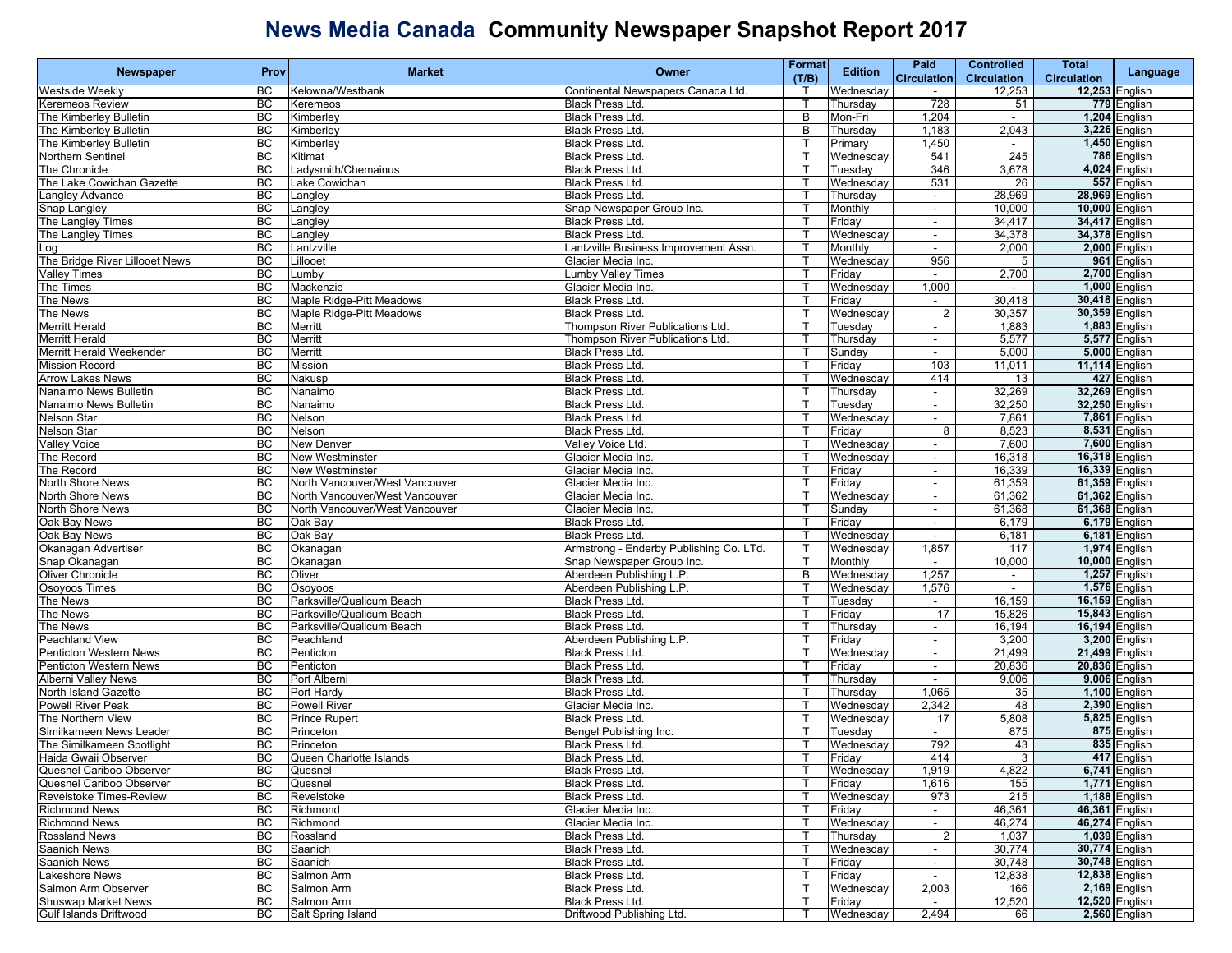|                                       |                 |                                                  |                                     | Format       |                | Paid                     | <b>Controlled</b>  | Total              |                              |
|---------------------------------------|-----------------|--------------------------------------------------|-------------------------------------|--------------|----------------|--------------------------|--------------------|--------------------|------------------------------|
| Newspaper                             | Prov            | <b>Market</b>                                    | Owner                               | (T/B)        | <b>Edition</b> | <b>Circulation</b>       | <b>Circulation</b> | <b>Circulation</b> | Language                     |
| The Local Weekly                      | <b>BC</b>       | Sechelt                                          | Aberdeen Publishing L.P.            |              | Thursday       | $\sim$                   | 12,713             |                    | <b>12,713 English</b>        |
| <b>Coast Reporter</b>                 | BC              | Sechelt/Gibsons                                  | Glacier Media Inc.                  |              | Friday         | $\frac{1}{2}$            | 11,465             | 11,465 English     |                              |
| Eagle Valley News                     | <b>BC</b>       | Sicamous                                         | <b>Black Press Ltd.</b>             |              | Wednesday      | 415                      | 10                 |                    | 425 English                  |
| Peninsula News Review                 | <b>BC</b>       | Sidney                                           | <b>Black Press Ltd.</b>             |              | Wednesday      | $\sim$                   | 14,445             | 14,445 English     |                              |
| Peninsula News Review                 | <b>BC</b>       | Sidney                                           | Black Press Ltd.                    |              | Friday         | $\sim$                   | 14,486             | 14,486 English     |                              |
| The Interior News                     | <b>BC</b>       | Smithers                                         | Black Press Ltd.                    |              | Wednesday      | 2,168                    | 151                |                    | 2,319 English                |
| Sooke News Mirror                     | BC              | Sooke                                            | Black Press Ltd.                    |              | Wednesdav      | 71                       | 5,531              |                    | 5,602 English                |
| <b>Elk Valley Herald</b>              | <b>BC</b>       | Sparwood                                         | Elk Valley Publishing Ltd.          |              | Tuesday        | $\sim$                   | 2,000              |                    | 2,000 English                |
| The Chief                             | <b>BC</b>       | Squamish                                         | Glacier Media Inc.                  |              | Thursday       | 1,820                    | 927                |                    | 2,747 English                |
| Summerland Review                     | <b>BC</b>       | Summerland                                       | Black Press Ltd.                    |              | Thursday       | 1,301                    | 19                 |                    | 1,320 English                |
| Peace Arch News                       | BC              | Surrey                                           | <b>Black Press Ltd.</b>             |              | Friday         | $\overline{\phantom{a}}$ | 37,197             | 37,197 English     |                              |
| Peace Arch News                       | BC              | Surrey                                           | <b>Black Press Ltd.</b>             |              | Wednesday      | $\blacksquare$           | 37,159             | 37,159 English     |                              |
| The Leader                            | <b>BC</b>       | Surrey/North Delta                               | <b>Black Press Ltd.</b>             |              | Friday         | $\blacksquare$           | 82,920             | 82,920 English     |                              |
| The Leader                            | <b>BC</b>       | Surrey/North Delta                               | <b>Black Press Ltd.</b>             | Т            | Wednesday      | $\sim$                   | 67,376             | 67,376 English     |                              |
| The Now                               | <b>BC</b>       | Surrey/North Delta/White Rock                    | Black Press Ltd.                    |              | Tuesday        | $\sim$                   | 117,606            | 117,606 English    |                              |
| The Now                               | <b>BC</b>       | Surrev/North Delta/White Rock                    | Black Press Ltd.                    |              | Thursday       | $\sim$                   | 117,700            | 117,700 English    |                              |
| Terrace Standard                      | BC              | Terrace                                          | <b>Black Press Ltd.</b>             | B            | Wednesday      | 247                      | 7,618              |                    | 7,865 English                |
|                                       | <b>BC</b>       | Terrace/Kitimat/Prince Rupert                    |                                     |              |                |                          | 19,706             | 19,707 English     |                              |
| Northern Connector                    |                 |                                                  | Black Press Ltd.                    |              | Friday         | $\overline{1}$           |                    |                    |                              |
| Tofino - Ucluelet Westerly News       | <b>BC</b>       | Tofino/Uclufelet                                 | <b>Black Press Ltd.</b>             |              | Thursday       | 686                      | 102                |                    | 788 English                  |
| Trail Times                           | <b>BC</b>       | Trail                                            | Black Press Ltd.                    |              | Mon-Fri        | 2,246                    | 3                  |                    | 2,249 English                |
| The Rocky Mountain Goat News          | $\overline{BC}$ | Valemount/McBride                                | The Rocky Mountain Goat News        |              | Thursday       | 493                      | 137                |                    | 630 English                  |
| The Valley Sentinel                   | BC              | Valemount/McBride                                | Dinah Publishing                    |              | Thursday       | 533                      | 12                 |                    | 545 English                  |
| <b>Epoch Times</b>                    | <b>BC</b>       | Vancouver                                        | Epoch Times Media Inc.              | B            | Thursday       | $\sim$                   | 12,500             | 12,500 English     |                              |
| Vancouver Courier                     | <b>BC</b>       | Vancouver                                        | Glacier Media Inc.                  |              | Friday         | $\sim$                   | 97,487             | 97,487 English     |                              |
| Vancouver Courier                     | <b>BC</b>       | Vancouver                                        | Glacier Media Inc.                  |              | Wednesday      | $\sim$                   | 98,227             | 98,227 English     |                              |
| <b>WE/WestEnder</b>                   | BC              | Vancouver                                        | Glacier Media Inc.                  |              | Thursday       | $\sim$                   | 41,290             | 41,290 English     |                              |
| <b>Omineca Express</b>                | BC              | Vanderhoof                                       | <b>Black Press Ltd.</b>             |              | Wednesday      | 680                      | 4                  |                    | 684 English                  |
| The Morning Star                      | <b>BC</b>       | Vernon                                           | <b>Black Press Ltd.</b>             |              | Friday         | 15                       | 29,843             | 29,858 English     |                              |
| The Morning Star                      | <b>BC</b>       | Vernon                                           | <b>Black Press Ltd.</b>             |              | Wednesday      | 13                       | 29,864             | 29,877 English     |                              |
| The Morning Star                      | <b>BC</b>       | Vernon                                           | Black Press Ltd.                    |              | Sunday         | 17                       | 29,711             | 29,728 English     |                              |
| Goldstream News Gazette               | <b>BC</b>       | Victoria                                         | Black Press Ltd.                    |              | Friday         | $\frac{1}{2}$            | 17,299             | 17,299 English     |                              |
| Goldstream News Gazette               | BC              | Victoria                                         | Black Press Ltd.                    |              | Wednesday      | $\blacksquare$           | 17,283             | 17,283 English     |                              |
| Snap Victoria                         | <b>BC</b>       | Victoria                                         | Snap Newspaper Group Inc.           |              | Monthly        | $\sim$                   | 10,000             | 10,000 English     |                              |
| Victoria News                         | <b>BC</b>       | Victoria                                         | <b>Black Press Ltd.</b>             |              | Wednesday      | $\sim$                   | 23,789             | 23,789 English     |                              |
| Victoria News                         | <b>BC</b>       | Victoria                                         | Black Press Ltd.                    |              | Friday         | $\sim$                   | 23,726             | 23,726 English     |                              |
| Question                              | $\overline{BC}$ | Whistler                                         | Glacier Media Inc.                  |              | Tuesday        | 13                       | 5,762              |                    | 5,775 English                |
| Snap Whistler                         | BC              | Whistler                                         | Snap Newspaper Group Inc.           |              | Monthly        | $\blacksquare$           | 10,000             | 10,000 English     |                              |
| Pique News Magazine                   | <b>BC</b>       | Whistler & Pemberton                             | Glacier Media Inc.                  |              | Thursday       | 70                       | 10,730             | 10,800 English     |                              |
| The Williams Lake Tribune             | <b>BC</b>       | <b>Williams Lake</b>                             | Black Press Ltd.                    |              | Wednesday      | $\sim$                   | 9,542              |                    | 9,542 English                |
| Weekend Advisor                       | <b>BC</b>       | <b>Williams Lake</b>                             | Black Press Ltd.                    |              | Friday         | $\sim$                   | 9,781              |                    | 9,781 English                |
| Williams Lake Tribune Weekend Advisor | BC              | <b>Williams Lake</b>                             | <b>Black Press Ltd.</b>             |              | Friday         | $\blacksquare$           | 10,400             | 10,400 English     |                              |
| ake Country Calendar                  | BC              | Winfield                                         | <b>Black Press Ltd.</b>             |              | Wednesday      | 38                       | 3,884              |                    | 3,922 English                |
| Red River Valley Echo                 | <b>MB</b>       | Altona                                           | Postmedia Network Inc.              |              | Thursday       | 13                       | 4,417              |                    | 4,430 English                |
| Gazette                               | <b>MB</b>       | Baldur/Glenboro                                  | 3229379 Manitoba Ltd.               |              | Thursday       | 1,448                    | $\sim$             |                    | 1,448 English                |
| <b>Clipper Weekly</b>                 | <b>MB</b>       | Beausejour, Oakbank, Lac du Bonnet and Powerview | <b>Clipper Publishing Corp.</b>     |              | Thursday       | 63                       | 12,637             | 12,700 English     |                              |
| The Boissevain Recorder               | <b>MB</b>       | Boissevain                                       | Boissevain Recorder Inc.            |              | Friday         | 1,075                    | 50                 |                    | 1,125 English                |
| Westman Journal                       | <b>MB</b>       | <b>Brandon</b>                                   | Glacier Media Inc.                  |              | Thursday       |                          | 12,133             | 12,133 English     |                              |
| News-Express                          | <b>MB</b>       | Carberry                                         | FP Newspapers Inc.                  |              | Monday         | 860                      | 34                 |                    | 894 English                  |
| Valley Leader                         | <b>MB</b>       | Carman                                           | Postmedia Network Inc.              |              | Thursday       | 25                       | 3,778              |                    | 3,803 English                |
| Southern Manitoba Review              | <b>MB</b>       | Cartwright                                       | Cartwright Southern Manitoba Review |              | Thursday       | 767                      | 10                 |                    | 777 English                  |
| Shilo Stag                            | <b>MB</b>       | <b>CFB Shilo</b>                                 | Department of National Defence      |              | Thursday       | $\sim$                   | 3,000              |                    | 3,000 English                |
| Voxair                                |                 | MB CFB Winnipeg                                  | Department of National Defence      | T.           | Wednesday      |                          | 3,000              |                    | 3,000 English/French         |
| Dauphin Herald                        | MB              |                                                  |                                     | $\mathsf{T}$ |                | 3,762                    | 102                |                    | 3,864 English                |
|                                       |                 | Dauphin                                          | Gilroy Publishing                   |              | Tuesday        |                          |                    |                    |                              |
| Times & Star                          | MВ              | Deloraine                                        | Glacier Media Inc.                  | Т            | Friday         | 551                      | 51                 |                    | 602 English<br>3,268 English |
| Southeast Journal                     | MB              | Emerson                                          | The Southern Journal                |              | Saturday       | 9                        | 3,259              |                    |                              |
| South Mountain Press                  | <b>MB</b>       | Erickson/Onanole                                 | Nesbitt Publishing Ltd.             |              | Friday         | 46                       | 1,492              |                    | 1,538 English                |
| Reminder                              | MB              | Flin Flon                                        | Glacier Media Inc.                  |              | Monday         | 1,059                    | 26                 |                    | 1,085 English                |
| Reminder                              | <b>MB</b>       | Flin Flon                                        | Glacier Media Inc.                  |              | Wednesday      | 1,026                    | 37                 |                    | 1,063 English                |
| Reminder                              | MB              | Flin Flon                                        | Glacier Media Inc.                  |              | Friday         | 1,026                    | 37                 |                    | 1,063 English                |
| <b>Express Weekly News</b>            | MВ              | Gimli                                            | Big and Colourful Printing & Publ.  |              | Thursday       | $\sim$                   | 11,838             | 11,838 English     |                              |
| Interlake Spectator                   | <b>MB</b>       | Gimli                                            | Postmedia Network Inc.              |              | Thursday       | 50                       | 10,780             | 10,830 English     |                              |
| the Headliner                         | MB              | Headingley                                       | FP Newspapers Inc.                  |              | Wednesday      |                          | 5,372              |                    | 5,372 English                |
| <b>Killarney Guide</b>                | MB              | Killarney                                        | Struth Publishing Ltd.              |              | Friday         | 1,312                    | 123                |                    | 1,435 English                |
| Western Canadian                      | MB              | Manitou                                          | <b>BKS Publishing Ltd.</b>          | т            | Tuesday        | 1,160                    | 3                  |                    | <b>1,163 English</b>         |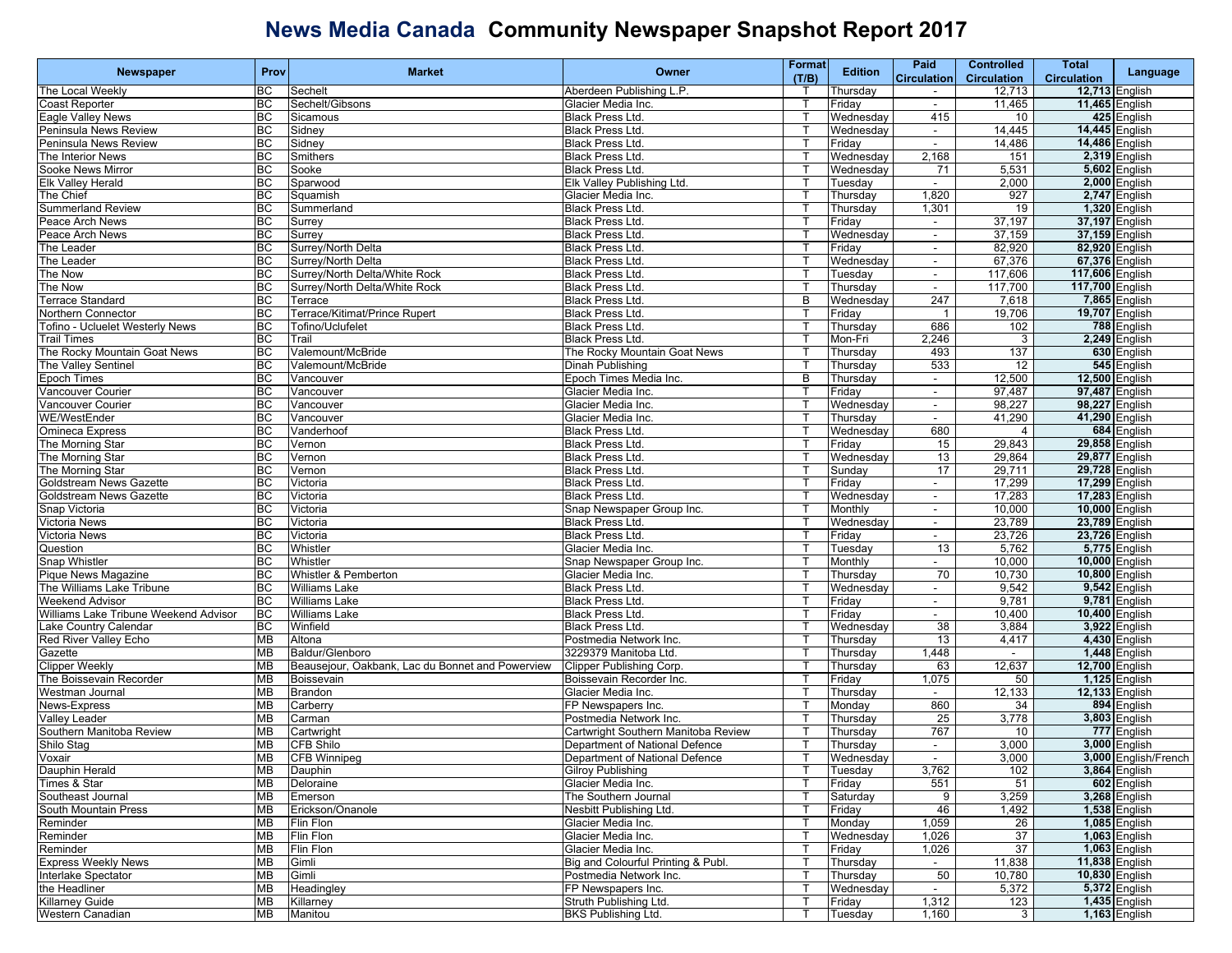| <b>Newspaper</b>                      | Prov      | <b>Market</b>                                | Owner                                 | Format       | <b>Edition</b> | Paid                     | <b>Controlled</b>        | Total                 |                      |
|---------------------------------------|-----------|----------------------------------------------|---------------------------------------|--------------|----------------|--------------------------|--------------------------|-----------------------|----------------------|
|                                       |           |                                              |                                       | (T/B)        |                | <b>Circulation</b>       | <b>Circulation</b>       | <b>Circulation</b>    | Language             |
| Interlake Enterprise News             | <b>MB</b> | Matlock                                      | The Interlake Enterprise News         |              | Wednesdav      | 6                        | 6,994                    |                       | 7,000 English        |
| New Era                               | <b>MB</b> | <b>Melita</b>                                | Glacier Media Inc.                    |              | Friday         | 805                      | 67                       |                       | 872 English          |
| Tribune                               | <b>MB</b> | Minnedosa                                    | The Minnedosa Tribune                 |              | Friday         | 1,626                    | 238                      |                       | 1,864 English        |
| Morden Times                          | <b>MB</b> | Morden                                       | Postmedia Network Inc.                |              | Thursday       | 16                       | 5,418                    |                       | 5,434 English        |
| <b>Jeepawa Banner</b>                 | <b>MB</b> | Neepawa                                      | 3259545 (Manitoba) Ltd.               |              | Friday         | 142                      | 7,688                    |                       | 7,830 English        |
|                                       | <b>MB</b> |                                              | 3259545 (Manitoba) Ltd.               |              |                | 43                       | 2,820                    |                       | 2,863 English        |
| Press                                 |           | Neepawa                                      |                                       |              | Wednesday      |                          |                          |                       |                      |
| Sentinel Courier                      | <b>MB</b> | <b>Pilot Mound</b>                           | <b>Sentinel Courier</b>               |              | Tuesday        | 1,032                    | 29                       |                       | 1,061 English        |
| The Graphic                           | <b>MB</b> | Portage La Prairie                           | Postmedia Network Inc.                | B            | Tuesday        | $\sim$                   | 9,526                    |                       | 9,526 English        |
| Central Plains Herald-Leader          | <b>MB</b> | Portage la Prairie & Central Manitoba Region | Postmedia Network Inc.                |              | Thursday       | 40                       | 9,595                    |                       | 9,635 English        |
| The Reston Recorder                   | <b>MB</b> | Reston                                       | Glacier Media Inc.                    |              | Friday         | 438                      | 58                       |                       | 496 English          |
| Rivers Banner/Gazette Reporter        | <b>MB</b> | <b>Rivers</b>                                | 3259545 (Manitoba) Ltd.               |              | Friday         | 87                       | 1,756                    |                       | <b>1,843</b> English |
| The Roblin Review                     | <b>MB</b> | Roblin                                       | <b>Gilroy Publishing</b>              |              | Tuesday        | 1,505                    | 26                       |                       | 1,531 English        |
| Russell Banner                        | <b>MB</b> | Russell                                      | <b>Gilroy Publishing</b>              |              | Tuesday        | 1,273                    | 19                       |                       | 1,292 English        |
| Selkirk Record                        | <b>MB</b> | Selkirk                                      | Big and Colourful Printing & Publ.    |              | Friday         | $\sim$                   | 15,556                   | 15,556 English        |                      |
| The Selkirk Journal                   | MB        | <b>Selkirk</b>                               | Postmedia Network Inc.                |              | Thursday       | 35                       | 14,334                   | 14,369 English        |                      |
| <b>Crossroads This Week</b>           | <b>MB</b> | Shoal Lake/ Hamiota/ Birtle/ Rossburn        | Nesbitt Publishing Ltd.               |              | Friday         | 2,286                    |                          |                       | 2,286 English        |
|                                       | <b>MB</b> |                                              |                                       |              |                | 608                      | 57                       |                       | 665 English          |
| Souris Plaindealer                    |           | Souris                                       | Glacier Media Inc.                    |              | Friday         |                          |                          |                       |                      |
| a Liberté                             | <b>MB</b> | St-Boniface                                  | Presse Ouest Ltée.                    |              | Wednesday      | 4,240                    | 12                       |                       | 4,252 French         |
| Die Mennonitische Post                | <b>MB</b> | Steinbach                                    | Mennonite Central Committee Canada    |              | Friday         | $\sim$                   | 4,500                    |                       | 4,500 French         |
| The Carillon                          | <b>MB</b> | Steinbach                                    | FP Newspapers Inc.                    | B            | Thursday       | 4,551                    | 234                      |                       | 4,785 English        |
| Argus & Teulon Times                  | <b>MB</b> | Stonewall                                    | Postmedia Network Inc.                |              | Thursday       | 116                      | 6,467                    |                       | $6,583$ English      |
| Stonewall Teulon Tribune              | <b>MB</b> | Stonewall                                    | Big and Colourful Printing & Publ.    |              | Friday         | $\sim$                   | 7,827                    |                       | 7,827 English        |
| Star & Times                          | <b>MB</b> | <b>Swan Vallev</b>                           | <b>Gilroy Publishing</b>              | B            | Tuesday        | 2,572                    | 77                       |                       | 2,649 English        |
| Opasquia Times                        | <b>MB</b> | The Pas                                      | <b>Gilroy Publishing</b>              |              | Wednesday      | 1,076                    | $\overline{\phantom{a}}$ |                       | <b>1,076</b> English |
| Opasquia Times                        | MВ        | The Pas                                      | <b>Gilroy Publishing</b>              |              | Friday         | 1,122                    | $\blacksquare$           |                       | 1,122 English        |
| <b>Nickel Belt News</b>               | <b>MB</b> | Thompson                                     | Glacier Media Inc.                    |              | Wednesday      | $\blacksquare$           | 7,000                    |                       | 7,000 English        |
| Times                                 | <b>MB</b> | Treherne                                     | 3352391 Manitoba Ltd.                 |              | Thursday       | 1,448                    | 843                      |                       | 2,291 English        |
|                                       |           |                                              |                                       |              |                |                          |                          |                       |                      |
| Empire-Advance                        | <b>MB</b> | Virden                                       | Glacier Media Inc.                    |              | Friday         | 1,817                    | 27                       |                       | 1,844 English        |
| <b>Winkler Times</b>                  | <b>MB</b> | Winkler                                      | Postmedia Network Inc.                |              | Thursday       | 20                       | 7,459                    |                       | 7,479 English        |
| Winkler Morden Voice                  | <b>MB</b> | <b>Winkler Morden</b>                        | Big and Colourful Printing & Publ.    |              | Friday         | $\overline{\phantom{a}}$ | 15,507                   | 15,507 English        |                      |
| the Herald                            | <b>MB</b> | Winnipeg                                     | FP Newspapers Inc.                    |              | Wednesday      | ÷.                       | 43,869                   | 43,869 English        |                      |
| the Lance                             | <b>MB</b> | Winnipeg                                     | FP Newspapers Inc.                    |              | Wednesday      | $\sim$                   | 37,589                   | 37,589 English        |                      |
| the Metro                             | <b>MB</b> | Winnipeg                                     | FP Newspapers Inc.                    |              | Wednesday      | $\sim$                   | 36,979                   | 36,979 English        |                      |
| the Sou'wester                        | <b>MB</b> | Winnipeg                                     | FP Newspapers Inc.                    |              | Wednesday      | $\sim$                   | 38,583                   | 38,583 English        |                      |
| he Times:                             | MВ        | Winnipeg                                     | FP Newspapers Inc.                    |              | Wednesday      |                          | 37,763                   | 37,763 English        |                      |
| Etoile Chaleur!                       | <b>NB</b> | <b>Bathurst</b>                              | <b>Brunswick News Inc.</b>            | B            | Thursday       | $\blacksquare$           | 16,038                   | 16,038 French         |                      |
| Northern Light                        | <b>NB</b> | <b>Bathurst</b>                              | <b>Brunswick News Inc.</b>            | В            | Tuesday        | 2,147                    | 12                       |                       | 2,159 English        |
| The Tribune                           | <b>NB</b> | Campbellton                                  | <b>Brunswick News Inc.</b>            | B            | Friday         | 2,150                    | 2                        |                       | 2,152 English        |
| Étoile (L')                           | <b>NB</b> |                                              | <b>Brunswick News Inc.</b>            |              |                |                          | 13,268                   | 13,268 French         |                      |
|                                       |           | Dieppe                                       |                                       | B            | Thursday       | $\overline{\phantom{a}}$ |                          |                       |                      |
| Étoile Republique                     | <b>NB</b> | Edmundston                                   | Brunswick News Inc.                   |              | Thursday       | $\overline{\phantom{a}}$ | 14,581                   | 14,581 French         |                      |
| Info Week-end                         | <b>NB</b> | Edmundston                                   | Les Éditions Info Brunswick Inc.      |              | Wednesday      | $\blacksquare$           | 21,500                   | 21,500 French         |                      |
| Madawaska (Le)                        | <b>NB</b> | Edmundston                                   | <b>Brunswick News Inc.</b>            | B            | Saturday       | 1,075                    | 20                       |                       | 1,095 French         |
| <b>Riverside Neighbors</b>            | <b>NB</b> | Fredericton                                  | <b>Brunswick News Inc.</b>            |              | Friday         | $\sim$                   | 37,109                   | 37,109 English        |                      |
| ' Etoile Cataracte                    | <b>NB</b> | <b>Grand Falls</b>                           | Brunswick News Inc.                   | B            | Thursday       | $\sim$                   | 6,260                    |                       | $6,260$ French       |
| /ictoria County Star                  | <b>NB</b> | <b>Grand Falls</b>                           | <b>Brunswick News Inc.</b>            | B            | Wednesday      | 1,649                    | $\overline{2}$           |                       | 1,651 English        |
| Étoile (L')                           | <b>NB</b> | Kent                                         | <b>Brunswick News Inc.</b>            | B            | Thursday       |                          | 14,065                   | 14,065 French         |                      |
| Miramichi Leader                      | <b>NB</b> | Miramichi/Northhumberland County             | <b>Brunswick News Inc.</b>            | B            | Tuesday        | 2,934                    | 33                       |                       | 2,967 English        |
| Miramichi Leader                      | <b>NB</b> | Miramichi/Northhumberland County             | <b>Brunswick News Inc.</b>            | В            | Monday         | 2,704                    | 3                        |                       | 2,707 English        |
| Miramichi Weekend                     | <b>NB</b> | Miramichi/Northumberland County              | <b>Brunswick News Inc.</b>            | B            | Friday         | 3,256                    | 33                       |                       | 3,289 English        |
| Snap Moncton                          | <b>NB</b> | Moncton                                      | Snap Newspaper Group Inc.             |              | Monthly        |                          | 10,000                   | 10,000 English        |                      |
| Post-Gazette                          | <b>NB</b> | Oromocto                                     | <b>Brunswick News Inc.</b>            | B            | Thursday       | $\blacksquare$           | 12,934                   | <b>12,934 English</b> |                      |
|                                       | NB        |                                              |                                       | B            |                |                          |                          | 18,983 French         |                      |
| <b>L'Etoile</b>                       |           | Restigouche                                  | <b>Brunswick News Inc.</b>            |              | Thursday       |                          | 18,983                   |                       |                      |
| KV Style                              | <b>NB</b> | Rothesay                                     | Brunswick News Inc.                   | $\mathsf{T}$ | Thursday       |                          | 17,050                   | 17,050 English        |                      |
| Tribune-Post                          | <b>NB</b> | Sackville                                    | SaltWire Network Inc.                 | B            | Wednesday      | 1,970                    | 4                        |                       | 1,974 English        |
| Moniteur Acadien (Le)                 | <b>NB</b> | Shediac                                      | Les Editions de Moniteur Acadien Inc. |              | Wednesday      | 3,900                    | 1,100                    |                       | 5,000 French         |
| Étoile (L')                           | <b>NB</b> | Shédiac                                      | Brunswick News Inc.                   | B            | Thursday       | $\sim$                   | 7,616                    |                       | 7,616 French         |
| Courier Weekend                       | <b>NB</b> | St. Stephen                                  | Advocate Printing & Publishing Co.    | B            | Friday         | 1,384                    | 40                       |                       | 1,424 English        |
| The Saint Croix Courier               | <b>NB</b> | St. Stephen                                  | Advocate Printing & Publishing Co.    | B            | Tuesday        | 2,238                    | 40                       |                       | 2,278 English        |
| <b>Kings County Record</b>            | <b>NB</b> | Sussex                                       | Brunswick News Inc.                   | В            | Tuesday        | 2,890                    | 2                        |                       | 2,892 English        |
| Etoile Peninsule                      | <b>NB</b> | Tracadie-Sheila                              | Brunswick News Inc.                   |              | Thursday       |                          | 21,354                   | 21,354 French         |                      |
| <b>Bugle Observer</b>                 | <b>NB</b> | Woodstock                                    | Brunswick News Inc.                   | В            | Tuesday        | 2,191                    | 28                       |                       | 2.219 English        |
| <b>Bugle Observer Weekend Edition</b> | <b>NB</b> | Woodstock                                    | Brunswick News Inc.                   | В            | Friday         | 2,308                    | 28                       |                       | 2,336 English        |
| The Compass                           | <b>NL</b> | Carbonear                                    | SaltWire Network Inc.                 | B            |                |                          |                          |                       | 1,619 English        |
|                                       |           |                                              |                                       |              | Tuesday        | 1,619                    | $\sim$                   |                       |                      |
| The Packet                            | <b>NL</b> | Clarenville                                  | SaltWire Network Inc.                 | в            | Thursday       | 2,238                    | $\sim$                   |                       | 2,238 English        |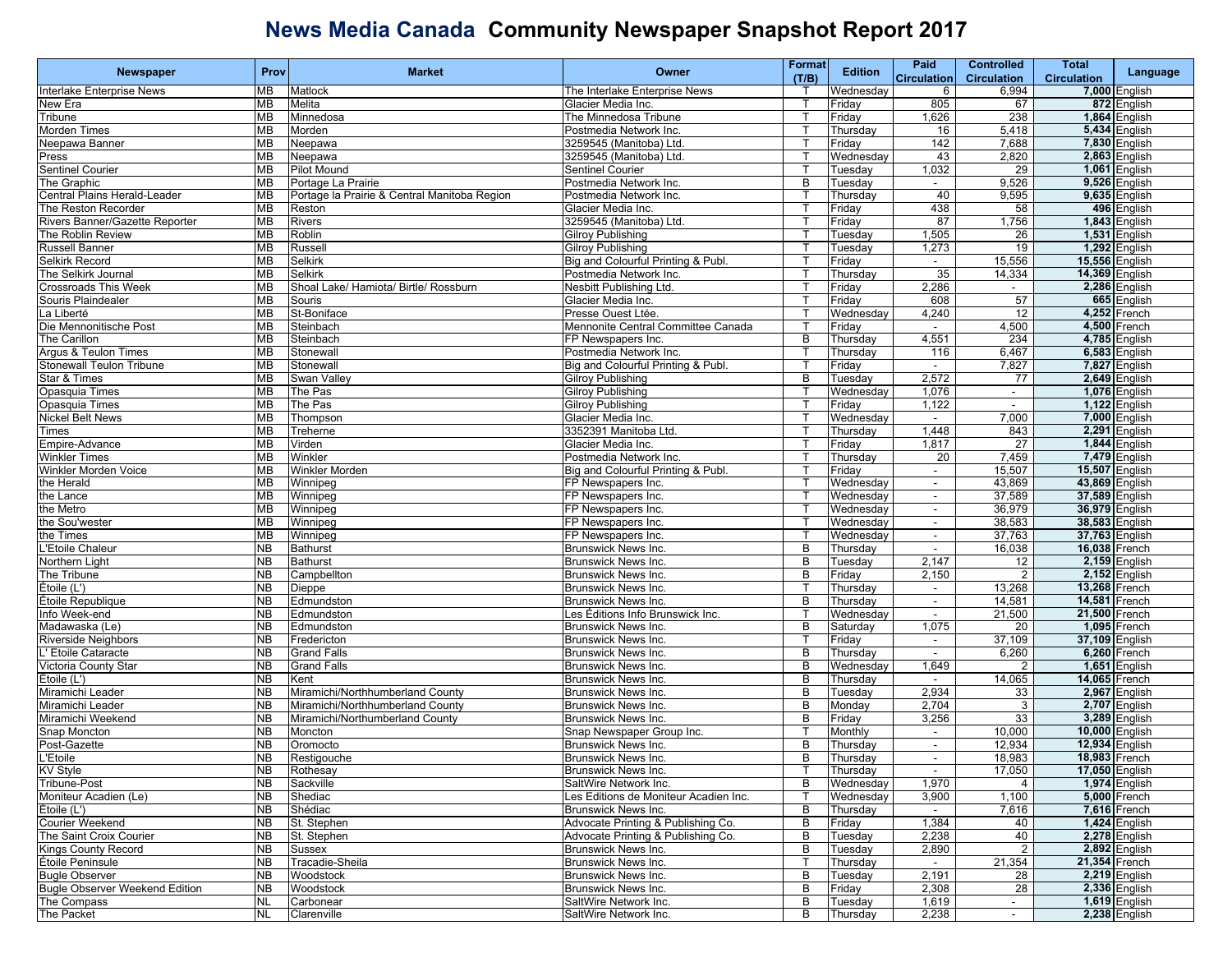|                                     | Prov      | <b>Market</b>                          | Owner                              | Format       | <b>Edition</b> | Paid                     | <b>Controlled</b>        | Total              |                      |
|-------------------------------------|-----------|----------------------------------------|------------------------------------|--------------|----------------|--------------------------|--------------------------|--------------------|----------------------|
| Newspaper                           |           |                                        |                                    | (T/B)        |                | <b>Circulation</b>       | <b>Circulation</b>       | <b>Circulation</b> | Language             |
| The Beacon                          | <b>NL</b> | Gander                                 | SaltWire Network Inc.              | B            | Thursday       | 1,694                    | $\sim$                   |                    | 1,694 English        |
| The Advertiser                      | <b>NL</b> | <b>Grand Falls-Windsor</b>             | SaltWire Network Inc.              | В            | Thursday       | 985                      | $\overline{\phantom{a}}$ |                    | 985 English          |
| The Advertiser                      | <b>NL</b> | <b>Grand Falls-Windsor</b>             | SaltWire Network Inc.              | B            | Monday         | 1,434                    | $\sim$                   |                    | 1,434 English        |
| The Labradorian                     | <b>NL</b> | Happy Valley-Goose Bay                 | SaltWire Network Inc.              | В            | Monday         | 1,016                    | $\sim$                   |                    | <b>1,016</b> English |
| The Aurora                          | <b>NL</b> | Labrador City                          | SaltWire Network Inc.              |              | Monday         | 786                      | $\overline{\phantom{a}}$ |                    | 786 English          |
| The Pilot                           | <b>NL</b> | Lewisporte                             | SaltWire Network Inc.              | B            | Wednesday      | 1,408                    | $\blacksquare$           | 1,408 English      |                      |
| The Southern Gazette                | <b>NL</b> | Marystown                              | SaltWire Network Inc.              | B            | Tuesday        | 2,030                    | $\blacksquare$           | 2,030 English      |                      |
| The Shoreline News                  | <b>NL</b> | Paradise                               | Codner Holdings Ltd.               |              | Friday         | $\sim$                   | 17,600                   | 17,600 English     |                      |
| The Gulf News                       | <b>NL</b> | Port Aux Basques                       | SaltWire Network Inc.              | B            | Monday         | 1,954                    | $\sim$                   | 1,954 English      |                      |
| The Nor'Wester                      | <b>NL</b> | Springdale/Baie Verte                  | SaltWire Network Inc.              | в            | Thursday       | 701                      | $\blacksquare$           |                    | 701 English          |
| Northern Pen                        | <b>NL</b> | St. Anthony                            | SaltWire Network Inc.              | B            | Monday         | 2,533                    | $\sim$                   | 2,533 English      |                      |
| Gaboteur (Le)                       | <b>NL</b> | St. John's                             | Le Gaboteur Inc.                   |              | Monday         | 708                      | 23                       |                    | 731 French           |
| Snap St. John's                     | <b>NL</b> | St. John's                             | Snap Newspaper Group Inc.          |              | Monthly        | $\sim$                   | 10,000                   | 10,000 English     |                      |
| News                                | <b>NS</b> | Amherst                                | SaltWire Network Inc.              | т            | Friday         | 2,247                    | 349                      | 2,596 English      |                      |
| <b>Annapolis Valley Register</b>    | <b>NS</b> | Annapolis County                       | SaltWire Network Inc.              |              | Thursday       | 3,269                    | 15                       | 3,284 English      |                      |
| <b>Valley Harvester</b>             | <b>NS</b> |                                        | SaltWire Network Inc.              | B            | Thursday       | $\sim$                   | 52,000                   | 52,000 English     |                      |
|                                     |           | <b>Annapolis Valley</b>                |                                    | B            |                |                          |                          |                    |                      |
| <b>The Casket</b>                   | <b>NS</b> | Antigonish                             | SaltWire Network Inc.              |              | Wednesday      | 3,355                    | 72                       | 3,427 English      |                      |
| The Shoreline Journal               | <b>NS</b> | <b>Bass River</b>                      | The Shoreline Journal              | Т            | Wednesday      | 1,363                    | $\sim$                   | 1,363 English      |                      |
| Bedford - Sackville Weekly News     | <b>NS</b> | Bedford-Sackville                      | SaltWire Network Inc.              |              | Thursday       | $\sim$                   | 29,302                   | 29,302 English     |                      |
| Bedford-Sackville Observer          | <b>NS</b> | Bedford-Sackville                      | SaltWire Network Inc.              |              | Tuesday        | $\overline{\phantom{a}}$ | 36,000                   | 36,000 English     |                      |
| Cape Breton Star                    | <b>NS</b> | Cape Breton                            | SaltWire Network Inc.              |              | Thursday       | $\blacksquare$           | 18,000                   | 18,000 English     |                      |
| Aurora Newspaper                    | <b>NS</b> | <b>CFB Greenwood</b>                   | Department of National Defence     |              | Monday         | $\blacksquare$           | 5,900                    | 5,900 English      |                      |
| <b>Trident Newspaper</b>            | <b>NS</b> | CFB Halifax - Maritime Forces Atlantic | Department of National Defence     |              | Monday         | $\blacksquare$           | 21,000                   | 21,000 English     |                      |
| <b>Colchester Weekly News</b>       | <b>NS</b> | <b>Colchester County</b>               | SaltWire Network Inc.              |              | Thursday       | $\sim$                   | 22,000                   | 22,000 English     |                      |
| The Citizen-Record                  | <b>NS</b> | <b>Cumberland County</b>               | SaltWire Network Inc.              |              | Wednesday      | 2,717                    | 22                       | 2,739 English      |                      |
| Cole Harbour Weekly                 | <b>NS</b> | Dartmouth                              | SaltWire Network Inc.              |              | Thursday       | $\overline{\phantom{a}}$ | 37,643                   | 37,643 English     |                      |
| Dartmouth Tribune                   | <b>NS</b> | Dartmouth                              | SaltWire Network Inc.              |              | Tuesday        | $\blacksquare$           | 51,000                   | 51,000 English     |                      |
| Snap Dartmouth                      | <b>NS</b> | Dartmouth                              | Snap Newspaper Group Inc.          |              | Monthly        | $\sim$                   | 10,000                   | 10,000 English     |                      |
| The Weekly Press                    | <b>NS</b> | Enfield                                | Advocate Printing & Publishing Co. |              | Wednesday      | 242                      | 11,053                   | 11,295 English     |                      |
| <b>Fall River Laker</b>             | <b>NS</b> | Enfield/Waverley                       | Advocate Printing & Publishing Co. |              | Thursday       | 9                        | 7,687                    |                    | 7,696 English        |
| Guysborough Journal                 | <b>NS</b> | Guysborough                            | Addington Publications Ltd.        |              | Wednesday      | 732                      | 13                       |                    | 745 English          |
| <b>Halifax Citizen</b>              | <b>NS</b> | Halifax                                | SaltWire Network Inc.              |              | Tuesday        | $\blacksquare$           | 55,000                   | 55,000 English     |                      |
| Snap Halifax                        | <b>NS</b> | Halifax                                | Snap Newspaper Group Inc.          |              | Monthly        | $\sim$                   | 10,000                   | 10,000 English     |                      |
| The Coast                           | <b>NS</b> | Halifax                                | Coast Publishing Limited           |              | Thursday       | $\sim$                   | 21,164                   | 21,164 English     |                      |
| South Shore Breaker                 | <b>NS</b> | <b>Halifax South Shore</b>             | SaltWire Network Inc.              |              | Wednesday      | $\overline{\phantom{a}}$ | 45,000                   | 45,000 English     |                      |
| <b>Weekly News</b>                  | <b>NS</b> | Halifax West-Clayton Park              | SaltWire Network Inc.              |              | Thursday       | $\sim$                   | 34,464                   | 34,464 English     |                      |
| The Inverness Oran                  | <b>NS</b> | Inverness                              | Inverness Communications Ltd.      |              | Wednesday      | 3,407                    | 54                       | 3,461 English      |                      |
| Valley Journal Advertiser           | <b>NS</b> | Kentville                              | SaltWire Network Inc.              |              | Tuesday        | 3,516                    | 59                       | 3,575 English      |                      |
| LighthouseNOW Log                   | <b>NS</b> | Lunenburg County                       | Advocate Printing & Publishing Co. |              | Thursday       | $\sim$                   | 27,004                   | 27,004 English     |                      |
| ighthouseNOW Progress Bulletin      |           |                                        |                                    |              |                | 6,593                    | 205                      |                    | 6,798 English        |
|                                     | <b>NS</b> | Lunenburg County                       | Advocate Printing & Publishing Co. | B            | Wednesday      |                          |                          |                    |                      |
| The Advocate                        | <b>NS</b> | Pictou                                 | Advocate Printing & Publishing Co. |              | Wednesday      | 2,433                    | 4                        | 2,437 English      |                      |
| Courrier de la Nouvelle-Écosse (Le) | <b>NS</b> | Pointe-de-l'Église                     | Le Courrier de la Nouvelle-Écosse  |              | Friday         | 1,332                    | 5                        | 1,337 French       |                      |
| The Reporter                        | <b>NS</b> | Port Hawkesbury                        | Advocate Printing & Publishing Co. |              | Wednesday      | 1,631                    | $\blacksquare$           | 1,631 English      |                      |
| The Queens County Advance           | <b>NS</b> | Queens County                          | SaltWire Network Inc.              | B            | Tuesday        | 939                      | 15                       |                    | 954 English          |
| The Light                           | <b>NS</b> | Tatamagouche                           | Advocate Printing & Publishing Co. |              | Wednesday      | 86                       | 4,414                    |                    | 4,500 English        |
| Hub Now                             | <b>NS</b> | Truro                                  | Advocate Printing & Publishing Co. |              | Wednesday      | $\blacksquare$           | 6,752                    | 6,752 English      |                      |
| The Victoria Standard               | <b>NS</b> | Victoria County                        | Bellwether Media Inc.              |              | Tuesday        | $\blacksquare$           | 5,000                    |                    | 5,000 English        |
| <b>Tri-County Vanguard</b>          | <b>NS</b> | Yarmouth/Shelburne/Digby               | SaltWire Network Inc.              |              | Tuesday        | 4,308                    | 52                       | 4,360 English      |                      |
| The Hub                             | <b>NT</b> | <b>Hav River</b>                       | Northern News Services Ltd.        |              | Wednesday      | 1,230                    | 173                      | 1,403 English      |                      |
| <b>Inuvik Drum</b>                  | <b>NT</b> | Inuvik                                 | Northern News Services Ltd.        |              | Thursday       | 1,908                    | 313                      |                    | 2,221 English        |
| <b>NWT News/North</b>               | <b>NT</b> | <b>Northwest Territories</b>           | Northern News Services Ltd.        |              | Monday         | 4,277                    | .784                     | 6,061 English      |                      |
| Aquilon (L')                        |           | NT Yellowknife                         | L'Aquilon                          |              | Friday         |                          | 875                      |                    | 875 French           |
| Yellowknifer                        | <b>NT</b> | Yellowknife                            | Northern News Services Ltd.        | $\mathsf{T}$ | Friday         | 3,411                    | 621                      |                    | 4,032 English        |
| Yellowknifer                        | NT        | Yellowknife                            | Northern News Services Ltd.        | т            | Wednesday      | 3,274                    | 906                      |                    | 4,180 English        |
| <b>Kivallig News</b>                | NU        | Nunavut                                | Northern News Services Ltd.        |              | Wednesday      | 1,592                    | 838                      |                    | 2,430 English        |
| Nunavut News/North                  | NU        | Nunavut                                | Northern News Services Ltd.        |              | Monday         | 1,802                    | 3,834                    | 5,636 English      |                      |
| <b>Nunatsiag News</b>               | <b>NU</b> | Nunavut/Nunavik                        | Nortext Publishing Corporation     |              | Friday         | 203                      | 5,091                    |                    | 5,294 English        |
| Snap 1000 Islands                   | ON        | 1000 Islands/Brockville                | Snap Newspaper Group Inc.          |              | Monthly        | $\sim$                   | 7,000                    | 7,000 English      |                      |
| Snap Ajax                           | ON        | Ajax                                   | Snap Newspaper Group Inc.          |              | Monthly        | $\sim$                   | 10,000                   | 10,000 English     |                      |
| <b>News Advertiser</b>              | ON        | Ajax/Pickering                         | Metroland Media Group Ltd.         |              | Friday         | $\sim$                   | 52,405                   | 52,405 English     |                      |
| <b>News Advertiser</b>              | ON        | Ajax/Pickering                         | Metroland Media Group Ltd.         | B            | Wednesday      | $\sim$                   | 52,855                   | 52,855 English     |                      |
| <b>News Advertiser</b>              | ON        | Ajax/Pickering                         | Metroland Media Group Ltd.         |              | Thursday       |                          | 52,833                   | 52,833 English     |                      |
|                                     |           | Alexandria                             |                                    |              |                |                          |                          | 4,420 English      |                      |
| <b>Glengarry News</b>               | ON        |                                        | Glengarry News Ltd.                | B            | Wednesday      | 4,135                    | 285                      |                    |                      |
| <b>Alliston Herald</b>              |           | ON Alliston                            | Metroland Media Group Ltd.         |              | Thursday       | $\sim$                   | 23,199                   | 23,199 English     |                      |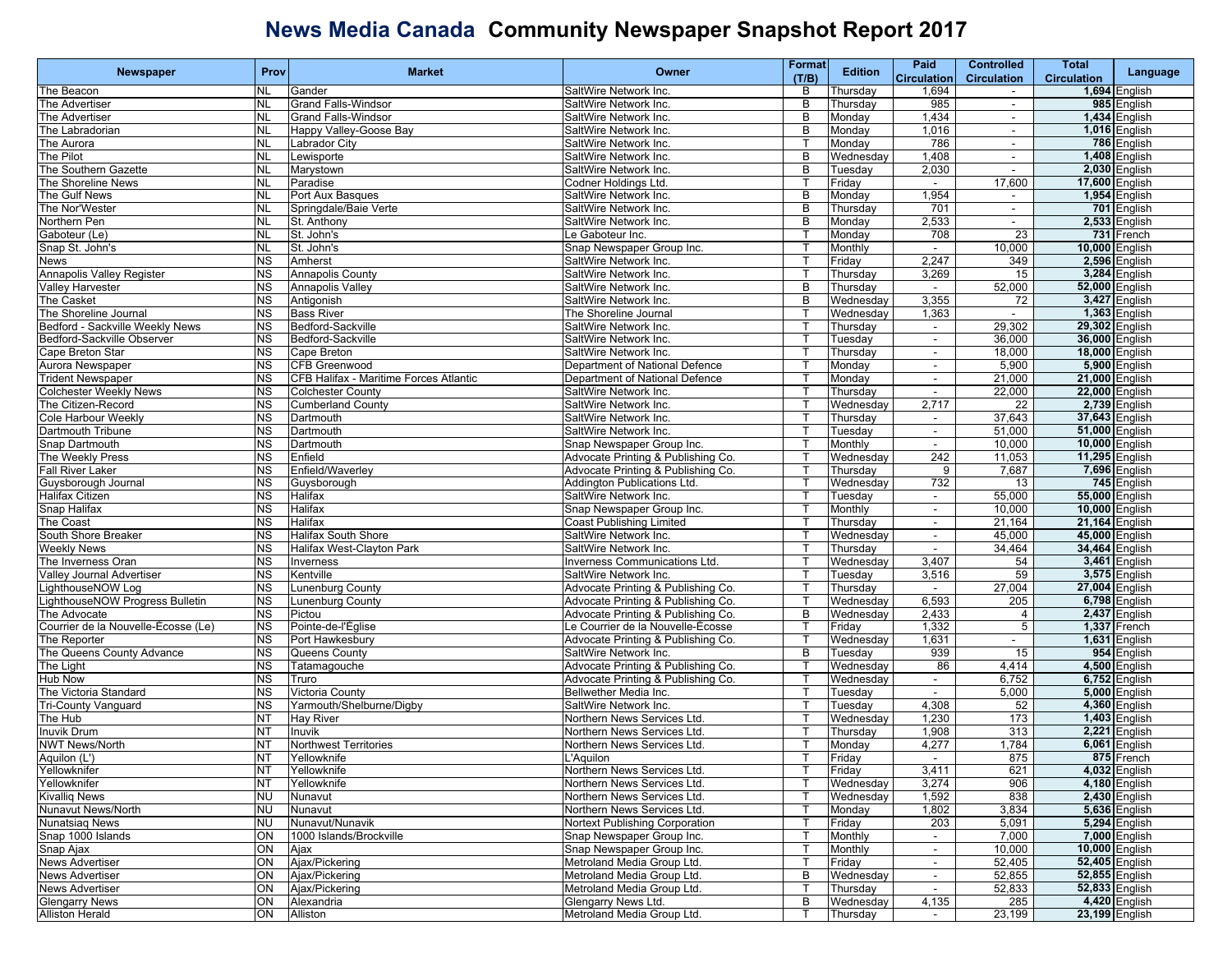| (T/B)<br><b>Circulation</b><br><b>Circulation</b><br><b>Circulation</b><br>11,690 English<br>Carleton Place-Almonte Canadian Gazette<br>ON<br>Metroland Media Group Ltd.<br>11,690<br>Almonte/Carleton Place<br>Thursday<br>$\sim$<br>9,280 English<br>ON<br><b>River Town Times</b><br>9,280<br><b>River Town Times</b><br>Amherstburg<br>Wednesday<br>$\overline{\phantom{a}}$<br>ON<br>13,041 English<br><b>Ancaster News</b><br>Ancaster<br>Metroland Media Group Ltd.<br>Thursday<br>13,041<br>$\blacksquare$<br>ON<br>8,114 English<br><b>Arnprior Chronicle</b><br>Arnprior<br>Metroland Media Group Ltd.<br>8.114<br>Thursday<br>Т<br>$\sim$<br>Atikokan Printing (1994) Ltd.<br>1,047<br>1,081 English<br>Atikokan Progress<br>ON<br>Atikokan<br>Monday<br>34<br>$\mathsf{T}$<br>ON<br>Snap Aurora<br>10,000<br>10,000 English<br>Aurora<br>Snap Newspaper Group Inc.<br>Monthly<br>$\sim$<br>The Auroran<br>ON<br>Aurora<br>London Publishing Corporation<br>10<br>18,174<br>18,184 English<br>Wednesdav<br>ON<br>3,076<br>3,090 English<br><b>Aylmer Express</b><br>Aylmer<br>Aylmer Express Ltd.<br>B<br>Wednesday<br>14<br><b>Ayr News</b><br>ON<br>B<br>2,939<br>2,939 English<br>Ayr<br>Ayr News Ltd.<br>Wednesday<br>$\sim$<br><b>Bancroft This Week</b><br>ON<br>Bancroft<br>White Pine Media Corp.<br>8,962<br>8,962 English<br>Friday<br>$\sim$<br>2,699<br>2,699 English<br>The Bancroft Times<br>ON<br>B<br>Bancroft<br><b>Bancroft Times</b><br>Thursday<br>$\blacksquare$<br>646<br><b>Highlands Courier</b><br>ON<br>Bancroft/Wilberforce<br>The Highlands Courier<br>554<br>1,200 English<br>Monthly<br>ON<br>8,708<br>8,708 English<br>Independent<br>Barrhaven<br>The Morris Group<br>Friday<br>$\blacksquare$<br>ON<br>52,713 English<br><b>Barrie Advance</b><br>Barrie<br>Metroland Media Group Ltd.<br>52,713<br>Thursday<br>$\blacksquare$<br>Т<br>ON<br>Barrie<br>Snap Newspaper Group Inc.<br>10,000<br>10,000 English<br>Snap Barrie<br>Monthly<br>$\sim$<br>1,813 English<br>ON<br>1,768<br>The Valley Gazette<br>Barry's Bay<br>The Valley Gazette<br>Wednesday<br>45<br><b>New Tecumseh Times</b><br>ON<br>London Publishing Corporation<br>1,012<br>267<br>1,279 English<br>Beeton<br>Thursday<br>ON<br><b>Belle River</b><br>9,409 English<br>Lakeshore News<br>Postmedia Network Inc.<br>Thursday<br>10<br>9,399<br>$\mathsf{T}$<br><b>Belleville News</b><br>ON<br>22,513 English<br><b>Belleville</b><br>Metroland Media Group Ltd.<br>22,513<br>Т<br>Thursday<br>$\sim$<br>The Community Press<br>ON<br><b>Belleville/Quinte Region</b><br>Postmedia Network Inc.<br>46,476<br>46,476 English<br>Thursday<br>$\overline{\phantom{a}}$<br>1,913 English<br>News-Tribune<br>ON<br>1,835<br><b>Blenheim Publishers</b><br>78<br>Blenheim<br>Wednesday<br>ON<br><b>Blyth/Brussels</b><br>North Huron Publishing Co. Inc.<br>1,749<br>26<br>1,775 English<br>Citizen<br>Thursday<br>ON<br>8,603<br>8,677 English<br><b>Bracebridge Examiner</b><br>Bracebridge<br>Metroland Media Group Ltd.<br>B<br>Thursday<br>74<br><b>Bradford West Gwillimbury Times</b><br>ON<br>10,224 English<br><b>Bradford</b><br>Postmedia Network Inc.<br>10,224<br>Thursday<br>т<br>$\sim$<br>10,538 English<br>Bradford West GwillimburyTopic<br>ON<br><b>Bradford West Gwillimbury</b><br>Metroland Media Group Ltd.<br>10,538<br>Thursday<br>$\sim$<br>109,469 English<br><b>Brampton Guardian</b><br>Q<br>Metroland Media Group Ltd.<br>Wednesday<br>109,469<br>Brampton<br>$\sim$<br><b>Brampton Guardian</b><br>ON<br>Metroland Media Group Ltd.<br>116,447<br>116,447 English<br>Brampton<br>Friday<br>т<br>$\blacksquare$<br>129,958 English<br><b>Brampton Guardian</b><br>ON<br>129,958<br><b>Brampton</b><br>Metroland Media Group Ltd.<br>Thursday<br>$\mathsf{T}$<br>$\blacksquare$<br>Snap Brampton<br>ON<br>10,000 English<br>Snap Newspaper Group Inc.<br>Monthly<br>10,000<br>Brampton<br>$\blacksquare$<br>т<br><b>Brant News</b><br>ON<br><b>Brantford</b><br>Metroland Media Group Ltd.<br>49,012<br>49,012 English<br>Thursday<br>$\overline{\phantom{a}}$<br>Brantford Expositor, Your TMC Newspaper<br>47,465 English<br>ON<br>B<br>47,465<br><b>Brantford</b><br>Postmedia Network Inc.<br>Thursday<br>$\blacksquare$<br><b>Brighton Independent</b><br>ON<br>Brighton/Warkworth/Campbellford<br>Metroland Media Group Ltd.<br>7,874<br>7,874 English<br>Thursdav<br>$\overline{\phantom{a}}$<br><b>Brock Citizen</b><br>ON<br>5,442 English<br><b>Brock</b><br>Metroland Media Group Ltd.<br>Thursday<br>5,442<br>$\blacksquare$<br>St. Lawrence News<br>29,397<br>29,397 English<br>ON<br><b>Brockville</b><br>Metroland Media Group Ltd.<br>Thursday<br>Т<br>$\sim$<br>The Burford Times<br>ON<br><b>Burford Times</b><br>2,000<br>2,000 English<br>Burford<br>Wednesday<br>$\sim$<br>2,218 English<br><b>Almaguin News</b><br>ON<br>Metroland Media Group Ltd.<br>B<br>2,123<br>95<br><b>Burks Falls</b><br>Thursday<br><b>Burlington Post</b><br>ON<br>Metroland Media Group Ltd.<br>B<br>44<br>59,201<br>59,245 English<br>Burlington<br>Thursday<br><b>Burlington Post</b><br>ON<br>121<br>48,669<br>48,790 English<br>Burlington<br>Metroland Media Group Ltd.<br>Friday<br>т<br><b>Burlington Post</b><br>ON<br>45<br>31,884 English<br>Burlington<br>Metroland Media Group Ltd.<br>Wednesday<br>31,839<br>Т<br>ON<br>Snap Newspaper Group Inc.<br>10,000<br>10,000 English<br>Snap Burlington<br>Burlington<br>Monthly<br>$\overline{\phantom{a}}$<br>The Bay Observer<br>ON<br>30,000<br>30,000 English<br>Burlington/Hamilton<br>The Bay Observer<br>Thursday<br>$\blacksquare$<br>Caledon Citizen<br>ON<br>Caledon<br>London Publishing Corporation<br>18,566<br>18,566 English<br>Thursdav<br>$\overline{\phantom{a}}$<br>ON<br>Caledon<br>18,360<br>18,360 English<br>Caledon Enterprise<br>Metroland Media Group Ltd.<br>Thursday<br>$\blacksquare$<br>ON<br>18,360 English<br>Caledon Enterprise<br>Caledon<br>Metroland Media Group Ltd.<br>18,360<br>Tuesday<br>Т<br>$\sim$<br>ON<br>Caledon<br>Snap Newspaper Group Inc.<br>10,000<br>10,000 English<br>Snap Caledon<br>Monthly<br>$\sim$<br>21,022 English<br>Sachem Extra Haldimand County News<br>Q<br>971847 Ontario Ltd.<br>Caledonia<br>21,022<br>Friday<br>$\blacksquare$<br>ON<br>Metroland Media Group Ltd.<br>42,969<br>42,969 English<br>Cambridge Times<br>Cambridge<br>Friday<br>ा<br>$\blacksquare$<br>ON<br>41,054 English<br><b>Cambridge Times</b><br>Cambridge<br>Metroland Media Group Ltd.<br>Tuesday<br>41,054<br>$\mathsf{T}$<br>$\blacksquare$<br>ON<br>46,295 English<br><b>Cambridge Times</b><br>Cambridge<br>Metroland Media Group Ltd.<br>46,295<br>т<br>Thursday<br>$\sim$<br>ON<br>Snap Newspaper Group Inc.<br>10,000 English<br>Snap Cambridge<br>Cambridge<br>Monthly<br>10,000<br>$\overline{\phantom{a}}$<br>10,524 English<br>ON<br>Metroland Media Group Ltd.<br><b>Trent Hills Independent</b><br>Campbellford<br>10,524<br>Thursday<br>$\blacksquare$<br>Citoyen Borden Citizen<br>ON CFB Borden<br>Department of National Defence<br>Friday<br>7,000<br>The Shield/Le Bouclier<br>T<br>ON<br>CFB North Bay<br>Department of National Defence<br>Monthly<br>1,000<br>1,000 English/French<br>Contact<br>3,000 English<br>ON<br><b>CFB Trenton</b><br>Department of National Defence<br>Friday<br>3,000<br>$\mathsf{T}$<br>$\sim$<br>10,000 English/French<br>Guard of Honour<br>ON<br><b>CFSU Ottawa</b><br>Department of National Defence<br>10,000<br>Thursday<br>$\sim$<br><b>Express</b><br>1,700 English<br>ON<br>The Chapleau Express<br>1,700<br>Chapleau<br>Thursday<br>$\sim$<br>The Chatham Voice<br>ON<br>Chatham<br>19,300<br>19,300 English<br><b>CK Media</b><br>т<br>Thursday<br>This Week<br>Postmedia Network Inc.<br>19,760 English<br>ON<br>Chatham<br>Wednesday<br>19,760<br>$\mathsf{T}$<br>Record<br>B<br>1,367<br>1,369 English<br>ON<br>Chesterville<br>Etcetera Publications Inc.<br>Wednesday<br>117,828 English<br><b>Clarington This Week</b><br>Metroland Media Group Ltd.<br>117,828<br>ON<br>Clarington<br>Thursday<br>$\sim$<br><b>Clarington This Week</b><br>B<br>105,981 English<br>ON<br>Metroland Media Group Ltd.<br>Wednesday<br>105,981<br>Clarington<br>$\sim$<br>Snap Clarington<br>ON<br>Snap Newspaper Group Inc.<br>10,000<br>10,000 English<br>Clarington<br>Monthly<br><b>News Record</b><br>1,004 English<br>ON<br>Postmedia Network Inc.<br>B<br>Wednesdav<br>986<br>18<br>Clinton<br>Cobourg/Port Hope/Colborne<br>22,631<br>22,631 English<br>Northumberland News<br>ON<br>Metroland Media Group Ltd.<br>Thursday<br>Т | <b>Newspaper</b> | Prov | <b>Market</b> | Owner | <b>Format</b> | <b>Edition</b> | Paid | <b>Controlled</b> | <b>Total</b> | Language |
|----------------------------------------------------------------------------------------------------------------------------------------------------------------------------------------------------------------------------------------------------------------------------------------------------------------------------------------------------------------------------------------------------------------------------------------------------------------------------------------------------------------------------------------------------------------------------------------------------------------------------------------------------------------------------------------------------------------------------------------------------------------------------------------------------------------------------------------------------------------------------------------------------------------------------------------------------------------------------------------------------------------------------------------------------------------------------------------------------------------------------------------------------------------------------------------------------------------------------------------------------------------------------------------------------------------------------------------------------------------------------------------------------------------------------------------------------------------------------------------------------------------------------------------------------------------------------------------------------------------------------------------------------------------------------------------------------------------------------------------------------------------------------------------------------------------------------------------------------------------------------------------------------------------------------------------------------------------------------------------------------------------------------------------------------------------------------------------------------------------------------------------------------------------------------------------------------------------------------------------------------------------------------------------------------------------------------------------------------------------------------------------------------------------------------------------------------------------------------------------------------------------------------------------------------------------------------------------------------------------------------------------------------------------------------------------------------------------------------------------------------------------------------------------------------------------------------------------------------------------------------------------------------------------------------------------------------------------------------------------------------------------------------------------------------------------------------------------------------------------------------------------------------------------------------------------------------------------------------------------------------------------------------------------------------------------------------------------------------------------------------------------------------------------------------------------------------------------------------------------------------------------------------------------------------------------------------------------------------------------------------------------------------------------------------------------------------------------------------------------------------------------------------------------------------------------------------------------------------------------------------------------------------------------------------------------------------------------------------------------------------------------------------------------------------------------------------------------------------------------------------------------------------------------------------------------------------------------------------------------------------------------------------------------------------------------------------------------------------------------------------------------------------------------------------------------------------------------------------------------------------------------------------------------------------------------------------------------------------------------------------------------------------------------------------------------------------------------------------------------------------------------------------------------------------------------------------------------------------------------------------------------------------------------------------------------------------------------------------------------------------------------------------------------------------------------------------------------------------------------------------------------------------------------------------------------------------------------------------------------------------------------------------------------------------------------------------------------------------------------------------------------------------------------------------------------------------------------------------------------------------------------------------------------------------------------------------------------------------------------------------------------------------------------------------------------------------------------------------------------------------------------------------------------------------------------------------------------------------------------------------------------------------------------------------------------------------------------------------------------------------------------------------------------------------------------------------------------------------------------------------------------------------------------------------------------------------------------------------------------------------------------------------------------------------------------------------------------------------------------------------------------------------------------------------------------------------------------------------------------------------------------------------------------------------------------------------------------------------------------------------------------------------------------------------------------------------------------------------------------------------------------------------------------------------------------------------------------------------------------------------------------------------------------------------------------------------------------------------------------------------------------------------------------------------------------------------------------------------------------------------------------------------------------------------------------------------------------------------------------------------------------------------------------------------------------------------------------------------------------------------------------------------------------------------------------------------------------------------------------------------------------------------------------------------------------------------------------------------------------------------------------------------------------------------------------------------------------------------------------------------------------------------------------------------------------------------------------------------------------------------------------------------------------------------------------------------------------------------------------------------------------------------------------------------------------------------------------------------------------------------------------------------------------------------------------------------------------------------------------------------------------------------------------------------------------------------------------------------------------------------------------------------------------------------------------------------------------------------------------------------------------------------------------------------------------------------------------------------------------------------------|------------------|------|---------------|-------|---------------|----------------|------|-------------------|--------------|----------|
|                                                                                                                                                                                                                                                                                                                                                                                                                                                                                                                                                                                                                                                                                                                                                                                                                                                                                                                                                                                                                                                                                                                                                                                                                                                                                                                                                                                                                                                                                                                                                                                                                                                                                                                                                                                                                                                                                                                                                                                                                                                                                                                                                                                                                                                                                                                                                                                                                                                                                                                                                                                                                                                                                                                                                                                                                                                                                                                                                                                                                                                                                                                                                                                                                                                                                                                                                                                                                                                                                                                                                                                                                                                                                                                                                                                                                                                                                                                                                                                                                                                                                                                                                                                                                                                                                                                                                                                                                                                                                                                                                                                                                                                                                                                                                                                                                                                                                                                                                                                                                                                                                                                                                                                                                                                                                                                                                                                                                                                                                                                                                                                                                                                                                                                                                                                                                                                                                                                                                                                                                                                                                                                                                                                                                                                                                                                                                                                                                                                                                                                                                                                                                                                                                                                                                                                                                                                                                                                                                                                                                                                                                                                                                                                                                                                                                                                                                                                                                                                                                                                                                                                                                                                                                                                                                                                                                                                                                                                                                                                                                                                                                                                                                                                                                                                                                                                                                                                                                                                                                                                                                                                                                                  |                  |      |               |       |               |                |      |                   |              |          |
|                                                                                                                                                                                                                                                                                                                                                                                                                                                                                                                                                                                                                                                                                                                                                                                                                                                                                                                                                                                                                                                                                                                                                                                                                                                                                                                                                                                                                                                                                                                                                                                                                                                                                                                                                                                                                                                                                                                                                                                                                                                                                                                                                                                                                                                                                                                                                                                                                                                                                                                                                                                                                                                                                                                                                                                                                                                                                                                                                                                                                                                                                                                                                                                                                                                                                                                                                                                                                                                                                                                                                                                                                                                                                                                                                                                                                                                                                                                                                                                                                                                                                                                                                                                                                                                                                                                                                                                                                                                                                                                                                                                                                                                                                                                                                                                                                                                                                                                                                                                                                                                                                                                                                                                                                                                                                                                                                                                                                                                                                                                                                                                                                                                                                                                                                                                                                                                                                                                                                                                                                                                                                                                                                                                                                                                                                                                                                                                                                                                                                                                                                                                                                                                                                                                                                                                                                                                                                                                                                                                                                                                                                                                                                                                                                                                                                                                                                                                                                                                                                                                                                                                                                                                                                                                                                                                                                                                                                                                                                                                                                                                                                                                                                                                                                                                                                                                                                                                                                                                                                                                                                                                                                                  |                  |      |               |       |               |                |      |                   |              |          |
|                                                                                                                                                                                                                                                                                                                                                                                                                                                                                                                                                                                                                                                                                                                                                                                                                                                                                                                                                                                                                                                                                                                                                                                                                                                                                                                                                                                                                                                                                                                                                                                                                                                                                                                                                                                                                                                                                                                                                                                                                                                                                                                                                                                                                                                                                                                                                                                                                                                                                                                                                                                                                                                                                                                                                                                                                                                                                                                                                                                                                                                                                                                                                                                                                                                                                                                                                                                                                                                                                                                                                                                                                                                                                                                                                                                                                                                                                                                                                                                                                                                                                                                                                                                                                                                                                                                                                                                                                                                                                                                                                                                                                                                                                                                                                                                                                                                                                                                                                                                                                                                                                                                                                                                                                                                                                                                                                                                                                                                                                                                                                                                                                                                                                                                                                                                                                                                                                                                                                                                                                                                                                                                                                                                                                                                                                                                                                                                                                                                                                                                                                                                                                                                                                                                                                                                                                                                                                                                                                                                                                                                                                                                                                                                                                                                                                                                                                                                                                                                                                                                                                                                                                                                                                                                                                                                                                                                                                                                                                                                                                                                                                                                                                                                                                                                                                                                                                                                                                                                                                                                                                                                                                                  |                  |      |               |       |               |                |      |                   |              |          |
|                                                                                                                                                                                                                                                                                                                                                                                                                                                                                                                                                                                                                                                                                                                                                                                                                                                                                                                                                                                                                                                                                                                                                                                                                                                                                                                                                                                                                                                                                                                                                                                                                                                                                                                                                                                                                                                                                                                                                                                                                                                                                                                                                                                                                                                                                                                                                                                                                                                                                                                                                                                                                                                                                                                                                                                                                                                                                                                                                                                                                                                                                                                                                                                                                                                                                                                                                                                                                                                                                                                                                                                                                                                                                                                                                                                                                                                                                                                                                                                                                                                                                                                                                                                                                                                                                                                                                                                                                                                                                                                                                                                                                                                                                                                                                                                                                                                                                                                                                                                                                                                                                                                                                                                                                                                                                                                                                                                                                                                                                                                                                                                                                                                                                                                                                                                                                                                                                                                                                                                                                                                                                                                                                                                                                                                                                                                                                                                                                                                                                                                                                                                                                                                                                                                                                                                                                                                                                                                                                                                                                                                                                                                                                                                                                                                                                                                                                                                                                                                                                                                                                                                                                                                                                                                                                                                                                                                                                                                                                                                                                                                                                                                                                                                                                                                                                                                                                                                                                                                                                                                                                                                                                                  |                  |      |               |       |               |                |      |                   |              |          |
|                                                                                                                                                                                                                                                                                                                                                                                                                                                                                                                                                                                                                                                                                                                                                                                                                                                                                                                                                                                                                                                                                                                                                                                                                                                                                                                                                                                                                                                                                                                                                                                                                                                                                                                                                                                                                                                                                                                                                                                                                                                                                                                                                                                                                                                                                                                                                                                                                                                                                                                                                                                                                                                                                                                                                                                                                                                                                                                                                                                                                                                                                                                                                                                                                                                                                                                                                                                                                                                                                                                                                                                                                                                                                                                                                                                                                                                                                                                                                                                                                                                                                                                                                                                                                                                                                                                                                                                                                                                                                                                                                                                                                                                                                                                                                                                                                                                                                                                                                                                                                                                                                                                                                                                                                                                                                                                                                                                                                                                                                                                                                                                                                                                                                                                                                                                                                                                                                                                                                                                                                                                                                                                                                                                                                                                                                                                                                                                                                                                                                                                                                                                                                                                                                                                                                                                                                                                                                                                                                                                                                                                                                                                                                                                                                                                                                                                                                                                                                                                                                                                                                                                                                                                                                                                                                                                                                                                                                                                                                                                                                                                                                                                                                                                                                                                                                                                                                                                                                                                                                                                                                                                                                                  |                  |      |               |       |               |                |      |                   |              |          |
|                                                                                                                                                                                                                                                                                                                                                                                                                                                                                                                                                                                                                                                                                                                                                                                                                                                                                                                                                                                                                                                                                                                                                                                                                                                                                                                                                                                                                                                                                                                                                                                                                                                                                                                                                                                                                                                                                                                                                                                                                                                                                                                                                                                                                                                                                                                                                                                                                                                                                                                                                                                                                                                                                                                                                                                                                                                                                                                                                                                                                                                                                                                                                                                                                                                                                                                                                                                                                                                                                                                                                                                                                                                                                                                                                                                                                                                                                                                                                                                                                                                                                                                                                                                                                                                                                                                                                                                                                                                                                                                                                                                                                                                                                                                                                                                                                                                                                                                                                                                                                                                                                                                                                                                                                                                                                                                                                                                                                                                                                                                                                                                                                                                                                                                                                                                                                                                                                                                                                                                                                                                                                                                                                                                                                                                                                                                                                                                                                                                                                                                                                                                                                                                                                                                                                                                                                                                                                                                                                                                                                                                                                                                                                                                                                                                                                                                                                                                                                                                                                                                                                                                                                                                                                                                                                                                                                                                                                                                                                                                                                                                                                                                                                                                                                                                                                                                                                                                                                                                                                                                                                                                                                                  |                  |      |               |       |               |                |      |                   |              |          |
|                                                                                                                                                                                                                                                                                                                                                                                                                                                                                                                                                                                                                                                                                                                                                                                                                                                                                                                                                                                                                                                                                                                                                                                                                                                                                                                                                                                                                                                                                                                                                                                                                                                                                                                                                                                                                                                                                                                                                                                                                                                                                                                                                                                                                                                                                                                                                                                                                                                                                                                                                                                                                                                                                                                                                                                                                                                                                                                                                                                                                                                                                                                                                                                                                                                                                                                                                                                                                                                                                                                                                                                                                                                                                                                                                                                                                                                                                                                                                                                                                                                                                                                                                                                                                                                                                                                                                                                                                                                                                                                                                                                                                                                                                                                                                                                                                                                                                                                                                                                                                                                                                                                                                                                                                                                                                                                                                                                                                                                                                                                                                                                                                                                                                                                                                                                                                                                                                                                                                                                                                                                                                                                                                                                                                                                                                                                                                                                                                                                                                                                                                                                                                                                                                                                                                                                                                                                                                                                                                                                                                                                                                                                                                                                                                                                                                                                                                                                                                                                                                                                                                                                                                                                                                                                                                                                                                                                                                                                                                                                                                                                                                                                                                                                                                                                                                                                                                                                                                                                                                                                                                                                                                                  |                  |      |               |       |               |                |      |                   |              |          |
|                                                                                                                                                                                                                                                                                                                                                                                                                                                                                                                                                                                                                                                                                                                                                                                                                                                                                                                                                                                                                                                                                                                                                                                                                                                                                                                                                                                                                                                                                                                                                                                                                                                                                                                                                                                                                                                                                                                                                                                                                                                                                                                                                                                                                                                                                                                                                                                                                                                                                                                                                                                                                                                                                                                                                                                                                                                                                                                                                                                                                                                                                                                                                                                                                                                                                                                                                                                                                                                                                                                                                                                                                                                                                                                                                                                                                                                                                                                                                                                                                                                                                                                                                                                                                                                                                                                                                                                                                                                                                                                                                                                                                                                                                                                                                                                                                                                                                                                                                                                                                                                                                                                                                                                                                                                                                                                                                                                                                                                                                                                                                                                                                                                                                                                                                                                                                                                                                                                                                                                                                                                                                                                                                                                                                                                                                                                                                                                                                                                                                                                                                                                                                                                                                                                                                                                                                                                                                                                                                                                                                                                                                                                                                                                                                                                                                                                                                                                                                                                                                                                                                                                                                                                                                                                                                                                                                                                                                                                                                                                                                                                                                                                                                                                                                                                                                                                                                                                                                                                                                                                                                                                                                                  |                  |      |               |       |               |                |      |                   |              |          |
|                                                                                                                                                                                                                                                                                                                                                                                                                                                                                                                                                                                                                                                                                                                                                                                                                                                                                                                                                                                                                                                                                                                                                                                                                                                                                                                                                                                                                                                                                                                                                                                                                                                                                                                                                                                                                                                                                                                                                                                                                                                                                                                                                                                                                                                                                                                                                                                                                                                                                                                                                                                                                                                                                                                                                                                                                                                                                                                                                                                                                                                                                                                                                                                                                                                                                                                                                                                                                                                                                                                                                                                                                                                                                                                                                                                                                                                                                                                                                                                                                                                                                                                                                                                                                                                                                                                                                                                                                                                                                                                                                                                                                                                                                                                                                                                                                                                                                                                                                                                                                                                                                                                                                                                                                                                                                                                                                                                                                                                                                                                                                                                                                                                                                                                                                                                                                                                                                                                                                                                                                                                                                                                                                                                                                                                                                                                                                                                                                                                                                                                                                                                                                                                                                                                                                                                                                                                                                                                                                                                                                                                                                                                                                                                                                                                                                                                                                                                                                                                                                                                                                                                                                                                                                                                                                                                                                                                                                                                                                                                                                                                                                                                                                                                                                                                                                                                                                                                                                                                                                                                                                                                                                                  |                  |      |               |       |               |                |      |                   |              |          |
|                                                                                                                                                                                                                                                                                                                                                                                                                                                                                                                                                                                                                                                                                                                                                                                                                                                                                                                                                                                                                                                                                                                                                                                                                                                                                                                                                                                                                                                                                                                                                                                                                                                                                                                                                                                                                                                                                                                                                                                                                                                                                                                                                                                                                                                                                                                                                                                                                                                                                                                                                                                                                                                                                                                                                                                                                                                                                                                                                                                                                                                                                                                                                                                                                                                                                                                                                                                                                                                                                                                                                                                                                                                                                                                                                                                                                                                                                                                                                                                                                                                                                                                                                                                                                                                                                                                                                                                                                                                                                                                                                                                                                                                                                                                                                                                                                                                                                                                                                                                                                                                                                                                                                                                                                                                                                                                                                                                                                                                                                                                                                                                                                                                                                                                                                                                                                                                                                                                                                                                                                                                                                                                                                                                                                                                                                                                                                                                                                                                                                                                                                                                                                                                                                                                                                                                                                                                                                                                                                                                                                                                                                                                                                                                                                                                                                                                                                                                                                                                                                                                                                                                                                                                                                                                                                                                                                                                                                                                                                                                                                                                                                                                                                                                                                                                                                                                                                                                                                                                                                                                                                                                                                                  |                  |      |               |       |               |                |      |                   |              |          |
|                                                                                                                                                                                                                                                                                                                                                                                                                                                                                                                                                                                                                                                                                                                                                                                                                                                                                                                                                                                                                                                                                                                                                                                                                                                                                                                                                                                                                                                                                                                                                                                                                                                                                                                                                                                                                                                                                                                                                                                                                                                                                                                                                                                                                                                                                                                                                                                                                                                                                                                                                                                                                                                                                                                                                                                                                                                                                                                                                                                                                                                                                                                                                                                                                                                                                                                                                                                                                                                                                                                                                                                                                                                                                                                                                                                                                                                                                                                                                                                                                                                                                                                                                                                                                                                                                                                                                                                                                                                                                                                                                                                                                                                                                                                                                                                                                                                                                                                                                                                                                                                                                                                                                                                                                                                                                                                                                                                                                                                                                                                                                                                                                                                                                                                                                                                                                                                                                                                                                                                                                                                                                                                                                                                                                                                                                                                                                                                                                                                                                                                                                                                                                                                                                                                                                                                                                                                                                                                                                                                                                                                                                                                                                                                                                                                                                                                                                                                                                                                                                                                                                                                                                                                                                                                                                                                                                                                                                                                                                                                                                                                                                                                                                                                                                                                                                                                                                                                                                                                                                                                                                                                                                                  |                  |      |               |       |               |                |      |                   |              |          |
|                                                                                                                                                                                                                                                                                                                                                                                                                                                                                                                                                                                                                                                                                                                                                                                                                                                                                                                                                                                                                                                                                                                                                                                                                                                                                                                                                                                                                                                                                                                                                                                                                                                                                                                                                                                                                                                                                                                                                                                                                                                                                                                                                                                                                                                                                                                                                                                                                                                                                                                                                                                                                                                                                                                                                                                                                                                                                                                                                                                                                                                                                                                                                                                                                                                                                                                                                                                                                                                                                                                                                                                                                                                                                                                                                                                                                                                                                                                                                                                                                                                                                                                                                                                                                                                                                                                                                                                                                                                                                                                                                                                                                                                                                                                                                                                                                                                                                                                                                                                                                                                                                                                                                                                                                                                                                                                                                                                                                                                                                                                                                                                                                                                                                                                                                                                                                                                                                                                                                                                                                                                                                                                                                                                                                                                                                                                                                                                                                                                                                                                                                                                                                                                                                                                                                                                                                                                                                                                                                                                                                                                                                                                                                                                                                                                                                                                                                                                                                                                                                                                                                                                                                                                                                                                                                                                                                                                                                                                                                                                                                                                                                                                                                                                                                                                                                                                                                                                                                                                                                                                                                                                                                                  |                  |      |               |       |               |                |      |                   |              |          |
| 7,000 English/French                                                                                                                                                                                                                                                                                                                                                                                                                                                                                                                                                                                                                                                                                                                                                                                                                                                                                                                                                                                                                                                                                                                                                                                                                                                                                                                                                                                                                                                                                                                                                                                                                                                                                                                                                                                                                                                                                                                                                                                                                                                                                                                                                                                                                                                                                                                                                                                                                                                                                                                                                                                                                                                                                                                                                                                                                                                                                                                                                                                                                                                                                                                                                                                                                                                                                                                                                                                                                                                                                                                                                                                                                                                                                                                                                                                                                                                                                                                                                                                                                                                                                                                                                                                                                                                                                                                                                                                                                                                                                                                                                                                                                                                                                                                                                                                                                                                                                                                                                                                                                                                                                                                                                                                                                                                                                                                                                                                                                                                                                                                                                                                                                                                                                                                                                                                                                                                                                                                                                                                                                                                                                                                                                                                                                                                                                                                                                                                                                                                                                                                                                                                                                                                                                                                                                                                                                                                                                                                                                                                                                                                                                                                                                                                                                                                                                                                                                                                                                                                                                                                                                                                                                                                                                                                                                                                                                                                                                                                                                                                                                                                                                                                                                                                                                                                                                                                                                                                                                                                                                                                                                                                                             |                  |      |               |       |               |                |      |                   |              |          |
|                                                                                                                                                                                                                                                                                                                                                                                                                                                                                                                                                                                                                                                                                                                                                                                                                                                                                                                                                                                                                                                                                                                                                                                                                                                                                                                                                                                                                                                                                                                                                                                                                                                                                                                                                                                                                                                                                                                                                                                                                                                                                                                                                                                                                                                                                                                                                                                                                                                                                                                                                                                                                                                                                                                                                                                                                                                                                                                                                                                                                                                                                                                                                                                                                                                                                                                                                                                                                                                                                                                                                                                                                                                                                                                                                                                                                                                                                                                                                                                                                                                                                                                                                                                                                                                                                                                                                                                                                                                                                                                                                                                                                                                                                                                                                                                                                                                                                                                                                                                                                                                                                                                                                                                                                                                                                                                                                                                                                                                                                                                                                                                                                                                                                                                                                                                                                                                                                                                                                                                                                                                                                                                                                                                                                                                                                                                                                                                                                                                                                                                                                                                                                                                                                                                                                                                                                                                                                                                                                                                                                                                                                                                                                                                                                                                                                                                                                                                                                                                                                                                                                                                                                                                                                                                                                                                                                                                                                                                                                                                                                                                                                                                                                                                                                                                                                                                                                                                                                                                                                                                                                                                                                                  |                  |      |               |       |               |                |      |                   |              |          |
|                                                                                                                                                                                                                                                                                                                                                                                                                                                                                                                                                                                                                                                                                                                                                                                                                                                                                                                                                                                                                                                                                                                                                                                                                                                                                                                                                                                                                                                                                                                                                                                                                                                                                                                                                                                                                                                                                                                                                                                                                                                                                                                                                                                                                                                                                                                                                                                                                                                                                                                                                                                                                                                                                                                                                                                                                                                                                                                                                                                                                                                                                                                                                                                                                                                                                                                                                                                                                                                                                                                                                                                                                                                                                                                                                                                                                                                                                                                                                                                                                                                                                                                                                                                                                                                                                                                                                                                                                                                                                                                                                                                                                                                                                                                                                                                                                                                                                                                                                                                                                                                                                                                                                                                                                                                                                                                                                                                                                                                                                                                                                                                                                                                                                                                                                                                                                                                                                                                                                                                                                                                                                                                                                                                                                                                                                                                                                                                                                                                                                                                                                                                                                                                                                                                                                                                                                                                                                                                                                                                                                                                                                                                                                                                                                                                                                                                                                                                                                                                                                                                                                                                                                                                                                                                                                                                                                                                                                                                                                                                                                                                                                                                                                                                                                                                                                                                                                                                                                                                                                                                                                                                                                                  |                  |      |               |       |               |                |      |                   |              |          |
|                                                                                                                                                                                                                                                                                                                                                                                                                                                                                                                                                                                                                                                                                                                                                                                                                                                                                                                                                                                                                                                                                                                                                                                                                                                                                                                                                                                                                                                                                                                                                                                                                                                                                                                                                                                                                                                                                                                                                                                                                                                                                                                                                                                                                                                                                                                                                                                                                                                                                                                                                                                                                                                                                                                                                                                                                                                                                                                                                                                                                                                                                                                                                                                                                                                                                                                                                                                                                                                                                                                                                                                                                                                                                                                                                                                                                                                                                                                                                                                                                                                                                                                                                                                                                                                                                                                                                                                                                                                                                                                                                                                                                                                                                                                                                                                                                                                                                                                                                                                                                                                                                                                                                                                                                                                                                                                                                                                                                                                                                                                                                                                                                                                                                                                                                                                                                                                                                                                                                                                                                                                                                                                                                                                                                                                                                                                                                                                                                                                                                                                                                                                                                                                                                                                                                                                                                                                                                                                                                                                                                                                                                                                                                                                                                                                                                                                                                                                                                                                                                                                                                                                                                                                                                                                                                                                                                                                                                                                                                                                                                                                                                                                                                                                                                                                                                                                                                                                                                                                                                                                                                                                                                                  |                  |      |               |       |               |                |      |                   |              |          |
|                                                                                                                                                                                                                                                                                                                                                                                                                                                                                                                                                                                                                                                                                                                                                                                                                                                                                                                                                                                                                                                                                                                                                                                                                                                                                                                                                                                                                                                                                                                                                                                                                                                                                                                                                                                                                                                                                                                                                                                                                                                                                                                                                                                                                                                                                                                                                                                                                                                                                                                                                                                                                                                                                                                                                                                                                                                                                                                                                                                                                                                                                                                                                                                                                                                                                                                                                                                                                                                                                                                                                                                                                                                                                                                                                                                                                                                                                                                                                                                                                                                                                                                                                                                                                                                                                                                                                                                                                                                                                                                                                                                                                                                                                                                                                                                                                                                                                                                                                                                                                                                                                                                                                                                                                                                                                                                                                                                                                                                                                                                                                                                                                                                                                                                                                                                                                                                                                                                                                                                                                                                                                                                                                                                                                                                                                                                                                                                                                                                                                                                                                                                                                                                                                                                                                                                                                                                                                                                                                                                                                                                                                                                                                                                                                                                                                                                                                                                                                                                                                                                                                                                                                                                                                                                                                                                                                                                                                                                                                                                                                                                                                                                                                                                                                                                                                                                                                                                                                                                                                                                                                                                                                                  |                  |      |               |       |               |                |      |                   |              |          |
|                                                                                                                                                                                                                                                                                                                                                                                                                                                                                                                                                                                                                                                                                                                                                                                                                                                                                                                                                                                                                                                                                                                                                                                                                                                                                                                                                                                                                                                                                                                                                                                                                                                                                                                                                                                                                                                                                                                                                                                                                                                                                                                                                                                                                                                                                                                                                                                                                                                                                                                                                                                                                                                                                                                                                                                                                                                                                                                                                                                                                                                                                                                                                                                                                                                                                                                                                                                                                                                                                                                                                                                                                                                                                                                                                                                                                                                                                                                                                                                                                                                                                                                                                                                                                                                                                                                                                                                                                                                                                                                                                                                                                                                                                                                                                                                                                                                                                                                                                                                                                                                                                                                                                                                                                                                                                                                                                                                                                                                                                                                                                                                                                                                                                                                                                                                                                                                                                                                                                                                                                                                                                                                                                                                                                                                                                                                                                                                                                                                                                                                                                                                                                                                                                                                                                                                                                                                                                                                                                                                                                                                                                                                                                                                                                                                                                                                                                                                                                                                                                                                                                                                                                                                                                                                                                                                                                                                                                                                                                                                                                                                                                                                                                                                                                                                                                                                                                                                                                                                                                                                                                                                                                                  |                  |      |               |       |               |                |      |                   |              |          |
|                                                                                                                                                                                                                                                                                                                                                                                                                                                                                                                                                                                                                                                                                                                                                                                                                                                                                                                                                                                                                                                                                                                                                                                                                                                                                                                                                                                                                                                                                                                                                                                                                                                                                                                                                                                                                                                                                                                                                                                                                                                                                                                                                                                                                                                                                                                                                                                                                                                                                                                                                                                                                                                                                                                                                                                                                                                                                                                                                                                                                                                                                                                                                                                                                                                                                                                                                                                                                                                                                                                                                                                                                                                                                                                                                                                                                                                                                                                                                                                                                                                                                                                                                                                                                                                                                                                                                                                                                                                                                                                                                                                                                                                                                                                                                                                                                                                                                                                                                                                                                                                                                                                                                                                                                                                                                                                                                                                                                                                                                                                                                                                                                                                                                                                                                                                                                                                                                                                                                                                                                                                                                                                                                                                                                                                                                                                                                                                                                                                                                                                                                                                                                                                                                                                                                                                                                                                                                                                                                                                                                                                                                                                                                                                                                                                                                                                                                                                                                                                                                                                                                                                                                                                                                                                                                                                                                                                                                                                                                                                                                                                                                                                                                                                                                                                                                                                                                                                                                                                                                                                                                                                                                                  |                  |      |               |       |               |                |      |                   |              |          |
|                                                                                                                                                                                                                                                                                                                                                                                                                                                                                                                                                                                                                                                                                                                                                                                                                                                                                                                                                                                                                                                                                                                                                                                                                                                                                                                                                                                                                                                                                                                                                                                                                                                                                                                                                                                                                                                                                                                                                                                                                                                                                                                                                                                                                                                                                                                                                                                                                                                                                                                                                                                                                                                                                                                                                                                                                                                                                                                                                                                                                                                                                                                                                                                                                                                                                                                                                                                                                                                                                                                                                                                                                                                                                                                                                                                                                                                                                                                                                                                                                                                                                                                                                                                                                                                                                                                                                                                                                                                                                                                                                                                                                                                                                                                                                                                                                                                                                                                                                                                                                                                                                                                                                                                                                                                                                                                                                                                                                                                                                                                                                                                                                                                                                                                                                                                                                                                                                                                                                                                                                                                                                                                                                                                                                                                                                                                                                                                                                                                                                                                                                                                                                                                                                                                                                                                                                                                                                                                                                                                                                                                                                                                                                                                                                                                                                                                                                                                                                                                                                                                                                                                                                                                                                                                                                                                                                                                                                                                                                                                                                                                                                                                                                                                                                                                                                                                                                                                                                                                                                                                                                                                                                                  |                  |      |               |       |               |                |      |                   |              |          |
|                                                                                                                                                                                                                                                                                                                                                                                                                                                                                                                                                                                                                                                                                                                                                                                                                                                                                                                                                                                                                                                                                                                                                                                                                                                                                                                                                                                                                                                                                                                                                                                                                                                                                                                                                                                                                                                                                                                                                                                                                                                                                                                                                                                                                                                                                                                                                                                                                                                                                                                                                                                                                                                                                                                                                                                                                                                                                                                                                                                                                                                                                                                                                                                                                                                                                                                                                                                                                                                                                                                                                                                                                                                                                                                                                                                                                                                                                                                                                                                                                                                                                                                                                                                                                                                                                                                                                                                                                                                                                                                                                                                                                                                                                                                                                                                                                                                                                                                                                                                                                                                                                                                                                                                                                                                                                                                                                                                                                                                                                                                                                                                                                                                                                                                                                                                                                                                                                                                                                                                                                                                                                                                                                                                                                                                                                                                                                                                                                                                                                                                                                                                                                                                                                                                                                                                                                                                                                                                                                                                                                                                                                                                                                                                                                                                                                                                                                                                                                                                                                                                                                                                                                                                                                                                                                                                                                                                                                                                                                                                                                                                                                                                                                                                                                                                                                                                                                                                                                                                                                                                                                                                                                                  |                  |      |               |       |               |                |      |                   |              |          |
|                                                                                                                                                                                                                                                                                                                                                                                                                                                                                                                                                                                                                                                                                                                                                                                                                                                                                                                                                                                                                                                                                                                                                                                                                                                                                                                                                                                                                                                                                                                                                                                                                                                                                                                                                                                                                                                                                                                                                                                                                                                                                                                                                                                                                                                                                                                                                                                                                                                                                                                                                                                                                                                                                                                                                                                                                                                                                                                                                                                                                                                                                                                                                                                                                                                                                                                                                                                                                                                                                                                                                                                                                                                                                                                                                                                                                                                                                                                                                                                                                                                                                                                                                                                                                                                                                                                                                                                                                                                                                                                                                                                                                                                                                                                                                                                                                                                                                                                                                                                                                                                                                                                                                                                                                                                                                                                                                                                                                                                                                                                                                                                                                                                                                                                                                                                                                                                                                                                                                                                                                                                                                                                                                                                                                                                                                                                                                                                                                                                                                                                                                                                                                                                                                                                                                                                                                                                                                                                                                                                                                                                                                                                                                                                                                                                                                                                                                                                                                                                                                                                                                                                                                                                                                                                                                                                                                                                                                                                                                                                                                                                                                                                                                                                                                                                                                                                                                                                                                                                                                                                                                                                                                                  |                  |      |               |       |               |                |      |                   |              |          |
|                                                                                                                                                                                                                                                                                                                                                                                                                                                                                                                                                                                                                                                                                                                                                                                                                                                                                                                                                                                                                                                                                                                                                                                                                                                                                                                                                                                                                                                                                                                                                                                                                                                                                                                                                                                                                                                                                                                                                                                                                                                                                                                                                                                                                                                                                                                                                                                                                                                                                                                                                                                                                                                                                                                                                                                                                                                                                                                                                                                                                                                                                                                                                                                                                                                                                                                                                                                                                                                                                                                                                                                                                                                                                                                                                                                                                                                                                                                                                                                                                                                                                                                                                                                                                                                                                                                                                                                                                                                                                                                                                                                                                                                                                                                                                                                                                                                                                                                                                                                                                                                                                                                                                                                                                                                                                                                                                                                                                                                                                                                                                                                                                                                                                                                                                                                                                                                                                                                                                                                                                                                                                                                                                                                                                                                                                                                                                                                                                                                                                                                                                                                                                                                                                                                                                                                                                                                                                                                                                                                                                                                                                                                                                                                                                                                                                                                                                                                                                                                                                                                                                                                                                                                                                                                                                                                                                                                                                                                                                                                                                                                                                                                                                                                                                                                                                                                                                                                                                                                                                                                                                                                                                                  |                  |      |               |       |               |                |      |                   |              |          |
|                                                                                                                                                                                                                                                                                                                                                                                                                                                                                                                                                                                                                                                                                                                                                                                                                                                                                                                                                                                                                                                                                                                                                                                                                                                                                                                                                                                                                                                                                                                                                                                                                                                                                                                                                                                                                                                                                                                                                                                                                                                                                                                                                                                                                                                                                                                                                                                                                                                                                                                                                                                                                                                                                                                                                                                                                                                                                                                                                                                                                                                                                                                                                                                                                                                                                                                                                                                                                                                                                                                                                                                                                                                                                                                                                                                                                                                                                                                                                                                                                                                                                                                                                                                                                                                                                                                                                                                                                                                                                                                                                                                                                                                                                                                                                                                                                                                                                                                                                                                                                                                                                                                                                                                                                                                                                                                                                                                                                                                                                                                                                                                                                                                                                                                                                                                                                                                                                                                                                                                                                                                                                                                                                                                                                                                                                                                                                                                                                                                                                                                                                                                                                                                                                                                                                                                                                                                                                                                                                                                                                                                                                                                                                                                                                                                                                                                                                                                                                                                                                                                                                                                                                                                                                                                                                                                                                                                                                                                                                                                                                                                                                                                                                                                                                                                                                                                                                                                                                                                                                                                                                                                                                                  |                  |      |               |       |               |                |      |                   |              |          |
|                                                                                                                                                                                                                                                                                                                                                                                                                                                                                                                                                                                                                                                                                                                                                                                                                                                                                                                                                                                                                                                                                                                                                                                                                                                                                                                                                                                                                                                                                                                                                                                                                                                                                                                                                                                                                                                                                                                                                                                                                                                                                                                                                                                                                                                                                                                                                                                                                                                                                                                                                                                                                                                                                                                                                                                                                                                                                                                                                                                                                                                                                                                                                                                                                                                                                                                                                                                                                                                                                                                                                                                                                                                                                                                                                                                                                                                                                                                                                                                                                                                                                                                                                                                                                                                                                                                                                                                                                                                                                                                                                                                                                                                                                                                                                                                                                                                                                                                                                                                                                                                                                                                                                                                                                                                                                                                                                                                                                                                                                                                                                                                                                                                                                                                                                                                                                                                                                                                                                                                                                                                                                                                                                                                                                                                                                                                                                                                                                                                                                                                                                                                                                                                                                                                                                                                                                                                                                                                                                                                                                                                                                                                                                                                                                                                                                                                                                                                                                                                                                                                                                                                                                                                                                                                                                                                                                                                                                                                                                                                                                                                                                                                                                                                                                                                                                                                                                                                                                                                                                                                                                                                                                                  |                  |      |               |       |               |                |      |                   |              |          |
|                                                                                                                                                                                                                                                                                                                                                                                                                                                                                                                                                                                                                                                                                                                                                                                                                                                                                                                                                                                                                                                                                                                                                                                                                                                                                                                                                                                                                                                                                                                                                                                                                                                                                                                                                                                                                                                                                                                                                                                                                                                                                                                                                                                                                                                                                                                                                                                                                                                                                                                                                                                                                                                                                                                                                                                                                                                                                                                                                                                                                                                                                                                                                                                                                                                                                                                                                                                                                                                                                                                                                                                                                                                                                                                                                                                                                                                                                                                                                                                                                                                                                                                                                                                                                                                                                                                                                                                                                                                                                                                                                                                                                                                                                                                                                                                                                                                                                                                                                                                                                                                                                                                                                                                                                                                                                                                                                                                                                                                                                                                                                                                                                                                                                                                                                                                                                                                                                                                                                                                                                                                                                                                                                                                                                                                                                                                                                                                                                                                                                                                                                                                                                                                                                                                                                                                                                                                                                                                                                                                                                                                                                                                                                                                                                                                                                                                                                                                                                                                                                                                                                                                                                                                                                                                                                                                                                                                                                                                                                                                                                                                                                                                                                                                                                                                                                                                                                                                                                                                                                                                                                                                                                                  |                  |      |               |       |               |                |      |                   |              |          |
|                                                                                                                                                                                                                                                                                                                                                                                                                                                                                                                                                                                                                                                                                                                                                                                                                                                                                                                                                                                                                                                                                                                                                                                                                                                                                                                                                                                                                                                                                                                                                                                                                                                                                                                                                                                                                                                                                                                                                                                                                                                                                                                                                                                                                                                                                                                                                                                                                                                                                                                                                                                                                                                                                                                                                                                                                                                                                                                                                                                                                                                                                                                                                                                                                                                                                                                                                                                                                                                                                                                                                                                                                                                                                                                                                                                                                                                                                                                                                                                                                                                                                                                                                                                                                                                                                                                                                                                                                                                                                                                                                                                                                                                                                                                                                                                                                                                                                                                                                                                                                                                                                                                                                                                                                                                                                                                                                                                                                                                                                                                                                                                                                                                                                                                                                                                                                                                                                                                                                                                                                                                                                                                                                                                                                                                                                                                                                                                                                                                                                                                                                                                                                                                                                                                                                                                                                                                                                                                                                                                                                                                                                                                                                                                                                                                                                                                                                                                                                                                                                                                                                                                                                                                                                                                                                                                                                                                                                                                                                                                                                                                                                                                                                                                                                                                                                                                                                                                                                                                                                                                                                                                                                                  |                  |      |               |       |               |                |      |                   |              |          |
|                                                                                                                                                                                                                                                                                                                                                                                                                                                                                                                                                                                                                                                                                                                                                                                                                                                                                                                                                                                                                                                                                                                                                                                                                                                                                                                                                                                                                                                                                                                                                                                                                                                                                                                                                                                                                                                                                                                                                                                                                                                                                                                                                                                                                                                                                                                                                                                                                                                                                                                                                                                                                                                                                                                                                                                                                                                                                                                                                                                                                                                                                                                                                                                                                                                                                                                                                                                                                                                                                                                                                                                                                                                                                                                                                                                                                                                                                                                                                                                                                                                                                                                                                                                                                                                                                                                                                                                                                                                                                                                                                                                                                                                                                                                                                                                                                                                                                                                                                                                                                                                                                                                                                                                                                                                                                                                                                                                                                                                                                                                                                                                                                                                                                                                                                                                                                                                                                                                                                                                                                                                                                                                                                                                                                                                                                                                                                                                                                                                                                                                                                                                                                                                                                                                                                                                                                                                                                                                                                                                                                                                                                                                                                                                                                                                                                                                                                                                                                                                                                                                                                                                                                                                                                                                                                                                                                                                                                                                                                                                                                                                                                                                                                                                                                                                                                                                                                                                                                                                                                                                                                                                                                                  |                  |      |               |       |               |                |      |                   |              |          |
|                                                                                                                                                                                                                                                                                                                                                                                                                                                                                                                                                                                                                                                                                                                                                                                                                                                                                                                                                                                                                                                                                                                                                                                                                                                                                                                                                                                                                                                                                                                                                                                                                                                                                                                                                                                                                                                                                                                                                                                                                                                                                                                                                                                                                                                                                                                                                                                                                                                                                                                                                                                                                                                                                                                                                                                                                                                                                                                                                                                                                                                                                                                                                                                                                                                                                                                                                                                                                                                                                                                                                                                                                                                                                                                                                                                                                                                                                                                                                                                                                                                                                                                                                                                                                                                                                                                                                                                                                                                                                                                                                                                                                                                                                                                                                                                                                                                                                                                                                                                                                                                                                                                                                                                                                                                                                                                                                                                                                                                                                                                                                                                                                                                                                                                                                                                                                                                                                                                                                                                                                                                                                                                                                                                                                                                                                                                                                                                                                                                                                                                                                                                                                                                                                                                                                                                                                                                                                                                                                                                                                                                                                                                                                                                                                                                                                                                                                                                                                                                                                                                                                                                                                                                                                                                                                                                                                                                                                                                                                                                                                                                                                                                                                                                                                                                                                                                                                                                                                                                                                                                                                                                                                                  |                  |      |               |       |               |                |      |                   |              |          |
|                                                                                                                                                                                                                                                                                                                                                                                                                                                                                                                                                                                                                                                                                                                                                                                                                                                                                                                                                                                                                                                                                                                                                                                                                                                                                                                                                                                                                                                                                                                                                                                                                                                                                                                                                                                                                                                                                                                                                                                                                                                                                                                                                                                                                                                                                                                                                                                                                                                                                                                                                                                                                                                                                                                                                                                                                                                                                                                                                                                                                                                                                                                                                                                                                                                                                                                                                                                                                                                                                                                                                                                                                                                                                                                                                                                                                                                                                                                                                                                                                                                                                                                                                                                                                                                                                                                                                                                                                                                                                                                                                                                                                                                                                                                                                                                                                                                                                                                                                                                                                                                                                                                                                                                                                                                                                                                                                                                                                                                                                                                                                                                                                                                                                                                                                                                                                                                                                                                                                                                                                                                                                                                                                                                                                                                                                                                                                                                                                                                                                                                                                                                                                                                                                                                                                                                                                                                                                                                                                                                                                                                                                                                                                                                                                                                                                                                                                                                                                                                                                                                                                                                                                                                                                                                                                                                                                                                                                                                                                                                                                                                                                                                                                                                                                                                                                                                                                                                                                                                                                                                                                                                                                                  |                  |      |               |       |               |                |      |                   |              |          |
|                                                                                                                                                                                                                                                                                                                                                                                                                                                                                                                                                                                                                                                                                                                                                                                                                                                                                                                                                                                                                                                                                                                                                                                                                                                                                                                                                                                                                                                                                                                                                                                                                                                                                                                                                                                                                                                                                                                                                                                                                                                                                                                                                                                                                                                                                                                                                                                                                                                                                                                                                                                                                                                                                                                                                                                                                                                                                                                                                                                                                                                                                                                                                                                                                                                                                                                                                                                                                                                                                                                                                                                                                                                                                                                                                                                                                                                                                                                                                                                                                                                                                                                                                                                                                                                                                                                                                                                                                                                                                                                                                                                                                                                                                                                                                                                                                                                                                                                                                                                                                                                                                                                                                                                                                                                                                                                                                                                                                                                                                                                                                                                                                                                                                                                                                                                                                                                                                                                                                                                                                                                                                                                                                                                                                                                                                                                                                                                                                                                                                                                                                                                                                                                                                                                                                                                                                                                                                                                                                                                                                                                                                                                                                                                                                                                                                                                                                                                                                                                                                                                                                                                                                                                                                                                                                                                                                                                                                                                                                                                                                                                                                                                                                                                                                                                                                                                                                                                                                                                                                                                                                                                                                                  |                  |      |               |       |               |                |      |                   |              |          |
|                                                                                                                                                                                                                                                                                                                                                                                                                                                                                                                                                                                                                                                                                                                                                                                                                                                                                                                                                                                                                                                                                                                                                                                                                                                                                                                                                                                                                                                                                                                                                                                                                                                                                                                                                                                                                                                                                                                                                                                                                                                                                                                                                                                                                                                                                                                                                                                                                                                                                                                                                                                                                                                                                                                                                                                                                                                                                                                                                                                                                                                                                                                                                                                                                                                                                                                                                                                                                                                                                                                                                                                                                                                                                                                                                                                                                                                                                                                                                                                                                                                                                                                                                                                                                                                                                                                                                                                                                                                                                                                                                                                                                                                                                                                                                                                                                                                                                                                                                                                                                                                                                                                                                                                                                                                                                                                                                                                                                                                                                                                                                                                                                                                                                                                                                                                                                                                                                                                                                                                                                                                                                                                                                                                                                                                                                                                                                                                                                                                                                                                                                                                                                                                                                                                                                                                                                                                                                                                                                                                                                                                                                                                                                                                                                                                                                                                                                                                                                                                                                                                                                                                                                                                                                                                                                                                                                                                                                                                                                                                                                                                                                                                                                                                                                                                                                                                                                                                                                                                                                                                                                                                                                                  |                  |      |               |       |               |                |      |                   |              |          |
|                                                                                                                                                                                                                                                                                                                                                                                                                                                                                                                                                                                                                                                                                                                                                                                                                                                                                                                                                                                                                                                                                                                                                                                                                                                                                                                                                                                                                                                                                                                                                                                                                                                                                                                                                                                                                                                                                                                                                                                                                                                                                                                                                                                                                                                                                                                                                                                                                                                                                                                                                                                                                                                                                                                                                                                                                                                                                                                                                                                                                                                                                                                                                                                                                                                                                                                                                                                                                                                                                                                                                                                                                                                                                                                                                                                                                                                                                                                                                                                                                                                                                                                                                                                                                                                                                                                                                                                                                                                                                                                                                                                                                                                                                                                                                                                                                                                                                                                                                                                                                                                                                                                                                                                                                                                                                                                                                                                                                                                                                                                                                                                                                                                                                                                                                                                                                                                                                                                                                                                                                                                                                                                                                                                                                                                                                                                                                                                                                                                                                                                                                                                                                                                                                                                                                                                                                                                                                                                                                                                                                                                                                                                                                                                                                                                                                                                                                                                                                                                                                                                                                                                                                                                                                                                                                                                                                                                                                                                                                                                                                                                                                                                                                                                                                                                                                                                                                                                                                                                                                                                                                                                                                                  |                  |      |               |       |               |                |      |                   |              |          |
|                                                                                                                                                                                                                                                                                                                                                                                                                                                                                                                                                                                                                                                                                                                                                                                                                                                                                                                                                                                                                                                                                                                                                                                                                                                                                                                                                                                                                                                                                                                                                                                                                                                                                                                                                                                                                                                                                                                                                                                                                                                                                                                                                                                                                                                                                                                                                                                                                                                                                                                                                                                                                                                                                                                                                                                                                                                                                                                                                                                                                                                                                                                                                                                                                                                                                                                                                                                                                                                                                                                                                                                                                                                                                                                                                                                                                                                                                                                                                                                                                                                                                                                                                                                                                                                                                                                                                                                                                                                                                                                                                                                                                                                                                                                                                                                                                                                                                                                                                                                                                                                                                                                                                                                                                                                                                                                                                                                                                                                                                                                                                                                                                                                                                                                                                                                                                                                                                                                                                                                                                                                                                                                                                                                                                                                                                                                                                                                                                                                                                                                                                                                                                                                                                                                                                                                                                                                                                                                                                                                                                                                                                                                                                                                                                                                                                                                                                                                                                                                                                                                                                                                                                                                                                                                                                                                                                                                                                                                                                                                                                                                                                                                                                                                                                                                                                                                                                                                                                                                                                                                                                                                                                                  |                  |      |               |       |               |                |      |                   |              |          |
|                                                                                                                                                                                                                                                                                                                                                                                                                                                                                                                                                                                                                                                                                                                                                                                                                                                                                                                                                                                                                                                                                                                                                                                                                                                                                                                                                                                                                                                                                                                                                                                                                                                                                                                                                                                                                                                                                                                                                                                                                                                                                                                                                                                                                                                                                                                                                                                                                                                                                                                                                                                                                                                                                                                                                                                                                                                                                                                                                                                                                                                                                                                                                                                                                                                                                                                                                                                                                                                                                                                                                                                                                                                                                                                                                                                                                                                                                                                                                                                                                                                                                                                                                                                                                                                                                                                                                                                                                                                                                                                                                                                                                                                                                                                                                                                                                                                                                                                                                                                                                                                                                                                                                                                                                                                                                                                                                                                                                                                                                                                                                                                                                                                                                                                                                                                                                                                                                                                                                                                                                                                                                                                                                                                                                                                                                                                                                                                                                                                                                                                                                                                                                                                                                                                                                                                                                                                                                                                                                                                                                                                                                                                                                                                                                                                                                                                                                                                                                                                                                                                                                                                                                                                                                                                                                                                                                                                                                                                                                                                                                                                                                                                                                                                                                                                                                                                                                                                                                                                                                                                                                                                                                                  |                  |      |               |       |               |                |      |                   |              |          |
|                                                                                                                                                                                                                                                                                                                                                                                                                                                                                                                                                                                                                                                                                                                                                                                                                                                                                                                                                                                                                                                                                                                                                                                                                                                                                                                                                                                                                                                                                                                                                                                                                                                                                                                                                                                                                                                                                                                                                                                                                                                                                                                                                                                                                                                                                                                                                                                                                                                                                                                                                                                                                                                                                                                                                                                                                                                                                                                                                                                                                                                                                                                                                                                                                                                                                                                                                                                                                                                                                                                                                                                                                                                                                                                                                                                                                                                                                                                                                                                                                                                                                                                                                                                                                                                                                                                                                                                                                                                                                                                                                                                                                                                                                                                                                                                                                                                                                                                                                                                                                                                                                                                                                                                                                                                                                                                                                                                                                                                                                                                                                                                                                                                                                                                                                                                                                                                                                                                                                                                                                                                                                                                                                                                                                                                                                                                                                                                                                                                                                                                                                                                                                                                                                                                                                                                                                                                                                                                                                                                                                                                                                                                                                                                                                                                                                                                                                                                                                                                                                                                                                                                                                                                                                                                                                                                                                                                                                                                                                                                                                                                                                                                                                                                                                                                                                                                                                                                                                                                                                                                                                                                                                                  |                  |      |               |       |               |                |      |                   |              |          |
|                                                                                                                                                                                                                                                                                                                                                                                                                                                                                                                                                                                                                                                                                                                                                                                                                                                                                                                                                                                                                                                                                                                                                                                                                                                                                                                                                                                                                                                                                                                                                                                                                                                                                                                                                                                                                                                                                                                                                                                                                                                                                                                                                                                                                                                                                                                                                                                                                                                                                                                                                                                                                                                                                                                                                                                                                                                                                                                                                                                                                                                                                                                                                                                                                                                                                                                                                                                                                                                                                                                                                                                                                                                                                                                                                                                                                                                                                                                                                                                                                                                                                                                                                                                                                                                                                                                                                                                                                                                                                                                                                                                                                                                                                                                                                                                                                                                                                                                                                                                                                                                                                                                                                                                                                                                                                                                                                                                                                                                                                                                                                                                                                                                                                                                                                                                                                                                                                                                                                                                                                                                                                                                                                                                                                                                                                                                                                                                                                                                                                                                                                                                                                                                                                                                                                                                                                                                                                                                                                                                                                                                                                                                                                                                                                                                                                                                                                                                                                                                                                                                                                                                                                                                                                                                                                                                                                                                                                                                                                                                                                                                                                                                                                                                                                                                                                                                                                                                                                                                                                                                                                                                                                                  |                  |      |               |       |               |                |      |                   |              |          |
|                                                                                                                                                                                                                                                                                                                                                                                                                                                                                                                                                                                                                                                                                                                                                                                                                                                                                                                                                                                                                                                                                                                                                                                                                                                                                                                                                                                                                                                                                                                                                                                                                                                                                                                                                                                                                                                                                                                                                                                                                                                                                                                                                                                                                                                                                                                                                                                                                                                                                                                                                                                                                                                                                                                                                                                                                                                                                                                                                                                                                                                                                                                                                                                                                                                                                                                                                                                                                                                                                                                                                                                                                                                                                                                                                                                                                                                                                                                                                                                                                                                                                                                                                                                                                                                                                                                                                                                                                                                                                                                                                                                                                                                                                                                                                                                                                                                                                                                                                                                                                                                                                                                                                                                                                                                                                                                                                                                                                                                                                                                                                                                                                                                                                                                                                                                                                                                                                                                                                                                                                                                                                                                                                                                                                                                                                                                                                                                                                                                                                                                                                                                                                                                                                                                                                                                                                                                                                                                                                                                                                                                                                                                                                                                                                                                                                                                                                                                                                                                                                                                                                                                                                                                                                                                                                                                                                                                                                                                                                                                                                                                                                                                                                                                                                                                                                                                                                                                                                                                                                                                                                                                                                                  |                  |      |               |       |               |                |      |                   |              |          |
|                                                                                                                                                                                                                                                                                                                                                                                                                                                                                                                                                                                                                                                                                                                                                                                                                                                                                                                                                                                                                                                                                                                                                                                                                                                                                                                                                                                                                                                                                                                                                                                                                                                                                                                                                                                                                                                                                                                                                                                                                                                                                                                                                                                                                                                                                                                                                                                                                                                                                                                                                                                                                                                                                                                                                                                                                                                                                                                                                                                                                                                                                                                                                                                                                                                                                                                                                                                                                                                                                                                                                                                                                                                                                                                                                                                                                                                                                                                                                                                                                                                                                                                                                                                                                                                                                                                                                                                                                                                                                                                                                                                                                                                                                                                                                                                                                                                                                                                                                                                                                                                                                                                                                                                                                                                                                                                                                                                                                                                                                                                                                                                                                                                                                                                                                                                                                                                                                                                                                                                                                                                                                                                                                                                                                                                                                                                                                                                                                                                                                                                                                                                                                                                                                                                                                                                                                                                                                                                                                                                                                                                                                                                                                                                                                                                                                                                                                                                                                                                                                                                                                                                                                                                                                                                                                                                                                                                                                                                                                                                                                                                                                                                                                                                                                                                                                                                                                                                                                                                                                                                                                                                                                                  |                  |      |               |       |               |                |      |                   |              |          |
|                                                                                                                                                                                                                                                                                                                                                                                                                                                                                                                                                                                                                                                                                                                                                                                                                                                                                                                                                                                                                                                                                                                                                                                                                                                                                                                                                                                                                                                                                                                                                                                                                                                                                                                                                                                                                                                                                                                                                                                                                                                                                                                                                                                                                                                                                                                                                                                                                                                                                                                                                                                                                                                                                                                                                                                                                                                                                                                                                                                                                                                                                                                                                                                                                                                                                                                                                                                                                                                                                                                                                                                                                                                                                                                                                                                                                                                                                                                                                                                                                                                                                                                                                                                                                                                                                                                                                                                                                                                                                                                                                                                                                                                                                                                                                                                                                                                                                                                                                                                                                                                                                                                                                                                                                                                                                                                                                                                                                                                                                                                                                                                                                                                                                                                                                                                                                                                                                                                                                                                                                                                                                                                                                                                                                                                                                                                                                                                                                                                                                                                                                                                                                                                                                                                                                                                                                                                                                                                                                                                                                                                                                                                                                                                                                                                                                                                                                                                                                                                                                                                                                                                                                                                                                                                                                                                                                                                                                                                                                                                                                                                                                                                                                                                                                                                                                                                                                                                                                                                                                                                                                                                                                                  |                  |      |               |       |               |                |      |                   |              |          |
|                                                                                                                                                                                                                                                                                                                                                                                                                                                                                                                                                                                                                                                                                                                                                                                                                                                                                                                                                                                                                                                                                                                                                                                                                                                                                                                                                                                                                                                                                                                                                                                                                                                                                                                                                                                                                                                                                                                                                                                                                                                                                                                                                                                                                                                                                                                                                                                                                                                                                                                                                                                                                                                                                                                                                                                                                                                                                                                                                                                                                                                                                                                                                                                                                                                                                                                                                                                                                                                                                                                                                                                                                                                                                                                                                                                                                                                                                                                                                                                                                                                                                                                                                                                                                                                                                                                                                                                                                                                                                                                                                                                                                                                                                                                                                                                                                                                                                                                                                                                                                                                                                                                                                                                                                                                                                                                                                                                                                                                                                                                                                                                                                                                                                                                                                                                                                                                                                                                                                                                                                                                                                                                                                                                                                                                                                                                                                                                                                                                                                                                                                                                                                                                                                                                                                                                                                                                                                                                                                                                                                                                                                                                                                                                                                                                                                                                                                                                                                                                                                                                                                                                                                                                                                                                                                                                                                                                                                                                                                                                                                                                                                                                                                                                                                                                                                                                                                                                                                                                                                                                                                                                                                                  |                  |      |               |       |               |                |      |                   |              |          |
|                                                                                                                                                                                                                                                                                                                                                                                                                                                                                                                                                                                                                                                                                                                                                                                                                                                                                                                                                                                                                                                                                                                                                                                                                                                                                                                                                                                                                                                                                                                                                                                                                                                                                                                                                                                                                                                                                                                                                                                                                                                                                                                                                                                                                                                                                                                                                                                                                                                                                                                                                                                                                                                                                                                                                                                                                                                                                                                                                                                                                                                                                                                                                                                                                                                                                                                                                                                                                                                                                                                                                                                                                                                                                                                                                                                                                                                                                                                                                                                                                                                                                                                                                                                                                                                                                                                                                                                                                                                                                                                                                                                                                                                                                                                                                                                                                                                                                                                                                                                                                                                                                                                                                                                                                                                                                                                                                                                                                                                                                                                                                                                                                                                                                                                                                                                                                                                                                                                                                                                                                                                                                                                                                                                                                                                                                                                                                                                                                                                                                                                                                                                                                                                                                                                                                                                                                                                                                                                                                                                                                                                                                                                                                                                                                                                                                                                                                                                                                                                                                                                                                                                                                                                                                                                                                                                                                                                                                                                                                                                                                                                                                                                                                                                                                                                                                                                                                                                                                                                                                                                                                                                                                                  |                  |      |               |       |               |                |      |                   |              |          |
|                                                                                                                                                                                                                                                                                                                                                                                                                                                                                                                                                                                                                                                                                                                                                                                                                                                                                                                                                                                                                                                                                                                                                                                                                                                                                                                                                                                                                                                                                                                                                                                                                                                                                                                                                                                                                                                                                                                                                                                                                                                                                                                                                                                                                                                                                                                                                                                                                                                                                                                                                                                                                                                                                                                                                                                                                                                                                                                                                                                                                                                                                                                                                                                                                                                                                                                                                                                                                                                                                                                                                                                                                                                                                                                                                                                                                                                                                                                                                                                                                                                                                                                                                                                                                                                                                                                                                                                                                                                                                                                                                                                                                                                                                                                                                                                                                                                                                                                                                                                                                                                                                                                                                                                                                                                                                                                                                                                                                                                                                                                                                                                                                                                                                                                                                                                                                                                                                                                                                                                                                                                                                                                                                                                                                                                                                                                                                                                                                                                                                                                                                                                                                                                                                                                                                                                                                                                                                                                                                                                                                                                                                                                                                                                                                                                                                                                                                                                                                                                                                                                                                                                                                                                                                                                                                                                                                                                                                                                                                                                                                                                                                                                                                                                                                                                                                                                                                                                                                                                                                                                                                                                                                                  |                  |      |               |       |               |                |      |                   |              |          |
|                                                                                                                                                                                                                                                                                                                                                                                                                                                                                                                                                                                                                                                                                                                                                                                                                                                                                                                                                                                                                                                                                                                                                                                                                                                                                                                                                                                                                                                                                                                                                                                                                                                                                                                                                                                                                                                                                                                                                                                                                                                                                                                                                                                                                                                                                                                                                                                                                                                                                                                                                                                                                                                                                                                                                                                                                                                                                                                                                                                                                                                                                                                                                                                                                                                                                                                                                                                                                                                                                                                                                                                                                                                                                                                                                                                                                                                                                                                                                                                                                                                                                                                                                                                                                                                                                                                                                                                                                                                                                                                                                                                                                                                                                                                                                                                                                                                                                                                                                                                                                                                                                                                                                                                                                                                                                                                                                                                                                                                                                                                                                                                                                                                                                                                                                                                                                                                                                                                                                                                                                                                                                                                                                                                                                                                                                                                                                                                                                                                                                                                                                                                                                                                                                                                                                                                                                                                                                                                                                                                                                                                                                                                                                                                                                                                                                                                                                                                                                                                                                                                                                                                                                                                                                                                                                                                                                                                                                                                                                                                                                                                                                                                                                                                                                                                                                                                                                                                                                                                                                                                                                                                                                                  |                  |      |               |       |               |                |      |                   |              |          |
|                                                                                                                                                                                                                                                                                                                                                                                                                                                                                                                                                                                                                                                                                                                                                                                                                                                                                                                                                                                                                                                                                                                                                                                                                                                                                                                                                                                                                                                                                                                                                                                                                                                                                                                                                                                                                                                                                                                                                                                                                                                                                                                                                                                                                                                                                                                                                                                                                                                                                                                                                                                                                                                                                                                                                                                                                                                                                                                                                                                                                                                                                                                                                                                                                                                                                                                                                                                                                                                                                                                                                                                                                                                                                                                                                                                                                                                                                                                                                                                                                                                                                                                                                                                                                                                                                                                                                                                                                                                                                                                                                                                                                                                                                                                                                                                                                                                                                                                                                                                                                                                                                                                                                                                                                                                                                                                                                                                                                                                                                                                                                                                                                                                                                                                                                                                                                                                                                                                                                                                                                                                                                                                                                                                                                                                                                                                                                                                                                                                                                                                                                                                                                                                                                                                                                                                                                                                                                                                                                                                                                                                                                                                                                                                                                                                                                                                                                                                                                                                                                                                                                                                                                                                                                                                                                                                                                                                                                                                                                                                                                                                                                                                                                                                                                                                                                                                                                                                                                                                                                                                                                                                                                                  |                  |      |               |       |               |                |      |                   |              |          |
|                                                                                                                                                                                                                                                                                                                                                                                                                                                                                                                                                                                                                                                                                                                                                                                                                                                                                                                                                                                                                                                                                                                                                                                                                                                                                                                                                                                                                                                                                                                                                                                                                                                                                                                                                                                                                                                                                                                                                                                                                                                                                                                                                                                                                                                                                                                                                                                                                                                                                                                                                                                                                                                                                                                                                                                                                                                                                                                                                                                                                                                                                                                                                                                                                                                                                                                                                                                                                                                                                                                                                                                                                                                                                                                                                                                                                                                                                                                                                                                                                                                                                                                                                                                                                                                                                                                                                                                                                                                                                                                                                                                                                                                                                                                                                                                                                                                                                                                                                                                                                                                                                                                                                                                                                                                                                                                                                                                                                                                                                                                                                                                                                                                                                                                                                                                                                                                                                                                                                                                                                                                                                                                                                                                                                                                                                                                                                                                                                                                                                                                                                                                                                                                                                                                                                                                                                                                                                                                                                                                                                                                                                                                                                                                                                                                                                                                                                                                                                                                                                                                                                                                                                                                                                                                                                                                                                                                                                                                                                                                                                                                                                                                                                                                                                                                                                                                                                                                                                                                                                                                                                                                                                                  |                  |      |               |       |               |                |      |                   |              |          |
|                                                                                                                                                                                                                                                                                                                                                                                                                                                                                                                                                                                                                                                                                                                                                                                                                                                                                                                                                                                                                                                                                                                                                                                                                                                                                                                                                                                                                                                                                                                                                                                                                                                                                                                                                                                                                                                                                                                                                                                                                                                                                                                                                                                                                                                                                                                                                                                                                                                                                                                                                                                                                                                                                                                                                                                                                                                                                                                                                                                                                                                                                                                                                                                                                                                                                                                                                                                                                                                                                                                                                                                                                                                                                                                                                                                                                                                                                                                                                                                                                                                                                                                                                                                                                                                                                                                                                                                                                                                                                                                                                                                                                                                                                                                                                                                                                                                                                                                                                                                                                                                                                                                                                                                                                                                                                                                                                                                                                                                                                                                                                                                                                                                                                                                                                                                                                                                                                                                                                                                                                                                                                                                                                                                                                                                                                                                                                                                                                                                                                                                                                                                                                                                                                                                                                                                                                                                                                                                                                                                                                                                                                                                                                                                                                                                                                                                                                                                                                                                                                                                                                                                                                                                                                                                                                                                                                                                                                                                                                                                                                                                                                                                                                                                                                                                                                                                                                                                                                                                                                                                                                                                                                                  |                  |      |               |       |               |                |      |                   |              |          |
|                                                                                                                                                                                                                                                                                                                                                                                                                                                                                                                                                                                                                                                                                                                                                                                                                                                                                                                                                                                                                                                                                                                                                                                                                                                                                                                                                                                                                                                                                                                                                                                                                                                                                                                                                                                                                                                                                                                                                                                                                                                                                                                                                                                                                                                                                                                                                                                                                                                                                                                                                                                                                                                                                                                                                                                                                                                                                                                                                                                                                                                                                                                                                                                                                                                                                                                                                                                                                                                                                                                                                                                                                                                                                                                                                                                                                                                                                                                                                                                                                                                                                                                                                                                                                                                                                                                                                                                                                                                                                                                                                                                                                                                                                                                                                                                                                                                                                                                                                                                                                                                                                                                                                                                                                                                                                                                                                                                                                                                                                                                                                                                                                                                                                                                                                                                                                                                                                                                                                                                                                                                                                                                                                                                                                                                                                                                                                                                                                                                                                                                                                                                                                                                                                                                                                                                                                                                                                                                                                                                                                                                                                                                                                                                                                                                                                                                                                                                                                                                                                                                                                                                                                                                                                                                                                                                                                                                                                                                                                                                                                                                                                                                                                                                                                                                                                                                                                                                                                                                                                                                                                                                                                                  |                  |      |               |       |               |                |      |                   |              |          |
|                                                                                                                                                                                                                                                                                                                                                                                                                                                                                                                                                                                                                                                                                                                                                                                                                                                                                                                                                                                                                                                                                                                                                                                                                                                                                                                                                                                                                                                                                                                                                                                                                                                                                                                                                                                                                                                                                                                                                                                                                                                                                                                                                                                                                                                                                                                                                                                                                                                                                                                                                                                                                                                                                                                                                                                                                                                                                                                                                                                                                                                                                                                                                                                                                                                                                                                                                                                                                                                                                                                                                                                                                                                                                                                                                                                                                                                                                                                                                                                                                                                                                                                                                                                                                                                                                                                                                                                                                                                                                                                                                                                                                                                                                                                                                                                                                                                                                                                                                                                                                                                                                                                                                                                                                                                                                                                                                                                                                                                                                                                                                                                                                                                                                                                                                                                                                                                                                                                                                                                                                                                                                                                                                                                                                                                                                                                                                                                                                                                                                                                                                                                                                                                                                                                                                                                                                                                                                                                                                                                                                                                                                                                                                                                                                                                                                                                                                                                                                                                                                                                                                                                                                                                                                                                                                                                                                                                                                                                                                                                                                                                                                                                                                                                                                                                                                                                                                                                                                                                                                                                                                                                                                                  |                  |      |               |       |               |                |      |                   |              |          |
|                                                                                                                                                                                                                                                                                                                                                                                                                                                                                                                                                                                                                                                                                                                                                                                                                                                                                                                                                                                                                                                                                                                                                                                                                                                                                                                                                                                                                                                                                                                                                                                                                                                                                                                                                                                                                                                                                                                                                                                                                                                                                                                                                                                                                                                                                                                                                                                                                                                                                                                                                                                                                                                                                                                                                                                                                                                                                                                                                                                                                                                                                                                                                                                                                                                                                                                                                                                                                                                                                                                                                                                                                                                                                                                                                                                                                                                                                                                                                                                                                                                                                                                                                                                                                                                                                                                                                                                                                                                                                                                                                                                                                                                                                                                                                                                                                                                                                                                                                                                                                                                                                                                                                                                                                                                                                                                                                                                                                                                                                                                                                                                                                                                                                                                                                                                                                                                                                                                                                                                                                                                                                                                                                                                                                                                                                                                                                                                                                                                                                                                                                                                                                                                                                                                                                                                                                                                                                                                                                                                                                                                                                                                                                                                                                                                                                                                                                                                                                                                                                                                                                                                                                                                                                                                                                                                                                                                                                                                                                                                                                                                                                                                                                                                                                                                                                                                                                                                                                                                                                                                                                                                                                                  |                  |      |               |       |               |                |      |                   |              |          |
|                                                                                                                                                                                                                                                                                                                                                                                                                                                                                                                                                                                                                                                                                                                                                                                                                                                                                                                                                                                                                                                                                                                                                                                                                                                                                                                                                                                                                                                                                                                                                                                                                                                                                                                                                                                                                                                                                                                                                                                                                                                                                                                                                                                                                                                                                                                                                                                                                                                                                                                                                                                                                                                                                                                                                                                                                                                                                                                                                                                                                                                                                                                                                                                                                                                                                                                                                                                                                                                                                                                                                                                                                                                                                                                                                                                                                                                                                                                                                                                                                                                                                                                                                                                                                                                                                                                                                                                                                                                                                                                                                                                                                                                                                                                                                                                                                                                                                                                                                                                                                                                                                                                                                                                                                                                                                                                                                                                                                                                                                                                                                                                                                                                                                                                                                                                                                                                                                                                                                                                                                                                                                                                                                                                                                                                                                                                                                                                                                                                                                                                                                                                                                                                                                                                                                                                                                                                                                                                                                                                                                                                                                                                                                                                                                                                                                                                                                                                                                                                                                                                                                                                                                                                                                                                                                                                                                                                                                                                                                                                                                                                                                                                                                                                                                                                                                                                                                                                                                                                                                                                                                                                                                                  |                  |      |               |       |               |                |      |                   |              |          |
|                                                                                                                                                                                                                                                                                                                                                                                                                                                                                                                                                                                                                                                                                                                                                                                                                                                                                                                                                                                                                                                                                                                                                                                                                                                                                                                                                                                                                                                                                                                                                                                                                                                                                                                                                                                                                                                                                                                                                                                                                                                                                                                                                                                                                                                                                                                                                                                                                                                                                                                                                                                                                                                                                                                                                                                                                                                                                                                                                                                                                                                                                                                                                                                                                                                                                                                                                                                                                                                                                                                                                                                                                                                                                                                                                                                                                                                                                                                                                                                                                                                                                                                                                                                                                                                                                                                                                                                                                                                                                                                                                                                                                                                                                                                                                                                                                                                                                                                                                                                                                                                                                                                                                                                                                                                                                                                                                                                                                                                                                                                                                                                                                                                                                                                                                                                                                                                                                                                                                                                                                                                                                                                                                                                                                                                                                                                                                                                                                                                                                                                                                                                                                                                                                                                                                                                                                                                                                                                                                                                                                                                                                                                                                                                                                                                                                                                                                                                                                                                                                                                                                                                                                                                                                                                                                                                                                                                                                                                                                                                                                                                                                                                                                                                                                                                                                                                                                                                                                                                                                                                                                                                                                                  |                  |      |               |       |               |                |      |                   |              |          |
|                                                                                                                                                                                                                                                                                                                                                                                                                                                                                                                                                                                                                                                                                                                                                                                                                                                                                                                                                                                                                                                                                                                                                                                                                                                                                                                                                                                                                                                                                                                                                                                                                                                                                                                                                                                                                                                                                                                                                                                                                                                                                                                                                                                                                                                                                                                                                                                                                                                                                                                                                                                                                                                                                                                                                                                                                                                                                                                                                                                                                                                                                                                                                                                                                                                                                                                                                                                                                                                                                                                                                                                                                                                                                                                                                                                                                                                                                                                                                                                                                                                                                                                                                                                                                                                                                                                                                                                                                                                                                                                                                                                                                                                                                                                                                                                                                                                                                                                                                                                                                                                                                                                                                                                                                                                                                                                                                                                                                                                                                                                                                                                                                                                                                                                                                                                                                                                                                                                                                                                                                                                                                                                                                                                                                                                                                                                                                                                                                                                                                                                                                                                                                                                                                                                                                                                                                                                                                                                                                                                                                                                                                                                                                                                                                                                                                                                                                                                                                                                                                                                                                                                                                                                                                                                                                                                                                                                                                                                                                                                                                                                                                                                                                                                                                                                                                                                                                                                                                                                                                                                                                                                                                                  |                  |      |               |       |               |                |      |                   |              |          |
|                                                                                                                                                                                                                                                                                                                                                                                                                                                                                                                                                                                                                                                                                                                                                                                                                                                                                                                                                                                                                                                                                                                                                                                                                                                                                                                                                                                                                                                                                                                                                                                                                                                                                                                                                                                                                                                                                                                                                                                                                                                                                                                                                                                                                                                                                                                                                                                                                                                                                                                                                                                                                                                                                                                                                                                                                                                                                                                                                                                                                                                                                                                                                                                                                                                                                                                                                                                                                                                                                                                                                                                                                                                                                                                                                                                                                                                                                                                                                                                                                                                                                                                                                                                                                                                                                                                                                                                                                                                                                                                                                                                                                                                                                                                                                                                                                                                                                                                                                                                                                                                                                                                                                                                                                                                                                                                                                                                                                                                                                                                                                                                                                                                                                                                                                                                                                                                                                                                                                                                                                                                                                                                                                                                                                                                                                                                                                                                                                                                                                                                                                                                                                                                                                                                                                                                                                                                                                                                                                                                                                                                                                                                                                                                                                                                                                                                                                                                                                                                                                                                                                                                                                                                                                                                                                                                                                                                                                                                                                                                                                                                                                                                                                                                                                                                                                                                                                                                                                                                                                                                                                                                                                                  |                  |      |               |       |               |                |      |                   |              |          |
|                                                                                                                                                                                                                                                                                                                                                                                                                                                                                                                                                                                                                                                                                                                                                                                                                                                                                                                                                                                                                                                                                                                                                                                                                                                                                                                                                                                                                                                                                                                                                                                                                                                                                                                                                                                                                                                                                                                                                                                                                                                                                                                                                                                                                                                                                                                                                                                                                                                                                                                                                                                                                                                                                                                                                                                                                                                                                                                                                                                                                                                                                                                                                                                                                                                                                                                                                                                                                                                                                                                                                                                                                                                                                                                                                                                                                                                                                                                                                                                                                                                                                                                                                                                                                                                                                                                                                                                                                                                                                                                                                                                                                                                                                                                                                                                                                                                                                                                                                                                                                                                                                                                                                                                                                                                                                                                                                                                                                                                                                                                                                                                                                                                                                                                                                                                                                                                                                                                                                                                                                                                                                                                                                                                                                                                                                                                                                                                                                                                                                                                                                                                                                                                                                                                                                                                                                                                                                                                                                                                                                                                                                                                                                                                                                                                                                                                                                                                                                                                                                                                                                                                                                                                                                                                                                                                                                                                                                                                                                                                                                                                                                                                                                                                                                                                                                                                                                                                                                                                                                                                                                                                                                                  |                  |      |               |       |               |                |      |                   |              |          |
|                                                                                                                                                                                                                                                                                                                                                                                                                                                                                                                                                                                                                                                                                                                                                                                                                                                                                                                                                                                                                                                                                                                                                                                                                                                                                                                                                                                                                                                                                                                                                                                                                                                                                                                                                                                                                                                                                                                                                                                                                                                                                                                                                                                                                                                                                                                                                                                                                                                                                                                                                                                                                                                                                                                                                                                                                                                                                                                                                                                                                                                                                                                                                                                                                                                                                                                                                                                                                                                                                                                                                                                                                                                                                                                                                                                                                                                                                                                                                                                                                                                                                                                                                                                                                                                                                                                                                                                                                                                                                                                                                                                                                                                                                                                                                                                                                                                                                                                                                                                                                                                                                                                                                                                                                                                                                                                                                                                                                                                                                                                                                                                                                                                                                                                                                                                                                                                                                                                                                                                                                                                                                                                                                                                                                                                                                                                                                                                                                                                                                                                                                                                                                                                                                                                                                                                                                                                                                                                                                                                                                                                                                                                                                                                                                                                                                                                                                                                                                                                                                                                                                                                                                                                                                                                                                                                                                                                                                                                                                                                                                                                                                                                                                                                                                                                                                                                                                                                                                                                                                                                                                                                                                                  |                  |      |               |       |               |                |      |                   |              |          |
|                                                                                                                                                                                                                                                                                                                                                                                                                                                                                                                                                                                                                                                                                                                                                                                                                                                                                                                                                                                                                                                                                                                                                                                                                                                                                                                                                                                                                                                                                                                                                                                                                                                                                                                                                                                                                                                                                                                                                                                                                                                                                                                                                                                                                                                                                                                                                                                                                                                                                                                                                                                                                                                                                                                                                                                                                                                                                                                                                                                                                                                                                                                                                                                                                                                                                                                                                                                                                                                                                                                                                                                                                                                                                                                                                                                                                                                                                                                                                                                                                                                                                                                                                                                                                                                                                                                                                                                                                                                                                                                                                                                                                                                                                                                                                                                                                                                                                                                                                                                                                                                                                                                                                                                                                                                                                                                                                                                                                                                                                                                                                                                                                                                                                                                                                                                                                                                                                                                                                                                                                                                                                                                                                                                                                                                                                                                                                                                                                                                                                                                                                                                                                                                                                                                                                                                                                                                                                                                                                                                                                                                                                                                                                                                                                                                                                                                                                                                                                                                                                                                                                                                                                                                                                                                                                                                                                                                                                                                                                                                                                                                                                                                                                                                                                                                                                                                                                                                                                                                                                                                                                                                                                                  |                  |      |               |       |               |                |      |                   |              |          |
|                                                                                                                                                                                                                                                                                                                                                                                                                                                                                                                                                                                                                                                                                                                                                                                                                                                                                                                                                                                                                                                                                                                                                                                                                                                                                                                                                                                                                                                                                                                                                                                                                                                                                                                                                                                                                                                                                                                                                                                                                                                                                                                                                                                                                                                                                                                                                                                                                                                                                                                                                                                                                                                                                                                                                                                                                                                                                                                                                                                                                                                                                                                                                                                                                                                                                                                                                                                                                                                                                                                                                                                                                                                                                                                                                                                                                                                                                                                                                                                                                                                                                                                                                                                                                                                                                                                                                                                                                                                                                                                                                                                                                                                                                                                                                                                                                                                                                                                                                                                                                                                                                                                                                                                                                                                                                                                                                                                                                                                                                                                                                                                                                                                                                                                                                                                                                                                                                                                                                                                                                                                                                                                                                                                                                                                                                                                                                                                                                                                                                                                                                                                                                                                                                                                                                                                                                                                                                                                                                                                                                                                                                                                                                                                                                                                                                                                                                                                                                                                                                                                                                                                                                                                                                                                                                                                                                                                                                                                                                                                                                                                                                                                                                                                                                                                                                                                                                                                                                                                                                                                                                                                                                                  |                  |      |               |       |               |                |      |                   |              |          |
|                                                                                                                                                                                                                                                                                                                                                                                                                                                                                                                                                                                                                                                                                                                                                                                                                                                                                                                                                                                                                                                                                                                                                                                                                                                                                                                                                                                                                                                                                                                                                                                                                                                                                                                                                                                                                                                                                                                                                                                                                                                                                                                                                                                                                                                                                                                                                                                                                                                                                                                                                                                                                                                                                                                                                                                                                                                                                                                                                                                                                                                                                                                                                                                                                                                                                                                                                                                                                                                                                                                                                                                                                                                                                                                                                                                                                                                                                                                                                                                                                                                                                                                                                                                                                                                                                                                                                                                                                                                                                                                                                                                                                                                                                                                                                                                                                                                                                                                                                                                                                                                                                                                                                                                                                                                                                                                                                                                                                                                                                                                                                                                                                                                                                                                                                                                                                                                                                                                                                                                                                                                                                                                                                                                                                                                                                                                                                                                                                                                                                                                                                                                                                                                                                                                                                                                                                                                                                                                                                                                                                                                                                                                                                                                                                                                                                                                                                                                                                                                                                                                                                                                                                                                                                                                                                                                                                                                                                                                                                                                                                                                                                                                                                                                                                                                                                                                                                                                                                                                                                                                                                                                                                                  |                  |      |               |       |               |                |      |                   |              |          |
|                                                                                                                                                                                                                                                                                                                                                                                                                                                                                                                                                                                                                                                                                                                                                                                                                                                                                                                                                                                                                                                                                                                                                                                                                                                                                                                                                                                                                                                                                                                                                                                                                                                                                                                                                                                                                                                                                                                                                                                                                                                                                                                                                                                                                                                                                                                                                                                                                                                                                                                                                                                                                                                                                                                                                                                                                                                                                                                                                                                                                                                                                                                                                                                                                                                                                                                                                                                                                                                                                                                                                                                                                                                                                                                                                                                                                                                                                                                                                                                                                                                                                                                                                                                                                                                                                                                                                                                                                                                                                                                                                                                                                                                                                                                                                                                                                                                                                                                                                                                                                                                                                                                                                                                                                                                                                                                                                                                                                                                                                                                                                                                                                                                                                                                                                                                                                                                                                                                                                                                                                                                                                                                                                                                                                                                                                                                                                                                                                                                                                                                                                                                                                                                                                                                                                                                                                                                                                                                                                                                                                                                                                                                                                                                                                                                                                                                                                                                                                                                                                                                                                                                                                                                                                                                                                                                                                                                                                                                                                                                                                                                                                                                                                                                                                                                                                                                                                                                                                                                                                                                                                                                                                                  |                  |      |               |       |               |                |      |                   |              |          |
|                                                                                                                                                                                                                                                                                                                                                                                                                                                                                                                                                                                                                                                                                                                                                                                                                                                                                                                                                                                                                                                                                                                                                                                                                                                                                                                                                                                                                                                                                                                                                                                                                                                                                                                                                                                                                                                                                                                                                                                                                                                                                                                                                                                                                                                                                                                                                                                                                                                                                                                                                                                                                                                                                                                                                                                                                                                                                                                                                                                                                                                                                                                                                                                                                                                                                                                                                                                                                                                                                                                                                                                                                                                                                                                                                                                                                                                                                                                                                                                                                                                                                                                                                                                                                                                                                                                                                                                                                                                                                                                                                                                                                                                                                                                                                                                                                                                                                                                                                                                                                                                                                                                                                                                                                                                                                                                                                                                                                                                                                                                                                                                                                                                                                                                                                                                                                                                                                                                                                                                                                                                                                                                                                                                                                                                                                                                                                                                                                                                                                                                                                                                                                                                                                                                                                                                                                                                                                                                                                                                                                                                                                                                                                                                                                                                                                                                                                                                                                                                                                                                                                                                                                                                                                                                                                                                                                                                                                                                                                                                                                                                                                                                                                                                                                                                                                                                                                                                                                                                                                                                                                                                                                                  |                  |      |               |       |               |                |      |                   |              |          |
|                                                                                                                                                                                                                                                                                                                                                                                                                                                                                                                                                                                                                                                                                                                                                                                                                                                                                                                                                                                                                                                                                                                                                                                                                                                                                                                                                                                                                                                                                                                                                                                                                                                                                                                                                                                                                                                                                                                                                                                                                                                                                                                                                                                                                                                                                                                                                                                                                                                                                                                                                                                                                                                                                                                                                                                                                                                                                                                                                                                                                                                                                                                                                                                                                                                                                                                                                                                                                                                                                                                                                                                                                                                                                                                                                                                                                                                                                                                                                                                                                                                                                                                                                                                                                                                                                                                                                                                                                                                                                                                                                                                                                                                                                                                                                                                                                                                                                                                                                                                                                                                                                                                                                                                                                                                                                                                                                                                                                                                                                                                                                                                                                                                                                                                                                                                                                                                                                                                                                                                                                                                                                                                                                                                                                                                                                                                                                                                                                                                                                                                                                                                                                                                                                                                                                                                                                                                                                                                                                                                                                                                                                                                                                                                                                                                                                                                                                                                                                                                                                                                                                                                                                                                                                                                                                                                                                                                                                                                                                                                                                                                                                                                                                                                                                                                                                                                                                                                                                                                                                                                                                                                                                                  |                  |      |               |       |               |                |      |                   |              |          |
|                                                                                                                                                                                                                                                                                                                                                                                                                                                                                                                                                                                                                                                                                                                                                                                                                                                                                                                                                                                                                                                                                                                                                                                                                                                                                                                                                                                                                                                                                                                                                                                                                                                                                                                                                                                                                                                                                                                                                                                                                                                                                                                                                                                                                                                                                                                                                                                                                                                                                                                                                                                                                                                                                                                                                                                                                                                                                                                                                                                                                                                                                                                                                                                                                                                                                                                                                                                                                                                                                                                                                                                                                                                                                                                                                                                                                                                                                                                                                                                                                                                                                                                                                                                                                                                                                                                                                                                                                                                                                                                                                                                                                                                                                                                                                                                                                                                                                                                                                                                                                                                                                                                                                                                                                                                                                                                                                                                                                                                                                                                                                                                                                                                                                                                                                                                                                                                                                                                                                                                                                                                                                                                                                                                                                                                                                                                                                                                                                                                                                                                                                                                                                                                                                                                                                                                                                                                                                                                                                                                                                                                                                                                                                                                                                                                                                                                                                                                                                                                                                                                                                                                                                                                                                                                                                                                                                                                                                                                                                                                                                                                                                                                                                                                                                                                                                                                                                                                                                                                                                                                                                                                                                                  |                  |      |               |       |               |                |      |                   |              |          |
|                                                                                                                                                                                                                                                                                                                                                                                                                                                                                                                                                                                                                                                                                                                                                                                                                                                                                                                                                                                                                                                                                                                                                                                                                                                                                                                                                                                                                                                                                                                                                                                                                                                                                                                                                                                                                                                                                                                                                                                                                                                                                                                                                                                                                                                                                                                                                                                                                                                                                                                                                                                                                                                                                                                                                                                                                                                                                                                                                                                                                                                                                                                                                                                                                                                                                                                                                                                                                                                                                                                                                                                                                                                                                                                                                                                                                                                                                                                                                                                                                                                                                                                                                                                                                                                                                                                                                                                                                                                                                                                                                                                                                                                                                                                                                                                                                                                                                                                                                                                                                                                                                                                                                                                                                                                                                                                                                                                                                                                                                                                                                                                                                                                                                                                                                                                                                                                                                                                                                                                                                                                                                                                                                                                                                                                                                                                                                                                                                                                                                                                                                                                                                                                                                                                                                                                                                                                                                                                                                                                                                                                                                                                                                                                                                                                                                                                                                                                                                                                                                                                                                                                                                                                                                                                                                                                                                                                                                                                                                                                                                                                                                                                                                                                                                                                                                                                                                                                                                                                                                                                                                                                                                                  |                  |      |               |       |               |                |      |                   |              |          |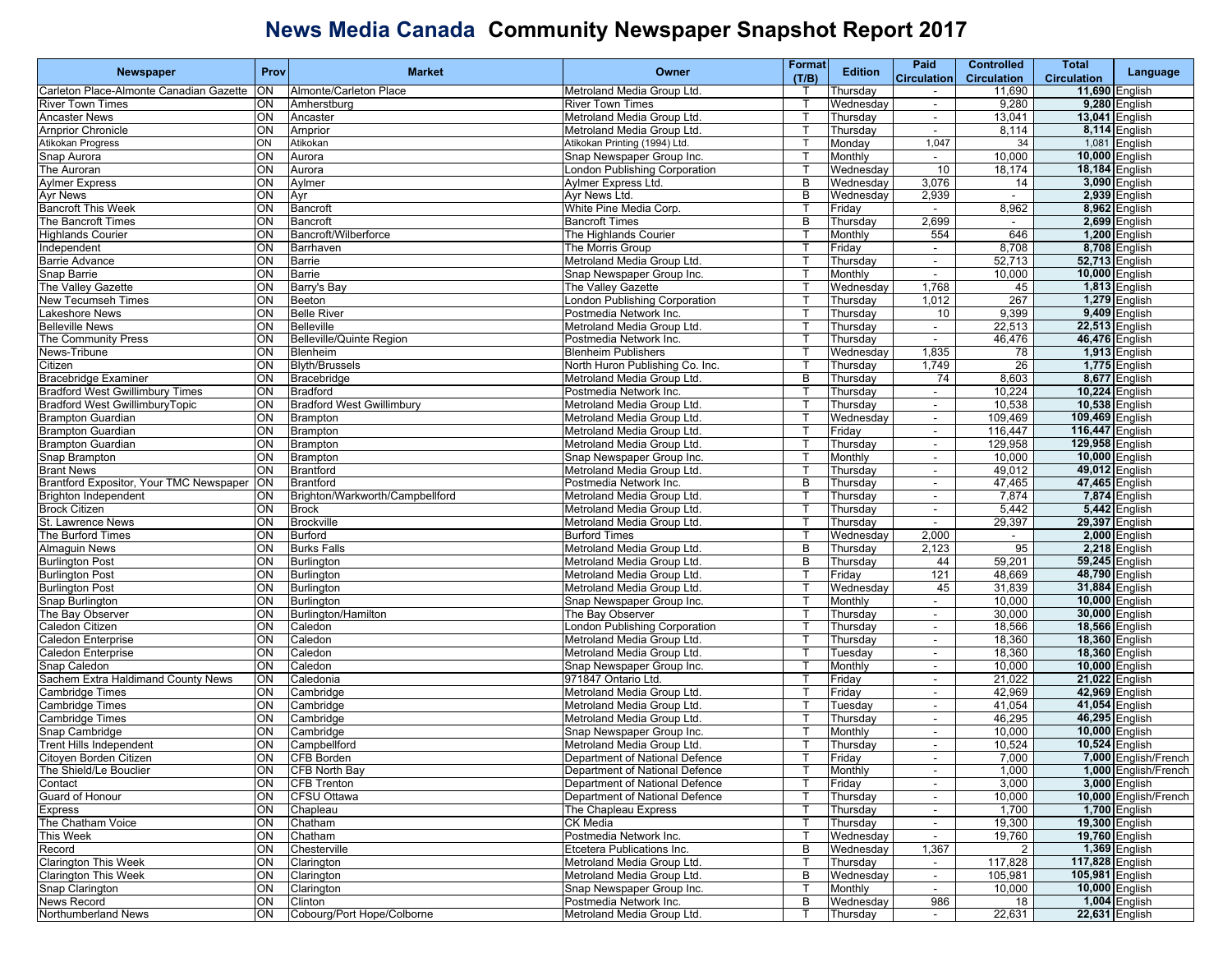| <b>Newspaper</b>                  | Prov      | <b>Market</b>                       | Owner                                | Format       | <b>Edition</b> | Paid               | <b>Controlled</b>  | Total              | Language             |
|-----------------------------------|-----------|-------------------------------------|--------------------------------------|--------------|----------------|--------------------|--------------------|--------------------|----------------------|
|                                   |           |                                     |                                      | (T/B)        |                | <b>Circulation</b> | <b>Circulation</b> | <b>Circulation</b> |                      |
| <b>Northumberland News</b>        | ON        | Cobourg/Port Hope/Colborne          | Metroland Media Group Ltd.           | $\mathsf{T}$ | Friday         |                    | 16,476             |                    | 16,476 English       |
| <b>Cochrane Times-Post</b>        | ON        | Cochrane                            | Postmedia Network Inc.               | Т            | Thursday       | 1,223              | $\sim$             |                    | 1,223 English        |
| Enterprise-Bulletin               | ON        | Collingwood                         | Postmedia Network Inc.               | B            | Friday         | 295                | 18,858             |                    | 19,153 English       |
| The Connection                    | ON        | Collingwood/Wasaga                  | Metroland Media Group Ltd.           |              | Friday         | $\sim$             | 11,584             | 11,584 English     |                      |
| <b>Express</b>                    | ON        | Cornwall                            | TC.Transcontinental                  | ा            | Thursday       | $\blacksquare$     | 36,541             | 36,541 French      |                      |
| Journal De Cornwall (Le)          | ON        | Cornwall                            | Compagnie d'Edition André Paquette   | $\mathsf{T}$ | Thursday       | $\blacksquare$     | 23,000             | 23,000 French      |                      |
| Seaway News                       | S         | Cornwall and area                   | TC.Transcontinental                  |              | Thursday       | $\sim$             | 36,541             | 36,541 English     |                      |
| Creemore Echo                     | ON        | Creemore                            | <b>Creemore Echo Communications</b>  | т            | Friday         | 443                | 3,453              |                    | 3,896 English        |
| <b>North Renfrew Times</b>        | ON        | Deep River                          | Deep River Community Assn. Inc.      | B            | Wednesday      | 1,661              | $\sim$             |                    | 1,661 English        |
| News-Record                       | ON        | Delhi                               | Postmedia Network Inc.               |              | Wednesday      | 506                | $\sim$             |                    | 506 English          |
| Signpost                          | ON        | Dorchester                          | Dorchester Signpost                  | ा            | Wednesday      | 1,468              | $\blacksquare$     |                    | 1,468 English        |
| <b>Community News</b>             | S         | Drayton                             | W.H.A. Publications Ltd.             | ा            | Friday         | 6                  | 5,042              |                    | 5,048 English        |
| Dryden Observer                   | ON        | Dryden                              | Norwest Printing & Publishing Group  | B            | Wednesdav      | 1,667              | 8                  |                    | 1,675 English        |
| Snap Dufferin                     | ON        | Dufferin County/Orangeville         | Snap Newspaper Group Inc.            |              | Monthly        | $\sim$             | 10,000             |                    | 10,000 English       |
| Herald                            | ON        | Dundalk                             | Dundalk Herald Publishing            | B            | Wednesday      | 1,443              |                    |                    | 1,443 English        |
| Dundas Star News                  | ON        | Dundas                              | Metroland Media Group Ltd.           | п            | Thursday       | $\blacksquare$     | 15,071             | 15,071 English     |                      |
| East Gwillimbury Express          | ON        | East Gwillimbury                    | Metroland Media Group Ltd.           | B            | Thursday       | $\sim$             | 7,276              |                    | 7,276 English        |
| East York Mirror                  | ON        | East York                           | Metroland Media Group Ltd.           | т            | Thursday       | $\sim$             | 35,300             |                    | 35,300 English       |
| Leader                            | ON        | Eganville                           | Eganville Leader Publishing Ltd.     | B            | Wednesday      | 5,629              | $\sim$             |                    | 5,629 English        |
| Standard                          | ON        | <b>Elliot Lake</b>                  | Postmedia Network Inc.               |              | Thursday       | 2,357              | $\sim$             |                    | 2,357 English        |
| Elmira Independent-Express        | ON        | Elmira                              | Metroland Media Group Ltd.           |              | Friday         | $\blacksquare$     | 11,990             | 11,990 English     |                      |
| Observer                          | ON        | Elmira-Woolwich                     | Cathedral Communications Inc.        | ा            | Saturday       | $\sim$             | 14,866             | 14,866 English     |                      |
| <b>Springwater News</b>           | ON        | Elmvale                             | <b>Springwater News</b>              | т            | Thursday       | $\sim$             | 17,597             | 17,597 English     |                      |
| News                              | ON        | Embrun                              | Compagnie d'Edition André Paquette   |              | Monthly        | 13,400             | $\sim$             | 13,400 English     |                      |
| Reflet                            | ON        | Embrun                              | Compagnie d'Edition André Paquette   | $\mathsf{T}$ | Thursday       |                    | 13,400             | 13,400 French      |                      |
| The Advocate                      | ON        |                                     |                                      | $\mathsf{T}$ | Wednesdav      |                    |                    |                    | 1,035 English        |
|                                   |           | Erin                                | Metroland Media Group Ltd.           |              |                | 1,035              | $\sim$             |                    |                      |
| Mid-North Monitor                 | ON        | Espanola                            | Postmedia Network Inc.               | Т            | Thursday       | 793                | $\sim$             |                    | 793 English          |
| <b>Essex Free Press</b>           | ON        | <b>Essex</b>                        | <b>London Publishing Corporation</b> | т            | Thursday       | $\sim$             | 9,900              |                    | 9,900 English        |
| Etobicoke Guardian                | ON        | Etobicoke                           | Metroland Media Group Ltd.           |              | Thursday       | $\sim$             | 70,703             | 70,703 English     |                      |
| Snap Etobicoke                    | ON        | Etobicoke                           | Snap Newspaper Group Inc.            |              | Monthly        | $\blacksquare$     | 10,000             | 10,000 English     |                      |
| Times-Advocate                    | ON        | Exeter                              | Metroland Media Group Ltd.           | ा            | Wednesday      | 1,912              | 93                 |                    | 2,005 English        |
| Times-Advocate Weekender          | S         | Exeter                              | Metroland Media Group Ltd.           | ा            | Friday         | $\sim$             | 10,500             | 10,500 English     |                      |
| <b>Wellington Advertiser</b>      | ON        | Fergus                              | W.H.A. Publications Ltd.             | т            | Friday         | 31                 | 39,894             |                    | 39,925 English       |
| Advance                           | ON        | Flesherton                          | Dundalk Herald Publishing            | B            | Wednesday      | 1,221              | $\sim$             |                    | $1,221$ English      |
| Pelham News                       | ON        | Fonthill                            | Postmedia Network Inc.               |              | Thursday       | $\blacksquare$     | 6,408              |                    | 6,408 English        |
| Standard Guide-Advocate           | ON        | Forest/Watford                      | Hayter-Walden Publications Inc.      | $\mathsf{T}$ | Thursday       | 1,754              | $\sim$             |                    | <b>1,754</b> English |
| Fort Erie Times                   | ON        | Fort Erie                           | Postmedia Network Inc.               | ा            | Thursday       | 8                  | 12,488             | 12,496 English     |                      |
| Niagara This Week, Fort Erie Post | ON        | Fort Erie                           | Metroland Media Group Ltd.           |              | Wednesday      | $\sim$             | 31,038             | 31,038 English     |                      |
| Niagara This Week, Fort Erie Post | ON        | Fort Erie                           | Metroland Media Group Ltd.           |              | Thursday       | $\sim$             | 155,941            | 155,941 English    |                      |
| <b>Fort Frances Times</b>         | ON        | <b>Fort Frances</b>                 | Fort Frances Times Ltd.              | B            | Wednesday      | 3,287              | 133                |                    | 3,420 English        |
| <b>Frontenac Gazette</b>          | ON        | <b>Frontenac County</b>             | Metroland Media Group Ltd.           |              | Thursday       | $\blacksquare$     | 8,101              |                    | 8,101 English        |
| Reporter                          | S         | Gananoque                           | Postmedia Network Inc.               | ा            | Thursday       | 13                 | 6,439              |                    | 6,452 English        |
| Petawawa Post                     | ON        | Garrison Petawawa, Town of Petawawa | Department of National Defence       | т            | Thursday       | $\sim$             | 7,800              |                    | 7,800 English        |
| Independent & Free Press          | ON        | Georgetown/Acton                    | Metroland Media Group Ltd.           |              | Thursday       | $\overline{27}$    | 22,558             | 22,585 English     |                      |
| Independent & Free Press          | ON        | Georgetown/Acton                    | Metroland Media Group Ltd.           | Т            | Tuesdav        | 68                 | 21,531             | 21,599 English     |                      |
| Snap Georgina                     | ON        | Georgina                            | Snap Newspaper Group Inc.            | $\mathsf{T}$ | Monthly        | $\sim$             | 10,000             | 10,000 English     |                      |
| Longlac Times Star                | ON        | Geraldton                           | <b>Times Star Publishing</b>         | $\top$       | Wednesday      | 642                | 19                 |                    | 661 English          |
| <b>Glanbrook Gazette</b>          | ON        | Glanbrook                           | Metroland Media Group Ltd.           | т            | Thursday       | $\sim$             | 9,194              |                    | 9,194 English        |
| Signal-Star                       | ON        | Goderich                            | Postmedia Network Inc.               | B            | Wednesday      | 3,300              | 18                 |                    | 3,318 English        |
| Manitoulin West Recorder          | ON        | Gore Bay                            | Manitoulin Publishing Co. Ltd.       |              | Friday         | 1,095              | 72                 |                    | 1,167 English        |
| Lakeshore Advance                 | ON        | <b>Grand Bend/Zurich</b>            | Postmedia Network Inc.               |              | Wednesday      | 892                | 16                 |                    | 908 English          |
| <b>Gravenhurst Banner</b>         | <b>ON</b> | Gravenhurst                         | Metroland Media Group Ltd.           | B            | Thursday       | 55                 | 5,357              |                    | 5,412 English        |
| Grimsby Lincoln News              | ON        | <b>Grimsby Lincoln</b>              | Metroland Media Group Ltd.           | $\mathsf{T}$ | Wednesday      | $\sim$             | 23,450             | 23,450 English     |                      |
| <b>Grimsby Lincoln News</b>       | ON        | Grimsby Lincoln                     | Metroland Media Group Ltd.           | Т            | Tuesday        | $\sim$             | 23,450             | 23,450 English     |                      |
| <b>Grimsby Lincoln News</b>       | ON        | Grimsby Lincoln                     | Metroland Media Group Ltd.           | Т            | Thursday       |                    | 23,450             | 23,450 English     |                      |
| NewsNow                           | ON        | Grimsby/Lincoln/West Lincoln        | 1602207 Ontario Ltd.                 | Т            | Thursday       | $\blacksquare$     | 25,116             |                    | 25,116 English       |
| Guelph Mercury Tribune            | ON        | Guelph                              | Metroland Media Group Ltd.           | Т            | Thursday       | $\sim$             | 43,727             | 43,727 English     |                      |
| <b>Guelph Mercury Tribune</b>     | ON        | Guelph                              | Metroland Media Group Ltd.           | т            | Tuesday        | $\sim$             | 38,918             | 38,918 English     |                      |
| Snap Guelph                       | Q         | Guelph                              | Snap Newspaper Group Inc.            |              | Monthly        | $\sim$             | 10,000             | 10,000 English     |                      |
| Two Row Times                     | ON        | Hagersville (Six Nations)           | <b>Garlow Media</b>                  |              | Wednesday      |                    | 20,000             | 20,000 English     |                      |
| <b>Haldimand Press</b>            | ON        | Hagersville/Cayuga                  | <b>Haldimand Advocate Limited</b>    | B            |                |                    |                    |                    |                      |
|                                   |           | <b>Haldimand County</b>             |                                      | Т            | Thursday       | 3,395              | $\sim$             | 21,943 English     | 3,395 English        |
| The Sachem                        | ON        |                                     | Metroland Media Group Ltd.           |              | Thursday       | $\sim$             | 21,943             |                    |                      |
| Snap Haldimand-Norfolk            | ON        | Haldimand-Norfolk                   | Snap Newspaper Group Inc.            | Т            | Monthly        | $\sim$             | 10,000             |                    | 10,000 English       |
| County Echo                       | ON        | Haliburton                          | White Pine Media Corp.               | $\top$       | Tuesday        | 1,739              | 274                |                    | 2,013 English        |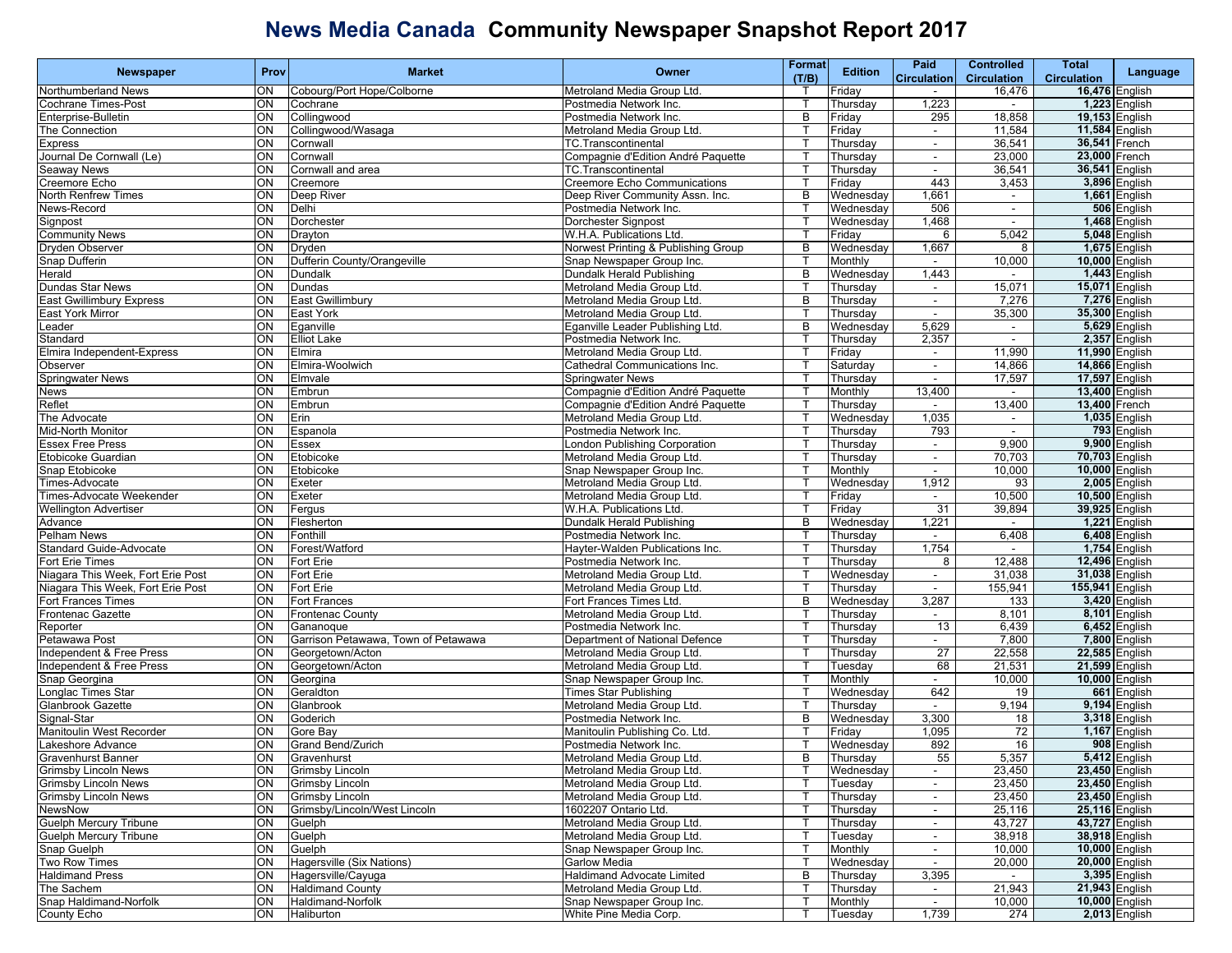|                                  |             |                                    |                                                   | <b>Format</b> |                | Paid                     | <b>Controlled</b>  | <b>Total</b>                     |                       |
|----------------------------------|-------------|------------------------------------|---------------------------------------------------|---------------|----------------|--------------------------|--------------------|----------------------------------|-----------------------|
| <b>Newspaper</b>                 | <b>Prov</b> | <b>Market</b>                      | Owner                                             | (T/B)         | <b>Edition</b> | <b>Circulation</b>       | <b>Circulation</b> | <b>Circulation</b>               | Language              |
| County Life                      | ON          | Haliburton                         | White Pine Media Corp.                            |               | Thursday       |                          | 6,372              |                                  | 6,372 English         |
| The Highlander                   | ON          | Haliburton                         | The Highlander Newspaper Limited                  | Т             | Thursday       | $\sim$                   | 8,062              |                                  | 8,062 English         |
| <b>Mountain News</b>             | ON          | Hamilton                           | Metroland Media Group Ltd.                        | т             | Thursday       | $\sim$                   | 49,983             |                                  | 49,983 English        |
| Snap Hamilton                    | ON          | Hamilton                           | Snap Newspaper Group Inc.                         | ı             | Monthly        | $\sim$                   | 10,000             | 10,000 English                   |                       |
| Information (L')                 | ON          | Hamilton/Burlington                |                                                   |               |                |                          | 2,000              |                                  |                       |
|                                  |             |                                    | Information (Hamilton/Burlington)                 |               | Tuesdav        |                          |                    |                                  | 2,000 French          |
| Régional (Le)                    | ON          | Hamilton/Niagara/Kitchener/Welland | Altomédia Inc.                                    | B             | Wednesday      | 76                       | 4,164              |                                  | $4,240$ French        |
| Grey Bruce This Week             | ON          | Hanover                            | Postmedia Network Inc.                            | Т             | Thursday       | $\sim$                   | 29,783             | 29,783 English                   |                       |
| The Post                         | ON          | Hanover                            | Postmedia Network Inc.                            | B             | Thursday       | 85                       | 15,503             | 15,588 English                   |                       |
| The Harrow News                  | ON          | Harrow                             | Harrow News Publishing Co. Inc.                   |               | Tuesdav        | 1,238                    | 3                  |                                  | 1,241 English         |
| Le Carillon                      | ON          | Hawkesbury                         | Compagnie d'Edition André Paquette                |               | Wednesday      | $\overline{\phantom{a}}$ | 19,500             |                                  | 19,500 English/French |
| Le Regional                      | ON          | Hawkesbury                         | Postmedia Network Inc.                            | т             | Thursday       | $\blacksquare$           | 20,704             | 20,704 French                    |                       |
| <b>Tribune Express</b>           | ON          | Hawkesbury                         | Compagnie d'Edition André Paquette                | Т             | Friday         | $\sim$                   | 21,800             |                                  | 21,800 English/French |
| Le Nord                          | ON          | Hearst                             | e Nord Inc.                                       | т             | Thursday       | 1,221                    | 75                 |                                  | 1,296 English/French  |
| Jackfish Journal                 | ON          | Hornepayne                         | Ginger Latoski                                    |               | Wednesday      | 200                      | 30                 |                                  | 230 English           |
| <b>Huntsville Forester</b>       | ON          | Huntsville                         | Metroland Media Group Ltd.                        | B             | Thursday       | 144                      | 9,339              |                                  | 9,483 English         |
| Driftwood                        | ON          | lgnace                             | Ignace Driftwood                                  | $\mathsf{T}$  | Wednesday      | 303                      | $\blacksquare$     |                                  | 303 English           |
| <b>Ingersoll Times</b>           | ON          | Ingersoll                          | Postmedia Network Inc.                            | Т             | Wednesday      | 532                      | $\sim$             |                                  | 532 English           |
|                                  |             |                                    |                                                   | П             |                |                          |                    |                                  |                       |
| Snap Ingersoll                   | ON          | Ingersol                           | Snap Newspaper Group Inc.                         |               | Monthly        | $\sim$                   | 10,000             | 10,000 English                   |                       |
| Innisfil Journal                 | ON          | Innisfil                           | Metroland Media Group Ltd.                        |               | Thursday       | $\blacksquare$           | 11,848             | 11,848 English                   |                       |
| Enterprise                       | ON          | Iroquois Falls                     | William C. Cavell Enterprises Ltd.                | B             | Thursdav       | 1,607                    | 117                |                                  | 1,724 English         |
| Kanata Kourier-Standard          | ON          | Kanata                             | Metroland Media Group Ltd.                        | т             | Thursday       | $\blacksquare$           | 29,161             | 29,161 English                   |                       |
| Horizon                          | ON          | Kapuskasing                        | Postmedia Network Inc.                            | т             | Wednesday      | 3,300                    | $\sim$             |                                  | 3,300 French          |
| Northern Times                   | ON          | Kapuskasing                        | Postmedia Network Inc.                            | B             | Wednesday      | 858                      | $\sim$             |                                  | 858 English           |
| The Weekender                    | ON          | Kapuskasing                        | Postmedia Network Inc.                            |               | Thursday       | $\sim$                   | 8,613              |                                  | 8,613 English         |
| Kawartha Lakes This Week         | ON          | <b>Kawartha Lakes</b>              | Metroland Media Group Ltd.                        | п             | Tuesday        | $\blacksquare$           | 19,972             | 19,972 English                   |                       |
| Kawartha Lakes This Week         | ON          | <b>Kawartha Lakes</b>              | Metroland Media Group Ltd.                        | т             | Thursday       | $\blacksquare$           | 29,432             | 29,432 English                   |                       |
| <b>CAPS Community News</b>       | ON          | Kawartha Lakes/North Durham        | Scugog Communications Group                       | т             | Monthly        | $\sim$                   | 15,000             | 15,000 English                   |                       |
| Kemptville Advance               | ON          | Kemptville                         | Metroland Media Group Ltd.                        | т             | Thursday       | $\sim$                   | 10,676             | 10,676 English                   |                       |
| ake of the Woods Enterprise.     | ON          | Kenora                             | Postmedia Network Inc.                            |               | Thursday       | 122                      | 7,771              |                                  | 7,893 English         |
| The Holidayer                    | ON          | Kenora                             | Postmedia Network Inc.                            | п             | Monthly        | $\overline{\phantom{a}}$ | 7,500              |                                  | 7,500 English         |
| Georgina Advocate                | ON          | <b>Keswick</b>                     | Metroland Media Group Ltd.                        | т             | Sunday         | $\blacksquare$           | 11,670             | 11,670 English                   |                       |
|                                  |             |                                    |                                                   |               |                |                          |                    |                                  |                       |
| Georgina Advocate                | ON          | Keswick                            | Metroland Media Group Ltd.                        | т             | Thursday       | $\sim$                   | 17,190             | 17,190 English                   |                       |
| South Bruce Independent Extra    | ON          | Kincardine                         | ondon Publishing Corporation                      | т             | Thursday       | $\sim$                   | 15,102             | 15,102 English                   |                       |
| The Kincardine Independent       | ON          | Kincardine                         | ondon Publishing Corporation                      |               | Wednesday      | 1,657                    | 92                 |                                  | 1,749 English         |
| The Kincardine News              | ON          | Kincardine                         | Postmedia Network Inc.                            | B             | Tuesdav        | 49                       | 5,774              |                                  | 5,823 English         |
| Weekly                           | ON          | King                               | 1395344 Ontario Ltd.                              | $\mathsf{T}$  | Wednesday      | ÷.                       | 8,050              |                                  | 8,050 English         |
| <b>King Connection</b>           | ON          | King Township                      | Metroland Media Group Ltd.                        | т             | Thursday       | $\sim$                   | 6,091              |                                  | 6,091 English         |
| <b>Weekly Sentinel</b>           | ON          | King Township                      | ondon Publishing Corporation                      | П             | Thursday       | 16                       | 9,747              |                                  | 9,763 English         |
| Kingston Heritage                | ON          | Kingston                           | Metroland Media Group Ltd.                        | п             | Thursday       | $\blacksquare$           | 45,447             | 45,447 English                   |                       |
| Snap Kingston                    | ON          | Kingston                           | Snap Newspaper Group Inc.                         | П             | Monthly        |                          | 10,000             | 10,000 English                   |                       |
| Kingston/Frontenac This Week     | ON          | Kingston/Frontenac                 | Postmedia Network Inc.                            | т             | Thursday       | $\blacksquare$           | 48,741             | 48,741 English                   |                       |
| Kingsville Reporter              | ON          | Kingsville                         | Postmedia Network Inc.                            | т             | Tuesday        | 1,107                    |                    |                                  | 1,114 English         |
| Northern News                    | ON          | <b>Kirkland Lake</b>               | Postmedia Network Inc.                            | П             | Wednesday      | $\sim$                   | 1,679              |                                  | 1,679 English         |
| Northern News                    | ON          | <b>Kirkland Lake</b>               | Postmedia Network Inc.                            | ı             | Monday         | $\sim$                   | 1,679              |                                  | 1,679 English         |
| Northern News                    | ON          | <b>Kirkland Lake</b>               | Postmedia Network Inc.                            | т             | Friday         | $\overline{\phantom{a}}$ | 1,679              |                                  | 1,679 English         |
| Kitchener Citizen. East Edition  | ON          | Kitchener                          | Rosemount House Publishing                        | $\mathsf T$   | Wednesday      | $\blacksquare$           | 30,000             | 30,000 English                   |                       |
|                                  | ON          | Kitchener                          |                                                   | т             | Wednesdav      | $\sim$                   |                    |                                  |                       |
| Kitchener Citizen, West Edition  | ON          | Kitchener                          | Helen Redgwell Hall<br>Metroland Media Group Ltd. | т             | Friday         |                          | 32,500             | 32,500 English<br>58,770 English |                       |
| Kitchener Post                   |             |                                    |                                                   |               |                | $\sim$                   | 58,770             |                                  |                       |
| Snap Kitchener/Waterloo          | ON          | Kitchener/Waterloo                 | Snap Newspaper Group Inc.                         |               | Monthly        | $\sim$                   | 10,000             | 10,000 English                   |                       |
| Lakefield Herald                 | ON          | Lakefield                          | Lakefield Herald Ltd.                             |               | Friday         | 904                      | 29                 |                                  | 933 English           |
| The Lanark Era                   | ON          | Lanark Highlands/Lanark County     | The New Lanark Era Inc.                           | т             | Tuesdav        | 888                      | 27                 |                                  | 915 English           |
| Lasalle Post                     | ON          | Lasalle                            | Postmedia Network Inc.                            |               | Friday         |                          | 11,219             | 11,219 English                   |                       |
| Southpoint Sun                   | ON          | Leamington                         | Southpoint Publishing Inc.                        | T             | Wednesday      | $\sim$                   | 10,659             | 10,659 English                   |                       |
| <b>Listowel Banner</b>           | ON          | Listowel                           | Metroland Media Group Ltd.                        | п             | Wednesday      | 1,816                    | 17                 |                                  | 1,833 English         |
| <b>Listowel Independent Plus</b> | ON          | Listowel                           | Metroland Media Group Ltd.                        | т             | Thursday       | 2                        | 28,733             | 28,735 English                   |                       |
| Observateur (L')                 | ON          | London                             | L'Observateur (London)                            | $\mathsf{T}$  | Tuesday        | $\blacksquare$           | 2,000              |                                  | 2,000 French          |
| Our London                       | ON          | London                             | Metroland Media Group Ltd.                        | B             | Thursday       | $\sim$                   | 129,642            | 129,642 English                  |                       |
| Snap London                      | ON          | London                             | Snap Newspaper Group Inc.                         | т             | Monthly        | $\sim$                   | 10,000             | 10,000 English                   |                       |
| The Londoner                     | ON          | London                             | Postmedia Network Inc.                            | $\mathbf T$   | Thursday       | $\sim$                   | 140,111            | 140,111 English                  |                       |
| Action (L')                      | ON          | London/Sarnia/Woodstock            | Altomédia Inc.                                    | П             | Wednesday      | 1,648                    | 812                |                                  | 2,460 French          |
| Middlesex Banner                 | ON          | Lucan/Ailsa Craig/Ilderton         | <b>Banner Publications</b>                        | т             | Wednesdav      | 568                      | 973                |                                  | 1,541 English         |
| Sentinel                         | ON          | Lucknow                            | Postmedia Network Inc.                            | т             | Wednesday      | 900                      |                    |                                  | 922 English           |
|                                  |             |                                    |                                                   |               |                |                          | 22                 |                                  |                       |
| <b>Manitoulin Expositor</b>      | ON          | Manitoulin Island                  | Manitoulin Publishing Co. Ltd.                    | $\mathsf{T}$  | Wednesday      | 4,277                    | 196                |                                  | 4,473 English         |
| Manotick Messenger               | ON          | Manotick                           | The Morris Group                                  | $\top$        | Thursday       | $\sim$                   | 9,503              |                                  | $9,503$ English       |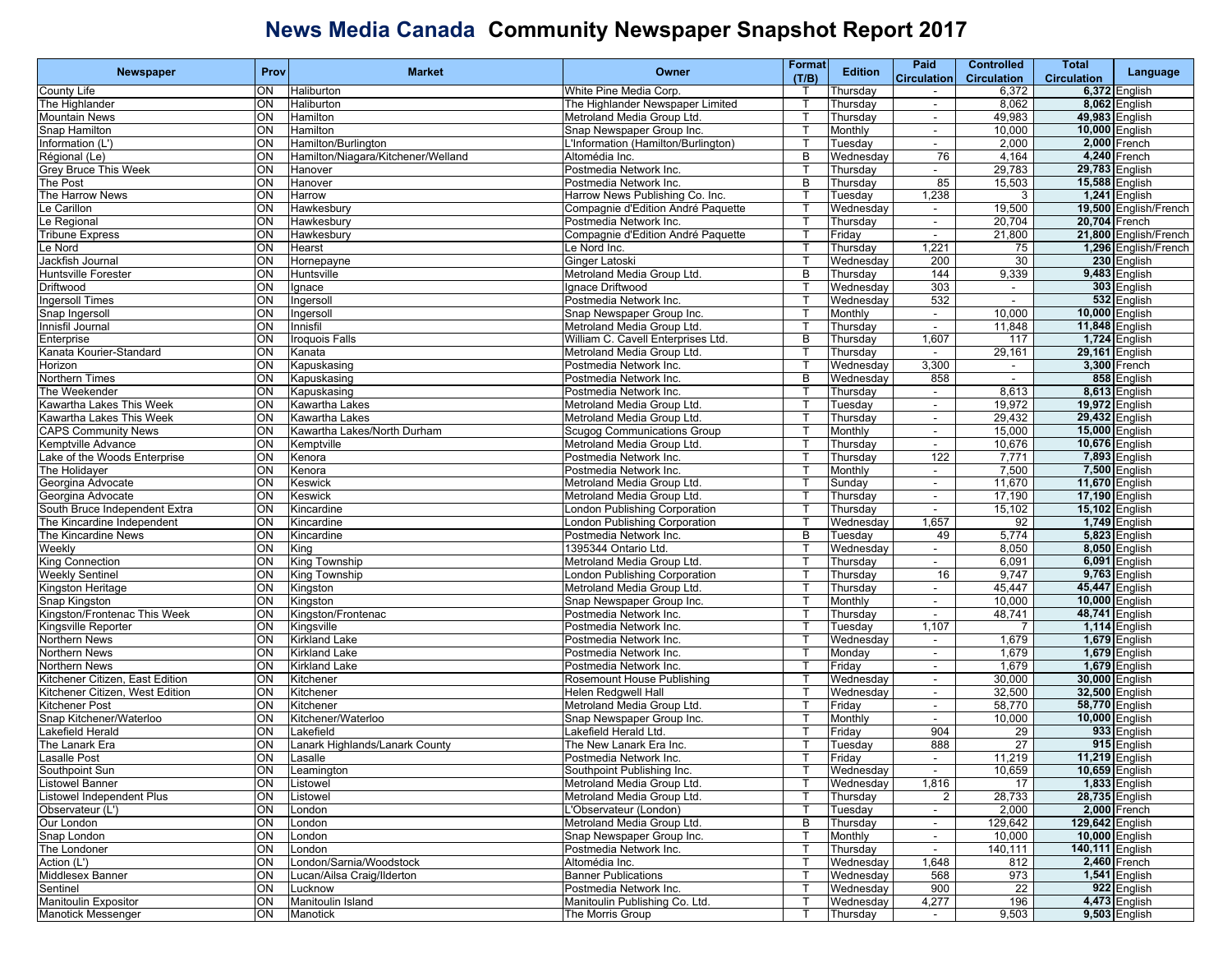| Newspaper<br>Language<br>(T/B)<br><b>Circulation</b><br><b>Circulation</b><br><b>Circulation</b><br>681 English<br>Mercury<br>ON<br>Marathon<br>Marathon Mercury Printers Limited<br>681<br>Tuesday<br>$\sim$<br>Economist & Sun<br>Markham<br>Metroland Media Group Ltd.<br>Thursday<br>71,119<br>71,119 English<br>ON<br>$\overline{\phantom{a}}$<br>69,690<br>69,690 English<br>ON<br>Economist & Sun<br>Markham<br>Metroland Media Group Ltd.<br>Saturday<br>$\sim$<br>12,000 English<br>Snap Markham<br>ON<br>Markham<br>Snap Newspaper Group Inc.<br>Monthly<br>12,000<br>$\sim$<br>1,100<br>1,150 English<br>Mattawa<br>706970 Ontario Inc.<br>Recorder<br>ON<br>Wednesday<br>50<br><b>Meaford Express</b><br>ON<br>Metroland Media Group Ltd.<br>B<br>331<br>100<br>431 English<br>Meaford<br>Wednesday<br>The Meaford Independent<br>Meaford<br>TMI Publications Inc.<br>Thursday<br>1,500<br>1,500 English<br>ΟN<br>$\overline{\phantom{a}}$<br>Snap Midland/Penetang<br>ON<br>Midland/Penetanquishene<br>Snap Newspaper Group Inc.<br>10,000<br>10,000 English<br>Monthly<br>$\blacksquare$<br>21,822 English<br>The Mirror<br>ON<br>Midland/Penetanguishene<br>Metroland Media Group Ltd.<br>21,821<br>Thursday<br>$\overline{1}$<br>10,093 English<br>The Mirror<br>Midland/Penetanguishene<br>Metroland Media Group Ltd.<br>10,093<br>ON<br>Tuesday<br>$\sim$<br>1,372 English<br>Town & Country Crier<br>Mildmay Town and Country Crier<br>1,202<br>ON<br>Mildmay<br>Thursday<br>170<br>The Millbrook Times<br>ON<br>Millbrook<br><b>Millbrook Times</b><br>656<br>752<br>1,408 English<br>Thursday<br>ON<br>Milton<br>26<br>31,242<br>31,268 English<br>Canadian Champion<br>Metroland Media Group Ltd.<br>Thursday<br>10,000 English<br>Snap Milton<br>ON<br>Milton<br>Snap Newspaper Group Inc.<br>10,000<br>Monthly<br>$\sim$<br>1,386 English<br>1,095<br>291<br>The Times<br>Minden<br>White Pine Media Corp.<br>ON<br>Thursday<br>197,547 English<br>Mississauga News<br>ON<br>Metroland Media Group Ltd.<br>B<br>197,547<br>Mississauga<br>Thursday<br>$\blacksquare$<br>Mississauga News<br>Mississauga<br>Metroland Media Group Ltd.<br>121,982<br>121,982 English<br>ON<br>Friday<br>$\blacksquare$<br>Mississauga News (Apartment Edition)<br>30,528 English<br>ON<br>Metroland Media Group Ltd.<br>30,528<br>Mississauga<br>B<br>Thursday<br>$\blacksquare$<br>10,000 English<br>Snap North Mississauga<br>ON<br>Mississauga<br>Snap Newspaper Group Inc.<br>10,000<br>Monthly<br>$\sim$<br>10,000 English<br>Snap South Mississauga<br>Mississauga<br>Snap Newspaper Group Inc.<br>10,000<br>ON<br>Monthly<br>$\sim$<br>Wiadomosci<br>ON<br>Mississauga<br>Wiadomosci Press Inc.<br>15,000 English/Other<br>Thursday<br>15,000<br>$\sim$<br>1,745<br>Advocate<br>ON<br>Mitchell<br>Postmedia Network Inc.<br>Wednesday<br><b>1,763</b> English<br>18<br>The Leader<br>ON<br>The Morrisburg Leader Ltd.<br>1,774<br>54<br>1,828 English<br>Morrisburg<br>B<br>Wednesday<br>7,482<br>7,482 English<br><b>BizBull</b><br>ON<br><b>Mount Forest</b><br>John Benns and Campbell Clark<br>Tuesday<br>$\sim$<br>25,991<br>25,991 English<br>Muskokaregion.com<br>Metroland Media Group Ltd.<br>ON<br>Muskoka<br>Thursday<br>$\blacksquare$<br>15,746 English<br>Napanee Beaver<br>ON<br>Napanee Beaver Ltd.<br>B<br>15,746<br>Napanee<br>Thursday<br>$\blacksquare$<br>Napanee Guide<br>Napanee/Lennox/Addington<br>Postmedia Network Inc.<br>15,022<br>15,022 English<br>ΟN<br>Thursday<br>$\blacksquare$<br>52,163 English<br>Nepean / Barrhaven News<br>ON<br>Nepean/Barrhaven<br>Metroland Media Group Ltd<br>52,163<br>Thursday<br>$\sim$<br>1,718<br>1,718 English<br>New Hamburg Independent<br>ON<br>New Hamburg<br>Metroland Media Group Ltd.<br>Wednesday<br>$\sim$<br>2,965 English<br>2,859<br>106<br><b>Temiskaming Speaker</b><br>New Liskeard<br>ondon Publishing Corporation<br>ON<br>B<br>Wednesday<br>10,450 English<br>Temiskaming Speaker's Weekender<br><b>New Liskeard</b><br>10,450<br>ON<br>London Publishing Corporation<br>Friday<br>$\blacksquare$<br>Snap Newmarket<br>Snap Newspaper Group Inc.<br>Monthly<br>10,000<br>10,000 English<br>ON<br>Newmarket<br>$\blacksquare$<br>Era Banner<br>15,946 English<br>ON<br>Metroland Media Group Ltd.<br>15,946<br>Newmarket/Aurora<br>B<br>Thursday<br>$\blacksquare$<br>58,366 English<br>Era Banner<br>ON<br>Newmarket/Aurora<br>Metroland Media Group Ltd.<br>58,366<br>Sunday<br>$\sim$<br>155,941 English<br>Niagara This Week<br>Metroland Media Group Ltd.<br>155,941<br>ON<br>Niagara<br>Thursday<br>$\overline{\phantom{a}}$<br>31,038 English<br>Niagara This Week<br>ON<br>31,038<br>Niagara<br>Metroland Media Group Ltd.<br>Wednesday<br>$\sim$<br>Snap Niagara Falls<br>ON<br>Niagara Falls<br>Snap Newspaper Group Inc.<br>Monthly<br>10,000<br>10,000 English<br>$\blacksquare$<br>Niagara This Week Town Crier<br>ON<br>Niagara-on-the-Lake<br>Metroland Media Group Ltd.<br>Friday<br>7,310 English<br>7,310<br>$\sim$<br>19<br>7,759 English<br>The Niagara Advance<br>ON<br>Niagara-On-The-Lake<br>Postmedia Network Inc.<br>7,740<br>Thursday<br>Nipigon/Red Rock<br>515 English<br>Gazette<br>akeshore Community Publishing<br>498<br>ON<br>Tuesday<br>17<br>30,318 English<br><b>Norfolk News</b><br>ON<br>30,318<br>Norfolk<br>Metroland Media Group Ltd.<br>Thursday<br>$\blacksquare$<br>Snap North Bay<br>ON<br>North Bay<br>Snap Newspaper Group Inc.<br>10,000<br>10,000 English<br>Monthly<br>$\blacksquare$<br>North York Mirror<br>ON<br>North York<br>94,931<br>94,931 English<br>Metroland Media Group Ltd.<br>Friday<br>$\blacksquare$<br>96,965 English<br>North York Mirror<br>ON<br>North York<br>Metroland Media Group Ltd.<br>96,965<br>Thursday<br>$\sim$<br>10,000 English<br>Snap Northumberland West<br>Northumberland West<br>Snap Newspaper Group Inc.<br>10,000<br>ON<br>Monthly<br>$\blacksquare$<br>Gazette<br>ON<br>713<br>713 English<br>Norwich<br>Postmedia Network Inc.<br>Wednesday<br>$\sim$<br>Beaver<br>ON<br>Oakville<br>Metroland Media Group Ltd.<br>124<br>51,663<br>51,787 English<br>Friday<br>Beaver<br>ON<br>Oakville<br>Metroland Media Group Ltd<br>111<br>43,980<br>44,091 English<br>B<br>Wednesday<br>124<br>51,787 English<br>Beaver<br>ON<br>Oakville<br>Metroland Media Group Ltd.<br>Thursday<br>51,663<br>Oakville<br>12,000<br>12,000 English<br>Snap Oakville<br>ON<br>Snap Newspaper Group Inc.<br>Monthly<br>$\sim$<br>Turtle Island News<br>20,000 English<br>ON<br>Ohsweken<br>Lynda Powless<br>Wednesday<br>20,000<br>$\sim$<br>Orangeville Citizen<br>18,467 English<br>B<br>18,467<br>ON Orangeville<br><b>London Publishing Corporation</b><br>Thursday<br>The Banner<br>ON<br>33<br>19,101 English<br>Orangeville<br>$\mathsf{T}$<br>19,068<br>Metroland Media Group Ltd.<br>Tuesday<br>The Banner<br>23,381 English<br>ON<br>Orangeville<br>Metroland Media Group Ltd.<br>33<br>Thursday<br>23,348<br>т<br>24,509 English<br>Orillia Today<br>Orillia<br>Metroland Media Group Ltd.<br>24,509<br>ON<br>Thursday<br>$\sim$<br>Snap Orillia<br>ON<br>Orillia<br>Snap Newspaper Group Inc.<br>10,000 English<br>Monthly<br>10,000<br>$\blacksquare$<br>Orleans<br>Metroland Media Group Ltd.<br>43,725<br>43,725 English<br>ON<br>Thursday<br>TC.Transcontinental<br>39,989<br>40,000 English<br>ON<br>Orleans<br>Thursday<br>11<br><b>Weekly Times</b><br>Orono Weekly Times<br>1,000<br><b>1,000 English</b><br>ON<br>Orono<br>Wednesday<br>$\sim$<br>Oshawa This Week<br>Metroland Media Group Ltd.<br>116,070<br>116,070 English<br>ON<br>Oshawa<br>Thursday<br>$\sim$<br>Oshawa This Week<br>Metroland Media Group Ltd.<br>104,266 English<br>ON<br>Oshawa<br>B<br>104,266<br>Wednesday<br>$\sim$<br>Oshawa This Week<br>Oshawa<br>Metroland Media Group Ltd.<br>79,140<br>79,140 English<br>ON<br>Friday<br>$\blacksquare$<br>Snap Oshawa<br>10,000 English<br>ON<br>Oshawa<br>Snap Newspaper Group Inc.<br>Monthly<br>10,000<br>Т<br>$\sim$<br>20,000<br>35,000 English<br>The Oshawa Express<br>Oshawa<br>Dowellman Publishing Corp<br>ON<br>Wednesday<br>15,000 |                     | Prov | <b>Market</b> | Owner | <b>Format</b> | <b>Edition</b> | Paid | <b>Controlled</b> | <b>Total</b> |  |
|-------------------------------------------------------------------------------------------------------------------------------------------------------------------------------------------------------------------------------------------------------------------------------------------------------------------------------------------------------------------------------------------------------------------------------------------------------------------------------------------------------------------------------------------------------------------------------------------------------------------------------------------------------------------------------------------------------------------------------------------------------------------------------------------------------------------------------------------------------------------------------------------------------------------------------------------------------------------------------------------------------------------------------------------------------------------------------------------------------------------------------------------------------------------------------------------------------------------------------------------------------------------------------------------------------------------------------------------------------------------------------------------------------------------------------------------------------------------------------------------------------------------------------------------------------------------------------------------------------------------------------------------------------------------------------------------------------------------------------------------------------------------------------------------------------------------------------------------------------------------------------------------------------------------------------------------------------------------------------------------------------------------------------------------------------------------------------------------------------------------------------------------------------------------------------------------------------------------------------------------------------------------------------------------------------------------------------------------------------------------------------------------------------------------------------------------------------------------------------------------------------------------------------------------------------------------------------------------------------------------------------------------------------------------------------------------------------------------------------------------------------------------------------------------------------------------------------------------------------------------------------------------------------------------------------------------------------------------------------------------------------------------------------------------------------------------------------------------------------------------------------------------------------------------------------------------------------------------------------------------------------------------------------------------------------------------------------------------------------------------------------------------------------------------------------------------------------------------------------------------------------------------------------------------------------------------------------------------------------------------------------------------------------------------------------------------------------------------------------------------------------------------------------------------------------------------------------------------------------------------------------------------------------------------------------------------------------------------------------------------------------------------------------------------------------------------------------------------------------------------------------------------------------------------------------------------------------------------------------------------------------------------------------------------------------------------------------------------------------------------------------------------------------------------------------------------------------------------------------------------------------------------------------------------------------------------------------------------------------------------------------------------------------------------------------------------------------------------------------------------------------------------------------------------------------------------------------------------------------------------------------------------------------------------------------------------------------------------------------------------------------------------------------------------------------------------------------------------------------------------------------------------------------------------------------------------------------------------------------------------------------------------------------------------------------------------------------------------------------------------------------------------------------------------------------------------------------------------------------------------------------------------------------------------------------------------------------------------------------------------------------------------------------------------------------------------------------------------------------------------------------------------------------------------------------------------------------------------------------------------------------------------------------------------------------------------------------------------------------------------------------------------------------------------------------------------------------------------------------------------------------------------------------------------------------------------------------------------------------------------------------------------------------------------------------------------------------------------------------------------------------------------------------------------------------------------------------------------------------------------------------------------------------------------------------------------------------------------------------------------------------------------------------------------------------------------------------------------------------------------------------------------------------------------------------------------------------------------------------------------------------------------------------------------------------------------------------------------------------------------------------------------------------------------------------------------------------------------------------------------------------------------------------------------------------------------------------------------------------------------------------------------------------------------------------------------------------------------------------------------------------------------------------------------------------------------------------------------------------------------------------------------------------------------------------------------------------------------------------------------------------------------------------------------------------------------------------------------------------------------------------------------------------------------------------------------------------------------------------------------------------------------------------------------------------------------------------------------------------------------------------------------------------------------------------------------------------------------------------------------------------------------------------------|---------------------|------|---------------|-------|---------------|----------------|------|-------------------|--------------|--|
|                                                                                                                                                                                                                                                                                                                                                                                                                                                                                                                                                                                                                                                                                                                                                                                                                                                                                                                                                                                                                                                                                                                                                                                                                                                                                                                                                                                                                                                                                                                                                                                                                                                                                                                                                                                                                                                                                                                                                                                                                                                                                                                                                                                                                                                                                                                                                                                                                                                                                                                                                                                                                                                                                                                                                                                                                                                                                                                                                                                                                                                                                                                                                                                                                                                                                                                                                                                                                                                                                                                                                                                                                                                                                                                                                                                                                                                                                                                                                                                                                                                                                                                                                                                                                                                                                                                                                                                                                                                                                                                                                                                                                                                                                                                                                                                                                                                                                                                                                                                                                                                                                                                                                                                                                                                                                                                                                                                                                                                                                                                                                                                                                                                                                                                                                                                                                                                                                                                                                                                                                                                                                                                                                                                                                                                                                                                                                                                                                                                                                                                                                                                                                                                                                                                                                                                                                                                                                                                                                                                                                                                                                                                                                                                                                                                                                                                                                                                                                                                                                                                                                                                                                                                                                                                                                                                                                                                                                                                                                                                                                                                                                                                                                             |                     |      |               |       |               |                |      |                   |              |  |
|                                                                                                                                                                                                                                                                                                                                                                                                                                                                                                                                                                                                                                                                                                                                                                                                                                                                                                                                                                                                                                                                                                                                                                                                                                                                                                                                                                                                                                                                                                                                                                                                                                                                                                                                                                                                                                                                                                                                                                                                                                                                                                                                                                                                                                                                                                                                                                                                                                                                                                                                                                                                                                                                                                                                                                                                                                                                                                                                                                                                                                                                                                                                                                                                                                                                                                                                                                                                                                                                                                                                                                                                                                                                                                                                                                                                                                                                                                                                                                                                                                                                                                                                                                                                                                                                                                                                                                                                                                                                                                                                                                                                                                                                                                                                                                                                                                                                                                                                                                                                                                                                                                                                                                                                                                                                                                                                                                                                                                                                                                                                                                                                                                                                                                                                                                                                                                                                                                                                                                                                                                                                                                                                                                                                                                                                                                                                                                                                                                                                                                                                                                                                                                                                                                                                                                                                                                                                                                                                                                                                                                                                                                                                                                                                                                                                                                                                                                                                                                                                                                                                                                                                                                                                                                                                                                                                                                                                                                                                                                                                                                                                                                                                                             |                     |      |               |       |               |                |      |                   |              |  |
|                                                                                                                                                                                                                                                                                                                                                                                                                                                                                                                                                                                                                                                                                                                                                                                                                                                                                                                                                                                                                                                                                                                                                                                                                                                                                                                                                                                                                                                                                                                                                                                                                                                                                                                                                                                                                                                                                                                                                                                                                                                                                                                                                                                                                                                                                                                                                                                                                                                                                                                                                                                                                                                                                                                                                                                                                                                                                                                                                                                                                                                                                                                                                                                                                                                                                                                                                                                                                                                                                                                                                                                                                                                                                                                                                                                                                                                                                                                                                                                                                                                                                                                                                                                                                                                                                                                                                                                                                                                                                                                                                                                                                                                                                                                                                                                                                                                                                                                                                                                                                                                                                                                                                                                                                                                                                                                                                                                                                                                                                                                                                                                                                                                                                                                                                                                                                                                                                                                                                                                                                                                                                                                                                                                                                                                                                                                                                                                                                                                                                                                                                                                                                                                                                                                                                                                                                                                                                                                                                                                                                                                                                                                                                                                                                                                                                                                                                                                                                                                                                                                                                                                                                                                                                                                                                                                                                                                                                                                                                                                                                                                                                                                                                             |                     |      |               |       |               |                |      |                   |              |  |
|                                                                                                                                                                                                                                                                                                                                                                                                                                                                                                                                                                                                                                                                                                                                                                                                                                                                                                                                                                                                                                                                                                                                                                                                                                                                                                                                                                                                                                                                                                                                                                                                                                                                                                                                                                                                                                                                                                                                                                                                                                                                                                                                                                                                                                                                                                                                                                                                                                                                                                                                                                                                                                                                                                                                                                                                                                                                                                                                                                                                                                                                                                                                                                                                                                                                                                                                                                                                                                                                                                                                                                                                                                                                                                                                                                                                                                                                                                                                                                                                                                                                                                                                                                                                                                                                                                                                                                                                                                                                                                                                                                                                                                                                                                                                                                                                                                                                                                                                                                                                                                                                                                                                                                                                                                                                                                                                                                                                                                                                                                                                                                                                                                                                                                                                                                                                                                                                                                                                                                                                                                                                                                                                                                                                                                                                                                                                                                                                                                                                                                                                                                                                                                                                                                                                                                                                                                                                                                                                                                                                                                                                                                                                                                                                                                                                                                                                                                                                                                                                                                                                                                                                                                                                                                                                                                                                                                                                                                                                                                                                                                                                                                                                                             |                     |      |               |       |               |                |      |                   |              |  |
|                                                                                                                                                                                                                                                                                                                                                                                                                                                                                                                                                                                                                                                                                                                                                                                                                                                                                                                                                                                                                                                                                                                                                                                                                                                                                                                                                                                                                                                                                                                                                                                                                                                                                                                                                                                                                                                                                                                                                                                                                                                                                                                                                                                                                                                                                                                                                                                                                                                                                                                                                                                                                                                                                                                                                                                                                                                                                                                                                                                                                                                                                                                                                                                                                                                                                                                                                                                                                                                                                                                                                                                                                                                                                                                                                                                                                                                                                                                                                                                                                                                                                                                                                                                                                                                                                                                                                                                                                                                                                                                                                                                                                                                                                                                                                                                                                                                                                                                                                                                                                                                                                                                                                                                                                                                                                                                                                                                                                                                                                                                                                                                                                                                                                                                                                                                                                                                                                                                                                                                                                                                                                                                                                                                                                                                                                                                                                                                                                                                                                                                                                                                                                                                                                                                                                                                                                                                                                                                                                                                                                                                                                                                                                                                                                                                                                                                                                                                                                                                                                                                                                                                                                                                                                                                                                                                                                                                                                                                                                                                                                                                                                                                                                             |                     |      |               |       |               |                |      |                   |              |  |
|                                                                                                                                                                                                                                                                                                                                                                                                                                                                                                                                                                                                                                                                                                                                                                                                                                                                                                                                                                                                                                                                                                                                                                                                                                                                                                                                                                                                                                                                                                                                                                                                                                                                                                                                                                                                                                                                                                                                                                                                                                                                                                                                                                                                                                                                                                                                                                                                                                                                                                                                                                                                                                                                                                                                                                                                                                                                                                                                                                                                                                                                                                                                                                                                                                                                                                                                                                                                                                                                                                                                                                                                                                                                                                                                                                                                                                                                                                                                                                                                                                                                                                                                                                                                                                                                                                                                                                                                                                                                                                                                                                                                                                                                                                                                                                                                                                                                                                                                                                                                                                                                                                                                                                                                                                                                                                                                                                                                                                                                                                                                                                                                                                                                                                                                                                                                                                                                                                                                                                                                                                                                                                                                                                                                                                                                                                                                                                                                                                                                                                                                                                                                                                                                                                                                                                                                                                                                                                                                                                                                                                                                                                                                                                                                                                                                                                                                                                                                                                                                                                                                                                                                                                                                                                                                                                                                                                                                                                                                                                                                                                                                                                                                                             |                     |      |               |       |               |                |      |                   |              |  |
|                                                                                                                                                                                                                                                                                                                                                                                                                                                                                                                                                                                                                                                                                                                                                                                                                                                                                                                                                                                                                                                                                                                                                                                                                                                                                                                                                                                                                                                                                                                                                                                                                                                                                                                                                                                                                                                                                                                                                                                                                                                                                                                                                                                                                                                                                                                                                                                                                                                                                                                                                                                                                                                                                                                                                                                                                                                                                                                                                                                                                                                                                                                                                                                                                                                                                                                                                                                                                                                                                                                                                                                                                                                                                                                                                                                                                                                                                                                                                                                                                                                                                                                                                                                                                                                                                                                                                                                                                                                                                                                                                                                                                                                                                                                                                                                                                                                                                                                                                                                                                                                                                                                                                                                                                                                                                                                                                                                                                                                                                                                                                                                                                                                                                                                                                                                                                                                                                                                                                                                                                                                                                                                                                                                                                                                                                                                                                                                                                                                                                                                                                                                                                                                                                                                                                                                                                                                                                                                                                                                                                                                                                                                                                                                                                                                                                                                                                                                                                                                                                                                                                                                                                                                                                                                                                                                                                                                                                                                                                                                                                                                                                                                                                             |                     |      |               |       |               |                |      |                   |              |  |
|                                                                                                                                                                                                                                                                                                                                                                                                                                                                                                                                                                                                                                                                                                                                                                                                                                                                                                                                                                                                                                                                                                                                                                                                                                                                                                                                                                                                                                                                                                                                                                                                                                                                                                                                                                                                                                                                                                                                                                                                                                                                                                                                                                                                                                                                                                                                                                                                                                                                                                                                                                                                                                                                                                                                                                                                                                                                                                                                                                                                                                                                                                                                                                                                                                                                                                                                                                                                                                                                                                                                                                                                                                                                                                                                                                                                                                                                                                                                                                                                                                                                                                                                                                                                                                                                                                                                                                                                                                                                                                                                                                                                                                                                                                                                                                                                                                                                                                                                                                                                                                                                                                                                                                                                                                                                                                                                                                                                                                                                                                                                                                                                                                                                                                                                                                                                                                                                                                                                                                                                                                                                                                                                                                                                                                                                                                                                                                                                                                                                                                                                                                                                                                                                                                                                                                                                                                                                                                                                                                                                                                                                                                                                                                                                                                                                                                                                                                                                                                                                                                                                                                                                                                                                                                                                                                                                                                                                                                                                                                                                                                                                                                                                                             |                     |      |               |       |               |                |      |                   |              |  |
|                                                                                                                                                                                                                                                                                                                                                                                                                                                                                                                                                                                                                                                                                                                                                                                                                                                                                                                                                                                                                                                                                                                                                                                                                                                                                                                                                                                                                                                                                                                                                                                                                                                                                                                                                                                                                                                                                                                                                                                                                                                                                                                                                                                                                                                                                                                                                                                                                                                                                                                                                                                                                                                                                                                                                                                                                                                                                                                                                                                                                                                                                                                                                                                                                                                                                                                                                                                                                                                                                                                                                                                                                                                                                                                                                                                                                                                                                                                                                                                                                                                                                                                                                                                                                                                                                                                                                                                                                                                                                                                                                                                                                                                                                                                                                                                                                                                                                                                                                                                                                                                                                                                                                                                                                                                                                                                                                                                                                                                                                                                                                                                                                                                                                                                                                                                                                                                                                                                                                                                                                                                                                                                                                                                                                                                                                                                                                                                                                                                                                                                                                                                                                                                                                                                                                                                                                                                                                                                                                                                                                                                                                                                                                                                                                                                                                                                                                                                                                                                                                                                                                                                                                                                                                                                                                                                                                                                                                                                                                                                                                                                                                                                                                             |                     |      |               |       |               |                |      |                   |              |  |
|                                                                                                                                                                                                                                                                                                                                                                                                                                                                                                                                                                                                                                                                                                                                                                                                                                                                                                                                                                                                                                                                                                                                                                                                                                                                                                                                                                                                                                                                                                                                                                                                                                                                                                                                                                                                                                                                                                                                                                                                                                                                                                                                                                                                                                                                                                                                                                                                                                                                                                                                                                                                                                                                                                                                                                                                                                                                                                                                                                                                                                                                                                                                                                                                                                                                                                                                                                                                                                                                                                                                                                                                                                                                                                                                                                                                                                                                                                                                                                                                                                                                                                                                                                                                                                                                                                                                                                                                                                                                                                                                                                                                                                                                                                                                                                                                                                                                                                                                                                                                                                                                                                                                                                                                                                                                                                                                                                                                                                                                                                                                                                                                                                                                                                                                                                                                                                                                                                                                                                                                                                                                                                                                                                                                                                                                                                                                                                                                                                                                                                                                                                                                                                                                                                                                                                                                                                                                                                                                                                                                                                                                                                                                                                                                                                                                                                                                                                                                                                                                                                                                                                                                                                                                                                                                                                                                                                                                                                                                                                                                                                                                                                                                                             |                     |      |               |       |               |                |      |                   |              |  |
|                                                                                                                                                                                                                                                                                                                                                                                                                                                                                                                                                                                                                                                                                                                                                                                                                                                                                                                                                                                                                                                                                                                                                                                                                                                                                                                                                                                                                                                                                                                                                                                                                                                                                                                                                                                                                                                                                                                                                                                                                                                                                                                                                                                                                                                                                                                                                                                                                                                                                                                                                                                                                                                                                                                                                                                                                                                                                                                                                                                                                                                                                                                                                                                                                                                                                                                                                                                                                                                                                                                                                                                                                                                                                                                                                                                                                                                                                                                                                                                                                                                                                                                                                                                                                                                                                                                                                                                                                                                                                                                                                                                                                                                                                                                                                                                                                                                                                                                                                                                                                                                                                                                                                                                                                                                                                                                                                                                                                                                                                                                                                                                                                                                                                                                                                                                                                                                                                                                                                                                                                                                                                                                                                                                                                                                                                                                                                                                                                                                                                                                                                                                                                                                                                                                                                                                                                                                                                                                                                                                                                                                                                                                                                                                                                                                                                                                                                                                                                                                                                                                                                                                                                                                                                                                                                                                                                                                                                                                                                                                                                                                                                                                                                             |                     |      |               |       |               |                |      |                   |              |  |
|                                                                                                                                                                                                                                                                                                                                                                                                                                                                                                                                                                                                                                                                                                                                                                                                                                                                                                                                                                                                                                                                                                                                                                                                                                                                                                                                                                                                                                                                                                                                                                                                                                                                                                                                                                                                                                                                                                                                                                                                                                                                                                                                                                                                                                                                                                                                                                                                                                                                                                                                                                                                                                                                                                                                                                                                                                                                                                                                                                                                                                                                                                                                                                                                                                                                                                                                                                                                                                                                                                                                                                                                                                                                                                                                                                                                                                                                                                                                                                                                                                                                                                                                                                                                                                                                                                                                                                                                                                                                                                                                                                                                                                                                                                                                                                                                                                                                                                                                                                                                                                                                                                                                                                                                                                                                                                                                                                                                                                                                                                                                                                                                                                                                                                                                                                                                                                                                                                                                                                                                                                                                                                                                                                                                                                                                                                                                                                                                                                                                                                                                                                                                                                                                                                                                                                                                                                                                                                                                                                                                                                                                                                                                                                                                                                                                                                                                                                                                                                                                                                                                                                                                                                                                                                                                                                                                                                                                                                                                                                                                                                                                                                                                                             |                     |      |               |       |               |                |      |                   |              |  |
|                                                                                                                                                                                                                                                                                                                                                                                                                                                                                                                                                                                                                                                                                                                                                                                                                                                                                                                                                                                                                                                                                                                                                                                                                                                                                                                                                                                                                                                                                                                                                                                                                                                                                                                                                                                                                                                                                                                                                                                                                                                                                                                                                                                                                                                                                                                                                                                                                                                                                                                                                                                                                                                                                                                                                                                                                                                                                                                                                                                                                                                                                                                                                                                                                                                                                                                                                                                                                                                                                                                                                                                                                                                                                                                                                                                                                                                                                                                                                                                                                                                                                                                                                                                                                                                                                                                                                                                                                                                                                                                                                                                                                                                                                                                                                                                                                                                                                                                                                                                                                                                                                                                                                                                                                                                                                                                                                                                                                                                                                                                                                                                                                                                                                                                                                                                                                                                                                                                                                                                                                                                                                                                                                                                                                                                                                                                                                                                                                                                                                                                                                                                                                                                                                                                                                                                                                                                                                                                                                                                                                                                                                                                                                                                                                                                                                                                                                                                                                                                                                                                                                                                                                                                                                                                                                                                                                                                                                                                                                                                                                                                                                                                                                             |                     |      |               |       |               |                |      |                   |              |  |
|                                                                                                                                                                                                                                                                                                                                                                                                                                                                                                                                                                                                                                                                                                                                                                                                                                                                                                                                                                                                                                                                                                                                                                                                                                                                                                                                                                                                                                                                                                                                                                                                                                                                                                                                                                                                                                                                                                                                                                                                                                                                                                                                                                                                                                                                                                                                                                                                                                                                                                                                                                                                                                                                                                                                                                                                                                                                                                                                                                                                                                                                                                                                                                                                                                                                                                                                                                                                                                                                                                                                                                                                                                                                                                                                                                                                                                                                                                                                                                                                                                                                                                                                                                                                                                                                                                                                                                                                                                                                                                                                                                                                                                                                                                                                                                                                                                                                                                                                                                                                                                                                                                                                                                                                                                                                                                                                                                                                                                                                                                                                                                                                                                                                                                                                                                                                                                                                                                                                                                                                                                                                                                                                                                                                                                                                                                                                                                                                                                                                                                                                                                                                                                                                                                                                                                                                                                                                                                                                                                                                                                                                                                                                                                                                                                                                                                                                                                                                                                                                                                                                                                                                                                                                                                                                                                                                                                                                                                                                                                                                                                                                                                                                                             |                     |      |               |       |               |                |      |                   |              |  |
|                                                                                                                                                                                                                                                                                                                                                                                                                                                                                                                                                                                                                                                                                                                                                                                                                                                                                                                                                                                                                                                                                                                                                                                                                                                                                                                                                                                                                                                                                                                                                                                                                                                                                                                                                                                                                                                                                                                                                                                                                                                                                                                                                                                                                                                                                                                                                                                                                                                                                                                                                                                                                                                                                                                                                                                                                                                                                                                                                                                                                                                                                                                                                                                                                                                                                                                                                                                                                                                                                                                                                                                                                                                                                                                                                                                                                                                                                                                                                                                                                                                                                                                                                                                                                                                                                                                                                                                                                                                                                                                                                                                                                                                                                                                                                                                                                                                                                                                                                                                                                                                                                                                                                                                                                                                                                                                                                                                                                                                                                                                                                                                                                                                                                                                                                                                                                                                                                                                                                                                                                                                                                                                                                                                                                                                                                                                                                                                                                                                                                                                                                                                                                                                                                                                                                                                                                                                                                                                                                                                                                                                                                                                                                                                                                                                                                                                                                                                                                                                                                                                                                                                                                                                                                                                                                                                                                                                                                                                                                                                                                                                                                                                                                             |                     |      |               |       |               |                |      |                   |              |  |
|                                                                                                                                                                                                                                                                                                                                                                                                                                                                                                                                                                                                                                                                                                                                                                                                                                                                                                                                                                                                                                                                                                                                                                                                                                                                                                                                                                                                                                                                                                                                                                                                                                                                                                                                                                                                                                                                                                                                                                                                                                                                                                                                                                                                                                                                                                                                                                                                                                                                                                                                                                                                                                                                                                                                                                                                                                                                                                                                                                                                                                                                                                                                                                                                                                                                                                                                                                                                                                                                                                                                                                                                                                                                                                                                                                                                                                                                                                                                                                                                                                                                                                                                                                                                                                                                                                                                                                                                                                                                                                                                                                                                                                                                                                                                                                                                                                                                                                                                                                                                                                                                                                                                                                                                                                                                                                                                                                                                                                                                                                                                                                                                                                                                                                                                                                                                                                                                                                                                                                                                                                                                                                                                                                                                                                                                                                                                                                                                                                                                                                                                                                                                                                                                                                                                                                                                                                                                                                                                                                                                                                                                                                                                                                                                                                                                                                                                                                                                                                                                                                                                                                                                                                                                                                                                                                                                                                                                                                                                                                                                                                                                                                                                                             |                     |      |               |       |               |                |      |                   |              |  |
|                                                                                                                                                                                                                                                                                                                                                                                                                                                                                                                                                                                                                                                                                                                                                                                                                                                                                                                                                                                                                                                                                                                                                                                                                                                                                                                                                                                                                                                                                                                                                                                                                                                                                                                                                                                                                                                                                                                                                                                                                                                                                                                                                                                                                                                                                                                                                                                                                                                                                                                                                                                                                                                                                                                                                                                                                                                                                                                                                                                                                                                                                                                                                                                                                                                                                                                                                                                                                                                                                                                                                                                                                                                                                                                                                                                                                                                                                                                                                                                                                                                                                                                                                                                                                                                                                                                                                                                                                                                                                                                                                                                                                                                                                                                                                                                                                                                                                                                                                                                                                                                                                                                                                                                                                                                                                                                                                                                                                                                                                                                                                                                                                                                                                                                                                                                                                                                                                                                                                                                                                                                                                                                                                                                                                                                                                                                                                                                                                                                                                                                                                                                                                                                                                                                                                                                                                                                                                                                                                                                                                                                                                                                                                                                                                                                                                                                                                                                                                                                                                                                                                                                                                                                                                                                                                                                                                                                                                                                                                                                                                                                                                                                                                             |                     |      |               |       |               |                |      |                   |              |  |
|                                                                                                                                                                                                                                                                                                                                                                                                                                                                                                                                                                                                                                                                                                                                                                                                                                                                                                                                                                                                                                                                                                                                                                                                                                                                                                                                                                                                                                                                                                                                                                                                                                                                                                                                                                                                                                                                                                                                                                                                                                                                                                                                                                                                                                                                                                                                                                                                                                                                                                                                                                                                                                                                                                                                                                                                                                                                                                                                                                                                                                                                                                                                                                                                                                                                                                                                                                                                                                                                                                                                                                                                                                                                                                                                                                                                                                                                                                                                                                                                                                                                                                                                                                                                                                                                                                                                                                                                                                                                                                                                                                                                                                                                                                                                                                                                                                                                                                                                                                                                                                                                                                                                                                                                                                                                                                                                                                                                                                                                                                                                                                                                                                                                                                                                                                                                                                                                                                                                                                                                                                                                                                                                                                                                                                                                                                                                                                                                                                                                                                                                                                                                                                                                                                                                                                                                                                                                                                                                                                                                                                                                                                                                                                                                                                                                                                                                                                                                                                                                                                                                                                                                                                                                                                                                                                                                                                                                                                                                                                                                                                                                                                                                                             |                     |      |               |       |               |                |      |                   |              |  |
|                                                                                                                                                                                                                                                                                                                                                                                                                                                                                                                                                                                                                                                                                                                                                                                                                                                                                                                                                                                                                                                                                                                                                                                                                                                                                                                                                                                                                                                                                                                                                                                                                                                                                                                                                                                                                                                                                                                                                                                                                                                                                                                                                                                                                                                                                                                                                                                                                                                                                                                                                                                                                                                                                                                                                                                                                                                                                                                                                                                                                                                                                                                                                                                                                                                                                                                                                                                                                                                                                                                                                                                                                                                                                                                                                                                                                                                                                                                                                                                                                                                                                                                                                                                                                                                                                                                                                                                                                                                                                                                                                                                                                                                                                                                                                                                                                                                                                                                                                                                                                                                                                                                                                                                                                                                                                                                                                                                                                                                                                                                                                                                                                                                                                                                                                                                                                                                                                                                                                                                                                                                                                                                                                                                                                                                                                                                                                                                                                                                                                                                                                                                                                                                                                                                                                                                                                                                                                                                                                                                                                                                                                                                                                                                                                                                                                                                                                                                                                                                                                                                                                                                                                                                                                                                                                                                                                                                                                                                                                                                                                                                                                                                                                             |                     |      |               |       |               |                |      |                   |              |  |
|                                                                                                                                                                                                                                                                                                                                                                                                                                                                                                                                                                                                                                                                                                                                                                                                                                                                                                                                                                                                                                                                                                                                                                                                                                                                                                                                                                                                                                                                                                                                                                                                                                                                                                                                                                                                                                                                                                                                                                                                                                                                                                                                                                                                                                                                                                                                                                                                                                                                                                                                                                                                                                                                                                                                                                                                                                                                                                                                                                                                                                                                                                                                                                                                                                                                                                                                                                                                                                                                                                                                                                                                                                                                                                                                                                                                                                                                                                                                                                                                                                                                                                                                                                                                                                                                                                                                                                                                                                                                                                                                                                                                                                                                                                                                                                                                                                                                                                                                                                                                                                                                                                                                                                                                                                                                                                                                                                                                                                                                                                                                                                                                                                                                                                                                                                                                                                                                                                                                                                                                                                                                                                                                                                                                                                                                                                                                                                                                                                                                                                                                                                                                                                                                                                                                                                                                                                                                                                                                                                                                                                                                                                                                                                                                                                                                                                                                                                                                                                                                                                                                                                                                                                                                                                                                                                                                                                                                                                                                                                                                                                                                                                                                                             |                     |      |               |       |               |                |      |                   |              |  |
|                                                                                                                                                                                                                                                                                                                                                                                                                                                                                                                                                                                                                                                                                                                                                                                                                                                                                                                                                                                                                                                                                                                                                                                                                                                                                                                                                                                                                                                                                                                                                                                                                                                                                                                                                                                                                                                                                                                                                                                                                                                                                                                                                                                                                                                                                                                                                                                                                                                                                                                                                                                                                                                                                                                                                                                                                                                                                                                                                                                                                                                                                                                                                                                                                                                                                                                                                                                                                                                                                                                                                                                                                                                                                                                                                                                                                                                                                                                                                                                                                                                                                                                                                                                                                                                                                                                                                                                                                                                                                                                                                                                                                                                                                                                                                                                                                                                                                                                                                                                                                                                                                                                                                                                                                                                                                                                                                                                                                                                                                                                                                                                                                                                                                                                                                                                                                                                                                                                                                                                                                                                                                                                                                                                                                                                                                                                                                                                                                                                                                                                                                                                                                                                                                                                                                                                                                                                                                                                                                                                                                                                                                                                                                                                                                                                                                                                                                                                                                                                                                                                                                                                                                                                                                                                                                                                                                                                                                                                                                                                                                                                                                                                                                             |                     |      |               |       |               |                |      |                   |              |  |
|                                                                                                                                                                                                                                                                                                                                                                                                                                                                                                                                                                                                                                                                                                                                                                                                                                                                                                                                                                                                                                                                                                                                                                                                                                                                                                                                                                                                                                                                                                                                                                                                                                                                                                                                                                                                                                                                                                                                                                                                                                                                                                                                                                                                                                                                                                                                                                                                                                                                                                                                                                                                                                                                                                                                                                                                                                                                                                                                                                                                                                                                                                                                                                                                                                                                                                                                                                                                                                                                                                                                                                                                                                                                                                                                                                                                                                                                                                                                                                                                                                                                                                                                                                                                                                                                                                                                                                                                                                                                                                                                                                                                                                                                                                                                                                                                                                                                                                                                                                                                                                                                                                                                                                                                                                                                                                                                                                                                                                                                                                                                                                                                                                                                                                                                                                                                                                                                                                                                                                                                                                                                                                                                                                                                                                                                                                                                                                                                                                                                                                                                                                                                                                                                                                                                                                                                                                                                                                                                                                                                                                                                                                                                                                                                                                                                                                                                                                                                                                                                                                                                                                                                                                                                                                                                                                                                                                                                                                                                                                                                                                                                                                                                                             |                     |      |               |       |               |                |      |                   |              |  |
|                                                                                                                                                                                                                                                                                                                                                                                                                                                                                                                                                                                                                                                                                                                                                                                                                                                                                                                                                                                                                                                                                                                                                                                                                                                                                                                                                                                                                                                                                                                                                                                                                                                                                                                                                                                                                                                                                                                                                                                                                                                                                                                                                                                                                                                                                                                                                                                                                                                                                                                                                                                                                                                                                                                                                                                                                                                                                                                                                                                                                                                                                                                                                                                                                                                                                                                                                                                                                                                                                                                                                                                                                                                                                                                                                                                                                                                                                                                                                                                                                                                                                                                                                                                                                                                                                                                                                                                                                                                                                                                                                                                                                                                                                                                                                                                                                                                                                                                                                                                                                                                                                                                                                                                                                                                                                                                                                                                                                                                                                                                                                                                                                                                                                                                                                                                                                                                                                                                                                                                                                                                                                                                                                                                                                                                                                                                                                                                                                                                                                                                                                                                                                                                                                                                                                                                                                                                                                                                                                                                                                                                                                                                                                                                                                                                                                                                                                                                                                                                                                                                                                                                                                                                                                                                                                                                                                                                                                                                                                                                                                                                                                                                                                             |                     |      |               |       |               |                |      |                   |              |  |
|                                                                                                                                                                                                                                                                                                                                                                                                                                                                                                                                                                                                                                                                                                                                                                                                                                                                                                                                                                                                                                                                                                                                                                                                                                                                                                                                                                                                                                                                                                                                                                                                                                                                                                                                                                                                                                                                                                                                                                                                                                                                                                                                                                                                                                                                                                                                                                                                                                                                                                                                                                                                                                                                                                                                                                                                                                                                                                                                                                                                                                                                                                                                                                                                                                                                                                                                                                                                                                                                                                                                                                                                                                                                                                                                                                                                                                                                                                                                                                                                                                                                                                                                                                                                                                                                                                                                                                                                                                                                                                                                                                                                                                                                                                                                                                                                                                                                                                                                                                                                                                                                                                                                                                                                                                                                                                                                                                                                                                                                                                                                                                                                                                                                                                                                                                                                                                                                                                                                                                                                                                                                                                                                                                                                                                                                                                                                                                                                                                                                                                                                                                                                                                                                                                                                                                                                                                                                                                                                                                                                                                                                                                                                                                                                                                                                                                                                                                                                                                                                                                                                                                                                                                                                                                                                                                                                                                                                                                                                                                                                                                                                                                                                                             |                     |      |               |       |               |                |      |                   |              |  |
|                                                                                                                                                                                                                                                                                                                                                                                                                                                                                                                                                                                                                                                                                                                                                                                                                                                                                                                                                                                                                                                                                                                                                                                                                                                                                                                                                                                                                                                                                                                                                                                                                                                                                                                                                                                                                                                                                                                                                                                                                                                                                                                                                                                                                                                                                                                                                                                                                                                                                                                                                                                                                                                                                                                                                                                                                                                                                                                                                                                                                                                                                                                                                                                                                                                                                                                                                                                                                                                                                                                                                                                                                                                                                                                                                                                                                                                                                                                                                                                                                                                                                                                                                                                                                                                                                                                                                                                                                                                                                                                                                                                                                                                                                                                                                                                                                                                                                                                                                                                                                                                                                                                                                                                                                                                                                                                                                                                                                                                                                                                                                                                                                                                                                                                                                                                                                                                                                                                                                                                                                                                                                                                                                                                                                                                                                                                                                                                                                                                                                                                                                                                                                                                                                                                                                                                                                                                                                                                                                                                                                                                                                                                                                                                                                                                                                                                                                                                                                                                                                                                                                                                                                                                                                                                                                                                                                                                                                                                                                                                                                                                                                                                                                             |                     |      |               |       |               |                |      |                   |              |  |
|                                                                                                                                                                                                                                                                                                                                                                                                                                                                                                                                                                                                                                                                                                                                                                                                                                                                                                                                                                                                                                                                                                                                                                                                                                                                                                                                                                                                                                                                                                                                                                                                                                                                                                                                                                                                                                                                                                                                                                                                                                                                                                                                                                                                                                                                                                                                                                                                                                                                                                                                                                                                                                                                                                                                                                                                                                                                                                                                                                                                                                                                                                                                                                                                                                                                                                                                                                                                                                                                                                                                                                                                                                                                                                                                                                                                                                                                                                                                                                                                                                                                                                                                                                                                                                                                                                                                                                                                                                                                                                                                                                                                                                                                                                                                                                                                                                                                                                                                                                                                                                                                                                                                                                                                                                                                                                                                                                                                                                                                                                                                                                                                                                                                                                                                                                                                                                                                                                                                                                                                                                                                                                                                                                                                                                                                                                                                                                                                                                                                                                                                                                                                                                                                                                                                                                                                                                                                                                                                                                                                                                                                                                                                                                                                                                                                                                                                                                                                                                                                                                                                                                                                                                                                                                                                                                                                                                                                                                                                                                                                                                                                                                                                                             |                     |      |               |       |               |                |      |                   |              |  |
|                                                                                                                                                                                                                                                                                                                                                                                                                                                                                                                                                                                                                                                                                                                                                                                                                                                                                                                                                                                                                                                                                                                                                                                                                                                                                                                                                                                                                                                                                                                                                                                                                                                                                                                                                                                                                                                                                                                                                                                                                                                                                                                                                                                                                                                                                                                                                                                                                                                                                                                                                                                                                                                                                                                                                                                                                                                                                                                                                                                                                                                                                                                                                                                                                                                                                                                                                                                                                                                                                                                                                                                                                                                                                                                                                                                                                                                                                                                                                                                                                                                                                                                                                                                                                                                                                                                                                                                                                                                                                                                                                                                                                                                                                                                                                                                                                                                                                                                                                                                                                                                                                                                                                                                                                                                                                                                                                                                                                                                                                                                                                                                                                                                                                                                                                                                                                                                                                                                                                                                                                                                                                                                                                                                                                                                                                                                                                                                                                                                                                                                                                                                                                                                                                                                                                                                                                                                                                                                                                                                                                                                                                                                                                                                                                                                                                                                                                                                                                                                                                                                                                                                                                                                                                                                                                                                                                                                                                                                                                                                                                                                                                                                                                             |                     |      |               |       |               |                |      |                   |              |  |
|                                                                                                                                                                                                                                                                                                                                                                                                                                                                                                                                                                                                                                                                                                                                                                                                                                                                                                                                                                                                                                                                                                                                                                                                                                                                                                                                                                                                                                                                                                                                                                                                                                                                                                                                                                                                                                                                                                                                                                                                                                                                                                                                                                                                                                                                                                                                                                                                                                                                                                                                                                                                                                                                                                                                                                                                                                                                                                                                                                                                                                                                                                                                                                                                                                                                                                                                                                                                                                                                                                                                                                                                                                                                                                                                                                                                                                                                                                                                                                                                                                                                                                                                                                                                                                                                                                                                                                                                                                                                                                                                                                                                                                                                                                                                                                                                                                                                                                                                                                                                                                                                                                                                                                                                                                                                                                                                                                                                                                                                                                                                                                                                                                                                                                                                                                                                                                                                                                                                                                                                                                                                                                                                                                                                                                                                                                                                                                                                                                                                                                                                                                                                                                                                                                                                                                                                                                                                                                                                                                                                                                                                                                                                                                                                                                                                                                                                                                                                                                                                                                                                                                                                                                                                                                                                                                                                                                                                                                                                                                                                                                                                                                                                                             |                     |      |               |       |               |                |      |                   |              |  |
|                                                                                                                                                                                                                                                                                                                                                                                                                                                                                                                                                                                                                                                                                                                                                                                                                                                                                                                                                                                                                                                                                                                                                                                                                                                                                                                                                                                                                                                                                                                                                                                                                                                                                                                                                                                                                                                                                                                                                                                                                                                                                                                                                                                                                                                                                                                                                                                                                                                                                                                                                                                                                                                                                                                                                                                                                                                                                                                                                                                                                                                                                                                                                                                                                                                                                                                                                                                                                                                                                                                                                                                                                                                                                                                                                                                                                                                                                                                                                                                                                                                                                                                                                                                                                                                                                                                                                                                                                                                                                                                                                                                                                                                                                                                                                                                                                                                                                                                                                                                                                                                                                                                                                                                                                                                                                                                                                                                                                                                                                                                                                                                                                                                                                                                                                                                                                                                                                                                                                                                                                                                                                                                                                                                                                                                                                                                                                                                                                                                                                                                                                                                                                                                                                                                                                                                                                                                                                                                                                                                                                                                                                                                                                                                                                                                                                                                                                                                                                                                                                                                                                                                                                                                                                                                                                                                                                                                                                                                                                                                                                                                                                                                                                             |                     |      |               |       |               |                |      |                   |              |  |
|                                                                                                                                                                                                                                                                                                                                                                                                                                                                                                                                                                                                                                                                                                                                                                                                                                                                                                                                                                                                                                                                                                                                                                                                                                                                                                                                                                                                                                                                                                                                                                                                                                                                                                                                                                                                                                                                                                                                                                                                                                                                                                                                                                                                                                                                                                                                                                                                                                                                                                                                                                                                                                                                                                                                                                                                                                                                                                                                                                                                                                                                                                                                                                                                                                                                                                                                                                                                                                                                                                                                                                                                                                                                                                                                                                                                                                                                                                                                                                                                                                                                                                                                                                                                                                                                                                                                                                                                                                                                                                                                                                                                                                                                                                                                                                                                                                                                                                                                                                                                                                                                                                                                                                                                                                                                                                                                                                                                                                                                                                                                                                                                                                                                                                                                                                                                                                                                                                                                                                                                                                                                                                                                                                                                                                                                                                                                                                                                                                                                                                                                                                                                                                                                                                                                                                                                                                                                                                                                                                                                                                                                                                                                                                                                                                                                                                                                                                                                                                                                                                                                                                                                                                                                                                                                                                                                                                                                                                                                                                                                                                                                                                                                                             |                     |      |               |       |               |                |      |                   |              |  |
|                                                                                                                                                                                                                                                                                                                                                                                                                                                                                                                                                                                                                                                                                                                                                                                                                                                                                                                                                                                                                                                                                                                                                                                                                                                                                                                                                                                                                                                                                                                                                                                                                                                                                                                                                                                                                                                                                                                                                                                                                                                                                                                                                                                                                                                                                                                                                                                                                                                                                                                                                                                                                                                                                                                                                                                                                                                                                                                                                                                                                                                                                                                                                                                                                                                                                                                                                                                                                                                                                                                                                                                                                                                                                                                                                                                                                                                                                                                                                                                                                                                                                                                                                                                                                                                                                                                                                                                                                                                                                                                                                                                                                                                                                                                                                                                                                                                                                                                                                                                                                                                                                                                                                                                                                                                                                                                                                                                                                                                                                                                                                                                                                                                                                                                                                                                                                                                                                                                                                                                                                                                                                                                                                                                                                                                                                                                                                                                                                                                                                                                                                                                                                                                                                                                                                                                                                                                                                                                                                                                                                                                                                                                                                                                                                                                                                                                                                                                                                                                                                                                                                                                                                                                                                                                                                                                                                                                                                                                                                                                                                                                                                                                                                             |                     |      |               |       |               |                |      |                   |              |  |
|                                                                                                                                                                                                                                                                                                                                                                                                                                                                                                                                                                                                                                                                                                                                                                                                                                                                                                                                                                                                                                                                                                                                                                                                                                                                                                                                                                                                                                                                                                                                                                                                                                                                                                                                                                                                                                                                                                                                                                                                                                                                                                                                                                                                                                                                                                                                                                                                                                                                                                                                                                                                                                                                                                                                                                                                                                                                                                                                                                                                                                                                                                                                                                                                                                                                                                                                                                                                                                                                                                                                                                                                                                                                                                                                                                                                                                                                                                                                                                                                                                                                                                                                                                                                                                                                                                                                                                                                                                                                                                                                                                                                                                                                                                                                                                                                                                                                                                                                                                                                                                                                                                                                                                                                                                                                                                                                                                                                                                                                                                                                                                                                                                                                                                                                                                                                                                                                                                                                                                                                                                                                                                                                                                                                                                                                                                                                                                                                                                                                                                                                                                                                                                                                                                                                                                                                                                                                                                                                                                                                                                                                                                                                                                                                                                                                                                                                                                                                                                                                                                                                                                                                                                                                                                                                                                                                                                                                                                                                                                                                                                                                                                                                                             |                     |      |               |       |               |                |      |                   |              |  |
|                                                                                                                                                                                                                                                                                                                                                                                                                                                                                                                                                                                                                                                                                                                                                                                                                                                                                                                                                                                                                                                                                                                                                                                                                                                                                                                                                                                                                                                                                                                                                                                                                                                                                                                                                                                                                                                                                                                                                                                                                                                                                                                                                                                                                                                                                                                                                                                                                                                                                                                                                                                                                                                                                                                                                                                                                                                                                                                                                                                                                                                                                                                                                                                                                                                                                                                                                                                                                                                                                                                                                                                                                                                                                                                                                                                                                                                                                                                                                                                                                                                                                                                                                                                                                                                                                                                                                                                                                                                                                                                                                                                                                                                                                                                                                                                                                                                                                                                                                                                                                                                                                                                                                                                                                                                                                                                                                                                                                                                                                                                                                                                                                                                                                                                                                                                                                                                                                                                                                                                                                                                                                                                                                                                                                                                                                                                                                                                                                                                                                                                                                                                                                                                                                                                                                                                                                                                                                                                                                                                                                                                                                                                                                                                                                                                                                                                                                                                                                                                                                                                                                                                                                                                                                                                                                                                                                                                                                                                                                                                                                                                                                                                                                             |                     |      |               |       |               |                |      |                   |              |  |
|                                                                                                                                                                                                                                                                                                                                                                                                                                                                                                                                                                                                                                                                                                                                                                                                                                                                                                                                                                                                                                                                                                                                                                                                                                                                                                                                                                                                                                                                                                                                                                                                                                                                                                                                                                                                                                                                                                                                                                                                                                                                                                                                                                                                                                                                                                                                                                                                                                                                                                                                                                                                                                                                                                                                                                                                                                                                                                                                                                                                                                                                                                                                                                                                                                                                                                                                                                                                                                                                                                                                                                                                                                                                                                                                                                                                                                                                                                                                                                                                                                                                                                                                                                                                                                                                                                                                                                                                                                                                                                                                                                                                                                                                                                                                                                                                                                                                                                                                                                                                                                                                                                                                                                                                                                                                                                                                                                                                                                                                                                                                                                                                                                                                                                                                                                                                                                                                                                                                                                                                                                                                                                                                                                                                                                                                                                                                                                                                                                                                                                                                                                                                                                                                                                                                                                                                                                                                                                                                                                                                                                                                                                                                                                                                                                                                                                                                                                                                                                                                                                                                                                                                                                                                                                                                                                                                                                                                                                                                                                                                                                                                                                                                                             |                     |      |               |       |               |                |      |                   |              |  |
|                                                                                                                                                                                                                                                                                                                                                                                                                                                                                                                                                                                                                                                                                                                                                                                                                                                                                                                                                                                                                                                                                                                                                                                                                                                                                                                                                                                                                                                                                                                                                                                                                                                                                                                                                                                                                                                                                                                                                                                                                                                                                                                                                                                                                                                                                                                                                                                                                                                                                                                                                                                                                                                                                                                                                                                                                                                                                                                                                                                                                                                                                                                                                                                                                                                                                                                                                                                                                                                                                                                                                                                                                                                                                                                                                                                                                                                                                                                                                                                                                                                                                                                                                                                                                                                                                                                                                                                                                                                                                                                                                                                                                                                                                                                                                                                                                                                                                                                                                                                                                                                                                                                                                                                                                                                                                                                                                                                                                                                                                                                                                                                                                                                                                                                                                                                                                                                                                                                                                                                                                                                                                                                                                                                                                                                                                                                                                                                                                                                                                                                                                                                                                                                                                                                                                                                                                                                                                                                                                                                                                                                                                                                                                                                                                                                                                                                                                                                                                                                                                                                                                                                                                                                                                                                                                                                                                                                                                                                                                                                                                                                                                                                                                             |                     |      |               |       |               |                |      |                   |              |  |
|                                                                                                                                                                                                                                                                                                                                                                                                                                                                                                                                                                                                                                                                                                                                                                                                                                                                                                                                                                                                                                                                                                                                                                                                                                                                                                                                                                                                                                                                                                                                                                                                                                                                                                                                                                                                                                                                                                                                                                                                                                                                                                                                                                                                                                                                                                                                                                                                                                                                                                                                                                                                                                                                                                                                                                                                                                                                                                                                                                                                                                                                                                                                                                                                                                                                                                                                                                                                                                                                                                                                                                                                                                                                                                                                                                                                                                                                                                                                                                                                                                                                                                                                                                                                                                                                                                                                                                                                                                                                                                                                                                                                                                                                                                                                                                                                                                                                                                                                                                                                                                                                                                                                                                                                                                                                                                                                                                                                                                                                                                                                                                                                                                                                                                                                                                                                                                                                                                                                                                                                                                                                                                                                                                                                                                                                                                                                                                                                                                                                                                                                                                                                                                                                                                                                                                                                                                                                                                                                                                                                                                                                                                                                                                                                                                                                                                                                                                                                                                                                                                                                                                                                                                                                                                                                                                                                                                                                                                                                                                                                                                                                                                                                                             |                     |      |               |       |               |                |      |                   |              |  |
|                                                                                                                                                                                                                                                                                                                                                                                                                                                                                                                                                                                                                                                                                                                                                                                                                                                                                                                                                                                                                                                                                                                                                                                                                                                                                                                                                                                                                                                                                                                                                                                                                                                                                                                                                                                                                                                                                                                                                                                                                                                                                                                                                                                                                                                                                                                                                                                                                                                                                                                                                                                                                                                                                                                                                                                                                                                                                                                                                                                                                                                                                                                                                                                                                                                                                                                                                                                                                                                                                                                                                                                                                                                                                                                                                                                                                                                                                                                                                                                                                                                                                                                                                                                                                                                                                                                                                                                                                                                                                                                                                                                                                                                                                                                                                                                                                                                                                                                                                                                                                                                                                                                                                                                                                                                                                                                                                                                                                                                                                                                                                                                                                                                                                                                                                                                                                                                                                                                                                                                                                                                                                                                                                                                                                                                                                                                                                                                                                                                                                                                                                                                                                                                                                                                                                                                                                                                                                                                                                                                                                                                                                                                                                                                                                                                                                                                                                                                                                                                                                                                                                                                                                                                                                                                                                                                                                                                                                                                                                                                                                                                                                                                                                             |                     |      |               |       |               |                |      |                   |              |  |
|                                                                                                                                                                                                                                                                                                                                                                                                                                                                                                                                                                                                                                                                                                                                                                                                                                                                                                                                                                                                                                                                                                                                                                                                                                                                                                                                                                                                                                                                                                                                                                                                                                                                                                                                                                                                                                                                                                                                                                                                                                                                                                                                                                                                                                                                                                                                                                                                                                                                                                                                                                                                                                                                                                                                                                                                                                                                                                                                                                                                                                                                                                                                                                                                                                                                                                                                                                                                                                                                                                                                                                                                                                                                                                                                                                                                                                                                                                                                                                                                                                                                                                                                                                                                                                                                                                                                                                                                                                                                                                                                                                                                                                                                                                                                                                                                                                                                                                                                                                                                                                                                                                                                                                                                                                                                                                                                                                                                                                                                                                                                                                                                                                                                                                                                                                                                                                                                                                                                                                                                                                                                                                                                                                                                                                                                                                                                                                                                                                                                                                                                                                                                                                                                                                                                                                                                                                                                                                                                                                                                                                                                                                                                                                                                                                                                                                                                                                                                                                                                                                                                                                                                                                                                                                                                                                                                                                                                                                                                                                                                                                                                                                                                                             |                     |      |               |       |               |                |      |                   |              |  |
|                                                                                                                                                                                                                                                                                                                                                                                                                                                                                                                                                                                                                                                                                                                                                                                                                                                                                                                                                                                                                                                                                                                                                                                                                                                                                                                                                                                                                                                                                                                                                                                                                                                                                                                                                                                                                                                                                                                                                                                                                                                                                                                                                                                                                                                                                                                                                                                                                                                                                                                                                                                                                                                                                                                                                                                                                                                                                                                                                                                                                                                                                                                                                                                                                                                                                                                                                                                                                                                                                                                                                                                                                                                                                                                                                                                                                                                                                                                                                                                                                                                                                                                                                                                                                                                                                                                                                                                                                                                                                                                                                                                                                                                                                                                                                                                                                                                                                                                                                                                                                                                                                                                                                                                                                                                                                                                                                                                                                                                                                                                                                                                                                                                                                                                                                                                                                                                                                                                                                                                                                                                                                                                                                                                                                                                                                                                                                                                                                                                                                                                                                                                                                                                                                                                                                                                                                                                                                                                                                                                                                                                                                                                                                                                                                                                                                                                                                                                                                                                                                                                                                                                                                                                                                                                                                                                                                                                                                                                                                                                                                                                                                                                                                             |                     |      |               |       |               |                |      |                   |              |  |
|                                                                                                                                                                                                                                                                                                                                                                                                                                                                                                                                                                                                                                                                                                                                                                                                                                                                                                                                                                                                                                                                                                                                                                                                                                                                                                                                                                                                                                                                                                                                                                                                                                                                                                                                                                                                                                                                                                                                                                                                                                                                                                                                                                                                                                                                                                                                                                                                                                                                                                                                                                                                                                                                                                                                                                                                                                                                                                                                                                                                                                                                                                                                                                                                                                                                                                                                                                                                                                                                                                                                                                                                                                                                                                                                                                                                                                                                                                                                                                                                                                                                                                                                                                                                                                                                                                                                                                                                                                                                                                                                                                                                                                                                                                                                                                                                                                                                                                                                                                                                                                                                                                                                                                                                                                                                                                                                                                                                                                                                                                                                                                                                                                                                                                                                                                                                                                                                                                                                                                                                                                                                                                                                                                                                                                                                                                                                                                                                                                                                                                                                                                                                                                                                                                                                                                                                                                                                                                                                                                                                                                                                                                                                                                                                                                                                                                                                                                                                                                                                                                                                                                                                                                                                                                                                                                                                                                                                                                                                                                                                                                                                                                                                                             |                     |      |               |       |               |                |      |                   |              |  |
|                                                                                                                                                                                                                                                                                                                                                                                                                                                                                                                                                                                                                                                                                                                                                                                                                                                                                                                                                                                                                                                                                                                                                                                                                                                                                                                                                                                                                                                                                                                                                                                                                                                                                                                                                                                                                                                                                                                                                                                                                                                                                                                                                                                                                                                                                                                                                                                                                                                                                                                                                                                                                                                                                                                                                                                                                                                                                                                                                                                                                                                                                                                                                                                                                                                                                                                                                                                                                                                                                                                                                                                                                                                                                                                                                                                                                                                                                                                                                                                                                                                                                                                                                                                                                                                                                                                                                                                                                                                                                                                                                                                                                                                                                                                                                                                                                                                                                                                                                                                                                                                                                                                                                                                                                                                                                                                                                                                                                                                                                                                                                                                                                                                                                                                                                                                                                                                                                                                                                                                                                                                                                                                                                                                                                                                                                                                                                                                                                                                                                                                                                                                                                                                                                                                                                                                                                                                                                                                                                                                                                                                                                                                                                                                                                                                                                                                                                                                                                                                                                                                                                                                                                                                                                                                                                                                                                                                                                                                                                                                                                                                                                                                                                             |                     |      |               |       |               |                |      |                   |              |  |
|                                                                                                                                                                                                                                                                                                                                                                                                                                                                                                                                                                                                                                                                                                                                                                                                                                                                                                                                                                                                                                                                                                                                                                                                                                                                                                                                                                                                                                                                                                                                                                                                                                                                                                                                                                                                                                                                                                                                                                                                                                                                                                                                                                                                                                                                                                                                                                                                                                                                                                                                                                                                                                                                                                                                                                                                                                                                                                                                                                                                                                                                                                                                                                                                                                                                                                                                                                                                                                                                                                                                                                                                                                                                                                                                                                                                                                                                                                                                                                                                                                                                                                                                                                                                                                                                                                                                                                                                                                                                                                                                                                                                                                                                                                                                                                                                                                                                                                                                                                                                                                                                                                                                                                                                                                                                                                                                                                                                                                                                                                                                                                                                                                                                                                                                                                                                                                                                                                                                                                                                                                                                                                                                                                                                                                                                                                                                                                                                                                                                                                                                                                                                                                                                                                                                                                                                                                                                                                                                                                                                                                                                                                                                                                                                                                                                                                                                                                                                                                                                                                                                                                                                                                                                                                                                                                                                                                                                                                                                                                                                                                                                                                                                                             |                     |      |               |       |               |                |      |                   |              |  |
|                                                                                                                                                                                                                                                                                                                                                                                                                                                                                                                                                                                                                                                                                                                                                                                                                                                                                                                                                                                                                                                                                                                                                                                                                                                                                                                                                                                                                                                                                                                                                                                                                                                                                                                                                                                                                                                                                                                                                                                                                                                                                                                                                                                                                                                                                                                                                                                                                                                                                                                                                                                                                                                                                                                                                                                                                                                                                                                                                                                                                                                                                                                                                                                                                                                                                                                                                                                                                                                                                                                                                                                                                                                                                                                                                                                                                                                                                                                                                                                                                                                                                                                                                                                                                                                                                                                                                                                                                                                                                                                                                                                                                                                                                                                                                                                                                                                                                                                                                                                                                                                                                                                                                                                                                                                                                                                                                                                                                                                                                                                                                                                                                                                                                                                                                                                                                                                                                                                                                                                                                                                                                                                                                                                                                                                                                                                                                                                                                                                                                                                                                                                                                                                                                                                                                                                                                                                                                                                                                                                                                                                                                                                                                                                                                                                                                                                                                                                                                                                                                                                                                                                                                                                                                                                                                                                                                                                                                                                                                                                                                                                                                                                                                             |                     |      |               |       |               |                |      |                   |              |  |
|                                                                                                                                                                                                                                                                                                                                                                                                                                                                                                                                                                                                                                                                                                                                                                                                                                                                                                                                                                                                                                                                                                                                                                                                                                                                                                                                                                                                                                                                                                                                                                                                                                                                                                                                                                                                                                                                                                                                                                                                                                                                                                                                                                                                                                                                                                                                                                                                                                                                                                                                                                                                                                                                                                                                                                                                                                                                                                                                                                                                                                                                                                                                                                                                                                                                                                                                                                                                                                                                                                                                                                                                                                                                                                                                                                                                                                                                                                                                                                                                                                                                                                                                                                                                                                                                                                                                                                                                                                                                                                                                                                                                                                                                                                                                                                                                                                                                                                                                                                                                                                                                                                                                                                                                                                                                                                                                                                                                                                                                                                                                                                                                                                                                                                                                                                                                                                                                                                                                                                                                                                                                                                                                                                                                                                                                                                                                                                                                                                                                                                                                                                                                                                                                                                                                                                                                                                                                                                                                                                                                                                                                                                                                                                                                                                                                                                                                                                                                                                                                                                                                                                                                                                                                                                                                                                                                                                                                                                                                                                                                                                                                                                                                                             |                     |      |               |       |               |                |      |                   |              |  |
|                                                                                                                                                                                                                                                                                                                                                                                                                                                                                                                                                                                                                                                                                                                                                                                                                                                                                                                                                                                                                                                                                                                                                                                                                                                                                                                                                                                                                                                                                                                                                                                                                                                                                                                                                                                                                                                                                                                                                                                                                                                                                                                                                                                                                                                                                                                                                                                                                                                                                                                                                                                                                                                                                                                                                                                                                                                                                                                                                                                                                                                                                                                                                                                                                                                                                                                                                                                                                                                                                                                                                                                                                                                                                                                                                                                                                                                                                                                                                                                                                                                                                                                                                                                                                                                                                                                                                                                                                                                                                                                                                                                                                                                                                                                                                                                                                                                                                                                                                                                                                                                                                                                                                                                                                                                                                                                                                                                                                                                                                                                                                                                                                                                                                                                                                                                                                                                                                                                                                                                                                                                                                                                                                                                                                                                                                                                                                                                                                                                                                                                                                                                                                                                                                                                                                                                                                                                                                                                                                                                                                                                                                                                                                                                                                                                                                                                                                                                                                                                                                                                                                                                                                                                                                                                                                                                                                                                                                                                                                                                                                                                                                                                                                             |                     |      |               |       |               |                |      |                   |              |  |
|                                                                                                                                                                                                                                                                                                                                                                                                                                                                                                                                                                                                                                                                                                                                                                                                                                                                                                                                                                                                                                                                                                                                                                                                                                                                                                                                                                                                                                                                                                                                                                                                                                                                                                                                                                                                                                                                                                                                                                                                                                                                                                                                                                                                                                                                                                                                                                                                                                                                                                                                                                                                                                                                                                                                                                                                                                                                                                                                                                                                                                                                                                                                                                                                                                                                                                                                                                                                                                                                                                                                                                                                                                                                                                                                                                                                                                                                                                                                                                                                                                                                                                                                                                                                                                                                                                                                                                                                                                                                                                                                                                                                                                                                                                                                                                                                                                                                                                                                                                                                                                                                                                                                                                                                                                                                                                                                                                                                                                                                                                                                                                                                                                                                                                                                                                                                                                                                                                                                                                                                                                                                                                                                                                                                                                                                                                                                                                                                                                                                                                                                                                                                                                                                                                                                                                                                                                                                                                                                                                                                                                                                                                                                                                                                                                                                                                                                                                                                                                                                                                                                                                                                                                                                                                                                                                                                                                                                                                                                                                                                                                                                                                                                                             |                     |      |               |       |               |                |      |                   |              |  |
|                                                                                                                                                                                                                                                                                                                                                                                                                                                                                                                                                                                                                                                                                                                                                                                                                                                                                                                                                                                                                                                                                                                                                                                                                                                                                                                                                                                                                                                                                                                                                                                                                                                                                                                                                                                                                                                                                                                                                                                                                                                                                                                                                                                                                                                                                                                                                                                                                                                                                                                                                                                                                                                                                                                                                                                                                                                                                                                                                                                                                                                                                                                                                                                                                                                                                                                                                                                                                                                                                                                                                                                                                                                                                                                                                                                                                                                                                                                                                                                                                                                                                                                                                                                                                                                                                                                                                                                                                                                                                                                                                                                                                                                                                                                                                                                                                                                                                                                                                                                                                                                                                                                                                                                                                                                                                                                                                                                                                                                                                                                                                                                                                                                                                                                                                                                                                                                                                                                                                                                                                                                                                                                                                                                                                                                                                                                                                                                                                                                                                                                                                                                                                                                                                                                                                                                                                                                                                                                                                                                                                                                                                                                                                                                                                                                                                                                                                                                                                                                                                                                                                                                                                                                                                                                                                                                                                                                                                                                                                                                                                                                                                                                                                             |                     |      |               |       |               |                |      |                   |              |  |
|                                                                                                                                                                                                                                                                                                                                                                                                                                                                                                                                                                                                                                                                                                                                                                                                                                                                                                                                                                                                                                                                                                                                                                                                                                                                                                                                                                                                                                                                                                                                                                                                                                                                                                                                                                                                                                                                                                                                                                                                                                                                                                                                                                                                                                                                                                                                                                                                                                                                                                                                                                                                                                                                                                                                                                                                                                                                                                                                                                                                                                                                                                                                                                                                                                                                                                                                                                                                                                                                                                                                                                                                                                                                                                                                                                                                                                                                                                                                                                                                                                                                                                                                                                                                                                                                                                                                                                                                                                                                                                                                                                                                                                                                                                                                                                                                                                                                                                                                                                                                                                                                                                                                                                                                                                                                                                                                                                                                                                                                                                                                                                                                                                                                                                                                                                                                                                                                                                                                                                                                                                                                                                                                                                                                                                                                                                                                                                                                                                                                                                                                                                                                                                                                                                                                                                                                                                                                                                                                                                                                                                                                                                                                                                                                                                                                                                                                                                                                                                                                                                                                                                                                                                                                                                                                                                                                                                                                                                                                                                                                                                                                                                                                                             |                     |      |               |       |               |                |      |                   |              |  |
|                                                                                                                                                                                                                                                                                                                                                                                                                                                                                                                                                                                                                                                                                                                                                                                                                                                                                                                                                                                                                                                                                                                                                                                                                                                                                                                                                                                                                                                                                                                                                                                                                                                                                                                                                                                                                                                                                                                                                                                                                                                                                                                                                                                                                                                                                                                                                                                                                                                                                                                                                                                                                                                                                                                                                                                                                                                                                                                                                                                                                                                                                                                                                                                                                                                                                                                                                                                                                                                                                                                                                                                                                                                                                                                                                                                                                                                                                                                                                                                                                                                                                                                                                                                                                                                                                                                                                                                                                                                                                                                                                                                                                                                                                                                                                                                                                                                                                                                                                                                                                                                                                                                                                                                                                                                                                                                                                                                                                                                                                                                                                                                                                                                                                                                                                                                                                                                                                                                                                                                                                                                                                                                                                                                                                                                                                                                                                                                                                                                                                                                                                                                                                                                                                                                                                                                                                                                                                                                                                                                                                                                                                                                                                                                                                                                                                                                                                                                                                                                                                                                                                                                                                                                                                                                                                                                                                                                                                                                                                                                                                                                                                                                                                             |                     |      |               |       |               |                |      |                   |              |  |
|                                                                                                                                                                                                                                                                                                                                                                                                                                                                                                                                                                                                                                                                                                                                                                                                                                                                                                                                                                                                                                                                                                                                                                                                                                                                                                                                                                                                                                                                                                                                                                                                                                                                                                                                                                                                                                                                                                                                                                                                                                                                                                                                                                                                                                                                                                                                                                                                                                                                                                                                                                                                                                                                                                                                                                                                                                                                                                                                                                                                                                                                                                                                                                                                                                                                                                                                                                                                                                                                                                                                                                                                                                                                                                                                                                                                                                                                                                                                                                                                                                                                                                                                                                                                                                                                                                                                                                                                                                                                                                                                                                                                                                                                                                                                                                                                                                                                                                                                                                                                                                                                                                                                                                                                                                                                                                                                                                                                                                                                                                                                                                                                                                                                                                                                                                                                                                                                                                                                                                                                                                                                                                                                                                                                                                                                                                                                                                                                                                                                                                                                                                                                                                                                                                                                                                                                                                                                                                                                                                                                                                                                                                                                                                                                                                                                                                                                                                                                                                                                                                                                                                                                                                                                                                                                                                                                                                                                                                                                                                                                                                                                                                                                                             |                     |      |               |       |               |                |      |                   |              |  |
|                                                                                                                                                                                                                                                                                                                                                                                                                                                                                                                                                                                                                                                                                                                                                                                                                                                                                                                                                                                                                                                                                                                                                                                                                                                                                                                                                                                                                                                                                                                                                                                                                                                                                                                                                                                                                                                                                                                                                                                                                                                                                                                                                                                                                                                                                                                                                                                                                                                                                                                                                                                                                                                                                                                                                                                                                                                                                                                                                                                                                                                                                                                                                                                                                                                                                                                                                                                                                                                                                                                                                                                                                                                                                                                                                                                                                                                                                                                                                                                                                                                                                                                                                                                                                                                                                                                                                                                                                                                                                                                                                                                                                                                                                                                                                                                                                                                                                                                                                                                                                                                                                                                                                                                                                                                                                                                                                                                                                                                                                                                                                                                                                                                                                                                                                                                                                                                                                                                                                                                                                                                                                                                                                                                                                                                                                                                                                                                                                                                                                                                                                                                                                                                                                                                                                                                                                                                                                                                                                                                                                                                                                                                                                                                                                                                                                                                                                                                                                                                                                                                                                                                                                                                                                                                                                                                                                                                                                                                                                                                                                                                                                                                                                             |                     |      |               |       |               |                |      |                   |              |  |
|                                                                                                                                                                                                                                                                                                                                                                                                                                                                                                                                                                                                                                                                                                                                                                                                                                                                                                                                                                                                                                                                                                                                                                                                                                                                                                                                                                                                                                                                                                                                                                                                                                                                                                                                                                                                                                                                                                                                                                                                                                                                                                                                                                                                                                                                                                                                                                                                                                                                                                                                                                                                                                                                                                                                                                                                                                                                                                                                                                                                                                                                                                                                                                                                                                                                                                                                                                                                                                                                                                                                                                                                                                                                                                                                                                                                                                                                                                                                                                                                                                                                                                                                                                                                                                                                                                                                                                                                                                                                                                                                                                                                                                                                                                                                                                                                                                                                                                                                                                                                                                                                                                                                                                                                                                                                                                                                                                                                                                                                                                                                                                                                                                                                                                                                                                                                                                                                                                                                                                                                                                                                                                                                                                                                                                                                                                                                                                                                                                                                                                                                                                                                                                                                                                                                                                                                                                                                                                                                                                                                                                                                                                                                                                                                                                                                                                                                                                                                                                                                                                                                                                                                                                                                                                                                                                                                                                                                                                                                                                                                                                                                                                                                                             |                     |      |               |       |               |                |      |                   |              |  |
|                                                                                                                                                                                                                                                                                                                                                                                                                                                                                                                                                                                                                                                                                                                                                                                                                                                                                                                                                                                                                                                                                                                                                                                                                                                                                                                                                                                                                                                                                                                                                                                                                                                                                                                                                                                                                                                                                                                                                                                                                                                                                                                                                                                                                                                                                                                                                                                                                                                                                                                                                                                                                                                                                                                                                                                                                                                                                                                                                                                                                                                                                                                                                                                                                                                                                                                                                                                                                                                                                                                                                                                                                                                                                                                                                                                                                                                                                                                                                                                                                                                                                                                                                                                                                                                                                                                                                                                                                                                                                                                                                                                                                                                                                                                                                                                                                                                                                                                                                                                                                                                                                                                                                                                                                                                                                                                                                                                                                                                                                                                                                                                                                                                                                                                                                                                                                                                                                                                                                                                                                                                                                                                                                                                                                                                                                                                                                                                                                                                                                                                                                                                                                                                                                                                                                                                                                                                                                                                                                                                                                                                                                                                                                                                                                                                                                                                                                                                                                                                                                                                                                                                                                                                                                                                                                                                                                                                                                                                                                                                                                                                                                                                                                             |                     |      |               |       |               |                |      |                   |              |  |
|                                                                                                                                                                                                                                                                                                                                                                                                                                                                                                                                                                                                                                                                                                                                                                                                                                                                                                                                                                                                                                                                                                                                                                                                                                                                                                                                                                                                                                                                                                                                                                                                                                                                                                                                                                                                                                                                                                                                                                                                                                                                                                                                                                                                                                                                                                                                                                                                                                                                                                                                                                                                                                                                                                                                                                                                                                                                                                                                                                                                                                                                                                                                                                                                                                                                                                                                                                                                                                                                                                                                                                                                                                                                                                                                                                                                                                                                                                                                                                                                                                                                                                                                                                                                                                                                                                                                                                                                                                                                                                                                                                                                                                                                                                                                                                                                                                                                                                                                                                                                                                                                                                                                                                                                                                                                                                                                                                                                                                                                                                                                                                                                                                                                                                                                                                                                                                                                                                                                                                                                                                                                                                                                                                                                                                                                                                                                                                                                                                                                                                                                                                                                                                                                                                                                                                                                                                                                                                                                                                                                                                                                                                                                                                                                                                                                                                                                                                                                                                                                                                                                                                                                                                                                                                                                                                                                                                                                                                                                                                                                                                                                                                                                                             |                     |      |               |       |               |                |      |                   |              |  |
|                                                                                                                                                                                                                                                                                                                                                                                                                                                                                                                                                                                                                                                                                                                                                                                                                                                                                                                                                                                                                                                                                                                                                                                                                                                                                                                                                                                                                                                                                                                                                                                                                                                                                                                                                                                                                                                                                                                                                                                                                                                                                                                                                                                                                                                                                                                                                                                                                                                                                                                                                                                                                                                                                                                                                                                                                                                                                                                                                                                                                                                                                                                                                                                                                                                                                                                                                                                                                                                                                                                                                                                                                                                                                                                                                                                                                                                                                                                                                                                                                                                                                                                                                                                                                                                                                                                                                                                                                                                                                                                                                                                                                                                                                                                                                                                                                                                                                                                                                                                                                                                                                                                                                                                                                                                                                                                                                                                                                                                                                                                                                                                                                                                                                                                                                                                                                                                                                                                                                                                                                                                                                                                                                                                                                                                                                                                                                                                                                                                                                                                                                                                                                                                                                                                                                                                                                                                                                                                                                                                                                                                                                                                                                                                                                                                                                                                                                                                                                                                                                                                                                                                                                                                                                                                                                                                                                                                                                                                                                                                                                                                                                                                                                             |                     |      |               |       |               |                |      |                   |              |  |
|                                                                                                                                                                                                                                                                                                                                                                                                                                                                                                                                                                                                                                                                                                                                                                                                                                                                                                                                                                                                                                                                                                                                                                                                                                                                                                                                                                                                                                                                                                                                                                                                                                                                                                                                                                                                                                                                                                                                                                                                                                                                                                                                                                                                                                                                                                                                                                                                                                                                                                                                                                                                                                                                                                                                                                                                                                                                                                                                                                                                                                                                                                                                                                                                                                                                                                                                                                                                                                                                                                                                                                                                                                                                                                                                                                                                                                                                                                                                                                                                                                                                                                                                                                                                                                                                                                                                                                                                                                                                                                                                                                                                                                                                                                                                                                                                                                                                                                                                                                                                                                                                                                                                                                                                                                                                                                                                                                                                                                                                                                                                                                                                                                                                                                                                                                                                                                                                                                                                                                                                                                                                                                                                                                                                                                                                                                                                                                                                                                                                                                                                                                                                                                                                                                                                                                                                                                                                                                                                                                                                                                                                                                                                                                                                                                                                                                                                                                                                                                                                                                                                                                                                                                                                                                                                                                                                                                                                                                                                                                                                                                                                                                                                                             |                     |      |               |       |               |                |      |                   |              |  |
|                                                                                                                                                                                                                                                                                                                                                                                                                                                                                                                                                                                                                                                                                                                                                                                                                                                                                                                                                                                                                                                                                                                                                                                                                                                                                                                                                                                                                                                                                                                                                                                                                                                                                                                                                                                                                                                                                                                                                                                                                                                                                                                                                                                                                                                                                                                                                                                                                                                                                                                                                                                                                                                                                                                                                                                                                                                                                                                                                                                                                                                                                                                                                                                                                                                                                                                                                                                                                                                                                                                                                                                                                                                                                                                                                                                                                                                                                                                                                                                                                                                                                                                                                                                                                                                                                                                                                                                                                                                                                                                                                                                                                                                                                                                                                                                                                                                                                                                                                                                                                                                                                                                                                                                                                                                                                                                                                                                                                                                                                                                                                                                                                                                                                                                                                                                                                                                                                                                                                                                                                                                                                                                                                                                                                                                                                                                                                                                                                                                                                                                                                                                                                                                                                                                                                                                                                                                                                                                                                                                                                                                                                                                                                                                                                                                                                                                                                                                                                                                                                                                                                                                                                                                                                                                                                                                                                                                                                                                                                                                                                                                                                                                                                             |                     |      |               |       |               |                |      |                   |              |  |
|                                                                                                                                                                                                                                                                                                                                                                                                                                                                                                                                                                                                                                                                                                                                                                                                                                                                                                                                                                                                                                                                                                                                                                                                                                                                                                                                                                                                                                                                                                                                                                                                                                                                                                                                                                                                                                                                                                                                                                                                                                                                                                                                                                                                                                                                                                                                                                                                                                                                                                                                                                                                                                                                                                                                                                                                                                                                                                                                                                                                                                                                                                                                                                                                                                                                                                                                                                                                                                                                                                                                                                                                                                                                                                                                                                                                                                                                                                                                                                                                                                                                                                                                                                                                                                                                                                                                                                                                                                                                                                                                                                                                                                                                                                                                                                                                                                                                                                                                                                                                                                                                                                                                                                                                                                                                                                                                                                                                                                                                                                                                                                                                                                                                                                                                                                                                                                                                                                                                                                                                                                                                                                                                                                                                                                                                                                                                                                                                                                                                                                                                                                                                                                                                                                                                                                                                                                                                                                                                                                                                                                                                                                                                                                                                                                                                                                                                                                                                                                                                                                                                                                                                                                                                                                                                                                                                                                                                                                                                                                                                                                                                                                                                                             |                     |      |               |       |               |                |      |                   |              |  |
|                                                                                                                                                                                                                                                                                                                                                                                                                                                                                                                                                                                                                                                                                                                                                                                                                                                                                                                                                                                                                                                                                                                                                                                                                                                                                                                                                                                                                                                                                                                                                                                                                                                                                                                                                                                                                                                                                                                                                                                                                                                                                                                                                                                                                                                                                                                                                                                                                                                                                                                                                                                                                                                                                                                                                                                                                                                                                                                                                                                                                                                                                                                                                                                                                                                                                                                                                                                                                                                                                                                                                                                                                                                                                                                                                                                                                                                                                                                                                                                                                                                                                                                                                                                                                                                                                                                                                                                                                                                                                                                                                                                                                                                                                                                                                                                                                                                                                                                                                                                                                                                                                                                                                                                                                                                                                                                                                                                                                                                                                                                                                                                                                                                                                                                                                                                                                                                                                                                                                                                                                                                                                                                                                                                                                                                                                                                                                                                                                                                                                                                                                                                                                                                                                                                                                                                                                                                                                                                                                                                                                                                                                                                                                                                                                                                                                                                                                                                                                                                                                                                                                                                                                                                                                                                                                                                                                                                                                                                                                                                                                                                                                                                                                             |                     |      |               |       |               |                |      |                   |              |  |
|                                                                                                                                                                                                                                                                                                                                                                                                                                                                                                                                                                                                                                                                                                                                                                                                                                                                                                                                                                                                                                                                                                                                                                                                                                                                                                                                                                                                                                                                                                                                                                                                                                                                                                                                                                                                                                                                                                                                                                                                                                                                                                                                                                                                                                                                                                                                                                                                                                                                                                                                                                                                                                                                                                                                                                                                                                                                                                                                                                                                                                                                                                                                                                                                                                                                                                                                                                                                                                                                                                                                                                                                                                                                                                                                                                                                                                                                                                                                                                                                                                                                                                                                                                                                                                                                                                                                                                                                                                                                                                                                                                                                                                                                                                                                                                                                                                                                                                                                                                                                                                                                                                                                                                                                                                                                                                                                                                                                                                                                                                                                                                                                                                                                                                                                                                                                                                                                                                                                                                                                                                                                                                                                                                                                                                                                                                                                                                                                                                                                                                                                                                                                                                                                                                                                                                                                                                                                                                                                                                                                                                                                                                                                                                                                                                                                                                                                                                                                                                                                                                                                                                                                                                                                                                                                                                                                                                                                                                                                                                                                                                                                                                                                                             | <b>Orleans News</b> |      |               |       |               |                |      |                   |              |  |
|                                                                                                                                                                                                                                                                                                                                                                                                                                                                                                                                                                                                                                                                                                                                                                                                                                                                                                                                                                                                                                                                                                                                                                                                                                                                                                                                                                                                                                                                                                                                                                                                                                                                                                                                                                                                                                                                                                                                                                                                                                                                                                                                                                                                                                                                                                                                                                                                                                                                                                                                                                                                                                                                                                                                                                                                                                                                                                                                                                                                                                                                                                                                                                                                                                                                                                                                                                                                                                                                                                                                                                                                                                                                                                                                                                                                                                                                                                                                                                                                                                                                                                                                                                                                                                                                                                                                                                                                                                                                                                                                                                                                                                                                                                                                                                                                                                                                                                                                                                                                                                                                                                                                                                                                                                                                                                                                                                                                                                                                                                                                                                                                                                                                                                                                                                                                                                                                                                                                                                                                                                                                                                                                                                                                                                                                                                                                                                                                                                                                                                                                                                                                                                                                                                                                                                                                                                                                                                                                                                                                                                                                                                                                                                                                                                                                                                                                                                                                                                                                                                                                                                                                                                                                                                                                                                                                                                                                                                                                                                                                                                                                                                                                                             | <b>Orleans Star</b> |      |               |       |               |                |      |                   |              |  |
|                                                                                                                                                                                                                                                                                                                                                                                                                                                                                                                                                                                                                                                                                                                                                                                                                                                                                                                                                                                                                                                                                                                                                                                                                                                                                                                                                                                                                                                                                                                                                                                                                                                                                                                                                                                                                                                                                                                                                                                                                                                                                                                                                                                                                                                                                                                                                                                                                                                                                                                                                                                                                                                                                                                                                                                                                                                                                                                                                                                                                                                                                                                                                                                                                                                                                                                                                                                                                                                                                                                                                                                                                                                                                                                                                                                                                                                                                                                                                                                                                                                                                                                                                                                                                                                                                                                                                                                                                                                                                                                                                                                                                                                                                                                                                                                                                                                                                                                                                                                                                                                                                                                                                                                                                                                                                                                                                                                                                                                                                                                                                                                                                                                                                                                                                                                                                                                                                                                                                                                                                                                                                                                                                                                                                                                                                                                                                                                                                                                                                                                                                                                                                                                                                                                                                                                                                                                                                                                                                                                                                                                                                                                                                                                                                                                                                                                                                                                                                                                                                                                                                                                                                                                                                                                                                                                                                                                                                                                                                                                                                                                                                                                                                             |                     |      |               |       |               |                |      |                   |              |  |
|                                                                                                                                                                                                                                                                                                                                                                                                                                                                                                                                                                                                                                                                                                                                                                                                                                                                                                                                                                                                                                                                                                                                                                                                                                                                                                                                                                                                                                                                                                                                                                                                                                                                                                                                                                                                                                                                                                                                                                                                                                                                                                                                                                                                                                                                                                                                                                                                                                                                                                                                                                                                                                                                                                                                                                                                                                                                                                                                                                                                                                                                                                                                                                                                                                                                                                                                                                                                                                                                                                                                                                                                                                                                                                                                                                                                                                                                                                                                                                                                                                                                                                                                                                                                                                                                                                                                                                                                                                                                                                                                                                                                                                                                                                                                                                                                                                                                                                                                                                                                                                                                                                                                                                                                                                                                                                                                                                                                                                                                                                                                                                                                                                                                                                                                                                                                                                                                                                                                                                                                                                                                                                                                                                                                                                                                                                                                                                                                                                                                                                                                                                                                                                                                                                                                                                                                                                                                                                                                                                                                                                                                                                                                                                                                                                                                                                                                                                                                                                                                                                                                                                                                                                                                                                                                                                                                                                                                                                                                                                                                                                                                                                                                                             |                     |      |               |       |               |                |      |                   |              |  |
|                                                                                                                                                                                                                                                                                                                                                                                                                                                                                                                                                                                                                                                                                                                                                                                                                                                                                                                                                                                                                                                                                                                                                                                                                                                                                                                                                                                                                                                                                                                                                                                                                                                                                                                                                                                                                                                                                                                                                                                                                                                                                                                                                                                                                                                                                                                                                                                                                                                                                                                                                                                                                                                                                                                                                                                                                                                                                                                                                                                                                                                                                                                                                                                                                                                                                                                                                                                                                                                                                                                                                                                                                                                                                                                                                                                                                                                                                                                                                                                                                                                                                                                                                                                                                                                                                                                                                                                                                                                                                                                                                                                                                                                                                                                                                                                                                                                                                                                                                                                                                                                                                                                                                                                                                                                                                                                                                                                                                                                                                                                                                                                                                                                                                                                                                                                                                                                                                                                                                                                                                                                                                                                                                                                                                                                                                                                                                                                                                                                                                                                                                                                                                                                                                                                                                                                                                                                                                                                                                                                                                                                                                                                                                                                                                                                                                                                                                                                                                                                                                                                                                                                                                                                                                                                                                                                                                                                                                                                                                                                                                                                                                                                                                             |                     |      |               |       |               |                |      |                   |              |  |
|                                                                                                                                                                                                                                                                                                                                                                                                                                                                                                                                                                                                                                                                                                                                                                                                                                                                                                                                                                                                                                                                                                                                                                                                                                                                                                                                                                                                                                                                                                                                                                                                                                                                                                                                                                                                                                                                                                                                                                                                                                                                                                                                                                                                                                                                                                                                                                                                                                                                                                                                                                                                                                                                                                                                                                                                                                                                                                                                                                                                                                                                                                                                                                                                                                                                                                                                                                                                                                                                                                                                                                                                                                                                                                                                                                                                                                                                                                                                                                                                                                                                                                                                                                                                                                                                                                                                                                                                                                                                                                                                                                                                                                                                                                                                                                                                                                                                                                                                                                                                                                                                                                                                                                                                                                                                                                                                                                                                                                                                                                                                                                                                                                                                                                                                                                                                                                                                                                                                                                                                                                                                                                                                                                                                                                                                                                                                                                                                                                                                                                                                                                                                                                                                                                                                                                                                                                                                                                                                                                                                                                                                                                                                                                                                                                                                                                                                                                                                                                                                                                                                                                                                                                                                                                                                                                                                                                                                                                                                                                                                                                                                                                                                                             |                     |      |               |       |               |                |      |                   |              |  |
|                                                                                                                                                                                                                                                                                                                                                                                                                                                                                                                                                                                                                                                                                                                                                                                                                                                                                                                                                                                                                                                                                                                                                                                                                                                                                                                                                                                                                                                                                                                                                                                                                                                                                                                                                                                                                                                                                                                                                                                                                                                                                                                                                                                                                                                                                                                                                                                                                                                                                                                                                                                                                                                                                                                                                                                                                                                                                                                                                                                                                                                                                                                                                                                                                                                                                                                                                                                                                                                                                                                                                                                                                                                                                                                                                                                                                                                                                                                                                                                                                                                                                                                                                                                                                                                                                                                                                                                                                                                                                                                                                                                                                                                                                                                                                                                                                                                                                                                                                                                                                                                                                                                                                                                                                                                                                                                                                                                                                                                                                                                                                                                                                                                                                                                                                                                                                                                                                                                                                                                                                                                                                                                                                                                                                                                                                                                                                                                                                                                                                                                                                                                                                                                                                                                                                                                                                                                                                                                                                                                                                                                                                                                                                                                                                                                                                                                                                                                                                                                                                                                                                                                                                                                                                                                                                                                                                                                                                                                                                                                                                                                                                                                                                             |                     |      |               |       |               |                |      |                   |              |  |
|                                                                                                                                                                                                                                                                                                                                                                                                                                                                                                                                                                                                                                                                                                                                                                                                                                                                                                                                                                                                                                                                                                                                                                                                                                                                                                                                                                                                                                                                                                                                                                                                                                                                                                                                                                                                                                                                                                                                                                                                                                                                                                                                                                                                                                                                                                                                                                                                                                                                                                                                                                                                                                                                                                                                                                                                                                                                                                                                                                                                                                                                                                                                                                                                                                                                                                                                                                                                                                                                                                                                                                                                                                                                                                                                                                                                                                                                                                                                                                                                                                                                                                                                                                                                                                                                                                                                                                                                                                                                                                                                                                                                                                                                                                                                                                                                                                                                                                                                                                                                                                                                                                                                                                                                                                                                                                                                                                                                                                                                                                                                                                                                                                                                                                                                                                                                                                                                                                                                                                                                                                                                                                                                                                                                                                                                                                                                                                                                                                                                                                                                                                                                                                                                                                                                                                                                                                                                                                                                                                                                                                                                                                                                                                                                                                                                                                                                                                                                                                                                                                                                                                                                                                                                                                                                                                                                                                                                                                                                                                                                                                                                                                                                                             |                     |      |               |       |               |                |      |                   |              |  |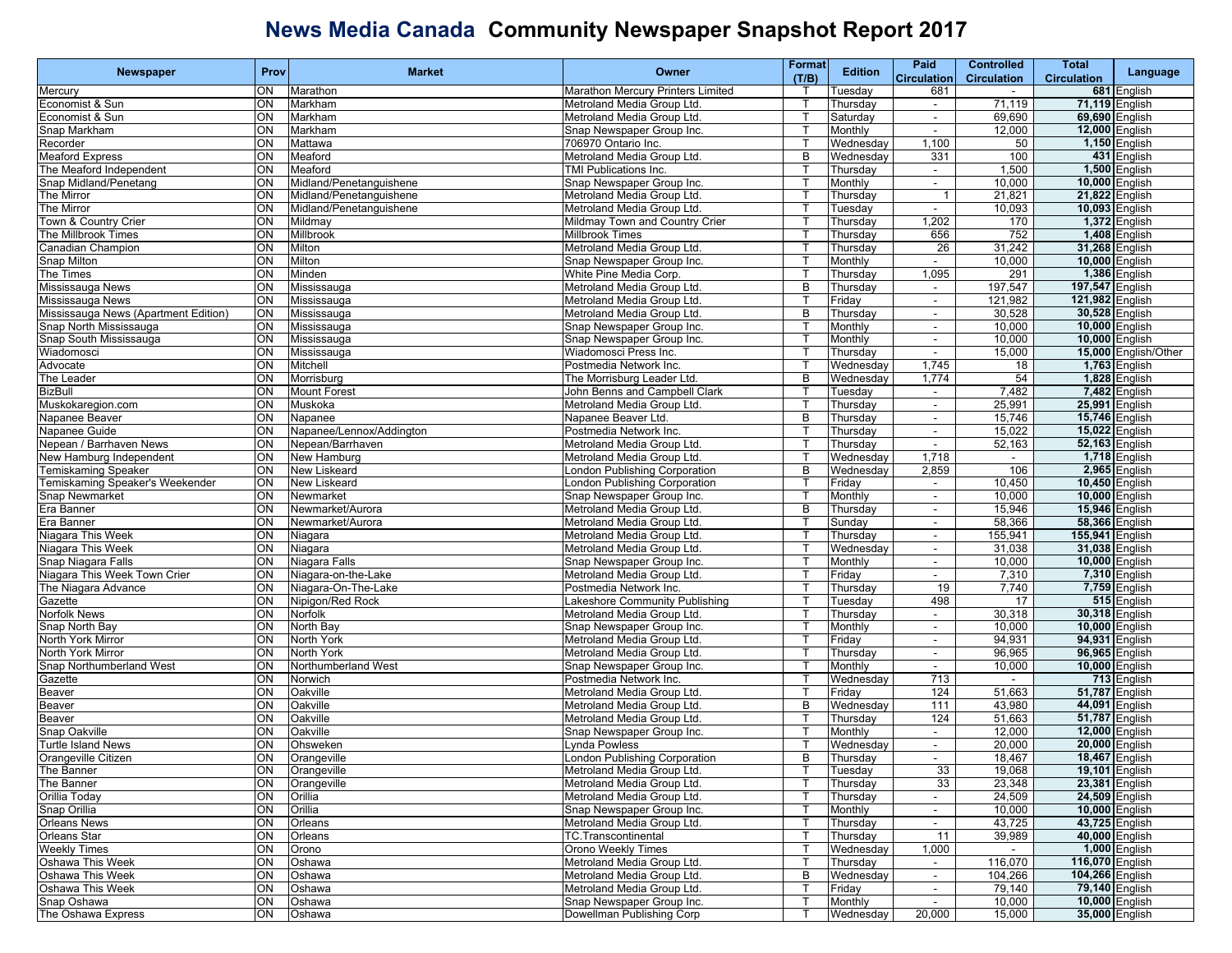| <b>Newspaper</b>                 | Prov     | <b>Market</b>                       | Owner                                                    | Format       | <b>Edition</b>         | Paid                     | <b>Controlled</b>  | Total                 | Language                       |
|----------------------------------|----------|-------------------------------------|----------------------------------------------------------|--------------|------------------------|--------------------------|--------------------|-----------------------|--------------------------------|
|                                  |          |                                     |                                                          | (T/B)        |                        | <b>Circulation</b>       | <b>Circulation</b> | <b>Circulation</b>    |                                |
| <b>Hill Times</b>                | ON       | Ottawa                              | Hill Times Publishing Inc.                               |              | Wednesday              | 2,338                    | 8,594              | 10,932 English        |                                |
| <b>Hill Times</b>                | ON       | Ottawa                              | Hill Times Publishing Inc.                               |              | Monday                 | 3,614                    | 9,555              | 13,169 English        |                                |
| <b>Ottawa East News</b>          | ON       | Ottawa                              | Metroland Media Group Ltd.                               |              | Thursday               | $\sim$                   | 36,007             | 36,007 English        |                                |
| <b>Ottawa South News</b>         | ON       | Ottawa                              | Metroland Media Group Ltd.                               | т            | Thursday               | $\sim$                   | 47,494             | 47,494 English        |                                |
| <b>Ottawa West News</b>          | ON       | Ottawa                              | Metroland Media Group Ltd.                               |              | Thursday               | $\overline{\phantom{a}}$ | 34,981             | 34,981 English        |                                |
| North Grenville Times            | ON       | <b>Oxford Mills</b>                 | North Grenville Times Inc.                               |              | Thursday               | $\blacksquare$           | 5,000              |                       | 5,000 English                  |
| Star                             | ON       | Paris                               | Postmedia Network Inc.                                   | B<br>ਾ       | Thursday               |                          | 4,910              |                       | 4,910 English                  |
| Gazette Transcript & Free Press  | ON       | Parkhill/Glencoe                    | Hayter-Walden Publications Inc.                          | т            | Thursday               | 1,183                    | $\sim$<br>7,328    |                       | 1,183 English<br>7,328 English |
| Beacon Star<br>North Star        | ON<br>ON | Parry Sound<br>Parry Sound          | Metroland Media Group Ltd.<br>Metroland Media Group Ltd. | B            | Friday                 | $\sim$<br>1,862          | 110                |                       | 1,972 English                  |
| Voice of Pelham                  | ON       | Pelham                              | 1211858 Ontario Limited                                  |              | Wednesday<br>Wednesday | $\blacksquare$           | 6,627              |                       | 6,627 English                  |
| Goût de Vivre (Le)               | ON       | Penetanguishene                     | Comité d'action Place Lafontaine                         |              | Thursday               | 912                      |                    |                       | 912 French                     |
| Perth Courier                    | ON       | Perth                               | Metroland Media Group Ltd.                               |              | Thursday               | $\sim$                   | 11,765             | 11,765 English        |                                |
| Snap Perth                       | ON       | Perth                               | Snap Newspaper Group Inc.                                | т            | Monthly                | $\sim$                   | 10,000             | 10,000 English        |                                |
| Peterborough This Week           | ON       | Peterborough                        | Metroland Media Group Ltd.                               |              | Friday                 | $\sim$                   | 43,968             | 43,968 English        |                                |
| Peterborough This Week           | ON       | Peterborough                        | Metroland Media Group Ltd.                               |              | Wednesday              | $\blacksquare$           | 44,528             | 44,528 English        |                                |
| Snap Peterborough                | ON       | Peterborough                        | Snap Newspaper Group Inc.                                |              | Monthly                | $\blacksquare$           | 10,000             | 10,000 English        |                                |
| The Independent                  | ON       | Petrolia and Central Lambton        | <b>Heather Wright</b>                                    |              | Thursday               | $\blacksquare$           | 6,000              |                       | 6,000 English                  |
| Petrolia Topic                   | ON       | Petrolia and Central Lambton County | Postmedia Network Inc.                                   | т            | Wednesday              | 726                      | $\sim$             |                       | 726 English                    |
| Snap Pickering                   | ON       | Pickering                           | Snap Newspaper Group Inc.                                |              | Monthly                | $\sim$                   | 10,000             |                       | 10,000 English                 |
| <b>Picton County Weekly News</b> | ON       | <b>Picton County</b>                | Postmedia Network Inc.                                   |              | Thursday               | $\blacksquare$           | 11,050             | 11,050 English        |                                |
| In Port News                     | ON       | Port Colborne                       | Postmedia Network Inc.                                   | B            | Wednesday              | $\blacksquare$           | 9,834              |                       | 9,834 English                  |
| Niagara This Week, The Leader    | ON       | Port Colborne                       | Metroland Media Group Ltd.                               | ा            | Friday                 | $\sim$                   | 41,205             | 41,205 English        |                                |
| Port Dover Maple Leaf            | ON       | Port Dover                          | Port Dover Maple Leaf Limited                            | т            | Wednesday              | 2,904                    | 15                 |                       | 2,919 English                  |
| Shoreline Beacon                 | ON       | Port Elgin                          | Postmedia Network Inc.                                   | в            | Tuesday                | 2,174                    | 9                  |                       | 2,183 English                  |
| Port Perry Star                  | ON       | Port Perry                          | Metroland Media Group Ltd.                               |              | Thursday               | $\blacksquare$           | 11,620             | 11,620 English        |                                |
| The Standard                     | ON       | Port Perry/Uxbridge                 | The Standard News Corporation                            |              | Thursday               | $\overline{\phantom{a}}$ | 11,868             | 11,868 English        |                                |
| Lake Erie Beacon                 | ON       | Port Stanley                        | Andrew Hibbert and Ted Halwa                             |              | Friday                 | $\sim$                   | 6,684              |                       | 6,684 English                  |
| Prescott Journal                 | ON       | Prescott                            | The Morris Group                                         | B            | Wednesday              | 1,100                    | 91                 |                       | 1,191 English                  |
| Picton Gazette                   | ON       | <b>Prince Edward County</b>         | Napanee Beaver Ltd.                                      | В            | Thursday               | $\sim$                   | 11,450             | <b>11,450 English</b> |                                |
| Snap Quinte                      | ON       | Quinte                              | Snap Newspaper Group Inc.                                |              | Monthly                | $\blacksquare$           | 10,000             | 10,000 English        |                                |
| <b>Quinte West News</b>          | ON       | <b>Quinte West</b>                  | Metroland Media Group Ltd.                               |              | Thursday               | $\blacksquare$           | 16,279             | 16,279 English        |                                |
| The Westend Weekly               | ON       | <b>Rainy River</b>                  | <b>Westend Weekly</b>                                    | B            | Wednesday              | 20                       | 8,960              |                       | 8,980 English                  |
| Northern Sun News                | ON       | <b>Red Lake</b>                     | Red Lake Digital Media                                   | B            | Wednesday              | 780                      | $\sim$             |                       | 780 English                    |
| <b>Renfrew Mercury</b>           | ON       | Renfrew                             | Metroland Media Group Ltd.                               | В            | Thursday               | $\blacksquare$           | 13,359             | 13,359 English        |                                |
| Snap Richmond Hill               | ON       | Richmond Hill                       | Snap Newspaper Group Inc.                                |              | Monthly                | $\blacksquare$           | 12,000             | 12,000 English        |                                |
| <b>Independent News</b>          | ON       | Ridgetown                           | Ridgetown Independent News                               |              | Wednesday              | 1,674                    |                    |                       | 1,674 English                  |
| Vision                           | ON       | Rockland                            | Compagnie d'Edition André Paquette                       | ा            | Thursday               | $\blacksquare$           | 21,200             |                       | 21,200 English/French          |
| Sarnia Journal                   | ON       | Sarnia                              | The Sarnia Journal                                       | Т            | Thursday               | $\sim$                   | 30,000             | 30,000 English        |                                |
| Sarnia/Lambton This Week         | ON       | Sarnia                              | Postmedia Network Inc.                                   |              | Thursday               | $\sim$                   | 39,476             | 39,476 English        |                                |
| Sault This Week                  | ON       | Sault Ste. Marie                    | Postmedia Network Inc.                                   |              | Thursday               | $\blacksquare$           | 31,122             | 31,122 English        |                                |
| Snap Sault Ste. Marie            | ON       | Sault Ste. Marie                    | Snap Newspaper Group Inc.                                |              | Monthly                | $\blacksquare$           | 10,000             | 10,000 English        |                                |
| Scarborough Mirror               | ON       | Scarborough                         | Metroland Media Group Ltd.                               | т            | Friday                 | $\sim$                   | 118,726            | 118,726 English       |                                |
| Scarborough Mirror               | ON       | Scarborough                         | Metroland Media Group Ltd.                               | Т            | Thursday               | $\sim$                   | 123,762            | 123,762 English       |                                |
| Snap Scarborough                 | ON       | Scarborough                         | Snap Newspaper Group Inc.                                |              | Monthly                | $\sim$                   | 10,000             | 10,000 English        |                                |
| <b>Huron Expositor</b>           | ON       | Seaforth                            | Postmedia Network Inc.                                   | B            | Wednesday              | 1,111                    | 16                 |                       | 1,127 English                  |
| The Frontenac News               | ON       | Sharbot Lake                        | The Frontenac News                                       |              | Thursday               | $\blacksquare$           | 9,274              |                       | 9,274 English                  |
| <b>Shelburne Free Press</b>      | ON       | Shelburne                           | London Publishing Corporation                            | B            | Thursday               | 1,572                    | $\sim$             |                       | 1,572 English                  |
| <b>Times Reformer</b>            | ON       | Simcoe                              | Postmedia Network Inc.                                   | т            | Wednesday              | 1,411                    | 17,315             | 18,726 English        |                                |
| The Sioux Lookout Bulletin       | ON       | Sioux Lookout                       | 948892 Ontario Inc.                                      |              | Wednesday              | $\overline{\phantom{a}}$ | 4,422              |                       | 4,422 English                  |
| <b>Wawatay News</b>              | ON       | Sioux Lookout                       | <b>Wawatay Native Communications Society</b>             |              | Thursday               | 399                      | 5,618              |                       | 6,017 English                  |
| Smiths Falls Record News         |          | ON Smiths Falls                     | Metroland Media Group Ltd.                               | T.           | Thursday               |                          | 11,515             | 11,515 English        |                                |
| Snap South Simcoe                | ON       | South Simcoe                        | Snap Newspaper Group Inc.                                | $\mathsf{T}$ | Monthly                | $\sim$                   | 10,000             | 10,000 English        |                                |
| Snap St. Catharines              | ON       | St. Catharines                      | Snap Newspaper Group Inc.                                | $\mathsf{T}$ | Monthly                | $\sim$                   | 10,000             |                       | 10,000 English                 |
| Snap St. Lawrence                | ON       | St. Lawrence                        | Snap Newspaper Group Inc.                                |              | Monthly                | $\sim$                   | 10,000             |                       | 10,000 English                 |
| Journal Argus                    | ON       | St. Marys                           | Metroland Media Group Ltd.                               |              | Wednesday              | 1,352                    | 100                |                       | 1,452 English                  |
| Journal Argus Weekender          | ON       | St. Marys                           | Metroland Media Group Ltd.                               |              | Thursday               |                          | 6,896              |                       | 6,896 English                  |
| St. Marys Independent            | ON       | St. Marys                           | Grant Haven Management Inc.                              | $\top$       | Friday                 | $\sim$                   | 4,392              |                       | 4,392 English                  |
| <b>Weekly News</b>               | ON       | St. Thomas/Elgin                    | Metroland Media Group Ltd.                               | Т            | Thursday               | $\sim$                   | 30,393             | 30,393 English        |                                |
| Central Hastings/Trent Hill News | ON       | Stirling/Campbellford               | Metroland Media Group Ltd.                               |              | Thursday               | $\sim$                   | 19,909             | 19,909 English        |                                |
| <b>Central Hastings News</b>     | ON       | Stirling/Northeast                  | Metroland Media Group Ltd.                               |              | Thursday               | $\blacksquare$           | 19,975             | 19,975 English        |                                |
| <b>Stittsville News</b>          | ON       | Stittsville                         | Metroland Media Group Ltd.                               |              | Thursday               | $\blacksquare$           | 13,929             | 13,929 English        |                                |
| <b>Stoney Creek News</b>         | ON       | <b>Stoney Creek</b>                 | Metroland Media Group Ltd.                               | Т            | Thursday               | $\sim$                   | 29,928             | 29,928 English        |                                |
| Sun-Tribune                      | ON       | Stouffville                         | Metroland Media Group Ltd.                               | T            | Thursday               | $\sim$                   | 14,097             | 14,097 English        |                                |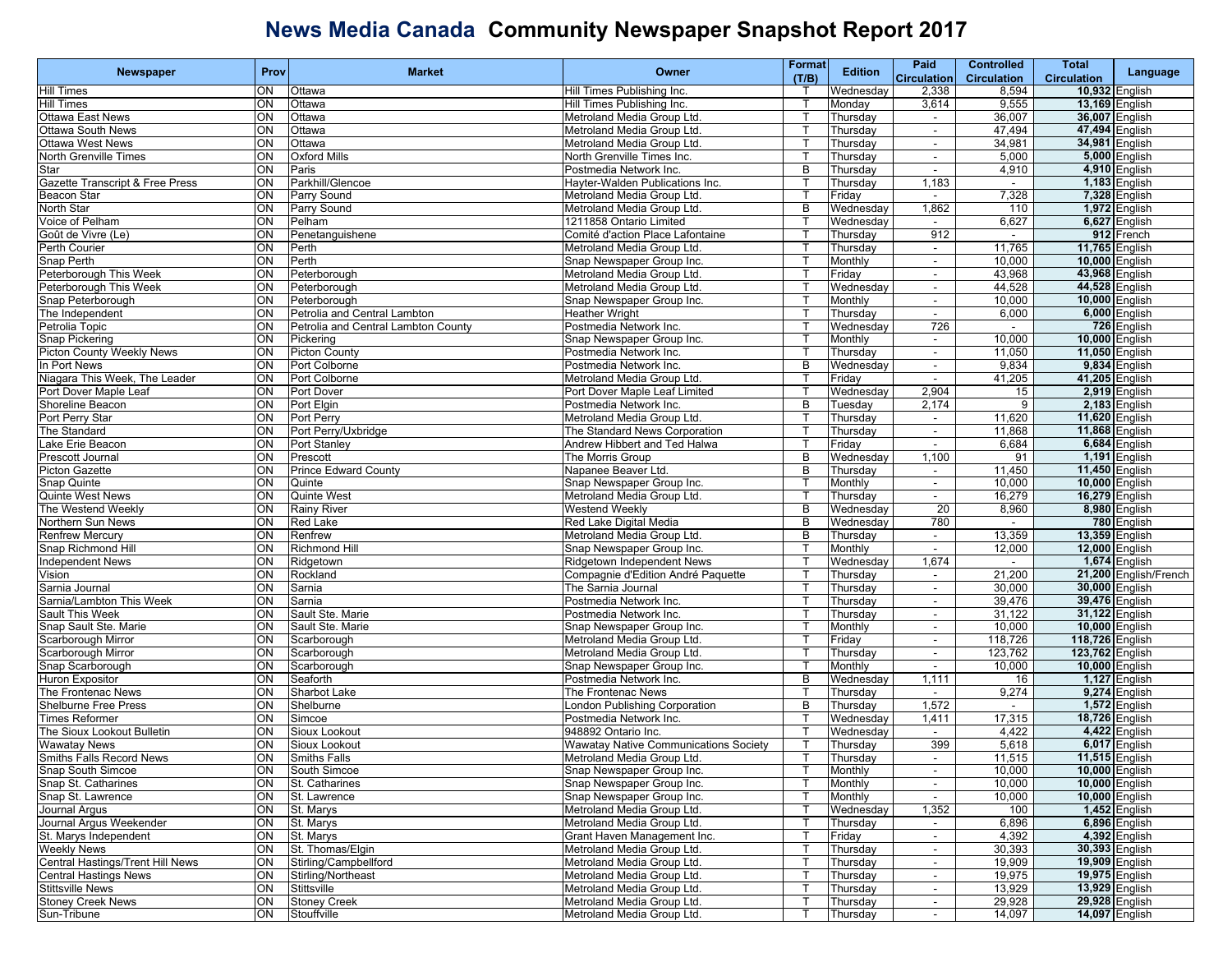|                                   | Prov     | <b>Market</b>                    | <b>Owner</b>                                           | <b>Format</b> | <b>Edition</b> | Paid                     | <b>Controlled</b>  | <b>Total</b>       |                     |
|-----------------------------------|----------|----------------------------------|--------------------------------------------------------|---------------|----------------|--------------------------|--------------------|--------------------|---------------------|
| <b>Newspaper</b>                  |          |                                  |                                                        | (T/B)         |                | <b>Circulation</b>       | <b>Circulation</b> | <b>Circulation</b> | Language            |
| Snap Stouffville/Uxbridge         | ON       | Stouffville/Uxbridge             | Snap Newspaper Group Inc.                              |               | Monthly        | $\sim$                   | 10,000             | 10,000 English     |                     |
| Marketplace                       | ON       | Stratford                        | Postmedia Network Inc.                                 | B             | Thursday       | $\overline{\phantom{a}}$ | 19,263             | 19,263 English     |                     |
| <b>Stratford Gazette</b>          | ON       | Stratford                        | Metroland Media Group Ltd.                             | $\top$        | Thursday       | $\sim$                   | 19,804             | 19,804 English     |                     |
| Age Dispatch                      | ON       | Strathroy                        | Postmedia Network Inc.                                 | т             | Thursday       | 843                      | $\sim$             |                    | 843 English         |
| Le Voyageur                       | ON       | Sudbury                          | Publications Voyageur inc.                             |               | Wednesday      | 7,157                    | 1,342              |                    | 8,499 French        |
| Northern Life                     | ON       | Sudbury                          | aurentian Media Group                                  |               | Tuesday        | 7,191                    | 29,168             | 36,359 English     |                     |
| Northern Life                     | ON       | Sudbury                          | Laurentian Media Group                                 |               | Thursday       | 7,572                    | 37,561             | 45,133 English     |                     |
| Snap Sudbury                      | ON       | Sudbury                          | Snap Newspaper Group Inc.                              | $\top$        | Monthly        | $\sim$                   | 10,000             | 10,000 English     |                     |
| South Side Story                  | ON       | Sudbury                          | Sudbury South Side Story                               | т             | Monthly        | $\sim$                   | 32,000             | 32,000 English     |                     |
| Gazette                           | ON       | Tavistock                        | Tavistock Gazette Ltd.                                 |               | Wednesday      | 1,179                    | 2                  |                    | 1,181 English       |
| Shoreline Week                    | ON       | Tecumseh/St. Clair Beach/Windsor | Postmedia Network Inc.                                 |               | Friday         | $\blacksquare$           | 17,362             | 17,362 English     |                     |
| News                              | ON       | Terrace Bay/Schreiber            | Lakeshore Community Publishing                         |               | Tuesdav        | 287                      | 21                 |                    | 308 English         |
| Herald                            | ON       | Thamesville                      | <b>Heather Wright</b>                                  |               | Wednesday      | 594                      | $\sim$             |                    | 594 English         |
| North Shore Sentinel              | ON       | Thessalon                        | Rankin Publications                                    | т             | Wednesday      | 1,495                    | 118                |                    | 1,613 English       |
| The Liberal                       | ON       | Thornhill                        | Metroland Media Group Ltd.                             | В             | Thursday       | $\overline{\phantom{a}}$ | 32,726             | 32,726 English     |                     |
| The Liberal                       | S        | Thornhill                        | Metroland Media Group Ltd.                             |               | Saturday       | $\blacksquare$           | 50,991             | 50,991 English     |                     |
| <b>Thorold Niagara News</b>       | ON       | Thorold                          | Postmedia Network Inc.                                 | т             | Thursday       | $\blacksquare$           | 7,215              |                    | 7,215 English       |
| Thunder Bay Source                | ON       | <b>Thunder Bay</b>               | Dougall Media                                          | т             | Thursday       | $\sim$                   | 43,717             | 43,717 English     |                     |
| <b>Tilbury Times</b>              | ON       | Tilbury                          | Postmedia Network Inc.                                 | т             | Tuesday        | 835                      | 75                 |                    | 910 English         |
| Independent/News                  | ON       | Tillsonburg                      | Postmedia Network Inc.                                 |               | Wednesday      | 716                      | 8,878              |                    | 9,594 English       |
| <b>News</b>                       | ON       | Tillsonburg                      | Postmedia Network Inc.                                 | B             | Friday         | 1,173                    | $\sim$             |                    | 1,173 English       |
| News                              | ON       | Tillsonburg                      | Postmedia Network Inc.                                 | B             | Monday         | 2,186                    | 48                 |                    | 2,234 English       |
| News                              | ON       | Tillsonburg                      | Postmedia Network Inc.                                 | т             | Wednesday      | 716                      | 9,639              | 10,355 English     |                     |
| Snap Tillsonburg                  | ON       | Tillsonburg                      | Snap Newspaper Group Inc.                              | т             | Monthly        | $\sim$                   | 10,000             | 10,000 English     |                     |
| Nouvelles (Les)                   | ON       | Timmins                          | Postmedia Network Inc.                                 |               | Wednesday      | 7,240                    | $\sim$             | 7,240 French       |                     |
| <b>Timmins Times</b>              | S        | Timmins                          | Postmedia Network Inc.                                 |               | Thursday       | $\blacksquare$           | 17,711             | 17,711 English     |                     |
| <b>Bruce Peninsula Press</b>      | ON       | Tobermory                        | Tobermory Press Inc.                                   |               | Tuesday        | 818                      | 2,278              |                    | 3,096 English       |
| Annex Gleaner                     | ON       | Toronto                          | Burchell Publishing Co. Ltd.                           |               | Thursday       | $\sim$                   | 25,000             | 25,000 English     |                     |
| <b>Bayview Post</b>               | ON       | Toronto                          | <b>Post City Magazines</b>                             | т             | Monthly        | $\sim$                   | 24,499             | 24,499 English     |                     |
| <b>Beach Metro Community News</b> | ON       | Toronto                          | Ward 9 Community News Inc.                             |               | Tuesday        | $\overline{20}$          | 29,480             | 29,500 English     |                     |
| Beach-Riverdale Mirror            | ON       | Toronto                          | Metroland Media Group Ltd.                             |               | Thursda∖       | $\overline{\phantom{a}}$ | 22,249             | 22,249 English     |                     |
| Bloor West-Parkdale Villager      | ON       | Toronto                          | Metroland Media Group Ltd.                             |               | Thursday       |                          | 40,630             | 40,630 English     |                     |
| Canadian Jewish News              | ON       | Toronto                          | Canadian Jewish News                                   | т             | Thursday       | 22,409                   | 8,792              | 31,201 English     |                     |
| City Centre Mirror/Annex Guardian | ON       | Toronto                          | Metroland Media Group Ltd.                             |               | Thursday       | $\sim$                   | 48,144             | 48,144 English     |                     |
| Epoch Times                       | ON       | Toronto                          | Epoch Times Media Inc.                                 | в             | Thursday       | $\overline{\phantom{a}}$ | 20,000             | 20,000 English     |                     |
| Forest Hill Town Crier            | S        | Toronto                          | <b>Streeter Publications Ltd.</b>                      |               | Monthly        | $\blacksquare$           | 19,000             | 19,000 English     |                     |
| Leaside-Rosedale Town Crier       | ON       | Toronto                          | <b>Streeter Publications Ltd.</b>                      | т             | Monthly        |                          | 20,000             | 20,000 English     |                     |
| 'Express                          | ON       | Toronto                          | 'Express                                               | т             | Tuesday        | 6,000                    | 16,000             | 22,000 French      |                     |
| Métro Courrier (Le)               | ON       | Toronto                          | Métro Courrier                                         | т             | Tuesday        | $\sim$                   | 2,000              | 2,000 French       |                     |
| Metropolitain (Le)                | ON       | Toronto                          | Alto Inc.                                              |               | Wednesday      | 329                      | 8,028              | 8,357 French       |                     |
| Midtown Post                      | ON       | Toronto                          | Post City Magazines                                    |               | Monthly        | $\overline{\phantom{a}}$ | 17,688             | 17,688 English     |                     |
| North Toronto Post                | ON       | Toronto                          | Post City Magazines                                    |               | Monthly        | $\blacksquare$           | 29,566             | 29,566 English     |                     |
| North Toronto Town Crier          | ON       | Toronto                          | <b>Streeter Publications Ltd.</b>                      | т             | Monthly        | $\sim$                   | 21,000             | 21,000 English     |                     |
| North York Post                   | ON       | Toronto                          | Post City Magazines                                    | Т             | Monthly        | $\sim$                   | 24,483             | 24,483 English     |                     |
| <b>Richmond Hill Post</b>         | ON       | Toronto                          | Post City Magazines                                    |               | Monthly        | $\sim$                   | 24,483             | 24,483 English     |                     |
| Salam Toronto                     | ON       | Toronto                          | <b>Salam Toronto Publications</b>                      |               | Thursday       | $\sim$                   | 7,400              |                    | 7,400 English/Other |
| Snap Annex                        | ON       | Toronto                          | Snap Newspaper Group Inc.                              |               | Monthly        | $\blacksquare$           | 10,000             | 10,000 English     |                     |
| Snap Beach/Danforth               | ON       | Toronto                          | Snap Newspaper Group Inc.                              | т             | Monthly        | $\blacksquare$           | 12,000             | 12,000 English     |                     |
| Snap Bloor West                   | ON       | Toronto                          | Snap Newspaper Group Inc.                              | т             | Monthly        | $\sim$                   | 12,000             | 12,000 English     |                     |
| Snap Cabbagetown                  | ON       | Toronto                          | Snap Newspaper Group Inc.                              |               | Monthly        | $\overline{\phantom{a}}$ | 10,000             | 10,000 English     |                     |
| Snap College                      | ON       | Toronto                          | Snap Newspaper Group Inc.                              |               | Monthly        | $\sim$                   | 10,000             | 10,000 English     |                     |
| Snap Downtown Toronto             | ON       | Toronto                          | Snap Newspaper Group Inc.                              | $\mathsf{T}$  |                |                          | 12,000             | 12,000 English     |                     |
| Snap North Toronto                | ON       |                                  |                                                        | T             | Monthly        |                          | 12,000             | 12,000 English     |                     |
| Snap North York                   |          | Toronto                          | Snap Newspaper Group Inc.                              |               | Monthly        | $\sim$                   |                    | 12,000 English     |                     |
| Snap Queen                        | ON<br>ON | Toronto                          | Snap Newspaper Group Inc.<br>Snap Newspaper Group Inc. | Т             | Monthly        | $\sim$                   | 12,000<br>10,000   | 10,000 English     |                     |
| Snap Toronto Central              | S        | Toronto                          | Snap Newspaper Group Inc.                              |               | Monthly        | $\sim$                   |                    | 12,000 English     |                     |
|                                   |          | Toronto                          |                                                        |               | Monthly        | $\sim$                   | 12,000             |                    |                     |
| Snap Village                      | ON       | Toronto                          | Snap Newspaper Group Inc.                              |               | Monthly        |                          | 10,000             | 10,000 English     |                     |
| The Downtown Bulletin             | ON       | Toronto                          | Community Bulletin Newspaper Group, Inc.               | $\mathsf{T}$  | Monday         | $\sim$                   | 51,383             | 51,383 English     |                     |
| <b>Thornhill Post</b>             | ON       | Toronto                          | Post City Magazines                                    | $\mathsf{T}$  | Monthly        | $\sim$                   | 24,500             | 24,500 English     |                     |
| <b>Village Post</b>               | ON       | Toronto                          | Post City Magazines                                    |               | Monthly        | $\sim$                   | 24,583             | 24,583 English     |                     |
| Trentonian                        | ON       | Trenton                          | Postmedia Network Inc.                                 |               | Thursday       | $\sim$                   | 15,160             | 15,160 English     |                     |
| The Tweed News                    | ON       | Tweed and Area                   | Tweed News Publishing Co. Ltd.                         | в             | Wednesday      | 779                      | 42                 |                    | 821 English         |
| The Uxbridge Cosmos               | ON       | Uxbridge                         | Cosmos Media Inc.                                      | Т             | Thursday       | $\sim$                   | 8,850              |                    | 8,850 English       |
| Uxbridge Times-Journal            | ON       | Uxbridge                         | Metroland Media Group Ltd.                             | $\mathsf{T}$  | Thursday       | $\sim$                   | 8,958              |                    | 8,958 English       |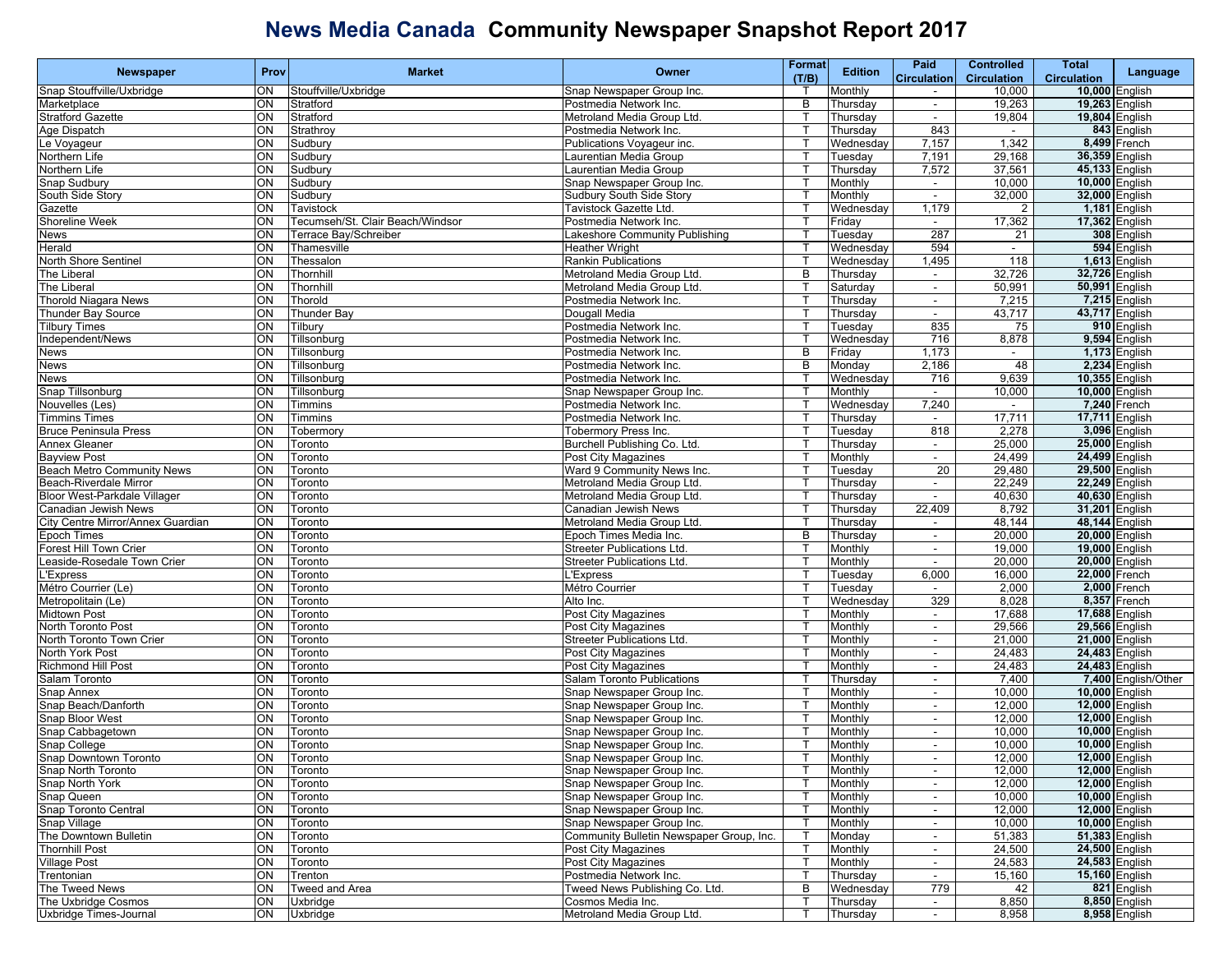|                                   |           |                                       |                                  | <b>Format</b> |                | <b>Paid</b>              | <b>Controlled</b>        | <b>Total</b>       |                       |
|-----------------------------------|-----------|---------------------------------------|----------------------------------|---------------|----------------|--------------------------|--------------------------|--------------------|-----------------------|
| <b>Newspaper</b>                  | Prov      | <b>Market</b>                         | Owner                            | (T/B)         | <b>Edition</b> | <b>Circulation</b>       | <b>Circulation</b>       | <b>Circulation</b> | Language              |
| The Review                        | ON        | Vankleek Hill/Hawkesbury              | The Review (996963 Ontario Inc.) | B             | Wednesday      | 2,874                    | 722                      |                    | 3,596 English         |
| Snap Vaughan East                 | ON        | Vaughan                               | Snap Newspaper Group Inc.        |               | Monthly        | $\blacksquare$           | 10,000                   |                    | 10,000 English        |
| Tandem                            | ON        | Vaughan                               | Vaughan Tandem                   |               | Sunday         | $\sim$                   | 44,065                   | 44,065 English     |                       |
| Vaughan Citizen                   | ON        | Vaughan                               | Metroland Media Group Ltd.       |               | Thursday       | $\blacksquare$           | 57,814                   |                    | 57,814 English        |
| The Walkerton Herald Times        | ON        | Walkerton                             | Metroland Media Group Ltd.       |               | Thursday       | 1,266                    | 3                        |                    | 1,269 English         |
| <b>Courier Press</b>              | <b>ON</b> | Wallaceburg                           | Postmedia Network Inc.           |               |                |                          |                          |                    | 8,914 English         |
|                                   |           |                                       |                                  |               | Thursday       | $\overline{\phantom{a}}$ | 8,914                    |                    |                       |
| The Sun                           | ON        | Wasaga/Stayner                        | Metroland Media Group Ltd.       |               | Thursday       | $\sim$                   | 13,051                   |                    | 13,051 English        |
| Flamborough Review                | ON        | Waterdown                             | Metroland Media Group Ltd.       |               | Thursday       | 25                       | 13,766                   | 13,791 English     |                       |
| Waterloo Chronicle                | ON        | Waterloo                              | Metroland Media Group Ltd.       |               | Thursday       | $\sim$                   | 30,611                   | 30,611 English     |                       |
| The Algoma News Review            | ON        | Wawa                                  | Wawa Print & Litho Inc.          |               | Wednesday      | 532                      | $\overline{\phantom{a}}$ |                    | 532 English           |
| <b>Wellington Times</b>           | ON        | Wellington                            | Kathleen Sabyan and Rick Conroy  |               | Wednesday      | $\blacksquare$           | 5,000                    |                    | 5,000 English         |
| <b>West Carleton Review</b>       | ON        | <b>West Carleton</b>                  | Metroland Media Group Ltd.       |               | Thursday       | $\sim$                   | 6,864                    |                    | 6,864 English         |
| Chronicle                         | ON        | <b>West Elgin</b>                     | Postmedia Network Inc.           |               | Thursday       | 80                       | 5,567                    |                    | 5,647 English         |
| Tribune                           | ON        | <b>West Nipissing</b>                 | 1102282 Ontario Inc.             |               | Wednesday      | 1,692                    | $\sim$                   |                    | 1,692 English         |
| <b>Review Mirror</b>              | ON        | Westport                              | The Mirror Group                 |               | Thursday       | 1,647                    | 63                       |                    | 1,710 English         |
| Journal                           | <b>ON</b> | Wheatley                              | Southpoint Publishing Inc.       |               | Wednesday      | 586                      | 11                       |                    | 597 English           |
| <b>Snap Whitby</b>                | ON        | Whitby                                | Snap Newspaper Group Inc.        |               | Monthly        | $\sim$                   | 10,000                   | 10,000 English     |                       |
| <b>Whitby This Week</b>           | ON        | Whitby                                | Metroland Media Group Ltd.       |               | Friday         | $\sim$                   | 39,750                   | 39,750 English     |                       |
| <b>Whitby This Week</b>           | ON        | Whitby                                | Metroland Media Group Ltd.       |               | Thursday       | $\blacksquare$           | 40,629                   | 40,629 English     |                       |
| <b>Whitby This Week</b>           | ON        | Whitby                                | Metroland Media Group Ltd.       |               | Wednesday      | $\sim$                   | 40,617                   | 40,617 English     |                       |
|                                   |           |                                       |                                  |               |                |                          |                          |                    |                       |
| <b>Wiarton Echo</b>               | ON        | Wiarton                               | Postmedia Network Inc.           |               | Tuesday        | 1,350                    | 6                        |                    | 1,356 English         |
| <b>Winchester Press</b>           | S         | Winchester                            | The Morris Group                 | B             | Wednesdav      | 2,577                    | 284                      |                    | 2,861 English         |
| Rempart (Le)                      | ON        | Windsor                               | Les Pubs. des Grands-Lacs        |               | Wednesday      | 5,735                    | 802                      |                    | 6,537 French          |
| Snap Windsor                      | ON        | Windsor                               | Snap Newspaper Group Inc.        |               | Monthly        | $\sim$                   | 10,000                   | 10,000 English     |                       |
| Wingham Advance Times             | ON        | Wingham                               | Metroland Media Group Ltd.       |               | Wednesday      | 822                      | 19                       |                    | 841 English           |
| Snap Woodbridge                   | <b>ON</b> | Woodbridge                            | Snap Newspaper Group Inc.        |               | Monthly        | $\overline{\phantom{a}}$ | 10,000                   | 10,000 English     |                       |
| Snap Woodstock                    | ON        | Woodstock                             | Snap Newspaper Group Inc.        |               | Monthly        | $\sim$                   | 10,000                   | 10,000 English     |                       |
| York Guardian                     | ON        | York                                  | Metroland Media Group Ltd.       |               | Thursday       | $\sim$                   | 29,078                   | 29,078 English     |                       |
| West Prince Graphic               | PE        | Alberton                              | Island Press Ltd.                | B             | Wednesday      | 118                      | 5,723                    |                    | 5,841 English         |
| <b>Atlantic Post Calls</b>        | <b>PE</b> | Montague                              | <b>Island Press Ltd.</b>         |               | Friday         | 919                      | 606                      |                    | 1,525 English         |
| The Eastern Graphic               | PE        | Montague                              | <b>Island Press Ltd.</b>         | B             | Wednesday      | 4,925                    | 191                      |                    | 5,116 English         |
| Voix Acadienne (La)               | PE        | Summerside                            | La Voix Acadienne                |               | Wednesday      | $\sim$                   | 2,200                    |                    | 2,200 French          |
| Pensée de Bagot (La)              | QC        | <b>Acton Vale</b>                     | <b>DBC Communications</b>        |               | Wednesday      | $\sim$                   | 14,937                   | 14,937 French      |                       |
| Lac St-Jean (Le)                  | QC        | Alma                                  | TC.Transcontinental              |               | Wednesday      | 85                       | 23,377                   | 23,462 French      |                       |
|                                   | <b>QC</b> |                                       |                                  |               |                | 36                       |                          | 20,015 French      |                       |
| Citoyen de la Vallée de l'Or (Le) |           | Amos/Val-D'Or                         | TC.Transcontinental              |               | Wednesday      |                          | 19,979                   |                    |                       |
| Avant-Poste (L')                  | Q         | Amqui                                 | <b>TC.Transcontinental</b>       |               | Wednesday      | 14                       | 8,241                    |                    | 8,255 French          |
| Actualités (Les)                  | <b>QC</b> | Asbestos                              | TC.Transcontinental              |               | Wednesday      | $\overline{4}$           | 14,385                   | 14,389 French      |                       |
| <b>Bulletin d'Aylmer</b>          | QC        | Aylmer/Gatineau                       | Fred Ryan                        |               | Wednesday      | 181                      | 22,065                   | 22,246 English     |                       |
| Le Manic                          | QC        | <b>Baie Comeau</b>                    | Éditions Nordiques               |               | Wednesday      | 8                        | 16,288                   | 16,296 French      |                       |
| Contact (Le)                      | <b>QC</b> | Beaulac-Garthby                       | Le Contact de Beaulac-Garthby    |               | Primary        | $\overline{\phantom{a}}$ | 475                      |                    | 475 French            |
| <b>Beauport Express</b>           | QC        | Beauport/Côte-de-Beaupré              | <b>TC.Transcontinental</b>       |               | Friday         | $\overline{\phantom{a}}$ | 28,730                   | 28,730 French      |                       |
| Oeil Régional (L')                | QC        | Beloeil                               | TC.Transcontinental              |               | Saturday       | $\sim$                   | 35,334                   | 35,334 French      |                       |
| Voix des Mille-Îles (La)          | QC        | Blainville/Sainte-Thérèse             | TC.Transcontinental              |               | Wednesday      | $\sim$                   | 65,536                   | 65,536 French      |                       |
| Seigneurie (La)                   | QC        | <b>Boucherville</b>                   | TC.Transcontinental              |               | Wednesday      | $\sim$                   | 33,852                   | 33,852 French      |                       |
| Relève (La)                       | <b>QC</b> | Boucherville/Longueuil                | TC.Transcontinental              |               | Thursday       | $\sim$                   | 33,600                   | 33,600 French      |                       |
| <b>Brossard Éclair</b>            | QC        | <b>Brossard</b>                       | <b>TC.Transcontinental</b>       |               | Wednesday      | $\overline{\phantom{a}}$ | 32,636                   |                    | 32,636 English/French |
| Bulletin (Le)                     | <b>QC</b> | Buckingham                            | TC.Transcontinental              |               | Wednesday      | 21                       | 14,378                   | 14,399 French      |                       |
| Journal Epik de Cacouna           | QC        | Cacouna                               | Journal Epik de Cacouna          |               | Monthly        | $\sim$                   | 1,025                    |                    | 1,025 French          |
| Vortex (Le)                       | QC        | <b>CFB Bagotville</b>                 | Department of National Defence   |               | Monday         | $\blacksquare$           | 2,500                    |                    | 2,500 French          |
| Servir                            | QC        | CFB St-Jean/Saint-Jean-sur-Richelieu  | Department of National Defence   |               | Wednesday      | $\sim$                   | 3,300                    |                    | 3,300 English/French  |
|                                   |           |                                       |                                  |               |                |                          |                          |                    |                       |
| Journal Adsum                     | QC        | <b>CFB Valcartier</b>                 | Department of National Defence   |               | Wednesday      | $\blacksquare$           | 4,200                    |                    | 4,200 French          |
| Journal de Chambly                | QC        | Chambly/Marieville                    | TC.Transcontinental              | т             | Wednesday      |                          | 28,558                   | 28,558 French      |                       |
| Havre (Le)                        | QC        | Chandler/Percé                        | TC.Transcontinental              | $\mathsf{T}$  | Wednesday      | $\sim$                   | 8,239                    |                    | 8,239 French          |
| <b>Charlesbourg Express</b>       | QC        | Charlesbourg                          | TC.Transcontinental              |               | Friday         | $\sim$                   | 27,451                   | 27,451 French      |                       |
| Soleil de Châteauguay (Le)        | <b>QC</b> | Châteauguay                           | TC.Transcontinental              |               | Wednesday      | $\sim$                   | 36,828                   | 36,828 French      |                       |
| Sentinelle (La)                   | QC        | Chibougamau                           | TC.Transcontinental              |               | Wednesday      | 1,752                    | 20                       |                    | 1,772 French          |
| Jamésien (Le)                     | QC        | Chibougamau/Baie-James                | TC.Transcontinental              |               | Monthly        | $\sim$                   | 9,500                    |                    | 9,500 French          |
| Progrès Dimanche                  | QC        | Chicoutimi/Jonquière/La Baie          | Groupe Capitales Médias          |               | Sunday         | 26,591                   | 2,726                    | 29,317 French      |                       |
| Progrès de Coaticook (Le)         | QC        | Coaticook                             | TC.Transcontinental              |               | Wednesday      | 67                       | 8,855                    |                    | 8,922 French          |
| Haut St-François (Le)             | QC        | Cookshire/Estrie                      | Le Haut-St-François              |               | Wednesday      | $\sim$                   | 11,200                   | 11,200 French      |                       |
| Actualités CDN-NDG                | QC        | Côte-des-Neiges/Notre-Dame-de-Grâce   | Actualités CDN                   |               | Wednesday      | $\blacksquare$           | 35,000                   | 35,000 French      |                       |
| Guide (Le)                        | QC        | Cowansville                           | <b>TC.Transcontinental</b>       |               | Wednesday      | $\sim$                   | 18,586                   |                    | 18,586 English/French |
| Reflet (Le)                       | QC        | Delson/La Prairie/Candiac/St-Constant | TC.Transcontinental              |               | Wednesday      | $\sim$                   | 43,744                   | 43,744 French      |                       |
| The North Shore News              | QC        | Deux-Montagnes/Rosemère               | 9030-2944 Quebec Inc.            |               | Saturday       | $\sim$                   | 10,919                   |                    | 10,919 English        |
|                                   |           |                                       |                                  |               |                |                          |                          |                    |                       |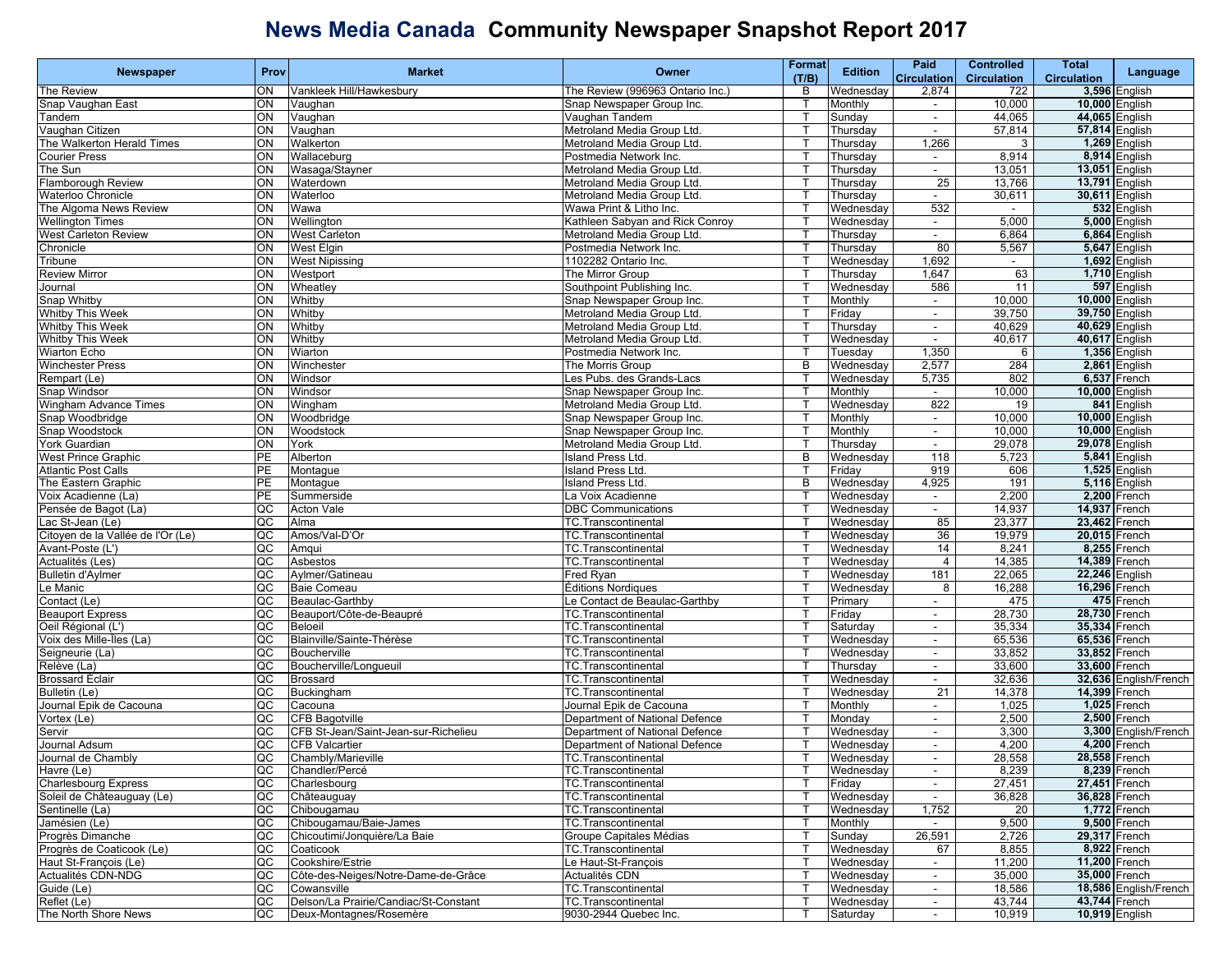|                                          | Prov                   | <b>Market</b>                                      | Owner                              | Format       | <b>Edition</b> | Paid                     | <b>Controlled</b>  | Total                 |                       |
|------------------------------------------|------------------------|----------------------------------------------------|------------------------------------|--------------|----------------|--------------------------|--------------------|-----------------------|-----------------------|
| Newspaper                                |                        |                                                    |                                    | (T/B)        |                | <b>Circulation</b>       | <b>Circulation</b> | <b>Circulation</b>    | Language              |
| Nouvelles Hebdo                          | QC                     | Dolbeau/Mistassini                                 | TC.Transcontinental                |              | Wednesday      |                          | 12,838             | 12,838 French         |                       |
| Cités Nouvelles/ City News (bil.)        | QC                     | Dollard-des-Ormeaux                                | TC.Transcontinental                | Т            | Wednesday      | $\sim$                   | 44,420             |                       | 44,420 English/French |
| Courrier de Portneuf (Le)                | QC                     | Donnacona                                          | Le Courrier de Portneuf            | т            | Wednesday      | $\sim$                   | 35,770             | 35,770 French         |                       |
| Étoile (L')                              | QC                     | Dorion /Vaudreuil                                  | TC.Transcontinental                | П            | Wednesday      | 6                        | 61,728             | 61,734 French         |                       |
| Express (L')                             | QC                     | Drummondville                                      | <b>TC.Transcontinental</b>         | $\top$       | Wednesday      |                          | 49,978             | 49,978 French         |                       |
| Express (L')                             | QC                     | Drummondville                                      | TC.Transcontinental                | $\mathsf{T}$ | Sunday         | $\blacksquare$           | 49,261             | 49,261 French         |                       |
|                                          | QC                     | Farnham/Bedford                                    | TC.Transcontinental                | т            |                |                          | 10,885             |                       |                       |
| Avenir des Rivières (L')                 |                        |                                                    |                                    |              | Wednesday      | $\sim$                   |                    | 10,885 French         |                       |
| Trait d'Union du Nord (Le)               | QC                     | Fermont                                            | e Trait d'Union du Nord.           | т            | Wednesday      | $\sim$                   | 1,800              |                       | 1,800 French          |
| Journal Haute Côte-Nord                  | QC                     | Forestville                                        | Éditions Nordiques                 |              | Wednesday      | $\sim$                   | 5,604              |                       | 5,604 French          |
| The Gaspé Spec                           | QC                     | Gaspé Peninsula                                    | Sea-Coast Publications Inc.        | $\mathbf T$  | Wednesday      | 2,212                    |                    |                       | 2,212 English         |
| Pharillon (Le)                           | QC                     | Gaspé/Murdochville                                 | TC.Transcontinental                | т            | Wednesdav      | 13                       | 8,768              |                       | 8,781 English/French  |
| Revue de Gatineau (La)                   | QC                     | Gatineau                                           | <b>TC.Transcontinental</b>         | т            | Wednesday      | $\sim$                   | 91,051             | 91,051 French         |                       |
| The West Quebec Post                     | QC                     | Gatineau/Wakefield/Buckingham                      | Fred Ryan                          | т            | Friday         | 761                      | 5,214              |                       | 5,975 English         |
| <b>Granby Express</b>                    | QC                     | Granby                                             | TC.Transcontinental                | ı            | Wednesday      | $\sim$                   | 41,855             | 41,855 French         |                       |
| Magazine de l'Île des Soeurs (Le)        | QC                     | Île des Soeurs                                     | TC.Transcontinental                | $\top$       | Wednesday      | 4                        | 8,224              |                       | 8,228 English/French  |
| Radar (Le)                               | QC                     | Iles-De-Madeleine                                  | Imprimerie le Radar Inc.           | $\top$       | Tuesday        | 2,111                    | 25                 |                       | 2,136 French          |
| The Nation                               | QC                     | James Bay Region                                   | <b>Beesum Communications</b>       | т            | Friday         | 81                       | 6,087              |                       | 6,168 English         |
| Action du mercredi (L')                  | QC                     | Joliette                                           | TC.Transcontinental                | т            | Wednesday      | $\sim$                   | 58,517             | 58,517 French         |                       |
| Action Week-End (L')                     | QC                     | Joliette/Rawdon                                    | TC.Transcontinental                |              | Sunday         | $\blacksquare$           | 51,915             | 51,915 French         |                       |
| The Eastern Door                         | QC                     | Kahnawake                                          | <b>Eastern Door Communications</b> |              | Friday         | 1,013                    |                    |                       | <b>1,013</b> English  |
| <b>Brome County News</b>                 | QC                     | Knowlton                                           | Glacier Media Inc.                 | т            | Wednesday      | $\blacksquare$           | 12,120             | 12,120 English        |                       |
|                                          |                        | La Malbaie/Baie Saint-Paul                         |                                    | т            |                |                          |                    |                       |                       |
| Le Charlevoisien                         | QC                     |                                                    | Éditions Nordiques                 |              | Wednesday      | $\sim$                   | 14,615             | 14,615 French         |                       |
| Placoteux (Le)                           | QC                     | La Pocatière/Saint-Pascal                          | e Placoteux                        | т            | Wednesday      | 71                       | 18,459             | 18,530 French         |                       |
| Écho de La Tuque et du Haut St-Mauric    | QC                     | La Tuque                                           | <b>TC.Transcontinental</b>         | ı            | Wednesday      | $\sim$                   | 6,406              |                       | 6,406 French          |
| Voix du Sud (La)                         | QC                     | Lac Etchemin                                       | TC.Transcontinental                | $\top$       | Wednesday      | 21                       | 27,566             | 27,587 French         |                       |
| Écho de Frontenac (L')                   | QC                     | Lac Mégantic                                       | .'Écho de Frontenac                | $\mathsf{T}$ | Friday         | 4,529                    | 4,267              |                       | 8,796 French          |
| Messager de Lachine-Dorval (Le)          | QC                     | Lachine                                            | TC.Transcontinental                | т            | Thursday       | $\sim$                   | 22,261             |                       | 22,261 English/French |
| Argenteuil (L')                          | QC                     | Lachute                                            | Compagnie d'Edition André Paquette | т            | Wednesday      | $\sim$                   | 16,000             | 16,000 French         |                       |
| Main Street                              | QC                     | Lachute                                            | Les Editions Main Street Inc.      |              | Friday         | $\blacksquare$           | 14,000             | 14,000 English        |                       |
| <b>Tribune Express</b>                   | QC                     | Lachute                                            | Compagnie d'Edition André Paquette |              | Friday         | 18                       | 12,582             |                       | 12,600 English/French |
| Information du Nord/Vallée de la rouge   | QC                     | L'Annonciation                                     | <b>TC.Transcontinental</b>         | т            | Wednesday      | $\overline{\phantom{a}}$ | 7,855              |                       | 7,855 French          |
| Messager LaSalle (Le)                    | QC                     | LaSalle                                            | TC.Transcontinental                | т            | Thursday       | $\sim$                   | 32,934             |                       | 32,934 English/French |
| <b>Courrier Laval</b>                    | QC                     | Laval                                              | <b>TC.Transcontinental</b>         | т            | Wednesday      | $\sim$                   | 132,833            | 132,833 French        |                       |
| The Laval News                           | QC                     | Laval                                              | 9030-2944 Quebec Inc.              | П            | Saturday       | $\sim$                   | 27,982             | 27,982 English        |                       |
| The Townships Sun                        | QC                     | Lennoxville                                        | Townships Sun 1982 Ltd.            | $\top$       | Monthly        | 357                      | 65                 |                       | 422 English           |
| Le Peuple Lévis                          | QC                     | Lévis                                              | TC.Transcontinental                | $\mathsf{T}$ | Wednesday      | ÷.                       | 69,405             | 69,405 French         |                       |
| Journal de Lévis (Le)                    | QC                     | Lévis/St-Romuald                                   | Le Journal de Lévis                | Т            | Wednesday      | $5\phantom{.0}$          | 69,169             | 69,174 French         |                       |
|                                          |                        |                                                    |                                    | т            |                |                          |                    |                       | 4,500 French          |
| Autour de L'Ile                          | QC                     | L'Île-d'Orléans                                    | Autour de L'Ile                    | $\mathbf T$  | Monthly        | $\sim$                   | 4,500              |                       |                       |
| Rive-Sud Express (Le)                    | QC                     | Longueuil                                          | TC.Transcontinental                |              | Wednesday      | $\sim$                   | 139,369            | 139,369 French        |                       |
| Courrier du Sud (Le)                     | QC                     | Longueuil/Saint-Lambert/Lemoyne/Greenfield Park/Sa | TC.Transcontinental                |              | Wednesday      | $\sim$                   | 145,815            | 145,815 French        |                       |
| Peuple Lotbinière (Le)                   | QC                     | Lotbinière/Laurier Station                         | TC.Transcontinental                | т            | Wednesday      | $\blacksquare$           | 15,066             | 15,066 French         |                       |
| Action d'Autray (L')                     | $\overline{\text{cc}}$ | Louiseville/Berthier/Saint-Gabriel                 | TC.Transcontinental                | т            | Wednesday      | $\sim$                   | 19,530             | 19,530 French         |                       |
| Écho de Maskinongé                       | QC                     | Louiseville/Berthier/Saint-Gabriel                 | TC.Transcontinental                | т            | Wednesday      | $\sim$                   | 13,816             | 13,816 French         |                       |
| Reflet du Lac (Le)                       | QC                     | Magog                                              | TC.Transcontinental                | П            | Wednesday      | $\sim$                   | 26,334             | 26,334 French         |                       |
| The Township Outlet                      | QC                     | Magog                                              | Glacier Media Inc.                 | $\top$       | Wednesday      | 140                      | 6,042              |                       | 6,182 English         |
| Journal La Gatineau                      | QC                     | Maniwaki                                           | La Gatineau                        | $\mathsf{T}$ | Thursday       | $\blacksquare$           | 11,354             | 11,354 French         |                       |
| Choix (Le)                               | QC                     | Maniwaki/Vallée-de-la-Gatineau                     | Le Choix 2013                      | Т            | Wednesday      | $\sim$                   | 11,500             | 11,500 French         |                       |
| Avantage Gaspésien (L')                  | QC                     | Matane/Ste-anne des Mont                           | TC.Transcontinental                | т            | Wednesday      | $\sim$                   | 17,571             | 17,571 French         |                       |
| Gazette de la Mauricie (La)              | QC                     | Mauricie                                           | La Gazette de la Mauricie          | п            | Monthly        | $\blacksquare$           | 15,000             | 15,000 French         |                       |
| Oie Blanche (L')                         | QC                     | Montmagny                                          | Oie Blanche                        |              | Wednesdav      | 16                       | 26,930             | 26,946 French         |                       |
| Canadian Jewish News                     | QC                     | Montreal                                           | Canadian Jewish News               | Т            | Thursday       | 15,243                   | $\sim$             | <b>15,243</b> English |                       |
| Parc Extension News                      | QC                     | Montreal                                           | 9030-2944 Quebec Inc.              | т            | Saturday       |                          | 9,347              |                       | 9,347 English         |
| The Suburban East End Edition            | QC                     | Montreal                                           | Michael Publishing Co. Inc.        | T            | Thursday       |                          | 26,746             | 26,746 English        |                       |
| The Suburban West Island                 | QC                     | Montreal                                           | Michael Publishing Co. Inc.        |              | Wednesday      | $\sim$                   | 40,239             | 40,239 English        |                       |
| The Suburban, City Edition               | QC                     | Montreal                                           | Michael Publishing Co. Inc.        | т            | Wednesdav      |                          | 63,319             | 63,319 English        |                       |
|                                          |                        |                                                    | TC.Transcontinental                |              |                |                          |                    | 20,110 French         |                       |
| Express d'Outremont (L')                 | QC                     | Montréal                                           |                                    | $\mathsf{T}$ | Thursday       | $\blacksquare$           | 20,110             |                       |                       |
| Courrier Ahuntsic                        | QC                     | Montréal (Ahuntsic)                                | TC.Transcontinental                | Т            | Friday         | $\sim$                   | 33,552             | 33,552 French         |                       |
| Courrier Bordeaux/Cartierville (bil.)    | QC                     | Montréal (Bordeaux/Cartierville)                   | TC.Transcontinental                | т            | Friday         | $\sim$                   | 18,101             |                       | 18,101 English/French |
| Nouvelles Hochelaga-Maisonneuve          | QC                     | Montréal (Hochelaga-Maisonneuve)                   | TC.Transcontinental                | П            | Tuesday        | $\sim$                   | 23,741             | 23,741 French         |                       |
| Plateau (Le)                             | QC                     | Montréal (Plateau Mont-Royal)                      | TC.Transcontinental                |              | Thursdav       |                          | 36,441             | 36,441 French         |                       |
| Avenir de l'Est                          | QC                     | Montréal (Pointe-aux-Trembles)                     | TC.Transcontinental                | т            | Tuesdav        | $\blacksquare$           | 28,096             | 28,096 French         |                       |
| Informateur de Rivière-des-Prairies (L') | QC                     | Montréal (Rivière-des-Prairies)                    | TC.Transcontinental                | т            | Tuesday        | $\sim$                   | 21,276             | 21,276 French         |                       |
| Journal de Rosemont/Petite Patrie        | QC                     | Montréal (Rosemont)                                | TC.Transcontinental                | т            | Tuesday        | $\sim$                   | 60,518             | 60,518 French         |                       |
| Voix Pop (La)                            |                        | QC Montréal (Saint-Henri)                          | TC.Transcontinental                | $\top$       | Thursday       | $\sim$                   | 29,283             | 29,283 French         |                       |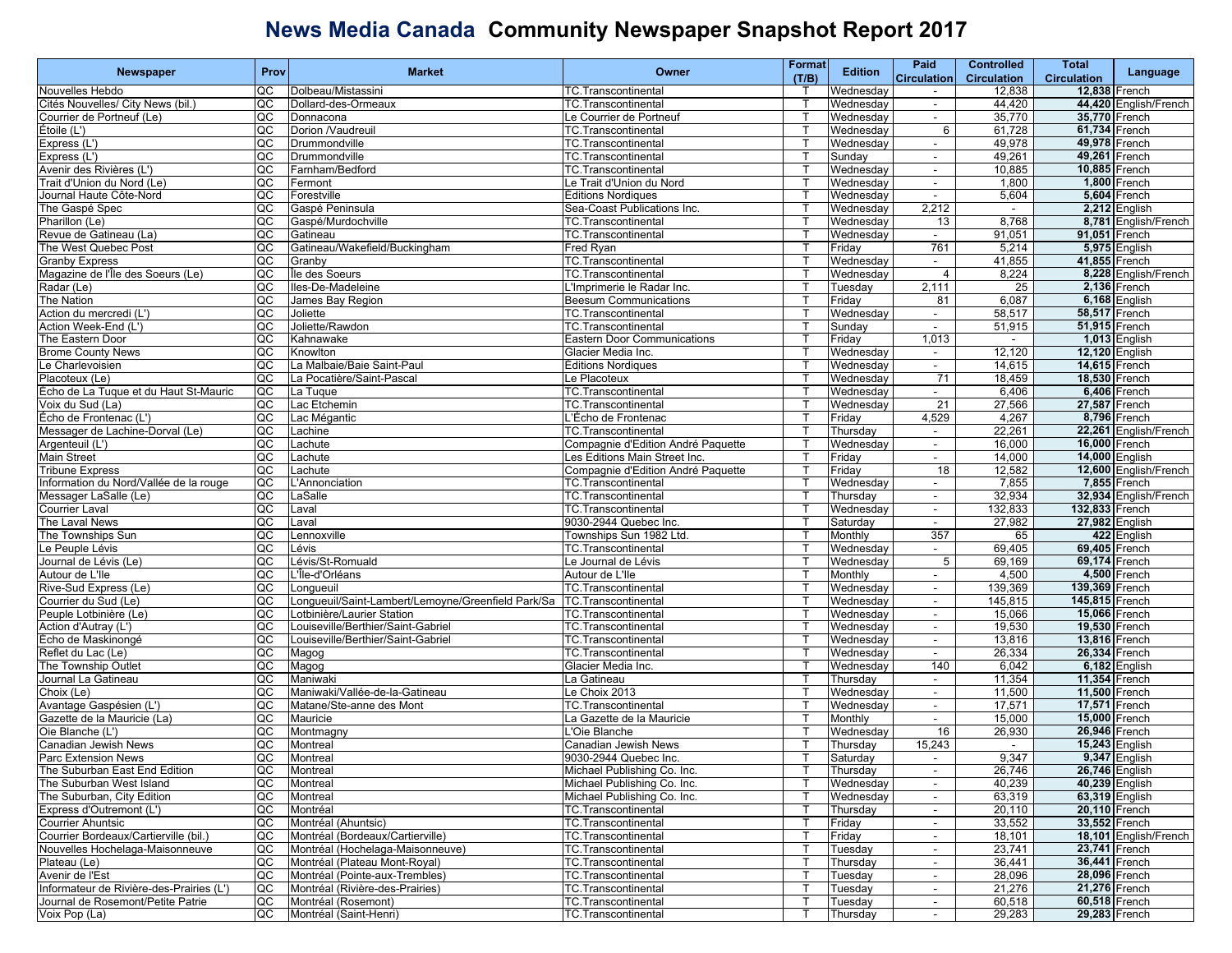| <b>Newspaper</b>                     | Prov | <b>Market</b>                                   | <b>Owner</b>                       | <b>Format</b> | <b>Edition</b> | Paid                     | <b>Controlled</b>  | <b>Total</b>       | Language              |
|--------------------------------------|------|-------------------------------------------------|------------------------------------|---------------|----------------|--------------------------|--------------------|--------------------|-----------------------|
|                                      |      |                                                 |                                    | (T/B)         |                | <b>Circulation</b>       | <b>Circulation</b> | <b>Circulation</b> |                       |
| Journal de St-Michel                 | QC   | Montréal (Saint-Michel)                         | <b>TC.Transcontinental</b>         |               | Sunday         | $\sim$                   | 24,155             | 24,155 French      |                       |
| Progrès Villeray                     | QC   | Montréal (Villeray)                             | <b>TC.Transcontinental</b>         |               | Tuesday        | $\overline{\phantom{a}}$ | 21,658             | 21,658 French      |                       |
| Guide de Montréal-Nord               | QC   | Montréal-Nord                                   | TC.Transcontinental                |               | Tuesday        | $\sim$                   | 34,730             | 34,730 French      |                       |
| Gazette West Island Edition          | QC   | Montreal's West Island                          | Postmedia Network Inc.             |               | Wednesday      | $\sim$                   | 20,101             |                    | 20,101 English        |
| Coup d'Oeil (Le)                     | QC   | Napierville                                     | <b>TC.Transcontinental</b>         |               | Wednesday      | $\sim$                   | 15,839             | 15,839 French      |                       |
| Portageur (Le)                       | g    | Natashquan                                      | Journal communautaire Le Portageur |               | Wednesday      | $\overline{\phantom{a}}$ | 551                |                    | 551 French            |
| Écho de la Baie (L')                 | QC   | New Richmond                                    | TC.Transcontinental                |               | Wednesday      | $\blacksquare$           | 18,433             | 18,433 French      |                       |
| Courrier Sud (Le)                    | QC   | Nicolet/Bécancour                               | <b>TC.Transcontinental</b>         |               | Wednesday      | $\sim$                   | 21,002             | 21,002 French      |                       |
| Avenir de l'Érable (L')              | QC   | Plessisville                                    | TC.Transcontinental                |               | Wednesday      | 222                      | 10,617             | 10,839 French      |                       |
| Pontiac Journal du Pontiac           | QC   | Pontiac MRC                                     | Fred Ryan                          |               | Wednesday      | 63                       | 9,267              |                    | 9,330 English         |
| Port Cartois (Le)                    | QC   | Port-Cartier                                    | <b>TC.Transcontinental</b>         |               | Wednesday      | 4                        | 16,957             | 16,961 French      |                       |
| Carrefour de Québec                  | QC   | Quebec                                          | Journal Le Carrefour de Québec     |               | Wednesday      | $\overline{\phantom{a}}$ | 70.000             | 70,000 French      |                       |
| Droit de Parole                      | QC   | Quebec                                          | Communications Basse-Ville Inc.    |               | Monthly        | $\sim$                   | 15,000             | 15,000 French      |                       |
| Quebec Chronicle-Telegraph           | QC   | Quebec                                          | Ray Stanton, Stacie Stanton        | Т             | Wednesday      | 969                      | 11                 |                    | 980 English           |
| Actuel (L')                          | QC   | Québec                                          | TC.Transcontinental                |               | Friday         | 7                        | 57,662             | 57,669 French      |                       |
| Québec Express                       | QC   | Québec                                          | <b>TC.Transcontinental</b>         |               | Friday         | $\sim$                   | 30,259             | 30,259 French      |                       |
| Hebdo Rive-Nord                      | QC   | Repentigny                                      | TC.Transcontinental                |               | Friday         | 9                        | 52,874             | 52,883 French      |                       |
| Hebdo Rive-Nord                      | QC   | Repentigny                                      | <b>TC.Transcontinental</b>         |               | Tuesday        | $\sim$                   | 57,086             | 57,086 French      |                       |
| Avantage Votre journal (L')          | QC   | Rimouski                                        | TC.Transcontinental                |               | Wednesday      | $\sim$                   | 37,043             | 37,043 French      |                       |
| Entre Deux Lacs                      | QC   | Rivière-Bleue                                   | Municipalité de Rivière-Bleue      |               | Wednesday      | $\sim$                   | 630                |                    | 630 French            |
| nfo Dimanche                         | QC   | Rivière-du-Loup/Trois-Pistoles/Cabano           | Les Éditions Info Brunswick Inc.   |               | Sunday         | 106                      | 31,754             | 31,860 French      |                       |
| Étoile du Lac (L')                   | QC   | Roberval/Saint-Félicien                         | TC.Transcontinental                |               | Wednesday      | 100                      | 14,536             | 14,636 French      |                       |
| Citoven Rouvn-Noranda (Le)           | QC   | Rouyn-Noranda                                   | <b>TC.Transcontinental</b>         |               | Wednesday      | 15                       | 19,137             | 19,152 French      |                       |
| Frontière (La)                       | QC   | Rouyn-Noranda                                   | TC.Transcontinental                | Т             | Friday         | 591                      | 24                 |                    | 615 French            |
| Citoyen Abitibi-Ouest (Le)           | QC   | Rouyn-Noranda/La Sarre                          | <b>TC.Transcontinental</b>         |               | Wednesday      | $\sim$                   | 19,758             | 19,758 French      |                       |
| Horizon (L')                         | g    | Sacre-Coeur                                     | L'Horizon Inc.                     |               | Monthly        | $\blacksquare$           | 200                |                    | 200 French            |
| Courrier de Saguenay (Le)            | QC   | Saguenay                                        | TC.Transcontinental                |               | Wednesday      | $\blacksquare$           | 62,480             | 62.480 French      |                       |
| Petite Nation (La)                   | QC   | Saint-André-Avellin/Thurso                      | TC.Transcontinental                |               | Wednesday      | $\sim$                   | 10,031             | 10,031 French      |                       |
| Tour des Ponts (Le)                  | QC   | Saint-Anselme                                   | Éditions a la lettre               | Т             | Monthly        | $\sim$                   | 1,750              |                    | 1,750 French          |
| Journal de St-Bruno                  | QC   | Saint-Bruno                                     | <b>TC.Transcontinental</b>         |               | Friday         | $\sim$                   | 10,006             | 10,006 French      |                       |
| Journal Altitude 1350                | g    | Saint-Donat                                     | Altitude Communications Inc.       |               | Monthly        | 4,000                    | $\blacksquare$     |                    | 4,000 French          |
| Information du Nord (Ste-Agathe)     | QC   | Sainte-Agathe                                   | <b>TC.Transcontinental</b>         |               | Wednesday      | $\overline{\phantom{a}}$ | 15,474             | 15,474 French      |                       |
| Autre Voix (L')                      | QC   | Sainte-Anne-de-Beaupré                          | TC.Transcontinental                |               | Wednesday      | $\sim$                   | 14,390             | 14,390 French      |                       |
| Appel (L')                           | QC   | Sainte-Foy                                      | <b>TC.Transcontinental</b>         |               | Friday         | $\sim$                   | 44,199             | 44,199 French      |                       |
| nformation de Ste-Julie (L')         | QC   | Sainte-Julie                                    | TC.Transcontinental                |               | Wednesday      | $\sim$                   | 20,526             | 20,526 French      |                       |
| Reflet du Canton de Lingwick (Le)    | QC   | Sainte-Marguerite                               | Le Reflet du Canton de Lingwick    |               | Monthly        | $\sim$                   | 290                |                    | 290 French            |
| Beauce Média                         | QC   | Sainte-Marie/Saint-Joseph                       | TC.Transcontinental                |               | Wednesday      | $\blacksquare$           | 25,096             | 25,096 French      |                       |
| Journal Le Courrier                  | QC   | Sainte-Thérèse/Blainville                       | <b>TC.Transcontinental</b>         |               | Wednesday      | $\blacksquare$           | 55,304             | 55,304 French      |                       |
| Nord Info                            | QC   | Sainte-Thérèse/Blainville                       | TC.Transcontinental                | Т             | Saturday       | $\sim$                   | 60,414             | 60,414 French      |                       |
| Concorde (La)                        | QC   | Saint-Eustache                                  | TC.Transcontinental                |               | Wednesday      | $\sim$                   | 52,302             | 52,302 French      |                       |
| Éveil (L')                           | g    | Saint-Eustache/Mirabel                          | TC.Transcontinental                |               | Saturday       | $\sim$                   | 56,735             | 56,735 French      |                       |
| Réveil (Le)                          | QC   | Saint-Fabien de Panet                           | Le Réveil                          |               | Monthly        | $\blacksquare$           | 515                |                    | 515 French            |
| Éclaireur Progrès (L')               | QC   | Saint-Georges-de-Beauce                         | TC.Transcontinental                |               | Wednesday      | 67                       | 36,996             | 37,063 French      |                       |
| Journal de St-Hubert                 | QC   | Saint-Hubert                                    | <b>TC.Transcontinental</b>         |               | Wednesday      | $\sim$                   | 39,804             | 39,804 French      |                       |
| Clairon de St-Hyacinthe (Le)         | QC   | Saint-Hyacinthe                                 | <b>DBC Communications</b>          |               | Tuesday        | $\sim$                   | 39,965             | 39,965 French      |                       |
| Courrier de St-Hyacinthe (Le)        | QC   | Saint-Hyacinthe                                 | <b>DBC Communications</b>          |               | Thursday       | 11,414                   | 423                | 11,837 French      |                       |
| Attisée (L')                         | QC   | Saint-Jean Port Joli                            | L'Attisée                          |               | Monthly        |                          | 2,750              |                    | 2,750 French          |
| Canada Français (Le)                 | QC   | Saint-Jean-sur-Richelieu                        | <b>TC.Transcontinental</b>         |               | Thursday       | 9,378                    | 81                 |                    | 9,459 French          |
| Richelieu (Le)                       | QC   | Saint-Jean-sur-Richelieu                        | TC.Transcontinental                |               | Tuesday        | $\sim$                   | 43,085             | 43,085 French      |                       |
| Journal Le Nord                      | QC   | Saint-Jérôme                                    | TC.Transcontinental                |               | Wednesday      | $\sim$                   | 55,701             | 55,701 French      |                       |
| Mirabel (Le)                         | g    | Saint-Jérôme                                    | TC.Transcontinental                |               | Saturdav       | $\sim$                   | 52,220             | 52,220 French      |                       |
| Information du Nord/Mont-Tremblant   | QC   | Saint-Jovite                                    | TC.Transcontinental                | T.            | Wednesday      |                          | 15,091             |                    | 15,091 French         |
| Nouvelles Saint-Laurent News         | QC   | Saint-Laurent/Ville Mont Royal                  | TC. Transcontinental               | $\mathsf{T}$  | Friday         | $\sim$                   | 31,754             |                    | 31,754 English/French |
| Flambeau                             | QC   | Saint-Léonard/Mercier-Anjou                     | TC.Transcontinental                | $\mathsf{T}$  | Tuesday        | $\sim$                   | 56,718             |                    | 56,718 French         |
| Progrès Saint-Léonard                | QC   | Saint-Léonard/Nouveau Rosemont                  | TC.Transcontinental                |               | Tuesday        | $\sim$                   | 32,227             | 32,227 French      |                       |
| Echo d'en Haut (L')                  | g    | Saint-Pamphile                                  | Écho d'en Haut Inc.                |               | Monthly        | $\sim$                   | 3,100              |                    | 3,100 French          |
| Rafale (La)                          | g    | Saint-Raphael/Bellechasse                       | Journal La Rafale Inc.             |               | Monthly        | $\blacksquare$           | 1,135              |                    | 1,135 French          |
| Accès                                | g    | Saint-Sauveur                                   | 9061-6632 Quebec Inc.              |               | Wednesday      | $\sim$                   | 28,000             | 28,000 French      |                       |
| Journal des Pays-d'en-Haut la Vallée | g    | Saint-Sauveur-des-Monts/Sainte-Adèle/Ste-Agathe | TC.Transcontinental                |               | Wednesday      | $\sim$                   | 29,167             | 29,167 French      |                       |
| Goeland (Le)                         | QC   | Saint-Simeon                                    | Le Goeland Inc.                    |               | Quarterly      | $\sim$                   | 650                |                    | 650 French            |
| Le Nord-Côtier                       | g    | Sept-Iles                                       | Éditions Nordiques                 |               | Wednesday      | $\overline{22}$          | 19,899             | 19,921 French      |                       |
| Hebdo du Saint-Maurice (L')          | QC   | Shawinigan/Grand-Mère                           | TC.Transcontinental                |               | Wednesdav      |                          | 36,929             |                    | 36.929 French         |
| The Equity                           | g    | Shawville                                       | Pontiac Printshop Ltd.             | B             | Wednesday      | 2,882                    |                    |                    | 2,882 English         |
| Entrée Libre                         | QC   | Sherbrooke                                      | La Voix Ferrée                     | т             | Thursday       | $\sim$                   | 9,500              |                    | 9,500 French          |
|                                      |      |                                                 |                                    |               |                |                          |                    |                    |                       |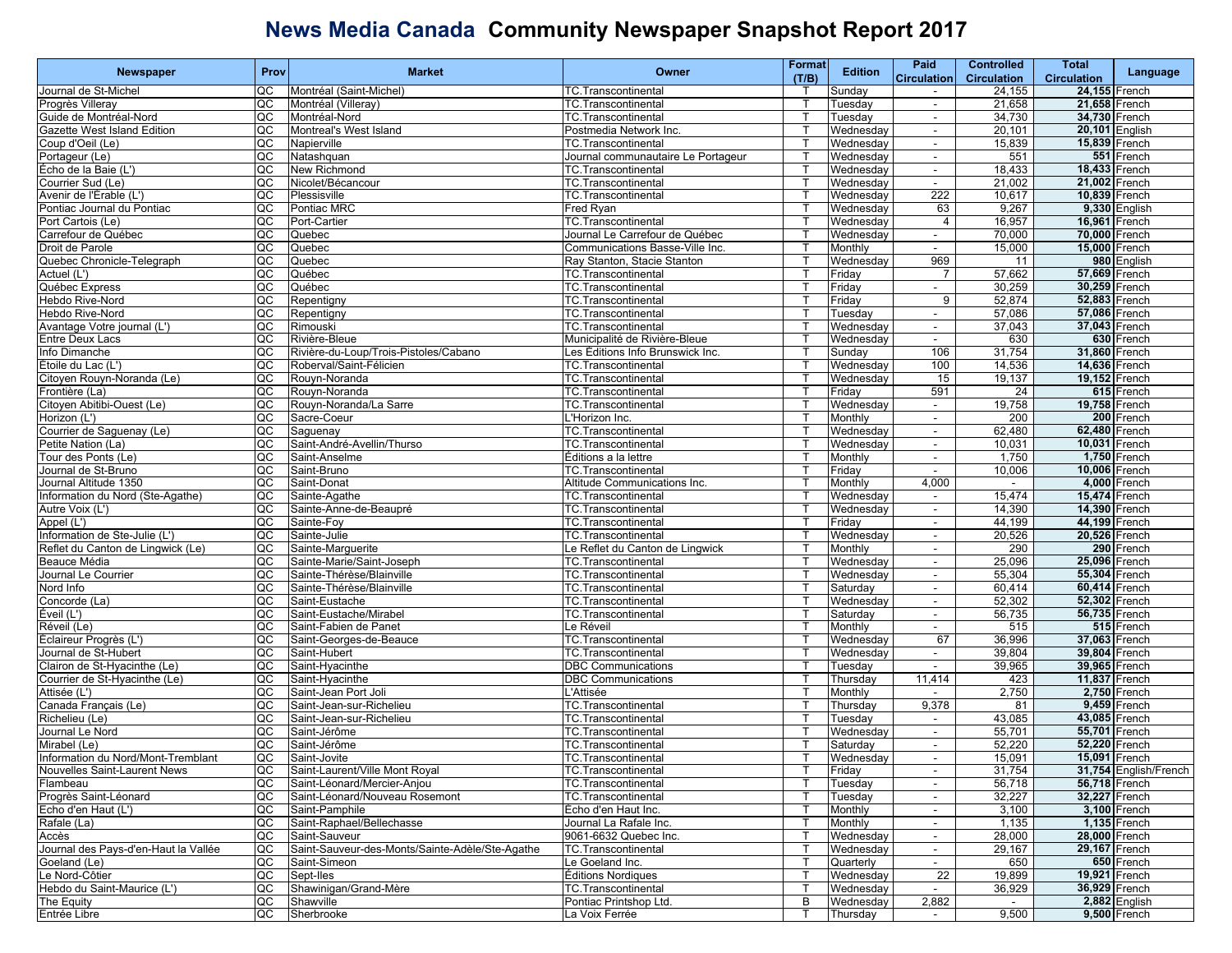|                                       |           |                                      |                                                | Format       |                | Paid                     | <b>Controlled</b>                  | Total              |                       |
|---------------------------------------|-----------|--------------------------------------|------------------------------------------------|--------------|----------------|--------------------------|------------------------------------|--------------------|-----------------------|
| <b>Newspaper</b>                      | Prov      | <b>Market</b>                        | Owner                                          | (T/B)        | <b>Edition</b> | <b>Circulation</b>       | <b>Circulation</b>                 | <b>Circulation</b> | Language              |
| Sherbrooke Express (Le)               | QC        | Sherbrooke                           | <b>TC.Transcontinental</b>                     |              | Wednesday      | $\sim$                   | 63,500                             | 63,500 French      |                       |
| 2 Rives (Les)                         | QC        | Sorel/Tracy                          | TC.Transcontinental                            | т            | Tuesday        | $\overline{\phantom{a}}$ | 30,617                             | 30.617 French      |                       |
| Voix (La)                             | <b>QC</b> | Sorel/Tracy                          | TC.Transcontinental                            | т            | Friday         | $\sim$                   | 30,615                             | 30,615 French      |                       |
| Journal                               | QC        | Stanstead                            | Stanstead Journal Publishing Inc.              |              | Thursday       | 1,649                    | 18                                 | 1,667 English      |                       |
| Écho de St-Eustache                   | QC        | St-Eustache                          | TC.Transcontinental                            |              | Wednesday      | $\overline{\phantom{a}}$ | 56,199                             | 56,199 French      |                       |
|                                       | g         | Temiscaming                          | Town of Temiscaming                            |              | Wednesdav      | $\blacksquare$           | 1,000                              | 1,000 French       |                       |
| Contact                               |           | Terrebonne                           |                                                |              |                | $\blacksquare$           | 60,015                             | 60,015 French      |                       |
| Revue (La)                            | QC<br>QC  |                                      | La Revue de Terrebonne inc.                    | т            | Wednesday      |                          |                                    |                    |                       |
| Trait d'Union (Le)                    |           | Terrebonne/Mascouche                 | La Revue de Terrebonne inc.                    |              | Wednesday      | $\sim$                   | 55,710                             | 55,710 French      |                       |
| <b>Courrier Frontenac</b>             | QC        | <b>Thetford Mines</b>                | <b>TC.Transcontinental</b>                     | т            | Wednesday      | $\sim$                   | 22,973                             | 22,973 French      |                       |
| Hebdo Journal (L')                    | QC        | Trois-Rivières / Cap-de-la-Madeleine | TC.Transcontinental                            |              | Wednesday      | $\sim$                   | 61,144                             | 61,144 French      |                       |
| Écho Abitibien (L')                   | QC        | Val d'Or/Amos/La Sarre               | TC.Transcontinental                            |              | Wednesday      | 4,029                    | 73                                 | 4,102 French       |                       |
| Citoyen de l'Harricana (Le)           | QC        | Val-d'Or/Amos                        | TC.Transcontinental                            | т            | Wednesday      | 19                       | 11,333                             | 11,352 French      |                       |
| <b>Southwest News</b>                 | QC        | Valleyfield                          | Les Editions André Pomerleau Inc.              | т            | Wednesday      | $\blacksquare$           | 16,011                             | 16,011 English     |                       |
| Journal Saint-François (Le)           | QC        | Valleyfield/Beauharnois              | <b>TC.Transcontinental</b>                     | Т            | Wednesdav      | $\sim$                   | 41,712                             | 41,712 French      |                       |
| Première Édition                      | QC        | Vaudreuil/Dorion                     | TC.Transcontinental                            |              | Saturday       | -7                       | 59,435                             | 59,442 French      |                       |
| Your Local Journal                    | g         | Vaudreuil-Dorion                     | Rodrigue Bissonnette                           |              | Thursday       | $\overline{\phantom{a}}$ | 22,500                             | 22,500 English     |                       |
| Messager de Verdun (Le)               | QC        | Verdun                               | TC.Transcontinental                            |              | Thursday       | $\blacksquare$           | 24,384                             |                    | 24,384 English/French |
| Nouvelle Union Mercredi (La)          | QC        | Victoriaville                        | TC.Transcontinental                            | т            | Wednesday      | $\sim$                   | 37,349                             | 37,349 French      |                       |
| Nouvelle Union Week-End (La)          | QC        | Victoriaville                        | TC.Transcontinental                            | т            | Friday         | 24                       | 42,080                             | 42,104 French      |                       |
| Reflet Témiscamien (Le)               | QC        | Ville-Marie                          | Journal le Reflet                              |              | Tuesday        | $\sim$                   | 9,424                              | 9,424 French       |                       |
| The Low Down To Hull & Back News      | QC        | Wakefield/Gatineau Hills             | The Low Down to Hull & Back News               |              | Wednesday      | 2,428                    | 61                                 | 2,489 English      |                       |
| Independent                           | QC        | Westmount                            | Sherbrooke-Valois Inc.                         | т            | Tuesdav        | $\overline{\phantom{a}}$ | 15,057                             | 15,057 English     |                       |
| Étincelle (L')                        | QC        | Windsor/Richmond/Bromptonville       | Publidiffusion Inc.                            | т            | Wednesday      | $\blacksquare$           | 10,815                             | 10,815 French      |                       |
| Assiniboia Times                      | <b>SK</b> | Assiniboia                           | Glacier Media Inc.                             | Т            | Friday         | 187                      | 2,790                              | 2,977 English      |                       |
| <b>News Optimist</b>                  | SK        | <b>Battlefords</b>                   | Glacier Media Inc.                             |              | Tuesday        | $\sim$                   | 2,837                              | 2,837 English      |                       |
| Deep South Star                       | <b>SK</b> |                                      | Star News Inc.                                 |              |                | 480                      |                                    |                    | 480 English           |
|                                       |           | Bengough                             |                                                |              | Thursday       |                          | $\blacksquare$                     |                    |                       |
| Independent                           | <b>SK</b> | Biggar                               | Independent Printers Ltd.                      |              | Thursdav       | 1,243                    | 532                                | 1,775 English      |                       |
| Courier                               | <b>SK</b> | Canora                               | Glacier Media Inc.                             | т            | Wednesday      | 1,136                    | 9                                  | 1,145 English      |                       |
| The Observer                          | <b>SK</b> | Carlyle                              | Glacier Media Inc.                             | т            | Friday         | 115                      | 2,875                              |                    | 2,990 English         |
| Gazette Post News                     | <b>SK</b> | Carnduff                             | Gazette Post News                              |              | Friday         | 1,006                    | $\overline{a}$                     |                    | 1,006 English         |
| <b>Triangle News</b>                  | <b>SK</b> | Coronach                             | Star News Inc.                                 |              | Monday         | 320                      | 336                                |                    | 656 English           |
| <b>Weekly News</b>                    | <b>SK</b> | Craik                                | Harve Friedel                                  | т            | Monday         | 880                      | $\overline{\phantom{a}}$           |                    | 880 English           |
| Highway 40 Courier                    | <b>SK</b> | <b>Cut Knife</b>                     | Highway 40 Courier                             | т            | Wednesday      | 440                      | 13                                 |                    | 453 English           |
| Davidson Leader                       | <b>SK</b> | Davidson                             | Davidson Publishing Ltd.                       | т            | Monday         | 1,189                    | 46                                 | 1,235 English      |                       |
| Miner-Journal                         | <b>SK</b> | Esterhazy                            | Koskie Publications Ltd.                       |              | Monday         | 1,273                    | $\overline{\phantom{a}}$           | 1,273 English      |                       |
| <b>Estevan Mercury</b>                | <b>SK</b> | Estevan                              | Glacier Media Inc.                             | B            | Wednesday      | 167                      | 5,040                              | 5,207 English      |                       |
| Southeast Lifestyles                  | <b>SK</b> | Estevan                              | Glacier Media Inc.                             |              | Friday         | $\blacksquare$           | 7,938                              |                    | 7,938 English         |
| <b>Eston Press Review</b>             | <b>SK</b> | Eston-Elrose                         | Jamac Publishing Ltd.                          |              | Tuesday        | 735                      | $\blacksquare$                     |                    | 735 English           |
| Review                                | <b>SK</b> | Foam Lake                            | Foam Lake Review Ltd.                          | т            | Monday         | 994                      | 53                                 |                    | 1,047 English         |
| Fort Qu'Appelle Times                 | <b>SK</b> | Fort Qu'Appelle                      | <b>Grasslands News Group</b>                   |              | Tuesday        | 837                      | $\overline{\phantom{a}}$           |                    | 837 English           |
| <b>Gravelbourg Tribune</b>            | <b>SK</b> | Gravelbourg                          | Gravel Subscriptions Ltd.                      |              | Monday         | 875                      | 30                                 |                    | 905 English           |
| <b>Sun Express</b>                    | <b>SK</b> | Grenfell                             | <b>Grasslands News Group</b>                   | т            | Saturday       | 469                      | 15                                 |                    | 484 English           |
| The Advance                           | <b>SK</b> | <b>Gull Lake</b>                     | Winquist Ventures Ltd.                         | т            | Tuesday        | 1,087                    | 3,277                              | 4,364 English      |                       |
| Herald                                | <b>SK</b> | Herbert                              | 588049 Saskatchewan Ltd.                       | Т            | Tuesday        | 1,306                    | 5                                  |                    | 1,311 English         |
| <b>East Central Trader</b>            | SK        | Humboldt                             | Glacier Media Inc.                             |              | Friday         | 9                        | 5,175                              | 5,184 English      |                       |
| Humboldt Journal                      | <b>SK</b> | Humboldt                             | Glacier Media Inc.                             |              | Wednesday      | 1,621                    | 30                                 | 1,651 English      |                       |
| News                                  | <b>SK</b> | Indian Head-Wolseley                 | Indian Head-Wolseley News                      |              | Thursday       | 861                      | 23                                 |                    | 884 English           |
| <b>News</b>                           | <b>SK</b> | Ituna                                | Foam Lake Review Ltd                           | т            | Monday         | 529                      | 18                                 |                    | 547 English           |
| Kamsack Times                         | <b>SK</b> | Kamsack                              | Glacier Media Inc.                             | т            | Wednesday      | 1,159                    | 6                                  |                    | 1,165 English         |
| Northeast Chronicle                   | <b>SK</b> |                                      | <b>Banner Publications</b>                     |              | Wednesday      | 1,168                    | 44                                 | 1,212 English      |                       |
|                                       | <b>SK</b> | Kelvington                           |                                                | B            | Wednesday      | 1,145                    |                                    |                    | 1,145 English         |
| Clarion                               | SK        | Kindersley                           | Jamac Publishing Ltd.<br>Jamac Publishing Ltd. |              |                |                          | $\overline{\phantom{a}}$<br>15,160 | 15,160 English     |                       |
| <b>West Central Crossroads</b>        |           | Kindersley                           |                                                | B            | Friday         |                          |                                    |                    |                       |
| <b>Kipling Citizen</b>                | <b>SK</b> | Kipling                              | Glacier Media Inc.                             | T            | Friday         | 776                      | 13                                 |                    | 789 English           |
| Four-Town Journal                     | <b>SK</b> | Langenburg                           | Four-Town Journal Ltd.                         | $\mathsf{T}$ | Wednesday      | 1,154                    | $\sim$                             |                    | 1,154 English         |
| Lanigan Advisor                       | <b>SK</b> | Lanigan                              | 101026460 Saskatchewan Ltd.                    |              | Monday         | 729                      | 15                                 |                    | 744 English           |
| News                                  | SK        | Leader                               | Jamac Publishing Ltd.                          |              | Wednesday      | 615                      | $\sim$                             |                    | 615 English           |
| Lloydminster Source                   | SK        | Lloydminster                         | Reid Publishing                                |              | Tuesday        | $\sim$                   | 12,592                             | 12,592 English     |                       |
| <b>Lloydminster Source</b>            | <b>SK</b> | Lloydminster                         | Reid Publishing                                | т            | Thursday       | $\sim$                   | 14,401                             | 14,401 English     |                       |
| <b>Waterfront Press Regional</b>      | <b>SK</b> | Lumsden                              | Star News Inc.                                 | Т            | Thursday       | 159                      | 4,095                              |                    | 4,254 English         |
| Mirror                                | <b>SK</b> | Macklin                              | Jamac Publishing Ltd.                          |              | Wednesday      | 564                      | 33                                 |                    | 597 English           |
| Maple Creek & Southwest Advance Times | <b>SK</b> | <b>Maple Creek</b>                   | Glacier Media Inc.                             | В            | Tuesday        | 1,477                    | 55                                 |                    | 1,532 English         |
| Maple Creek News                      | SK        | <b>Maple Creek</b>                   | Glacier Media Inc.                             | Т            | Thursday       | 1,470                    | 57                                 |                    | 1,527 English         |
| Messenger                             | SK        | Martensville                         | Martensville Messenger                         | $\mathsf{T}$ | Thursday       | $\sim$                   | 3,826                              |                    | 3,826 English         |
| Northern Pride                        | <b>SK</b> | <b>Meadow Lake</b>                   | Northern Pride Publications Ltd.               | $\mathsf{T}$ | Thursday       | 1,609                    | 3,160                              |                    | 4,769 English         |